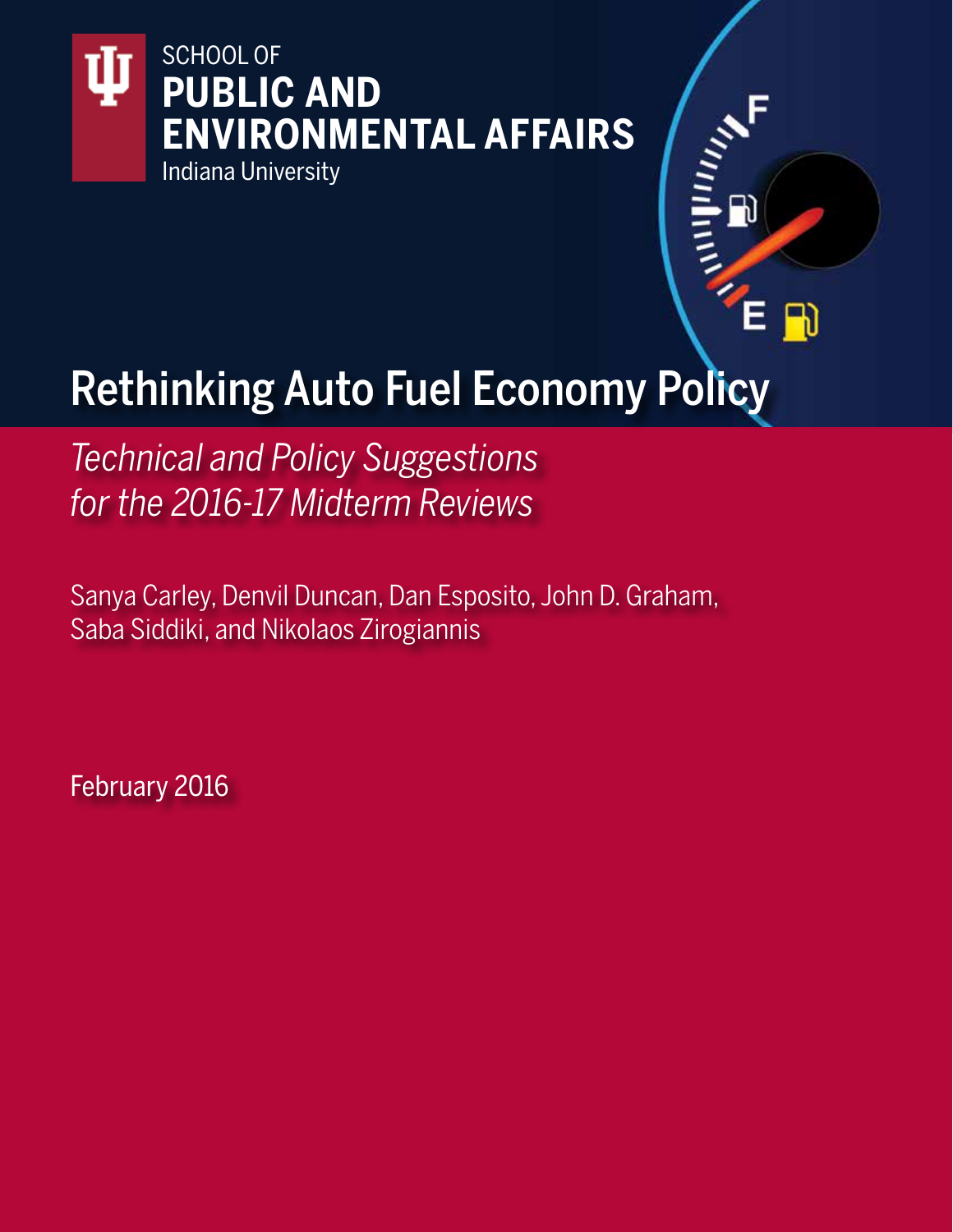# **Rethinking Auto Fuel Economy Policy: Technical and Policy Suggestions for the 2016-17 Midterm Reviews**

Sanya Carley, Denvil Duncan, Dan Esposito, John D. Graham, Saba Siddiki, and Nikolaos Zirogiannis

School of Public and Environmental Affairs Indiana University

February 2016

#### **REPORT INFORMATION AND ACKNOWLEDGEMENTS**

This report corresponds to Phase 1 of a grant to Indiana University by the Alliance of Automobile Manufacturers. The authors are fully responsible for the design, execution, and findings of the study. The findings and views expressed in the report are those of the authors and do not necessarily represent the views of the Alliance of Automobile Manufacturers or Indiana University. The authors are especially grateful to have received guidance and constructive criticism from the project's Peer Review Advisory Board. Rebecca Snedegar also provided helpful research assistance. Comments on this preliminary report should be provided to Saba Siddiki at ssiddiki@iupui.edu. [Comments on this report will be used to help inform preparation](mailto:ssiddiki@iupui.edu)  [of the final report scheduled for January 2017.](mailto:ssiddiki@iupui.edu)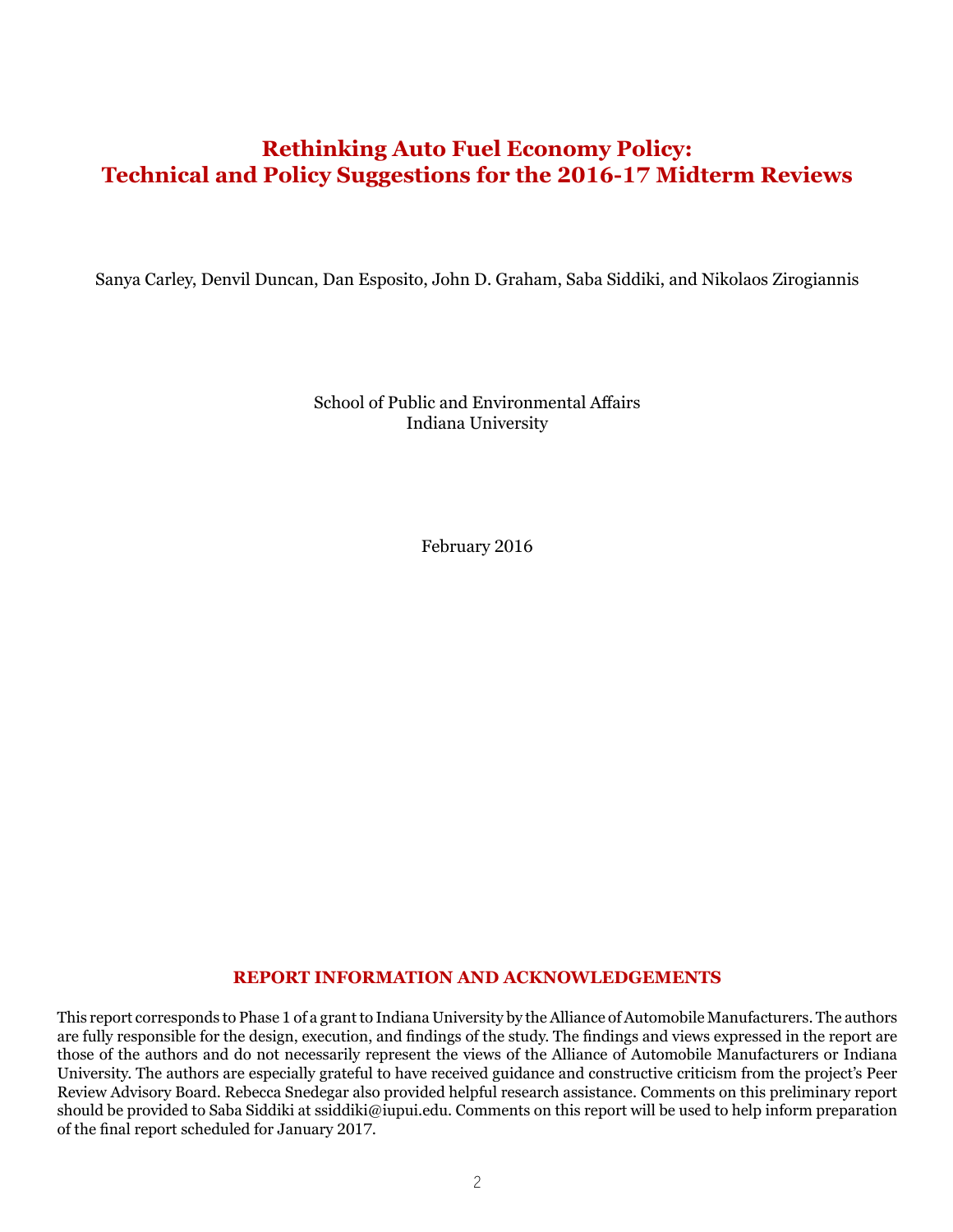## **PROJECT PERSONNEL**

#### **Research team from the School of Public and Environmental Affairs at Indiana University Bloomington and Indiana University-Purdue University Indianapolis**

- Dr. Sanya Carley, Associate Professor
- Dr. Denvil Duncan, Assistant Professor
- Dan Esposito, Research Assistant and Graduate Student
- Dr. John D. Graham, Dean and Professor and former Administrator, Office of Information and Regulatory Affairs, White House Office of Management and Budget (2001-2006)
- Dr. Saba Siddiki, Assistant Professor
- Dr. Nikolaos Zirogiannis, Assistant Scientist

#### **Project Peer Review Advisory Board**

- Dr. Joseph Aldy, Associate Professor of Public Policy, Kennedy School of Government, Harvard University and former White House Special Assistant to the President for Energy and Environment
- Gurminder Bedi, Managing Partner, Compass Acquisitions and former Vice President of Ford Motor Company
- Dr. Rob Carey, Director of the Regional Dynamics and Economic Modeling Laboratory, Clemson University
- Dr. Carolyn Fischer, Senior Fellow, Resources for the Future
- Dr. Heather MacLean, Professor of Civil Engineering, University of Toronto
- Dr. Edward Montgomery, Dean, McCourt School of Public Policy, Georgetown University and former Executive Director of the White House Council on Auto Communities and Workers

Image used on cover © Chepko Danil Vitalevich, used under license from Bigstockphoto.com®.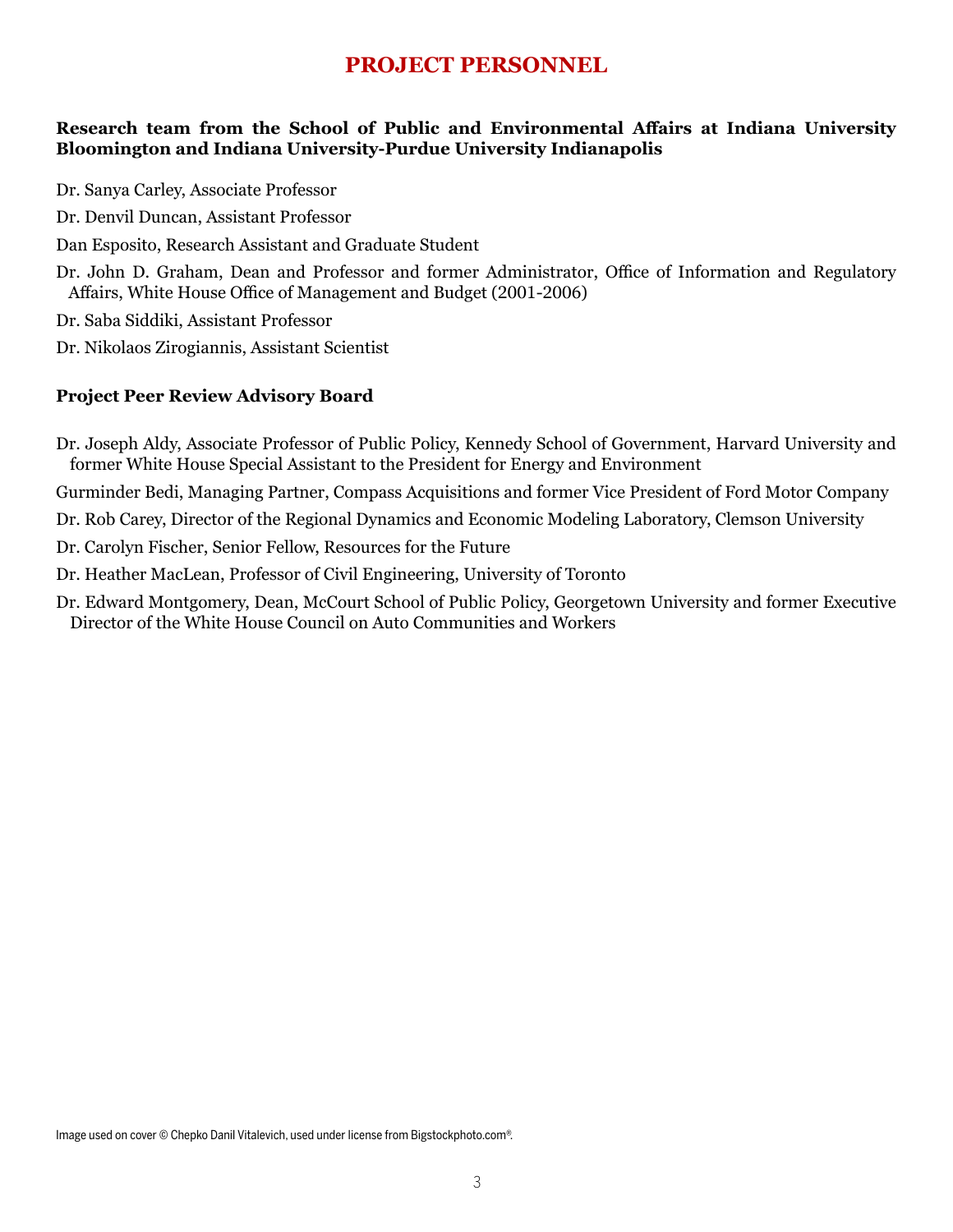# **TABLE OF CONTENTS**

| <b>Executive Summary</b>                                                                                                                                                                                                                                                                          | 6                                            |
|---------------------------------------------------------------------------------------------------------------------------------------------------------------------------------------------------------------------------------------------------------------------------------------------------|----------------------------------------------|
| Purpose and Scope                                                                                                                                                                                                                                                                                 | 7                                            |
| <b>Public Policy Context</b>                                                                                                                                                                                                                                                                      | 9                                            |
| <b>History of CAFE</b><br>California's Greenhouse Gas Standards for Motor Vehicles<br>Federal Greenhouse Gas Standards for Motor Vehicles<br>California's Zero Emission Vehicle Program<br><b>Regulatory Systems Worldwide</b><br>The New Green-Jobs Rationale for Regulatory Requirements        | 9<br>10<br>10<br>11<br>11<br>12              |
| The U.S. Automotive Industry                                                                                                                                                                                                                                                                      | 14                                           |
| <b>Consumer Perspective</b><br>Structure of the U.S. Industry<br>The U.S. Vehicle Market: Key Product Categories<br>Workforce, Assembly Plants, and Supply Chains<br>The Auto-Sector Recovery, 2009-2015<br><b>Forecasts of Vehicle Sales</b>                                                     | 14<br>16<br>17<br>18<br>20<br>21             |
| <b>Regulatory Compliance and Credit Trading Procedures</b>                                                                                                                                                                                                                                        | 22                                           |
| NHTSA's CAFE Program<br>EPA's Greenhouse Gas Standard<br>The ZEV Regulation                                                                                                                                                                                                                       | 22<br>22<br>23                               |
| Review of Previous Industrial Impact Studies                                                                                                                                                                                                                                                      | 26                                           |
| <b>Recommendations for Midterm Regulatory Reviews</b>                                                                                                                                                                                                                                             | 29                                           |
| Recommendation #1: Adjustments for lower fuel prices.<br>Recommendation #2: Consumer evaluations of fuel savings.<br>Recommendation #3: Realistic baseline fleet of vehicles.<br>Recommendation #4: Updated evidence on fuel-saving technologies.                                                 | 29<br>33<br>36<br>38                         |
| Refinements to the Gasoline Engine<br><b>Substituting Lightweight Materials</b><br><b>Advanced Diesel Technology</b><br><b>Conventional Hybrid Technology</b>                                                                                                                                     | 38<br>39<br>40<br>41                         |
| Recommendation #5: Improved macroeconomic modeling.                                                                                                                                                                                                                                               | 42                                           |
| Recommendation #6: Consider interaction of ZEV and federal programs.<br><b>ZEV</b> and CAFE<br><b>ZEV</b> and Local Pollution<br>Reconsidering the EPA Waiver<br>National ZEV Program<br>Reforms of the ZEV Program<br><b>Community Readiness for ZEVs</b><br><b>Consumer Receptivity to PEVs</b> | 44<br>44<br>45<br>46<br>46<br>47<br>48<br>49 |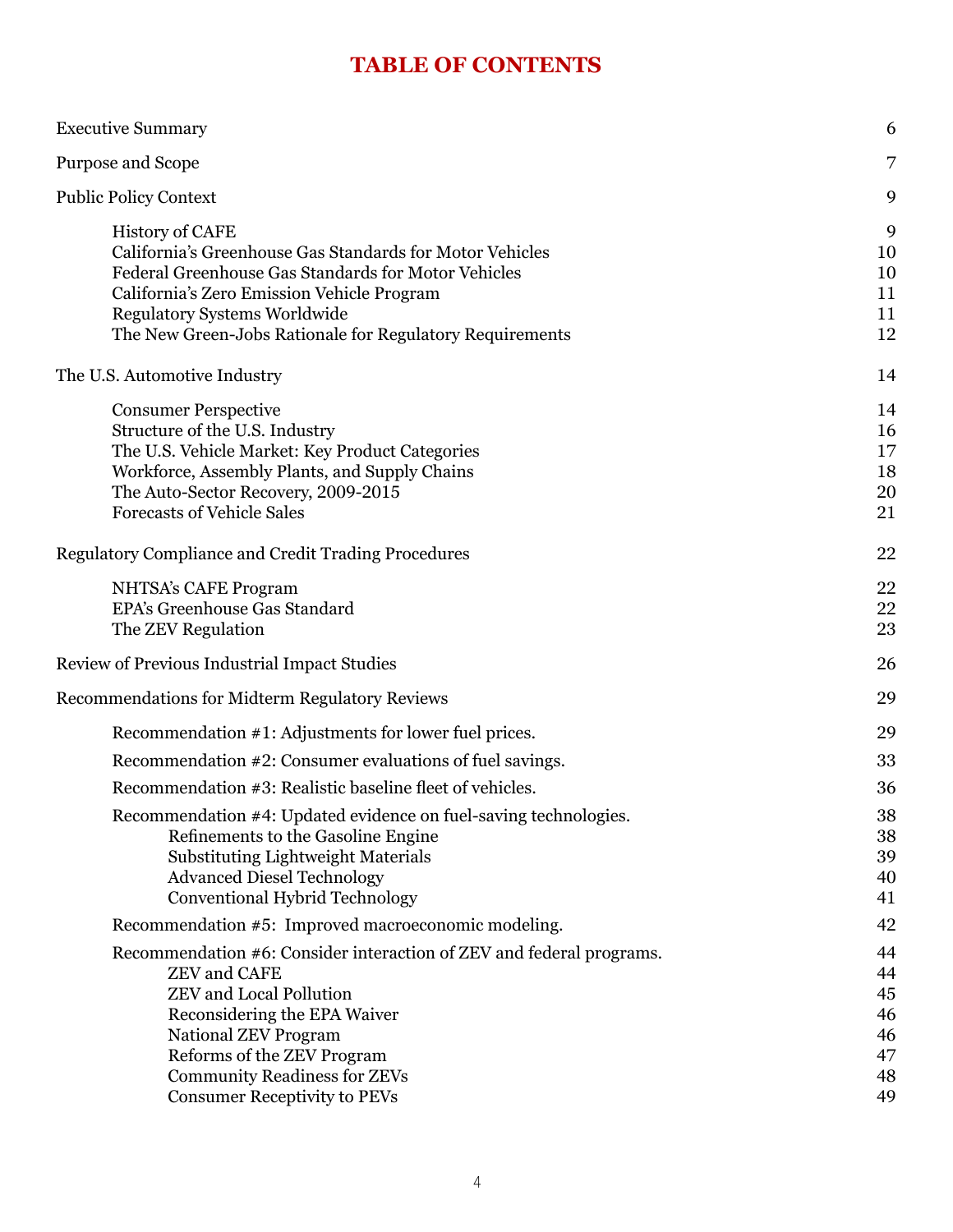| Recommendation #7: Reconsider federal requirements.                                         | 50 |
|---------------------------------------------------------------------------------------------|----|
| The CAFE Schedule                                                                           | 50 |
| Safety Valve or Fuel Price Trigger                                                          | 50 |
| <b>Off-Cycle Measures</b>                                                                   | 51 |
| <b>Credit Trading</b>                                                                       | 51 |
| <b>Compliance Incentives for ZEVs</b>                                                       | 51 |
| Recommendation #8: Consider complementary public policies.                                  | 52 |
| Provide better information to consumers                                                     | 52 |
| Enact a carbon tax or raise the tax on gasoline                                             | 53 |
| Retain and expand consumer subsidies for green vehicles                                     | 53 |
| Enact "cash-for-clunker" programs to accelerate the retirement of old, inefficient vehicles | 55 |
| Appendix A. Regulatory Impact Analyses: Model Parameters                                    | 57 |
| References                                                                                  | 59 |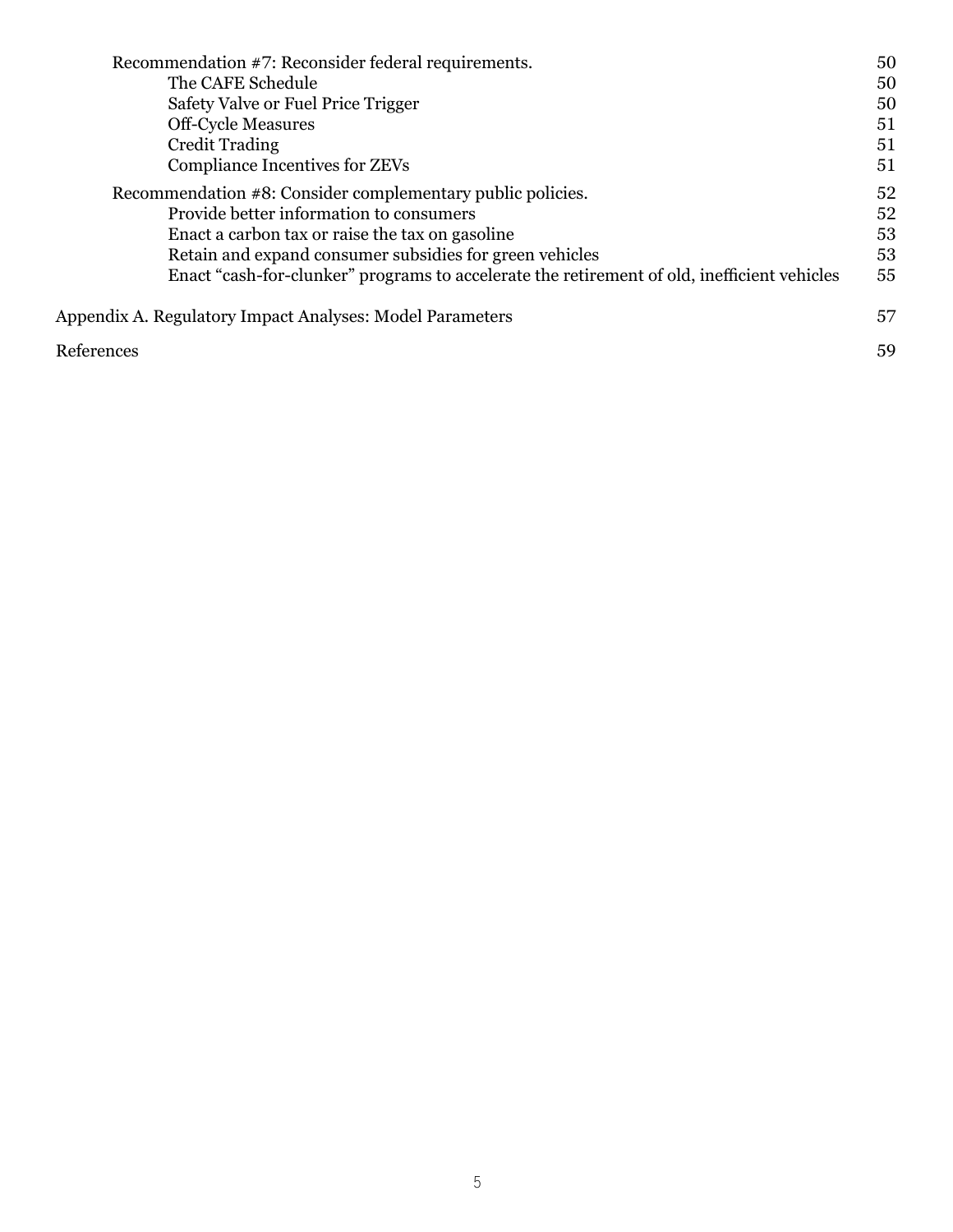# **EXECUTIVE SUMMARY**

In 2012 the federal government issued regulations that require automakers to meet progressively more stringent fuel economy and greenhouse gas standards (GHG) for the 2017-2025 period. Separately, the State of California and nine other states have required automakers, during the same time period, to sell an increasing percentage of zero-emission vehicles (ZEVs).

Both the federal government and the State of California recognize that these regulatory requirements could have a significant impact not only on the environment but also on the economy as a whole. Thus, midterm reviews of the regulatory requirements will be undertaken by both the State of California (2016-2017) and the federal government (2017-2018), with an emphasis on meeting the requirements for the 2022-2025 period.

This preliminary report offers technical suggestions and policy options for consideration during the midterm reviews. The primary focus of the report is the potential macroeconomic impact of the regulatory requirements as mediated through impacts on the rate of sales of new passenger vehicles.

Public comments on this preliminary report are encouraged. A final report is planned for January 2017. In addition to revisions to this preliminary report, the final report will include quantitative modeling of the impact of the regulatory requirements on new vehicle sales, employment, and other macroeconomic indicators.

The eight findings of the preliminary report are summarized below.

- 1. There has been a significant decrease in fuel prices since the federal and ZEV rules were developed (from 2009 to 2012). Official government projections of fuel prices have been revised downward and remain relatively low through 2030. Regulations should be reevaluated during midterm reviews with consideration given to these lower fuel price projections, emphasizing revised consumer payback periods and impacts on new vehicle sales.
- 2. The midterm reviews, when they estimate impacts on new vehicle sales, should consider recent evidence concerning how consumers weigh fuel saving benefits against the higher price of a fuel efficient vehicle or a ZEV. A sensitivity-analysis approach to vehicle-sales impacts is reasonable insofar as there are uncertainties about how consumers will react to fuel efficient and zero-emission vehicles.
- 3. Regulatory analysts should develop a realistic baseline fleet of passenger vehicles when reanalyzing the model year 2017-2025 standards.
- 4. The midterm reviews should incorporate authoritative, up-to-date technical information on fuel saving technologies, including alternative fuel vehicles.
- 5. Methodological improvements are possible for new regulatory analyses in order to provide a more accurate and complete understanding of the macroeconomic effects of the federal and ZEV regulatory programs.
- 6. The midterm reviews should carefully evaluate the benefits and drawbacks of the California ZEV regulation as it interacts with the federal regulations. If the ZEV regulation is retained following this reassessment, refinements to its design and implementation should be considered in order to reduce or prevent adverse effects on new vehicle sales.
- 7. The midterm reviews should reanalyze the federal regulatory programs, seeking reforms that achieve energy security and environmental objectives with less risk of adverse effects on new vehicle sales.
- 8. The federal and California regulations may pose less of a threat to new vehicle sales if they are accompanied by complementary policies at the federal, state, and local levels of government that stimulate consumer interest in fuel efficient and zero-emission vehicles. The midterm reviews should pinpoint the most costeffective complementary policies.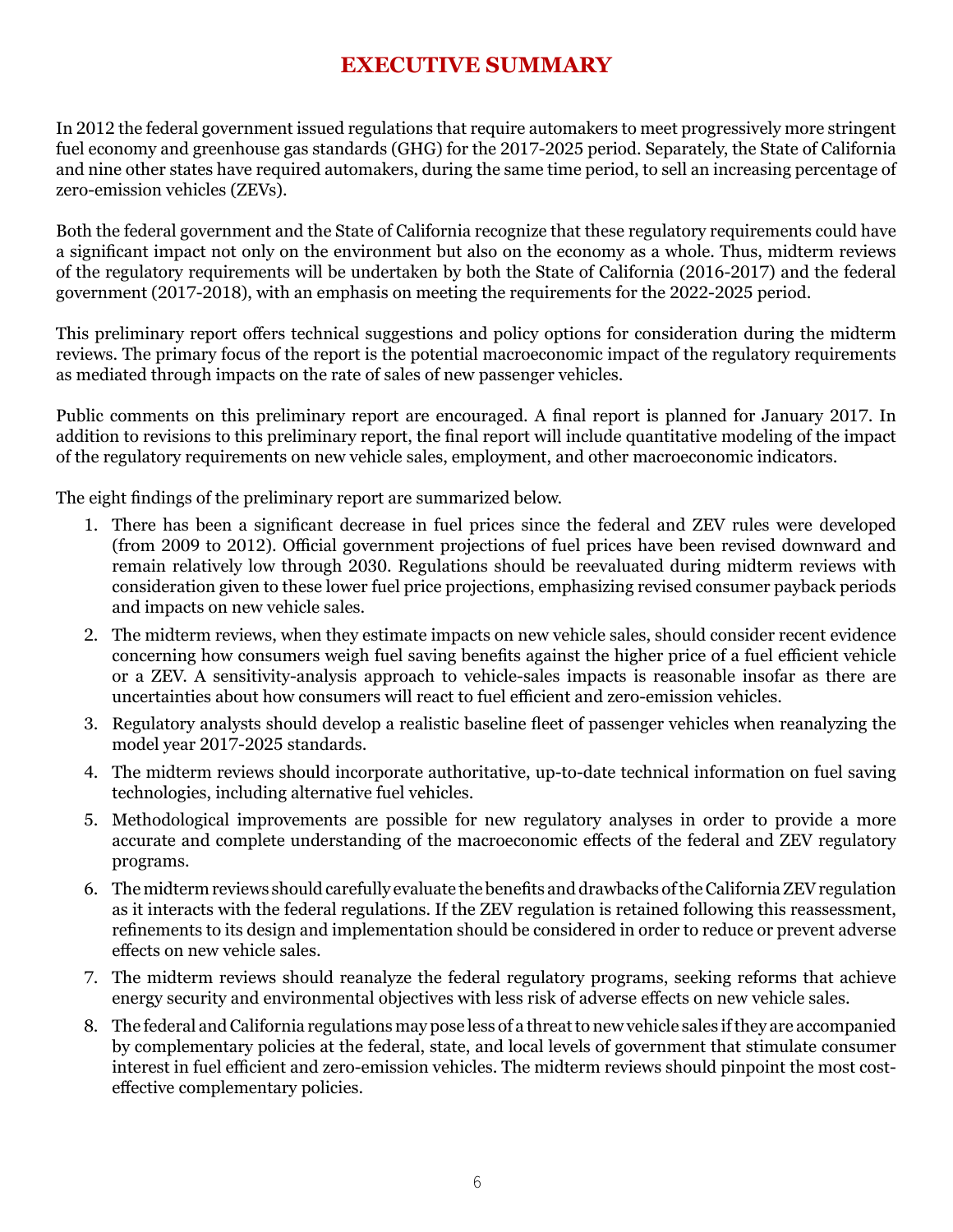# **PURPOSE AND SCOPE**

The federal Corporate Average Fuel Economy (CAFE) standards, combined with the more recent greenhousegas (GHG) standards, are the primary mechanisms through which the U.S. federal government regulates GHG emissions from the transportation sector. Beyond emissions reduction objectives, the standards are also intended to improve the nation's energy security and enhance the welfare of consumers (Consumer Federation of America, 2015).

The CAFE standard for passenger vehicles is on schedule to reach an average of 41 miles per gallon by model year 2021, as established by the National Highway Traffic and Safety Administration (NHTSA) in collaboration with the Environmental Protection Agency (EPA). The EPA also set a schedule for reducing GHG emissions from model years 2017 to 2025, culminating in a standard that is equivalent to approximately 54.5 miles per gallon in 2025.

The figure of 54.5 miles per gallon is a compliance value based on laboratory testing of vehicles. Real-world fuel economy is typically 20% smaller than the federal compliance value, so the 2025 compliance value corresponds to approximately 43 miles per gallon in typical driving conditions (Bond & Bunkley, 2013). Regulators in both Europe and the U.S. are looking into compliance reforms that would emphasize real-world fuel economy.

Separately, California decided in 2012 to substantially increase the mandate for zero-emissions vehicles (ZEVs), such as plug-in electric vehicles and hydrogen fuel-cell vehicles. By 2025, the ZEV regulation will compel the industry to sell enough ZEVs to reach approximately 15.4% of California's new passenger-vehicle fleet. Nine other states, including New York, have also adopted California's ZEV regulation.

The state of California and the federal government recognize that the 2017-2025 standards could have a significant impact on the economy as well as the environment. Consequently, the State of California has indicated that it intends to review the ZEV program in 2016-17 (California Air Resources Board [CARB], 2015). EPA and NHTSA plan to conduct a joint midterm evaluation of the federal standards—with the participation of California—and release a Technical Assessment Report by early 2018 (EPA, 2012). The report will focus specifically on the 2022 through 2025 standards. The Technical Assessment Report may cover, among other topics, technology costs and production, consumer behavior, and the role of alternative fuel vehicles. EPA and NHTSA also plan to publish a Draft Technical Assessment Report in mid-2016.

In this report, we do not provide a comprehensive analysis of midterm review issues (for a discussion of additional issues not covered in this report, see Krupnick, Linn, & McConnell, 2014). Instead, we focus primarily on the potential impact of the regulations on new vehicle sales, including consideration of complementary policies that might prevent or dampen any adverse impacts on new vehicle sales. Although impacts on new vehicle sales are not the only impact that regulators should consider, they are of particular importance in the midterm reviews for several reasons.

First, it is important to consider any adverse impacts on new vehicle sales because the automotive industry plays a central role in the health of the U.S. economy (Hilsenrath & Spector, 2015; Prusa, 2015; Motor and Equipment Manufacturers Association [MEMA], 2013; Center for Automotive Research [CAR], 2011). Based on data from the Bureau of Economic Analysis (BEA), motor vehicle manufacturing accounted for 9.6% of the gross output of the entire manufacturing sector in 2014 (with an average contribution of 10.2% over the 1997-2014 period). In addition, motor vehicle manufacturing and motor vehicle retail trade together contributed 2.7% of U.S. GDP in 2014 (with an average contribution of 3.1% over the 1997-2014 period; BEA, 2016). This first rationale is macroeconomic in nature, as the resurgence of the U.S. automotive sector played a significant role in the recovery of the U.S. economy from the Great Recession of 2007-2009 (Goolsbee & Krueger, 2015). The regional economic impacts of changes in vehicle sales will also be salient to policy makers, as the South and Midwest are more dependent on the auto sector than the West and East Coasts. The distributional impacts of vehicle sales may also influence the political sustainability of the federal programs, as the history of CAFE reveals that the program has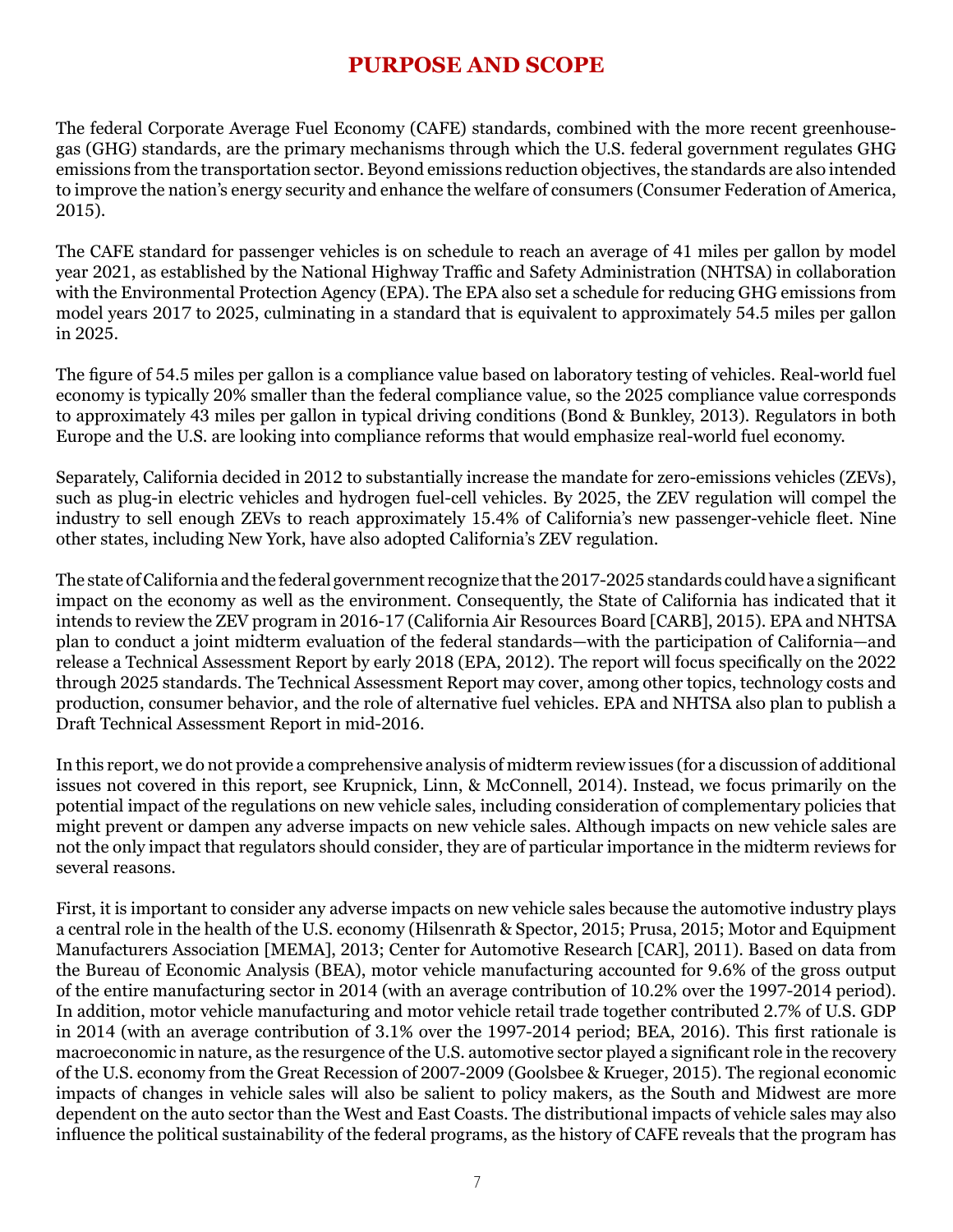vulnerabilities that are rooted in political conflicts—conflicts that are at least as much regional in nature as they are partisan or ideological (Luger, 2005; Graham, 2010).

Second, any regulatory impact on new vehicle sales is relevant to an appropriate societal cost-benefit analysis of the regulations, since consumer welfare is impacted. Cost-benefit analysis of the 2022-2025 CAFE rulemaking is required by presidential executive order. This second rationale is microeconomic in nature, insofar as consumers care about the attributes of their passenger vehicles. In 2011-2012 neither California nor the federal government found evidence that the regulations would exert a significant impact on new vehicle sales, and therefore did not perceive a need to address this issue in societal cost-benefit analyses at the time (CARB, 2011b; EPA, 2012; Department of Transportation [DOT], 2012).

Third, the rate of new vehicle sales affects achievement of the regulatory objectives, since the rate of new vehicle sales influences the pace of retirement of old vehicles from the fleet. Older vehicles exert a disproportionate influence on national gasoline consumption and GHG emissions because old vehicles tend to be much less fuel efficient than new vehicles. Old vehicles also emit a disproportionate share of local pollutants related to smog and soot, in part because the emissions controls (for local pollutants) tend to work less effectively as a vehicle ages (Drake, 1995; Gruenspecht, 2001; DOT, 2009).

Finally, delayed retirement of old vehicles is also linked to adverse safety outcomes for motorists. The designs of new vehicles today provide much better occupant crash protection than new vehicles designed in the 1990s (Insurance Institute for Highway Safety [IIHS], 2015a; DOT, 2009). Thus, a slower rate of new vehicle sales will hamper progress in automobile safety.

With our focus on new vehicle sales in mind, this report provides a series of recommendations for consideration in the midterm review processes. The recommendations fall into three categories: technical suggestions for regulatory analysts, regulatory reforms for consideration by federal and state regulators, and legislative policy options. The consequences of the recommendations in this report generally observes these three categories.

In preparing the report, we have: (1) reviewed the regulatory impact analyses (RIAs) and related technical documents underpinning the federal and California requirements; (2) reviewed academic and other literatures that assess the impact of CAFE and ZEV on new vehicle sales, or are relevant to such an assessment; (3) reviewed key trends in the industry, especially factors that have changed since 2009-2012 when the regulations in question were developed and finalized; (4) assessed related federal, state, and local policies that might be modified to complement the federal and California requirements; and (5) considered reforms of the federal and California requirements that are worthy of more in-depth analysis in the midterm review. We have also incorporated feedback offered by an independent Peer Review Advisory Panel comprising experts in energy, the environment, transportation, macroeconomic and microeconomic modeling, and the structure and operations of the global automotive industry.

This report is the first phase of research conducted by a team of analysts at Indiana University. Between January 2016 and January 2017, the research team will complete a second phase of research, in which we will model the impact of the federal and California requirements on new vehicle sales, employment, and related macroeconomic indicators. Our phase two report will draw from the foundations provided in the present document, public comments on this report, and continued feedback provided by our Peer Review Advisory Panel.

This report begins with an overview of the federal and ZEV standards, with information on the political history of these regulations. It then describes the structure of the industry and its importance to the U.S. economy and the recovery from the Great Recession of 2007-2009. We then review regulatory compliance procedures and previous industrial impact studies, particularly those studies that investigate macroeconomic variables such as new vehicle sales and employment. Finally, we present our specific recommendations to enrich the midterm evaluations of the California and federal standards.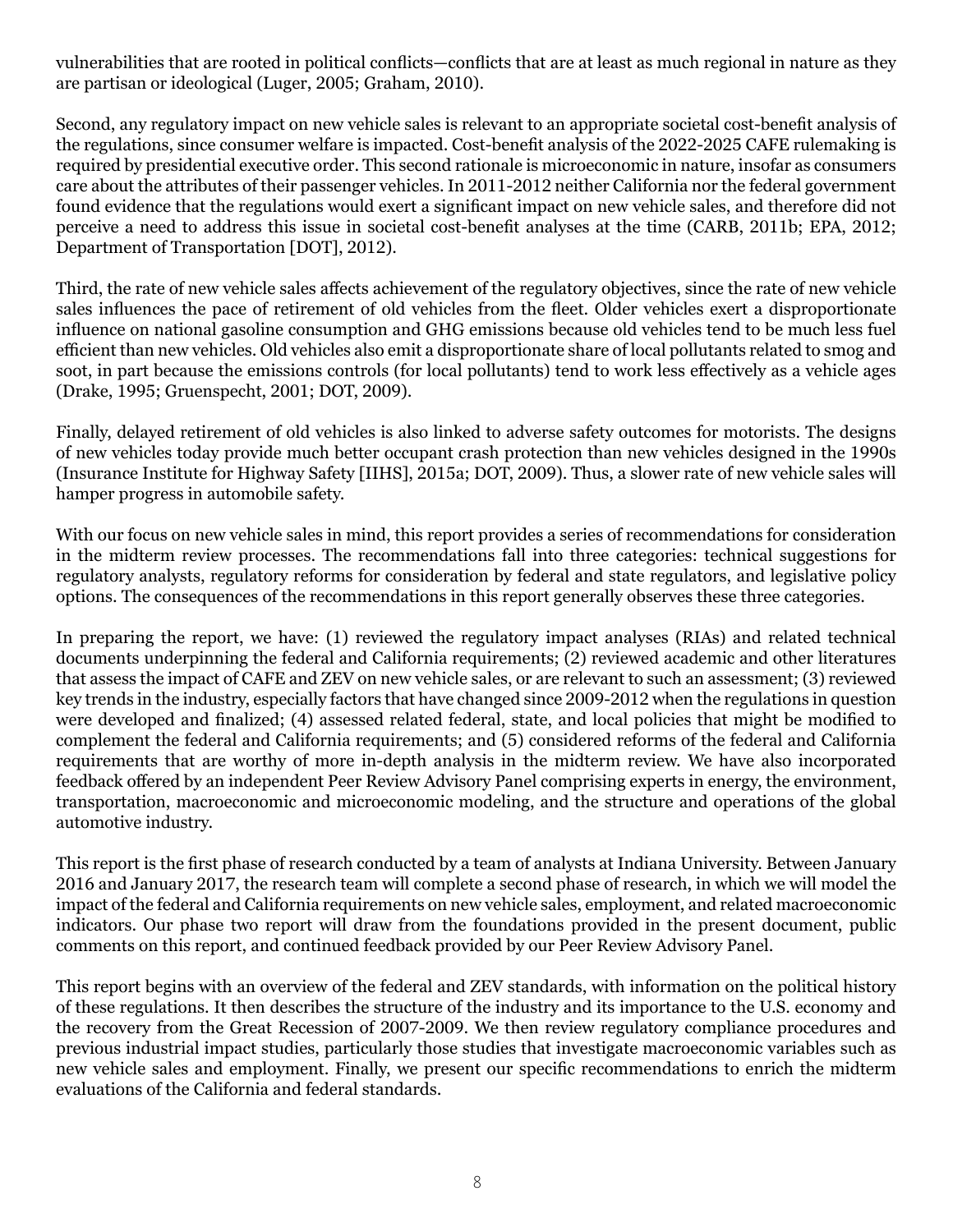# **PUBLIC POLICY CONTEXT**

#### *History of CAFE*

The Arab oil embargo of 1973-74 led to a quadrupling of world oil prices, rapidly rising gasoline prices, and fuel shortages that caused long lines at refueling stations in the U.S. The Congress and President Gerald Ford responded with new legislation aimed at reducing America's dependence on petroleum. Enacted in 1975, the Energy Policy and Conservation Act (EPCA) authorized the U.S. DOT, through the NHTSA, to set minimum miles-per-gallon (mileage) performance standards for all new cars and light trucks sold in the U.S.

The legislation, followed by NHTSA rulemakings, contributed to a doubling of average car mileage from 13 miles per gallon (MPG) in model year 1974 to 27.5 MPG in model year 1985. Market responses to higher gasoline prices contributed to the average mileage gains from 1974 to 1985, but the stricter CAFE standards also played a significant role (Greene, 1990; Greene, 1997; Nivola & Crandall, 1995). Savings in petroleum use were significant but less than projected because sales of light trucks grew more rapidly than sales of cars during this decade (National Research Council [NRC], 2002). The federal mileage requirements for light trucks were more permissive, starting at 17.2 MPG in 1979 and rising to 19.5 MPG in 1985. Moreover, entire segments of the light-truck fleet (e.g., pickup trucks and large sport-utility vehicles) were exempt from federal mileage standards (NRC, 2002).

Market conditions changed in the late 1980s. In the face of declining fuel prices and financial concerns expressed by GM and Ford, the CAFE standards were relaxed in 1986 for cars and in 1990 for light trucks. GM and Ford apparently had product plans that would have achieved compliance with CAFE standards, but consumers, spurred by low fuel prices, demanded a disproportionate number of vehicles with low fuel economy (Luger, 2005, p. 130).

Efforts to legislate stricter CAFE standards gained momentum in 1990-1992 due to a new environmental concern: global warming from the GHGs emitted by motor vehicles (Lugar, 2005, p. 163). However, opponents of CAFE standards blocked stricter legislation in the Senate using the filibuster threat.

When President Clinton took office in January 1993, the CAFE standards for model year 1993 were virtually unchanged from 1985. While President Clinton and Vice President Al Gore had pledged tighter CAFE standards during their campaign, a bipartisan coalition in Congress preempted the administration with a series of appropriations riders that barred increases in CAFE standards. The CAFE "freeze" started in model year 1996 and persisted throughout the Clinton administration.

The politics of CAFE changed during the George W. Bush administration, in part due to a rapid rise in average retail gasoline prices from approximately \$1.50 per gallon in 2000 to more than \$3.00 per gallon in 2008 (Graham, 2010). The Bush administration decided to both tighten CAFE standards and, in response to suggestions from an independent study, reform the program to reduce safety risks (NRC, 2002). In order to discourage unsafe downsizing of vehicles but reward substitution of lightweight materials, the CAFE standard for each manufacturer was adjusted based on the size distribution of its products (German & Lutsey, 2010). Small vehicles were subject to stricter standards than large vehicles.

When Congress agreed to lift the CAFE freeze in 2002, NHTSA responded by raising light-truck CAFE standards from 20.7 MPG in model year 2005 to 22.2 MPG in 2007. NHTSA followed with a key reform of the light-truck program that adjusted each automaker's CAFE requirement according to the size distribution of its products. For model years 2008 to 2011, NHTSA tightened the light-truck standards based on footprint (the area between the four wheels) to achieve an industry-wide average of approximately 24 MPG (Graham, 2010).

When the Democrats secured a majority in Congress in January 2007, they worked with the Bush administration on a major reform of the CAFE law included in the Energy Independence and Security Act (EISA) of 2007. Support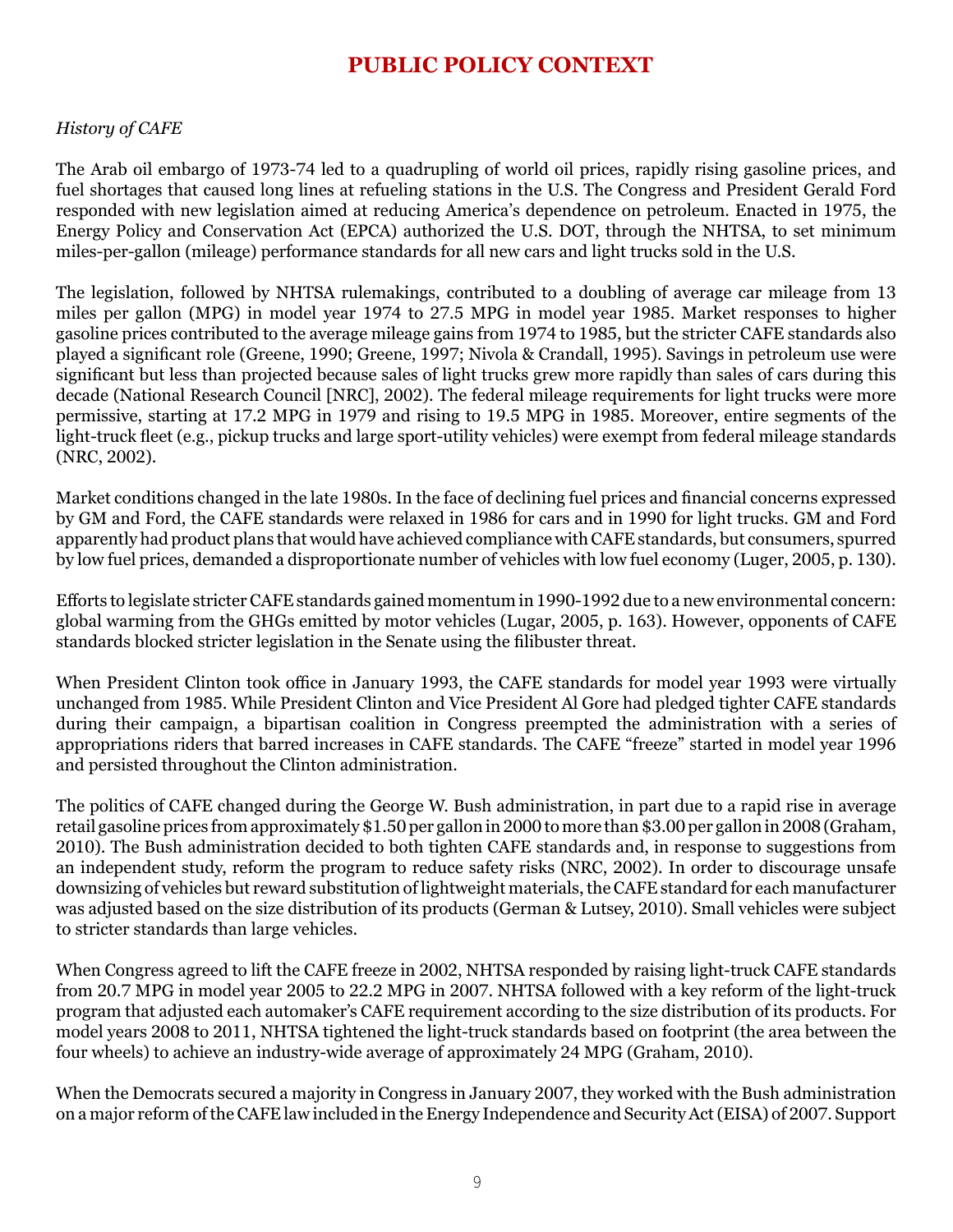for the legislation was widespread in both parties. Many Democrats saw a strong environmental rationale global warming—while many Republicans shared Bush's concerns about energy security. EISA (a) applied the footprint adjustment to cars as well as trucks, and (b) established a minimum performance standard of 35 MPG by 2020 for both cars and light trucks. Higher standards were authorized for model years 2021 and beyond, with the specifics to be determined by technical analyses performed by NHTSA and EPA (Graham, 2010).

Drawing on the authority given in EISA, the Obama administration tightened CAFE standards through rulemakings. A 2012 final rule sets footprint-based standards that are expected to achieve an average of 41 MPG by model year 2021 (cars and light trucks combined), and a goal of 54.5 MPG by model year 2025. The final CAFE standards for model years 2022 to 2025 will be set by a future NHTSA rulemaking, after the scheduled 2017-18 midterm review of the federal program.

#### *California's GHG Standards for Motor Vehicles*

During the Clinton and George W. Bush administrations, environmentalists and their allies in the California legislature became increasingly disenchanted with the federal government's handling of the CAFE program.Despite objections from the auto manufacturing industry and dealers, the California legislature passed in 2002 a new law, AB 1493, that placed limits on GHGs from new motor vehicles sold in California. The law calls for CARB to accomplish a sustained reduction in GHGs that is roughly equivalent to a 36 MPG CAFE requirement in model year 2016. Other states began to join the California program, as concerns about global warming were increasing.

A legal battle ensued as to whether California possessed the authority to impose its own GHG standards (Graham, 2010). Industry and the Bush administration argued that EPCA preempts any state regulation of motor vehicles related to fuel economy. California and environmentalists argued that the 1990 amendments to the Clean Air Act provide California with the power to set stricter auto emissions standards than the federal government. EPA under the Bush administration denied California the required waiver under the Clean Air Act, but a federal court ruled in 2007 that California does possess the authority under the Clean Air Act to set its own emissions standards for motor vehicles.

When the Obama administration fashioned its policies from 2009-2012, the State of California was included as a key stakeholder in the discussions with industry, labor, environmentalists, and consumer groups. The Obama administration decided to enact highly stringent CAFE standards, similar to what California had enacted for 2016 and was considering for 2017-2025. The State of California agreed to allow automakers to treat compliance with the new federal standards as compliance with the California GHG standards.

As a result of the negotiations, the seemingly complex combination of the California GHG standards, the EPA GHG standards, and the NHTSA CAFE standards began to seem like a uniform national program because the compliance obligations for vehicle manufacturers were coordinated and measured only on a national basis. Thus, at the present time, the California GHG standards do not impose any regulatory burdens on the auto industry that go beyond the federal requirements.

## *Federal GHG Standards for Motor Vehicles*

The U.S. Supreme Court determined in 2007 that the EPA possesses the authority under the Clean Air Act to regulate GHG emissions from motor vehicles. Drawing on this authority, EPA made an endangerment finding in 2009 that the GHG emissions from mobile sources are a threat to public health and the environment. In response to a 2009 instruction from President Obama, EPA, in consultation with NHTSA, created an entirely new performance standard governing GHG emitted by new cars and light trucks. The new standards, which have been finalized through model year 2025, are essentially equivalent to NHTSA's CAFE standards except that the slightly stricter EPA performance standards also allow automakers to earn compliance credits by modifying air conditioners to reduce GHGs. The federal government has taken the position that the EPA and NHTSA programs have been harmonized as much as possible, given the existing legislative authority for the two programs.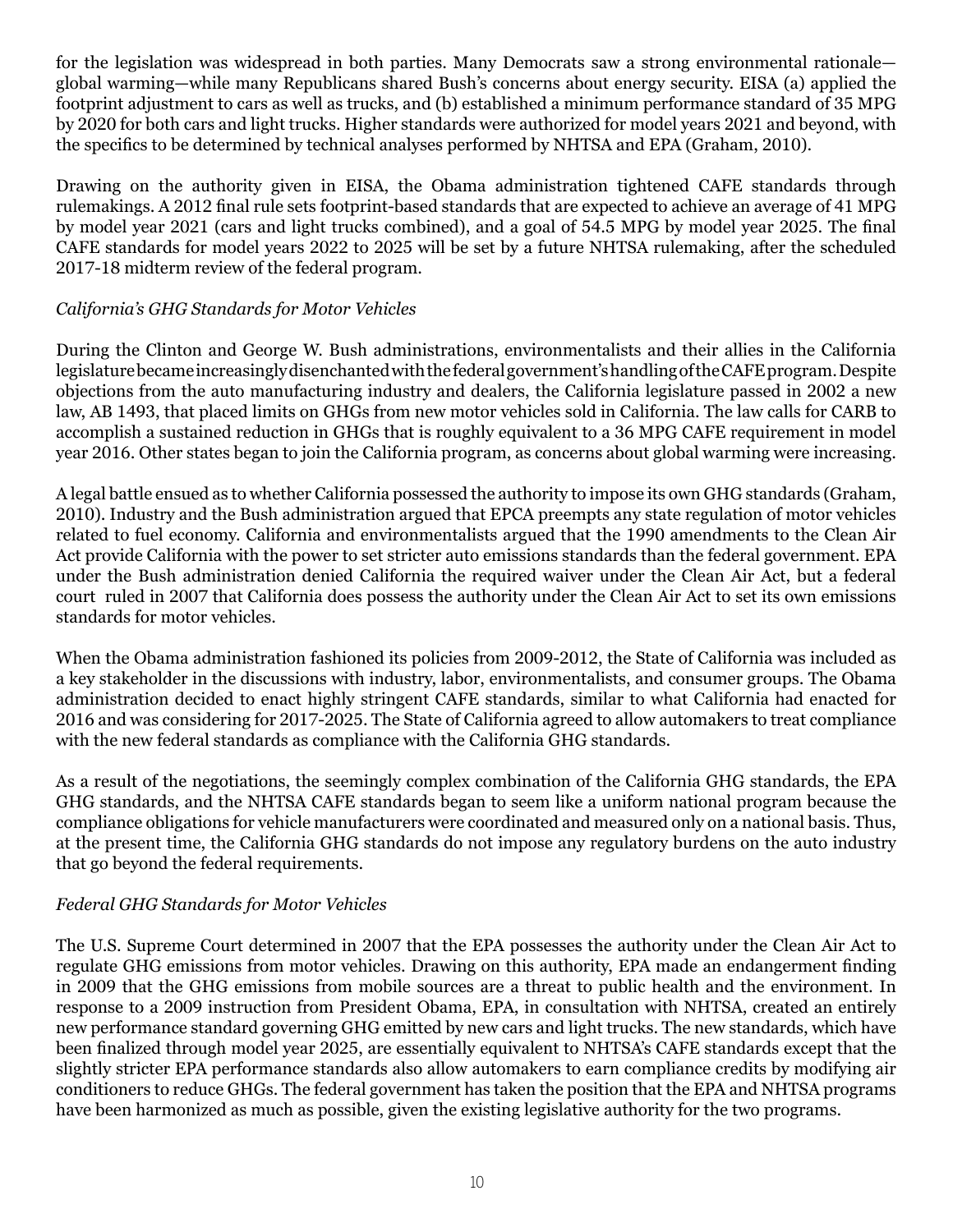#### *California's ZEV Program*

The State of California has played an influential and innovative role in car-emissions control for decades (Carley, Betts, & Graham, 2011). In the 1990s CARB created a ZEV program that requires each vehicle manufacturer doing business in California to sell a specified percentage of ZEVs to consumers. Although originally seen as a program to help Los Angeles and other areas address unhealthy levels of airborne smog, today the ZEV program is also considered a tool to reduce the GHG emissions linked to global warming (CARB, 2011a; CARB, 2011b; Graham, Cisney, Carley, & Rupp, 2014). The ZEV requirement was initially defined as 2% of new vehicle sales in 1998, ramping up to 5% in 2001 and 10% in 2003.

Due to technical, legal, and economic setbacks, the ZEV requirements were delayed and amended by CARB several times over the last 20 years. In their current form, as finalized in 2012, the ZEV requirements mandate approximately 15.4% of ZEVs in each automaker's fleet by 2025. Now that another nine states have decided to replicate California's ZEV requirements, it appears that approximately 30% of national vehicles sales will be covered by a ZEV program. Thus, assuming a national sales rate of 17 million vehicles per year, a 15.4% requirement in 30% of the market translates into 785,400 ZEVs in model year 2025 (for a similar calculation, see NRC, 2015b). By way of comparison, just over 114,000 new plug-in vehicles were sold nationwide in 2015 (Electric Drive Transportation Association [EDTA], 2015). Thus, there is no question that the ZEV requirements for 2018-2025 will compel vehicle manufacturers to make significant investments in ZEVs.

In this report, the term *plug-in electric vehicle* (PEV) is used to describe any vehicle that draws electricity from the electrical grid. A *battery-electric vehicle* (BEV) is a PEV that relies entirely on electricity for propulsion power (e.g., the Nissan Leaf). A *plug-in hybrid electric vehicle* (PHEV) is a PEV that draws power from both a gasoline engine and a battery pack (e.g., the Toyota Prius Plug-In). A *fuel cell vehicle* (FCV) is powered by a hydrogen fuel cell (e.g., the Hyundai Tucson SUV). PEVs and FCVs are considered the most likely propulsion systems to be used by automakers to achieve compliance with the ZEV regulation. A conventional *hybrid electric vehicle* (HEV), such as the well-known Toyota Prius, operates on both gasoline and battery power but does not have the plug-in feature.

## *Regulatory Systems Worldwide*

The U.S. is not the only country to enact fuel economy standards or GHG standards for new vehicles. There are now nine governmental bodies around world that have enacted or proposed such standards: the U.S., Brazil, Canada, China, the European Union (EU), India, Japan, Mexico, and South Korea. The automobile production in these jurisdictions accounts for 80% of the global vehicle market (The International Council on Clean Transportation [ICCT], 2014). The regulatory programs around the world vary in structure, stringency, flexibility, drive cycle, and vehicle certification test procedures. At the present time, no other jurisdiction in the world has a regulatory program similar to the California ZEV mandate.

Comparing the fuel economy requirements in different countries is no small task. The U.S. measures fuel economy using a weighted average of testing procedures for city and highway driving conditions. The EU and China use the New European Driving Cycle (NEDC) to measure fuel economy, which similarly considers the differences in urban and extra-urban driving. Japan uses the JC08, which takes a weighted average of a cold start measurement and a hot start measurement. The United Nations Working Party on Pollution and Energy group is developing a worldwide standard—the Worldwide Harmonized Light-duty Test Cycle (WLTC)—which is intended to replace the NEDC and potentially other approaches. These fuel economy test cycles differ in several ways, including starting conditions, duration, distance, mean and maximum velocity, stop phases, and acceleration (Kühlwein, German, & Bandivadekar, 2014).

The ICCT developed a series of conversion factors that allow for the comparison of fuel economy standards among these countries. Table 1 shows a comparison of the fuel economy requirements for the U.S., the EU, Japan, and China, using the ICCT's conversions to keep all comparisons consistent with the CAFE-MPG approach. Although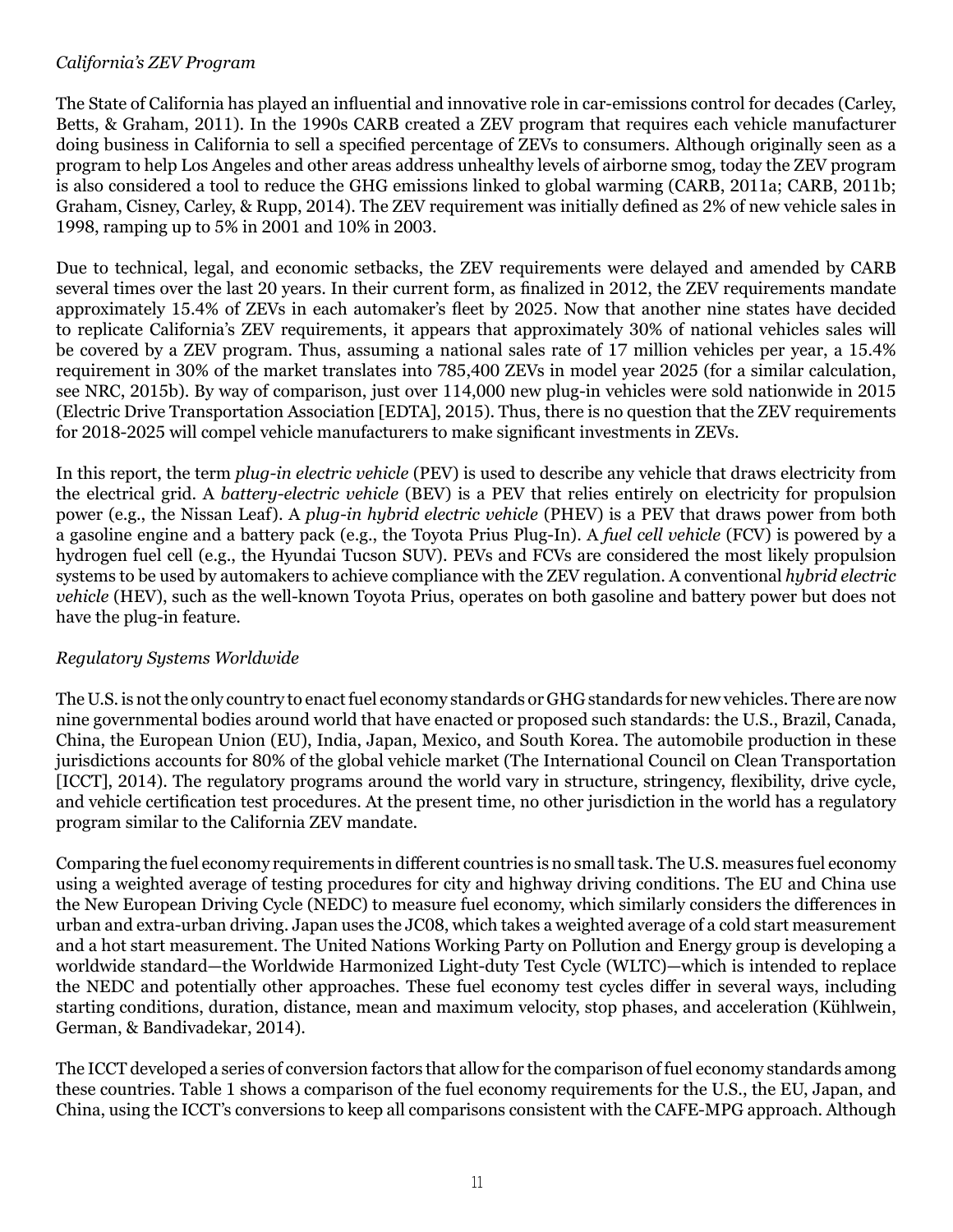|      | <b>US</b> | <b>EU</b>  | Japan | China |
|------|-----------|------------|-------|-------|
| 2017 | 35.4      |            |       |       |
| 2018 | 36.5      |            |       |       |
| 2019 | 37.7      |            |       |       |
| 2020 | 38.9      |            | 45.9  | 47.7  |
| 2021 | 41.0      | 56.9       |       |       |
| 2022 | 43.0      |            |       |       |
| 2023 | 45.1      |            |       |       |
| 2024 | 47.4      |            |       |       |
| 2025 | 49.7      | 72.5-82.3* |       |       |

## **Table 1. Fuel Economy Standards for Light-Duty Vehicles (MPG), Selected Countries**

\*This standard is being studied but has not been adopted.

**Source:** ICCT [http://www.theicct.org/sites/default/files/info-tools/pvstds/Global\\_PV\\_data\\_20150803.xlsx](http://www.theicct.org/sites/default/files/info-tools/pvstds/Global_PV_data_20150803.xlsx)

the U.S. standard appears to be more lenient than the European, Japanese, and Chinese standards, the U.S. auto market, as we explain below, has fewer small cars and more light trucks than the EU, Japan, and China.

All large-volume automakers sell vehicles in multiple countries, yet they are looking to make as many vehicles as possible from a single global platform. Thus, it can be expected that during product planning and productionvolume decisions, automakers will consider their compliance obligations in multiple countries and regions. On the other hand, the U.S. vehicle market is so large that global automakers can afford to tailor some product offerings specifically to the U.S. market. As the industry globalizes, it is reasonable to expect that regulators will come under increasing pressure for harmonization or mutual recognition of regulatory requirements.

## *The New Green-Jobs Rationale for Regulatory Requirements*

When they were first adopted, all four U.S. regulatory programs were promoted on either environmental or energy security grounds. In recent years, however, advocates of the four programs have begun to espouse some economic development objectives in support of the regulatory requirements. Advocates argue that new investments in green automotive technologies will create jobs and spur the economy to higher levels of production and prosperity (Oge, 2015).

The State of California currently has few facilities that produce auto parts or assemble vehicles for sale (CARB, 2011b, p. 68-9). However, California investors and start-ups (e.g., Tesla) are playing a pivotal role in the push for electrification of the transport sector. Silicon Valley is seen as a potential source of innovation in vehicle offerings that could couple ZEVs with driverless technology (Ramsey, 2016). CARB Chairman Mary Nichols, when issuing the 2012 ZEV requirements, was explicit about the economic-development rationale: "The Board's Action will create thousands of jobs, transforming California into the advanced car capital of the world. California is now in the pole position in the race to provide next-generation ultra-clean cars to the global market" (CARB, 2012a).

At the national level, the Obama administration also portrayed the new NHTSA and EPA regulations as a strategy to help revive the domestic auto industry by stimulating companies to offer the fuel efficient cars that consumers have wanted and that will be demanded in Asia and Europe in the future (White House, 2012). The administration has also provided grants and federal loan guarantees (e.g., for domestic companies that make lithium ion batteries for PEVs or HEVs) to facilitate a more rapid transition to a greener automotive economy. In the regulatory impact analyses published in support of federal requirements, claims are made that new jobs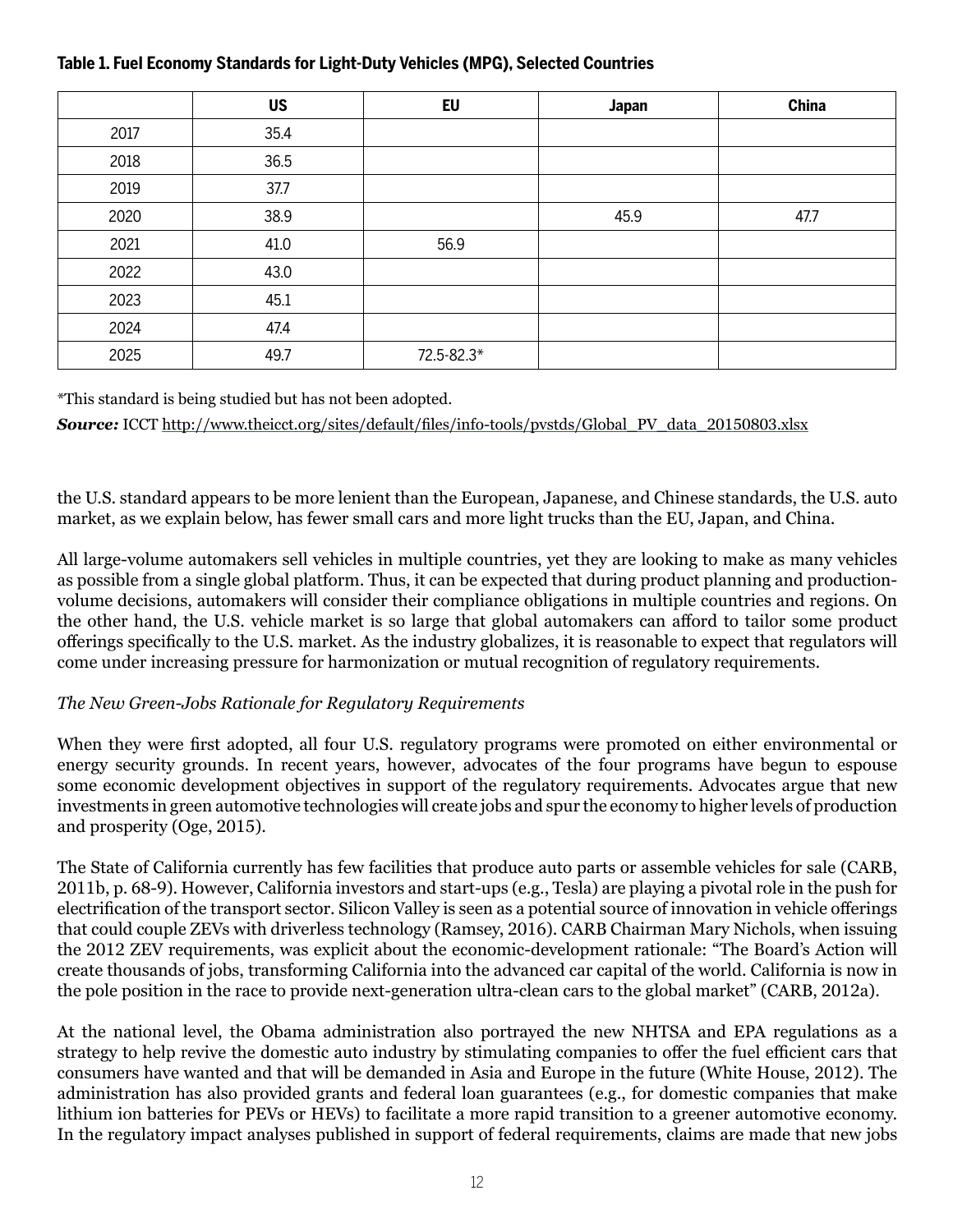will be created in the green-technology industry. California's regulatory impact analysis in support of the ZEV program makes a similar claim, noting that some of the leading companies that sell recharging stations for PEVs are based in California (CARB, 2011, p. 68-9).

Thus, it is no longer appropriate to view the federal and California regulatory programs strictly through the lens of energy security and environmental protection. An objective of advancing economic development has also motivated these four programs.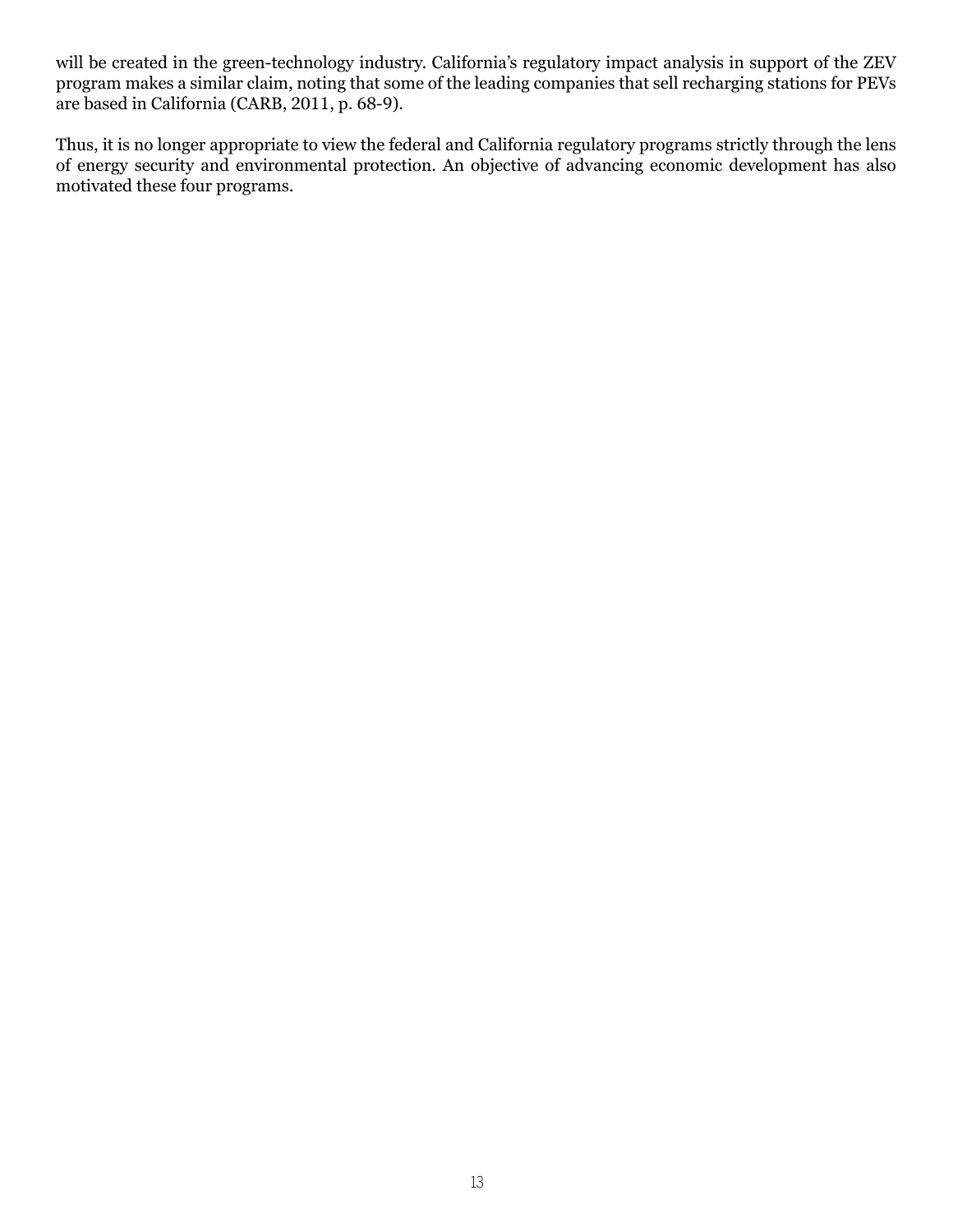# **THE U.S. AUTOMOTIVE INDUSTRY**

In this section, we examine the role of the automotive sector in the U.S. economy. We begin with the perspective of the new-car consumer, describe the structure of the industry and the major product categories, explore the extent of the supply chain and how it is changing, pinpoint how the revival of the U.S. auto sector was a central feature of the U.S. economic recovery since 2009, and consider recent sales forecasts for the U.S. market.

#### *Consumer Perspective*

An auto manufacturer's ability to meet federal requirements and ZEV standards is contingent upon consumers purchasing its vehicles. Therefore, it is not enough for manufacturers to design and produce highly fuel efficient and zero-emission vehicles; consumers must also prefer these vehicles to less fuel efficient, more powerful models, which can be either used or new.

A small percentage of early adopters care deeply about fuel efficiency and environmental protection, but most mainstream consumers care more about other vehicle attributes (Helveston et al., 2015; NRC, 2015a; NRC, 2015b). One recent survey found that consumers rate reliability, durability, quality of workmanship, value for the money, and manufacturer's reputation as most important in their decision to purchase a vehicle. Fuel economy was listed as the 11<sup>th</sup> most valued feature—behind such features as seating comfort—even with gasoline prices at \$4.02 per gallon at the time of survey distribution. The same survey revealed that a mere 5% of respondents who purchased vehicles were willing to pay a premium for environmentally friendly features. Further, those who considered but decided against purchasing a PEV expressed uncertainty with regard to their confidence in these vehicles' reliability and durability (Strategic Vision, 2013; NRC, 2015a). In addition, Egbue and Long (2012) found that their sample of potential early adopters of PEVs ranked the environmental attributes of these vehicles behind their cost and performance.

Some residents of urban centers can access alternatives to owning a passenger vehicle (e.g., carpooling, biking, walking, or taking public transportation) but such alternatives are actually losing market share to the private automobile. More than three-quarters of U.S. workers drove to work without anyone else in the vehicle in 2012, up from 64% in 1980. The amount of carpooling has declined by 50% over the same period. The number of trips supplied by public transit systems has declined from 6% in 1980 to 5% in 2012. The number of employees working at home is growing rapidly, but that trend does not necessarily curtail interest in vehicle ownership (Tavernise & Gebeloff, 2011; Shah, 2013).

Switching to a fuel other than gasoline is appealing to many consumers, but there are several barriers to the deployment of any alternative fuel vehicle (AFV). Consumers are wary of new, unproven technologies; in the face of risk and uncertainty, they will often turn to more familiar choices (Egbue & Long, 2012; NRC, 2015a; NRC, 2015b; Siddiki, Dumortier, Curley, Carley, & Krause, 2015). Fuel infrastructure is undeveloped in much of the country for electricity, hydrogen, compressed natural gas, and even diesel in some areas. The costs of AFVs are typically higher than that of conventional vehicles. Although consumers might see net savings over many years during times of high gasoline prices, current prices are too low to generate large benefits (Frades, Nigro, & Frazeli, 2015). As more AFVs are sold, more fueling stations are added, and as gasoline prices rise, demand for these vehicles should rise accordingly. However, consumer demand may not rise quickly enough to allow manufacturers to meet the federal and ZEV standards set for 2022-2025.

NRC (2015b) identified barriers specific to the adoption of PEVs. These include "limited variety and availability of PEVs; misunderstandings concerning range of PEVs; difficulties in understanding electricity consumption; calculating fuel costs, and determining charging infrastructure needs; complexities of installing home charging; difficulties in determining the 'greenness' of the vehicle; lack of information on incentives; and lack of knowledge of unique PEV benefits." Many other studies confirm these findings (e.g., Carley, Krause, Lane, & Graham, 2013; Krause, Carley, Lane, & Graham, 2013).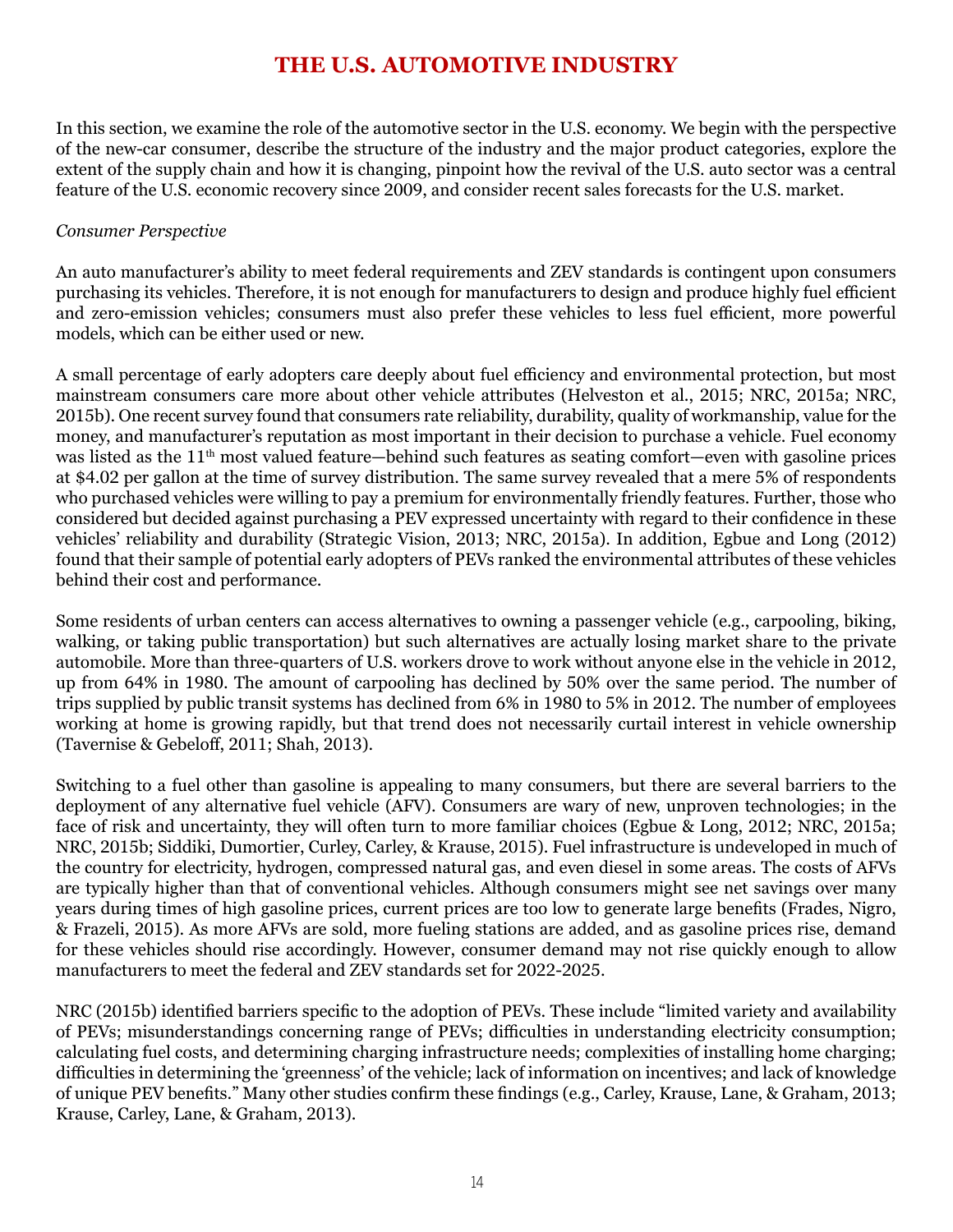The real or anticipated travel behavior of the consumer can serve as a primary reason for a consumer's decision not to purchase a BEV. The average household takes approximately three trips and drives approximately 30 miles per vehicle per day, resulting in an average trip length of just under ten miles (FHWA, 2011). These trips consist of about 71% of all trips and 25% of all vehicle miles traveled.

These averages do not capture the different uses of the vehicle over its lifespan, however. For instance, although long trips (of more than 100 miles) represent less than 1% of total trips taken (and 16% of vehicle miles traveled), a consumer's desire to have the freedom to take these trips may dissuade them from purchasing limited-range BEVs (NRC, 2015b). This concern is especially weighty if a consumer anticipates that he or she will take several trips of this length each year.

While long-distance trips may present a barrier to BEV adoption, they may not be an issue for consumers with multiple vehicles or other options for long-distance travel. Additionally, the PHEV, with its ample driving range, may be more appealing than a BEV to the many buyers who seek a vehicle that can accomplish both long and short trips without refueling (Graham et al., 2014).

Helveston, et al. (2015) find that older, wealthier, and more educated consumers—especially those who own multiple vehicles and have children in the household—are less sensitive to upfront and operating costs. Higher income consumers are also less interested in HEVs or PEVs. Consumers with lower incomes demonstrate more receptivity toward PEVs but, since PEVs tend to be expensive, lower-income households typically cannot afford them. Therefore, current purchasers of PEVs are on average more educated and have substantially greater incomes than purchasers of conventional vehicles (NRC, 2015b).

Generational differences also have important implications for new vehicle sales. Auto dealers will be targeting the next generation of consumers (Gen Y) to replace lost sales from the aging Baby Boomers, implying that the preferences of Gen Y will influence the market. Similar to previous generations, Gen Y consumers list low cost, convenience, utility, and a love for driving as their top four reasons for owning a vehicle; eco-friendliness ranks sixth in a list of seven reasons, ahead only of luxury (i.e., owning a car as a symbol of wealth; Bruce et al., 2014).

Some segments of Gen Y seem to be trending away from owning a vehicle. Instead, evidence suggests they are more interested in living in urban settings and relying on alternative modes of transportation, including public transit, biking, and walking. Perhaps more importantly, the success of car-sharing services such as Uber, which are familiar to Gen Y, could transform the demand for vehicles (Litman, 2015; Gardner, 2016).

In accordance with these findings, the states with the strongest PEV markets are those with high environmental consciousness, incentives in place for purchasing and owning these vehicles, and mandates for cutting carbon emissions (NRC, 2015b). Nonetheless, consumers have been shown to be largely unaware of the financial incentives available to them. Krause et al. (2013) surveyed adult drivers in 21 large U.S. cities and found that 75% of respondents underestimated the value and advantages of PEVs, and 94.5% of respondents had no knowledge of state and local incentives for the purchase and use of these vehicles. On the other hand, Krause et al. (2013) found that consumers underestimate the price of a PEV. Many consumers may not fully value PEVs unless they are provided information on the monthly total cost of ownership of these vehicles, compared to an otherwise similar gasoline vehicle; current vehicle labels, however, do not provide this level of detail to potential car buyers (Dumortier et al., 2015).

Improved education about these incentives, and the potential application of other PEV incentives used around the world (Lane et al., 2013), could drive the market for these vehicles forward, but it is not clear which public organizations have the responsibility and resources to undertake such a large-scale public education effort. CARB, EPA, and NHTSA are primarily regulatory bodies, with limited track records in public education. The Department of Energy (DOE) has strong technical programs but much less experience in the social science aspects of promoting alternative fuel vehicles. A priority for the midterm reviews should be a resolution of the responsibility for public education in this field.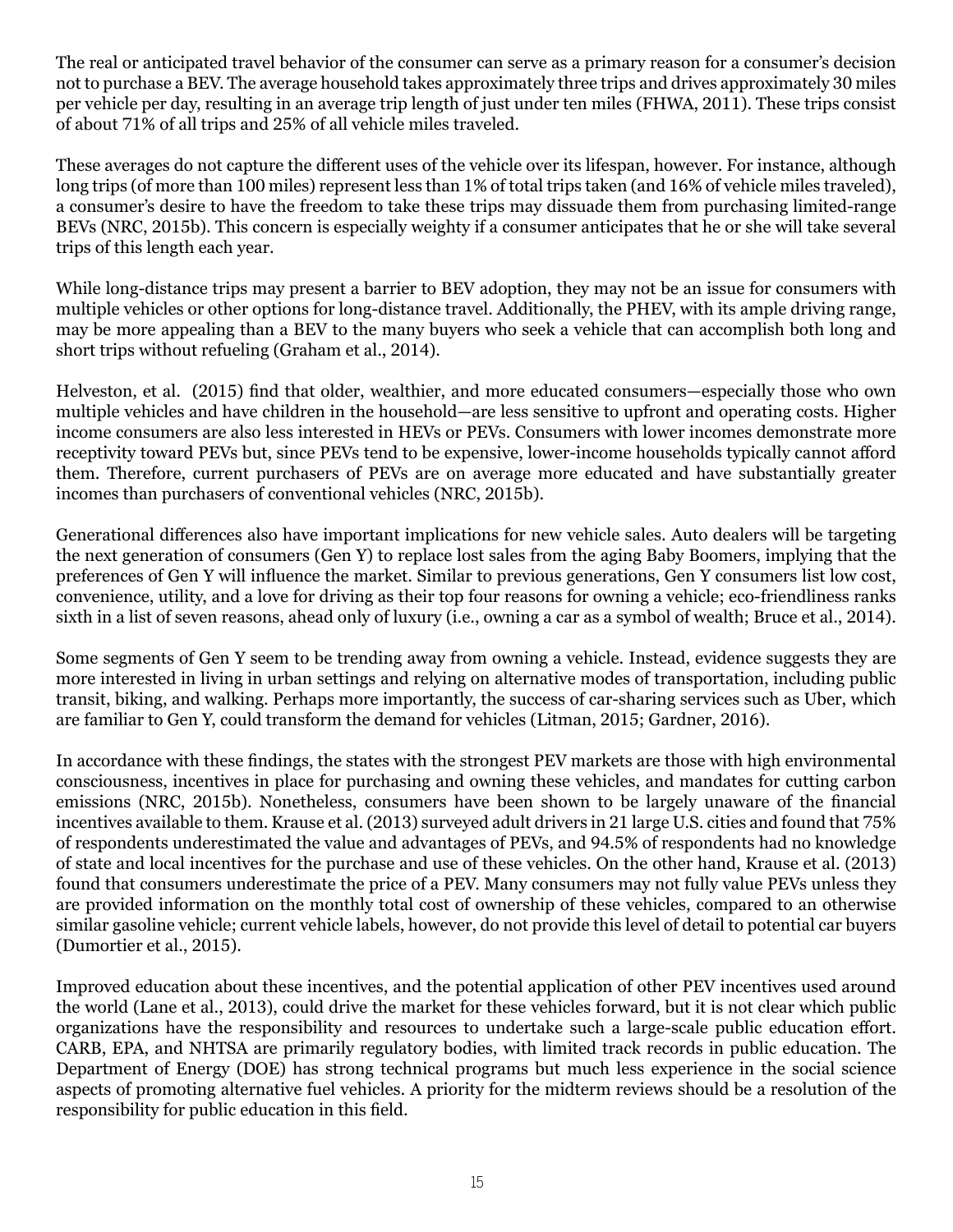Despite all of these barriers, PEVs have been experiencing relatively rapid commercialization—a more rapid rate of growth than that seen when HEVs were first introduced. Specifically, sales of PEVs in the U.S. grew at more than twice the rate of that of HEVs when comparing their first 34 months of sales (Graham et al., 2014). Government subsidies and tax credits, coupled with relatively high gasoline prices, may have contributed to much of this early growth in sales of PEVs, however. Whether those conditions will be sustained for the next decade seems increasingly uncertain.

#### *Structure of the U.S. Industry*

The new passenger vehicle market in the United States is dominated by high-volume producers that sell globally: Toyota, Volkswagen, General Motors, Hyundai/Kia, Nissan-Renault, Ford, Fiat Chrysler, Honda, Suzuki, BMW, Daimler, Mazda, and Mitsubishi. Although the Big Three (Ford, GM, and Chrysler) were once the dominant three producers, they have been gradually losing market share for decades and were downsized during the financial crisis of 2007-9 (Goolsbee & Krueger, 2015). Today, the U.S. auto industry, defined here as companies selling vehicles in the U.S. (including their supply chains and dealers), is highly competitive with strong Japanese, Korean, and German manufacturers competing against each other and against the Big Three (CAR, 2015).

Several start-up producers of PEVs (e.g., Tesla, Atieva, Fisker Automotive, NextEV, Youxia, and Faraday Future) are beginning to introduce even more competition to the industry (Ramsey, 2015). Some of the recent start-ups have backing from Chinese companies and investors, reflecting the growing Chinese interest in electrification (Lane et al., 2013; Millward, 2015). The startups are part of a loose network of venture capitalists, suppliers of batteries and chargers, electric utilities, and environmental advocacy groups with a common goal: electrification of the transportation sector. Major companies in Silicon Valley have also indicated an interest in offering new automotive components or entirely electric, driverless vehicles with the latest information technology (Gibbs, 2014; Boston, 2015). Many of the key companies and investors in the electrification network are based in California.

The electric vehicle could be considered a "disruptive technology," because it threatens to unseat the dominant technology of the internal combustion engine. Some disruptive technologies succeed; many others fail. Electric vehicles actually outsold gasoline vehicles in the 1920s, but innovation in the internal combustion engine, including low-cost mass production, caused the electric vehicle to lose out. A disruptive technology does not typically catch on until quality in mass production is established and widely recognized. Sometimes disruptive technologies remain a fringe offering for a long time; in other cases their pace of commercialization is astonishingly rapid (Christensen, Raynor, & McDonald, 2015).

Public subsidies and federal loan guarantees have played an important role in the recent resurgence of the Big Three, in the emergence of Tesla, and in Nissan-Renault's leading position on BEVs (Dolan & Murphy, 2009). GM and Chrysler (including their financing arms and suppliers) emerged from structured bankruptcy proceedings in 2009 with financial backing from the U.S. Department of the Treasury (Goolsbee & Krueger, 2015). In 2009- 10 Ford Motor Company and Tesla received large federal loan guarantees from the DOE to develop and offer greener automotive technologies. Nissan also received a large DOE loan guarantee to build new facilities in Smyrna, Tennessee to make lithium-ion batteries and assemble BEVs.

The California ZEV program was structured in a way that boosted the commercial fortunes of start-up EV makers. For example, Tesla, as a maker of BEVs, can sell ZEV compliance credits to large-volume vehicle manufacturers, such as Honda and Daimler, who have difficulty meeting their ZEV requirements (Webb, 2010). In 2013, each Model S that Tesla sold generated seven ZEV credits. With the average credit selling for \$5,000, Tesla was earning \$35,000 in extra revenue for each Model S sold (Knittel, 2014). In recent years, sales of ZEV credits have attenuated the annual financial losses reported by Tesla. In 2014 alone, Tesla was the largest seller of ZEV credits, earning \$152 million or about 5% of the company's total 2014 revenue (Edelstein, 2015b).

Previous studies have found that the adverse financial impacts of stricter CAFE standards do not affect all highvolume producers equally. Historically, a disproportionate burden has been felt by the Big Three, though this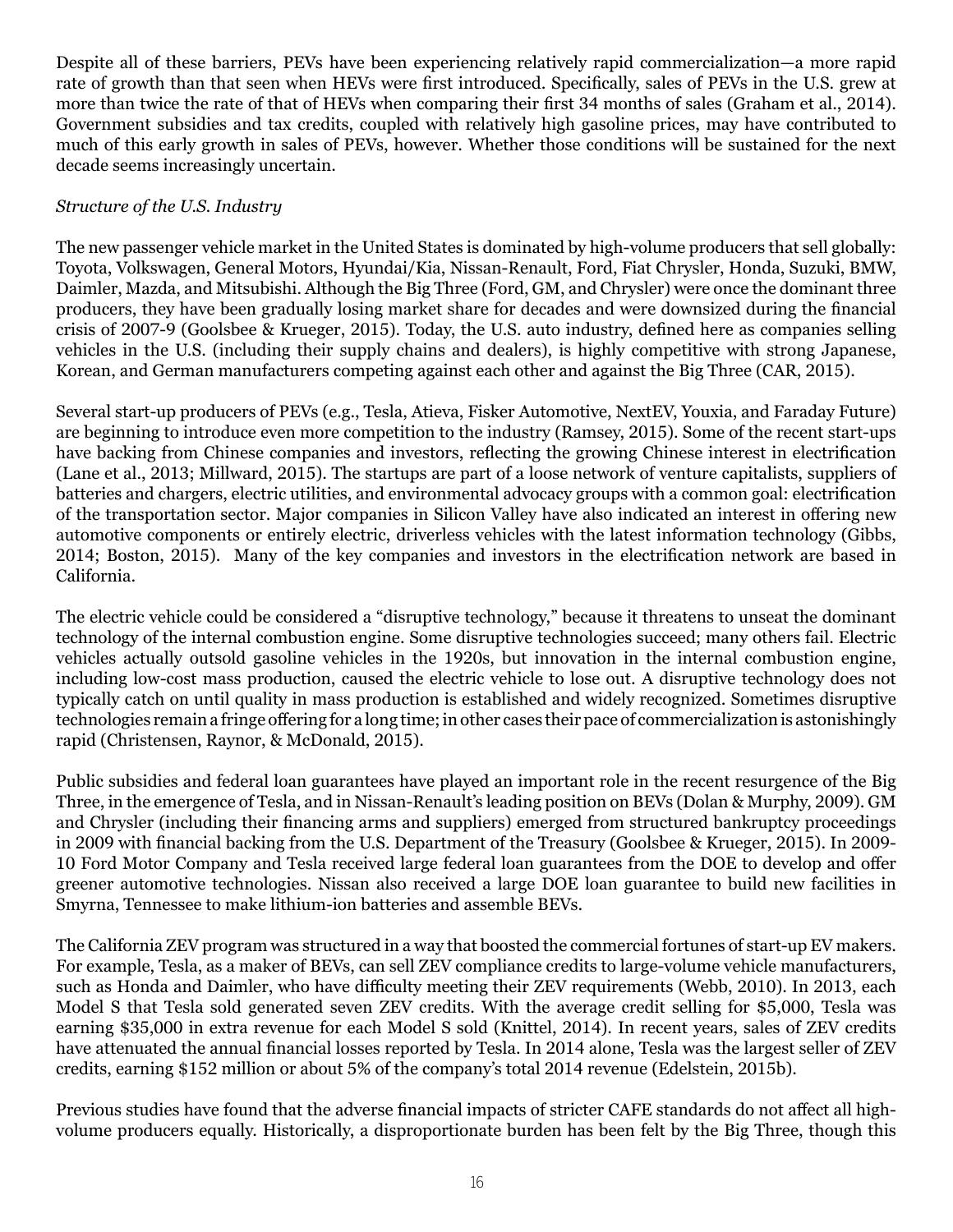conclusion may not fully reflect the impact of the relatively new footprint-based structure of the CAFE and GHG standards (Sallee, 2011; Jacobsen, 2013).

The midterm reviews should recognize that regulatory requirements can have significant impacts on the structure of an industry. Special effort should be devoted to the design of regulatory requirements that achieve broad national goals while carefully considering the impacts those requirements will have on companies in the affected industries.

## *The U.S. Vehicle Market: Key Product Categories*

Products in the U.S. industry are typically divided into two broad categories: cars and light trucks (cross-over vehicles, sport-utility vehicles, pickup trucks, and minivans). The distinction between a car and light truck is not always clear and the definitions are not always consistent; indeed, EPA defines some crossovers as cars for regulatory purposes (EPA, 2015). A crossover vehicle is not defined by size or mass, but typically has the ride height that many American consumers have come to enjoy (NRC, 2015a). The federal regulatory definition of a light truck—and the more permissive CAFE standards for trucks—has played a pivotal role in the evolution of the industry (Sallee, 2011).

In order to remain globally competitive, high-volume producers have gravitated to single platforms where multiple vehicles (cars and light trucks) can be produced for different regions of the world. However, the platforms must be flexible enough to tailor characteristics of the vehicles to consumer preferences in different regions. Thus, it is useful to consider some of the special features of the U.S. auto market that make it different from the comparably sized market in Europe and the larger and rapidly expanding market in Asia.

As a starting point, consider the volume and market shares of each vehicle product category in America in 2015, as shown in Table 2.

Perhaps the two most distinctive features of the U.S. passenger vehicle market are the popularity of the pickup truck and, in the last decade, the emergence of the crossover SUV coupled with the decline in interest in the large SUV.

The midterm review should recognize that regulatory requirements were not intended to alter or influence the American consumer's preferences for vehicle characteristics (e.g., number of seating positions, safety, ride height, cargo-carrying capacity, engine performance, towing capability). Accepting consumer preferences as

| <b>Product Category</b> | <b>Total Vehicles Sold in America</b><br>(2015) | <b>Market Share in America</b><br>(2015) | <b>Example Model</b>  |
|-------------------------|-------------------------------------------------|------------------------------------------|-----------------------|
| Small/Compact Car       | 2,999,980                                       | 17.26%                                   | Toyota Corolla/Matrix |
| <b>Midsized Car</b>     | 2,974,893                                       | 17.11%                                   | Toyota Camry          |
| Large Car               | 315,320                                         | 1.81%                                    | Chevrolet Impala      |
| Luxury Car              | 1,234,528                                       | 7.10%                                    | <b>BMW 3-series</b>   |
| Pickup                  | 2,474,669                                       | 14.24%                                   | The Ford F-Series     |
| Crossover               | 5,208,360                                       | 29.96%                                   | Honda CR-V            |
| <b>SUV</b>              | 1,247,387                                       | 7.18%                                    | Ford Explorer         |
| Van                     | 927,093                                         | 5.33%                                    | Honda Odyssey         |

## **Table 2. Product Categories by Sales Volume and Market Share, 2015**

*Source:* (Ward's Auto, 2016a)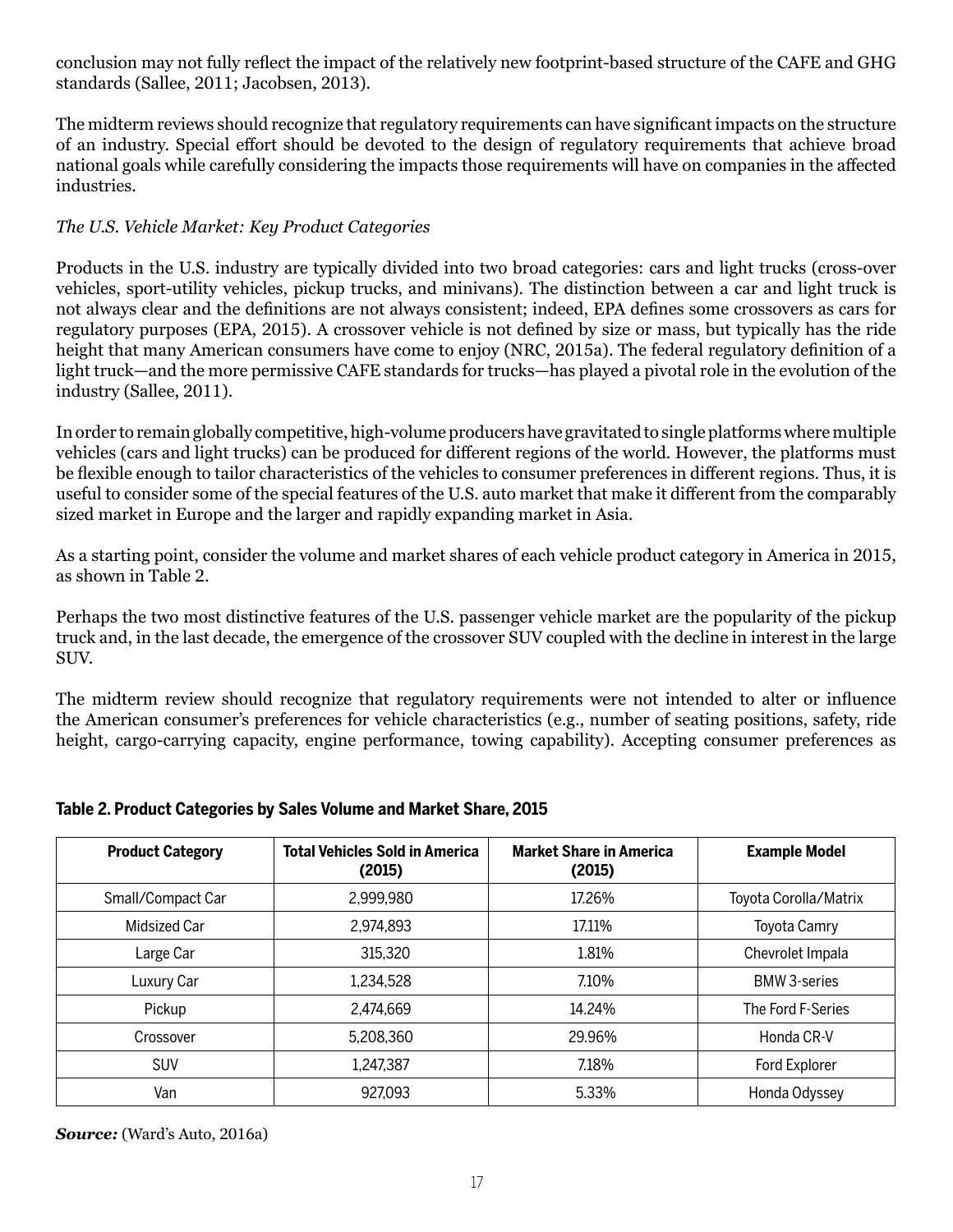given, regulation is intended to deliver those characteristics to the consumer through innovative designs that meet fuel economy and GHG standards.

## *Workforce, Assembly Plants, and Supply Chains*

The U.S. industry has both a unionized and nonunion sector. Organized by the United Auto Workers of America (UAW), the Big Three have business models that depend primarily on sales of light trucks assembled in the U.S. and Canada. About 75% of the passenger vehicles sold by the Big Three are trucks; the comparable figure for Japanese firms is about 50% (Bennett & Stoll, 2015). In recent years, Japanese and other foreign producers, which have few UAW-organized plants, have begun to challenge the Big Three's dominance of the light-truck market. Toyota now builds the Tundra (pickup truck) at a nonunion plant in San Antonio, Texas in order to serve the U.S. consumer market. Domestic producers of light trucks are protected by an internationally-sanctioned tariff on the importation of light trucks, though this tariff is under discussion in the ongoing trade negotiations between the EU and the U.S. (Beene, 2015b; Young, 2015).

Toyota and Honda dominate the passenger-car market, but Hyundai/Kia, Volkswagen, and the Big Three are offering a mix of new and remodeled products that challenge Japanese dominance. Daimler and BMW are major players in the market for upscale sedans and luxury cross-over vehicles, the latter being one of the most rapidly growing and profitable segments in the industry.

From 1950 to 1980, Japanese, Korean, and German automakers assembled their vehicles abroad and exported them to the U.S. for sale (Grossman, 2009). To avoid unfavorable U.S. tariffs and currency valuations and to establish a presence in the U.S., those companies have increasingly located assembly plants in North America (Kurylko, 2013). The first "transplants" were located in Marysville, Ohio (Honda-1982) and Smyrna, Tennessee (Nissan-1983),<sup>1</sup> but the largest plants today (in terms of vehicle production) are located in Montgomery, Alabama (Hyundai-2005), San Antonio, Texas (Toyota-2006), Greenburg, Indiana (Honda-2008), Woodstock, Ontario (Toyota-2008), West Point, Georgia (Kia-2009), Blue Springs, Mississippi (Toyota-2011) and Chattanooga, Tennessee (Volkswagen-2011). Both the Big Three and foreign automakers are also locating an increasing share of their North American production (especially small-car production) in Mexico, often in close proximity to the U.S. border. The transplant share of U.S. auto production has steadily climbed from 22% in 2000 to 31% in 2005 and 46% in 2013; it is projected to exceed 50% by 2017 (Kurylko, 2013; Goolsbee & Krueger, 2015).

In order to appreciate how regulation impacts the industry and its workers, one must look beyond the assembly plants to the supply chains for engines, parts, batteries, and other components (MEMA, 2013). GM, Ford, and Fiat Chrysler share a network of suppliers that is somewhat distinct and often organized by the UAW (Goolsbee & Krueger, 2015). When Ford publicly supported the rescue of GM and Chrysler in 2008-9, they did so because they shared a supplier base with GM and Chrysler. Had Chrysler and GM folded, the future of Ford would have been in question (Graham, 2010).

The Big Three are diversifying their supplier base within North America while also importing more parts from outside the U.S. In model year 2010, 90% of the Ford Escape's content originated in the U.S.; in model year 2015 the domestic content of the Escape was only 55%. The transplants assemble the vehicle in North America but are even more likely to import the parts from overseas. Overall, the importation of auto parts has grown from \$31.7 billion in 1990 to \$89 billion in 2008 and \$138 billion in 2014 (Hagerty & Bennett, 2015).

Despite the widespread importation of auto parts, foreign auto brands contribute significantly to employment in the U.S. (Greimel, 2015). In 2014 the production of Japanese auto brands contributed (directly and indirectly) to 730,000 jobs in the U.S. The dealer network for Japanese brands contributed (directly and indirectly) to an additional 760,000 jobs in the U.S. The total associated employment was approximately 1.5 million. The net

<sup>1</sup> In 1984, GM and Toyota launched a joint automobile manufacturing venture, the New United Motor Manufacturing, Inc., in Fremont, California.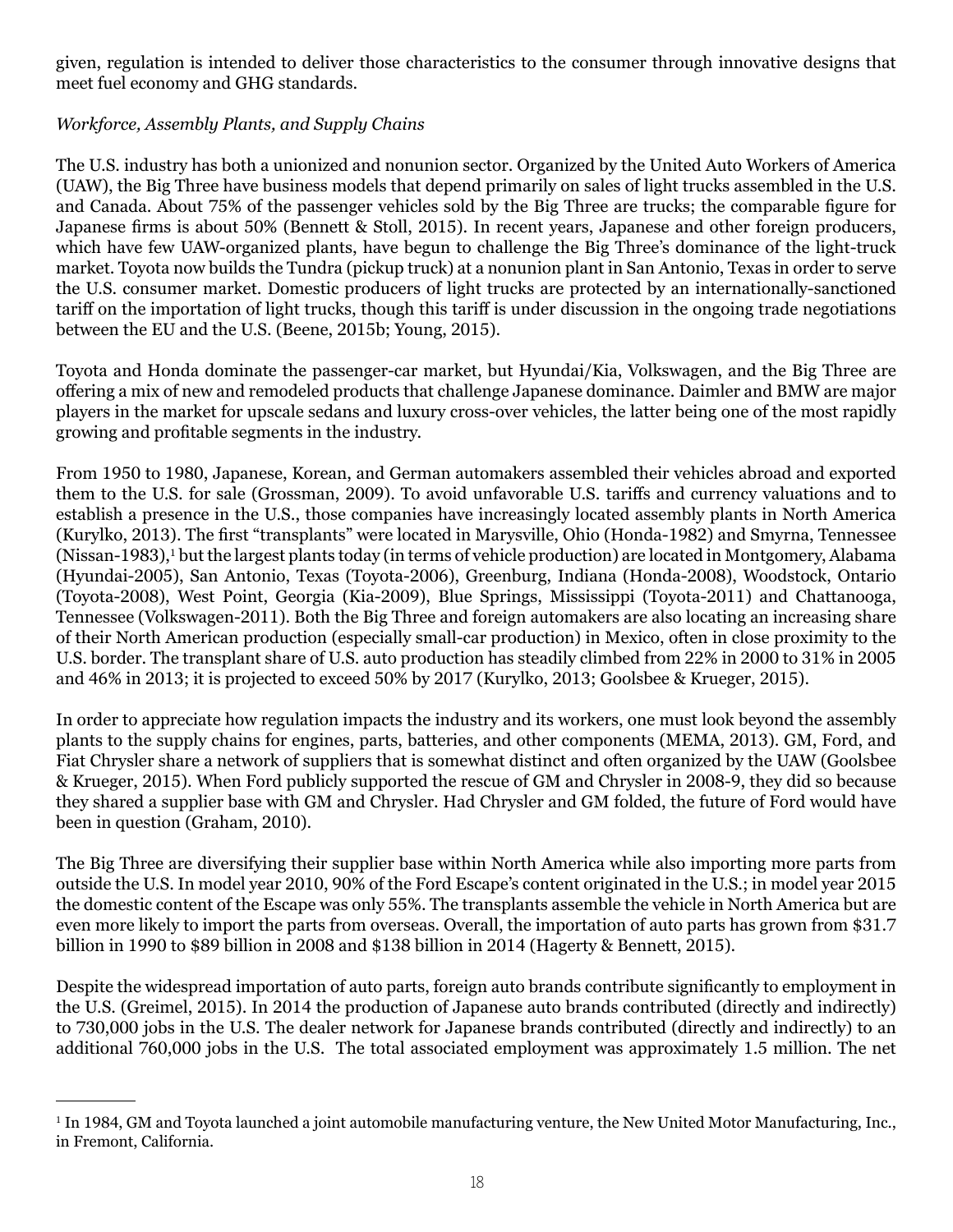number of new jobs created in 2014 due to Japanese auto brands alone was approximately 157,000 (Prusa, 2015).

Among all automakers, over 7 million U.S. jobs are supported, directly or indirectly, by vehicle manufacturing, suppliers, and dealers. Each auto manufacturing job is linked to roughly seven jobs in other industries throughout the economy (CAR, 2015).

A different way to express the economic importance of the U.S. auto sector is to trace the impact on state and federal tax revenues. Hill, Menk, & Cregger (2015) have done so, and place auto-related state tax revenue at \$110 billion in 2013, or about 13% of total state tax revenue. A lower bound on auto-related federal tax revenue is \$95.5 billion, or about 3.4% of total federal revenue.

A shift from the internal combustion engine to electric propulsion would have a dramatic impact on supply chains. Lithium-ion battery technology, which is being adapted for automotive applications, is seen as crucial to the near-term promise of electrification (Sandalow, 2009). Although some U.S. suppliers have tried to enter the lithium battery business (often with subsidies and loans from the U.S. government), those efforts have not been highly successful. The battery business is increasingly dominated by large Asian companies (e.g., LG Chem of South Korea and Panasonic of Japan). The three largest-selling PEVs (by sales volume)—the Tesla Model S, the Nissan Leaf, and the Chevrolet Volt—are making use of Asian battery technology.

It seems reasonable to expect that, as PEV sales increase in the U.S., the vehicles, batteries, and electric drivetrains will be made in the U.S. Nissan and Tesla are already making batteries in Tennessee and Nevada, respectively. However, the history of the Prius is a cautionary tale in this regard. Toyota has long considered making the popular Prius (and presumably its batteries) in the U.S., but instead continues to import the vehicle into the U.S. from Japan. In 2010 Toyota decided against producing the Prius at its Mississippi plant and to instead build the Corolla there (Kim, 2010). There is considerable uncertainty as to what electrification would do to U.S. auto employment, especially in the supply chain (Wright, 2016).

Even a more modest change in materials use, such as the shift from steel to aluminum, has ramifications for the entire supply chain. Greater use of aluminum increases employment in aluminum production, but it does not necessarily cause a net increase in U.S. employment. Fewer U.S. workers would be needed to produce steel. Moreover, the entire supply chains of aluminum and steel must be considered. The key input to aluminum production is bauxite, which is mined outside of the U.S. Two of the key inputs to steel production, iron ore and coal, are mined primarily by U.S. firms and workers. Thus, the shift from steel to aluminum may create some green aluminum jobs, but other jobs may be lost, and the net employment impacts require careful analysis.

The geographical distribution of gains and losses also require consideration. The auto parts industry, which is the sector responsible for the largest share of manufacturing employment in the U.S. (935,900 in 2014), is not spread equally around the country (Bureau of Labor Statistics [BLS], 2015). A large majority (more than 70%) of auto parts manufacturing employment is concentrated in ten states: Michigan, Ohio, Indiana, Tennessee, Kentucky, Illinois, Alabama, Texas, North Carolina, and South Carolina (CAR, 2015). When combined with the assembly plants, which tend to be located in these same states, it is readily apparent why the health of the auto industry is of greater concern in the South and Midwest than it is on the East and West coasts (Goolsbee & Krueger, 2015). A shift from the internal combustion engine to electric propulsion may change the geographic distribution of employment in the supply chain (See Figure 1).

A key exception to this point is the vast auto dealer network (710,000 employees at latest count), which must have national reach in order to maximize sales to consumers (CAR, 2015). Vehicle manufacturers technically sell their products to dealers, who then have the responsibility of selling them to retail customers or companies. In contrast to Europe, where a large fraction of sales are made to companies or fleet buyers, the U.S. market is dominated by the unaffiliated retail buyer who strives to meet the needs and preferences of his or her household and often buys the car on credit.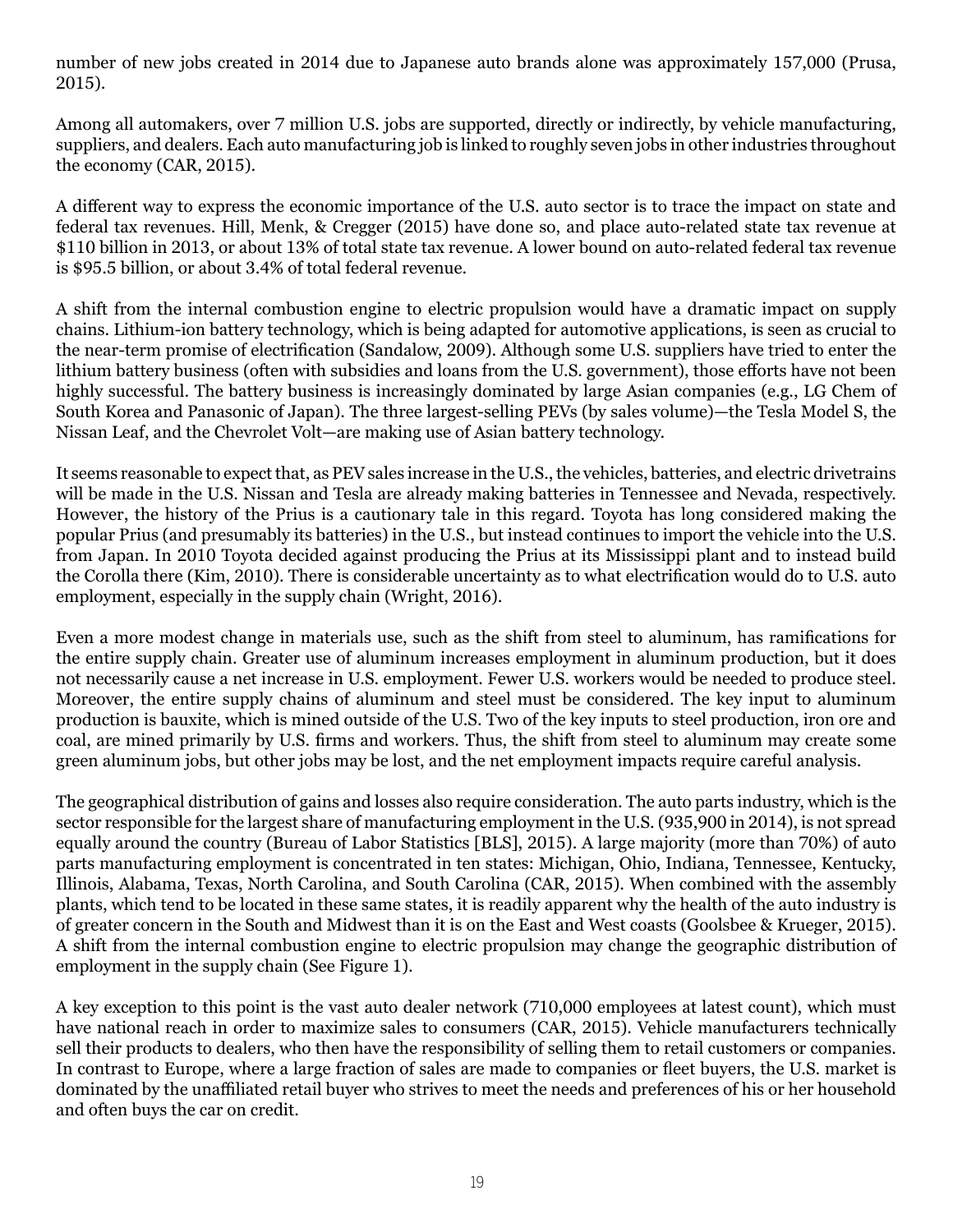



*Source:* (CAR, 2015)

As the midterm reviews consider the impact of regulatory requirements on the employment of workers in the U.S., as required by presidential executive order, it is crucial to consider the entire supply chain and dealers as well as assembly plants. If the U.S. auto industry had assembly plants but no parts businesses, the amount of employment in the auto industry would be much smaller than it is today. In addition, the fact that dealers may have multiple operations representing more than one automaker complicates the task of examining the impacts dealers will face from changes in car sales.

## *The Auto-Sector Recovery, 2009-2015*

The U.S. economic recovery from the Great Recession (2007-2009) has been painfully slow, indeed the slowest recovery on record, but one of the positive developments has been the revival of the U.S. auto industry (Seefeldt & Graham, 2013). The five-year auto recovery accounted for 25% of the rise of manufacturing industrial production in the U.S. from 2009 to 2014, more than twice the average share in the four previous U.S. recoveries (Goolsbee & Krueger, 2015). One estimate is that the auto recovery was related to about 10% of the overall recovery of U.S. GDP in 2014 (Young, 2014).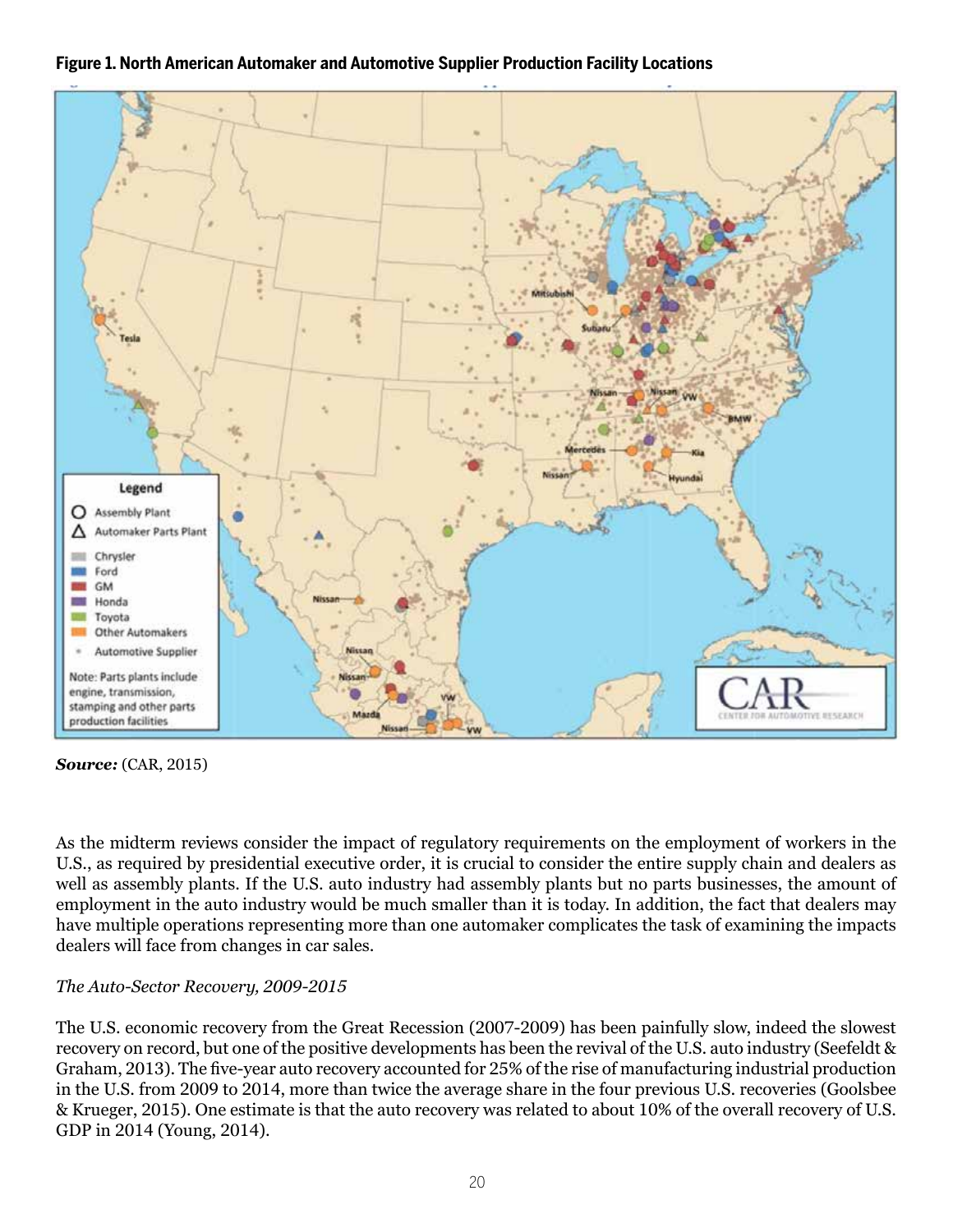Annual sales of new passenger vehicles (cars and light trucks) in the U.S. averaged 16 million from 1998 to 2007. That sales rate collapsed to 10.4 million in 2009, reflecting the combined impact of accelerating underemployment, declining incomes, falling consumer confidence, defaults on home mortgages, and lack of consumer access to affordable car loans.

Since 2009 the auto recovery has been significant. After six straight years of sales growth, the industry, boosted by low interest rates, is now (2015) selling more than 17 million new passenger vehicles, an annualized record for the U.S. Virtually all of the high-volume automakers have been reporting increasing revenue and profit in the post-recession period. Although the profit margins for investments in the auto sector are less than in other sectors, the recent period of profitability has allowed the Big Three to offer multiple years of bonuses to their workers and to make some new plant investments in North America. Foreign automakers have also announced new plant investments in the U.S. In total, about \$70 billion in company-announced investments in new, expanded, or retooled investments in North America have been made from 2010 to 2014. About two-thirds of those investments are in the U.S. (CAR, 2015).

As a result, auto-related employment in the U.S.—both at assembly plants and at facilities that make engines, components, and parts— has rebounded significantly. In September 2005, direct auto-related employment in the U.S. was measured at 1,089,800, falling sharply to a trough of 653,400 in September 2009. It has grown each year since 2009, and was recorded at 935,900 in September 2015 (BLS, 2015).

Despite the recovery, automakers vary considerably in their access to the technology and capital necessary to implement major changes in vehicle propulsion systems. Fiat Chrysler is carrying the largest debt load among the high-volume producers and faces significant compliance challenges (Vellequette, 2015). One of the possible reasons that Fiat Chrysler is publicly looking for a merger partner is that it may lack the capital necessary to make aggressive investments in response to both the federal and California regulatory requirements. Even if companies do not merge, they may form alliances to share technological expertise. Toyota and Mazda are sharing information on advanced diesel and gasoline engines while GM and Honda are sharing information on fuel-cell vehicles (Roco, 2015).

The midterm review should recognize that the U.S. economic recovery from the Great Recession has been assisted by a healthy auto sector. Given the interdependence of some manufacturers on a common supplier base, regulatory damage to one firm can have ripple effects on other firms and the structure of the industry (Goolsbee & Krueger, 2015). The demise of one firm is not necessarily a crucial regulatory consideration, but industrial restructuring through regulation requires careful consideration.

#### *Forecasts of Vehicle Sales*

Most forecasts of new vehicle sales in the U.S. call for modest growth or stability between now and 2018. CAR (2015) projects 17.6 million units sold in 2018. The key (and uncertain) determinants are the rate of growth in household income and wealth and the path of interest rates, which have been quite low by historical standards. The Federal Reserve Board is actively considering policies that could put interest rates on a gradual upward path (Hilsenrath & Spector, 2015). Higher interest rates generally curb the car-buying power of consumers, since over 80% of consumers purchase new cars with loans (DeBord & Rudegeair, 2014). The negative statistical association between changes in interest rates and changes in new passenger-vehicle sales is well established (Copeland et al., 2015).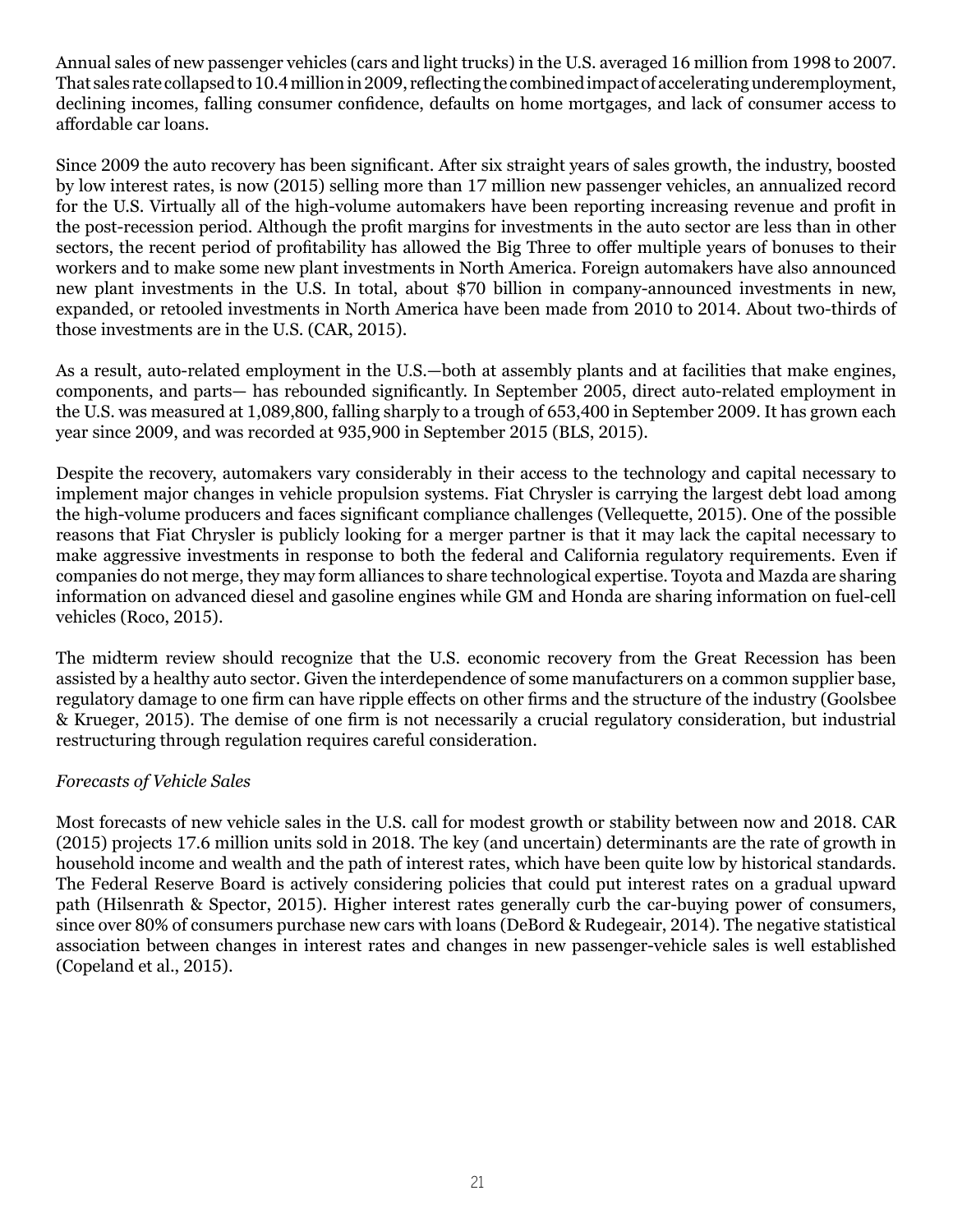# **REGULATORY COMPLIANCE AND CREDIT TRADING PROCEDURES**

In order to appreciate the complexity of the regulatory system faced by automakers, it is useful to review how manufacturer compliance with the standards is determined and the penalties for noncompliance. The programs also provide some flexibility for manufacturers, and the terms of those provisions are explored briefly below.

#### *NHTSA's CAFE Program*

Congress has specified that CAFE standards be set at the "maximum feasible level," taking into account technological feasibility, economic practicability, the effects of other standards on fuel economy (e.g., safety or smog standards), and the need to conserve energy. The CAFE standards for individual manufacturers are specified in two product categories: passenger cars and light trucks. A manufacturer's standard is determined by computing the sales-weighted average, specifically the harmonic mean, of the mileage targets for individual vehicles in a manufacturer's fleet. The requirements for individual vehicles vary based on their size (footprint): Vehicles with larger footprints have lower minimum fuel economy targets than do vehicles with smaller footprints.

To assess manufacturer compliance with CAFE standards, the average fuel economy of vehicles distributed for sale by a manufacturer is compared with the manufacturer's CAFE standard. A manufacturer's passenger car fleet is compliant if the aggregate fuel economy of this fleet is at or above the stated standard. A separate compliance determination is made for the manufacturer's light trucks. Most large-volume manufacturers sell both cars and light trucks, so they have two CAFE compliance standards to meet.

The CAFE regulatory program is credit based, such that each manufacturer has a credit account that can be debited or filled based on its compliance in a given model year. Any time a manufacturer exceeds compliance targets it earns a certain number of credits. Manufacturers can address under-compliance by using credits accumulated in previous model years or by paying a civil penalty set at \$55 per MPG. With respect to credits, manufacturers can (i) carry excess credits earned in a given year forward up to five consecutive years following the model year in which these credits were earned ("carry forward provision"); (ii) carry credits backward up to three consecutive years prior to the model year in which credits were earned ("carry backward provision"); (iii) transfer excess credits earned for one vehicle product category to account for deficits in another; or (iv) purchase credits from other manufacturers that have excess credits.

## *EPA's GHG Standard*

Similar to the CAFE program, EPA's vehicle emission standards for GHGs are set according to vehicle footprint, wherein larger footprint vehicles have more permissive GHG emissions targets than smaller footprint vehicles. Also, like the CAFE program, the EPA's program relies on a credit banking system.

Manufacturers under-/over-complying with GHG emissions standards can carry credits forward or backward to account for compliance shortfalls, or trade credits with other manufacturers. The incorporation of certain types of vehicle technologies or vehicle design features earns manufacturers extra credits. For example, manufacturers earn credits for including efficient air conditioning systems that reduce refrigerant leakage and rely on alternative refrigerants with lower global warming potential. Manufacturers also earn credits for solar panels and engine start-stop technology as well as for improvements in vehicle aerodynamics. When the benefits of the vehicle technology/design features are not reflected in emissions testing procedures, the credits awarded to the manufacturer are termed "off-cycle" credits.

Further, under EPA's program, manufacturers earn extra credit for certain types of vehicles. In 2017, each BEV and FCV distributed for sale by a manufacturer will count as two vehicles. By 2021, the multiplier will be decreased to 1.5. PHEVs will be multiplied by 1.6 in 2017 and 1.3 in 2021. The presence of such credits can be seen as an effort to coordinate federal regulatory policy with the California ZEV program.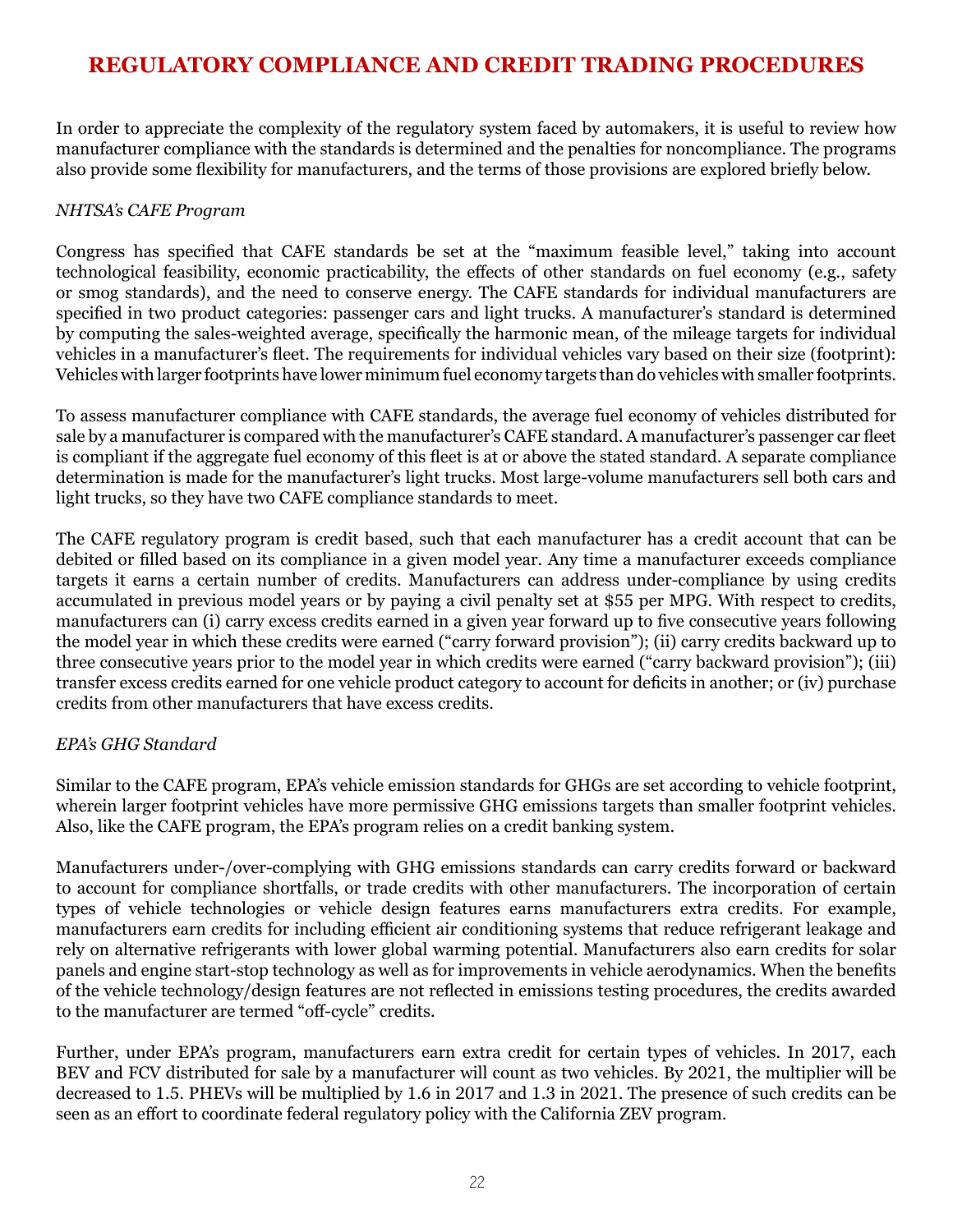BEVs and FCVs sold between 2017-2021 will be counted as emitting zero grams CO<sub>2</sub> equivalent per mile, including upstream emission and on-road emission. For subsequent model years up to 2025, the EPA will allow manufacturers who sell 300,000 BEVs or FCVs between 2019-2021 to count up to 600,000 of these types of vehicles as zero-CO<sub>2</sub> emitting vehicles, beyond which manufacturers will need to report on upstream emissions. The agency will allow all other manufacturers to count up to 200,000 vehicles as zero-CO<sub>2</sub> emitting during this time period.

EPA and NHTSA have not been able to harmonize the compliance incentives for BEVs, PHEVs, and FCVs. NHTSA does not offer any credit multipliers for such vehicles, as it does not believe it has the legal authority to do so.

When the EPA launched the new GHG program, it did not assign zero credit balances to all vehicle manufacturers. It recognized that some manufacturers (e.g., Toyota) had accumulated significant GHG credits from 2009-2011 and allowed those credits to be transferred to the start of the EPA program. In other words, Toyota was posted in 2013 with 86 million EPA credits at the start of the 2012 model year, credits that can be used until the 2021 model year (when they expire) (Nelson, 2013a).

Manufacturers need to ensure, if they plan to use credits under the NHTSA program, that they also have sufficient credits under the EPA program. While some German manufacturers have a history of paying fines under the CAFE program, the Big Three have feared that they might be liable for civil damages in stockholder lawsuits if they paid fines (Kleit, 2004). In any event, paying fines as a compliance technique will not work in the future because it is not a viable option under the EPA program. The EPA can stop a company from selling vehicles if it does not meet the standard or have credits to cover any deficit (Leard & McConnell, 2015).

The EPA credit program was also designed to help start-up PEV manufacturers. New PEV manufacturers are permitted to accumulate credits each year relative to their sales volume. Those credits can then be sold to other vehicle manufacturers who are confronting an EPA compliance deficit (Crain Communications, 2014).

#### *The ZEV Regulation*

A "ZEV state" is one that has adopted California's entire "Advanced Clean Cars Program," including requirements for control of smog, soot, and global warming gases and regulation to encourage greater numbers of ZEVs. The ZEV regulation requires that manufacturers selling vehicles in a state earn a certain number of "ZEV credits," which corresponds to a percentage of the total number of passenger cars and light-duty vehicles distributed for sale in the state. The ZEV regulation currently applies to large and intermediate volume manufacturers. Currently, large volume manufacturers are defined as those that sell more than 60,000 vehicles per model year in California. Intermediate volume manufacturers are defined as those that sell 4,501 to 60,000 vehicles per model year. Starting in 2018, any manufacturer that produces more than 20,000 vehicles per year will qualify as a large-volume manufacturer.

A ZEV is a vehicle that does not produce tailpipe emissions during operation. Operationally, the ZEV must be a BEV or FCV (CARB, 2013). Currently, under the ZEV regulation, CARB grants credits for these vehicles as well as for others that operate as extremely low polluting technologies. BEVs and FCVs are referred to as pure ZEVs. Other types of vehicles that receive ZEV credits include those categorized as Transitional ZEVs, Partial ZEVs, and Advanced Technology Partial ZEVs. Table 3 lists the types of vehicles that are included in each ZEV category. The number of credits awarded for any particular kind of ZEV currently depends on characteristics like vehicle type, how far the vehicle can travel on a zero-emission fuel source, and a vehicle's fast refueling capability.

Fast refueling capability is the ability to refuel to 95% capacity within 10-15 minutes, depending on a vehicle's zero emission fuel range (i.e., similar to the rate of traditional gasoline or diesel fueled vehicles). A provision specific to fast refueling allows manufacturers to earn additional credits beyond the baseline credits based on demonstrated fast refueling capability. Currently, manufacturers can earn credit for up to 25 vehicles based on performing 25 fast refueling events on just one vehicle. The fast refueling credit will be eliminated altogether in model year 2018.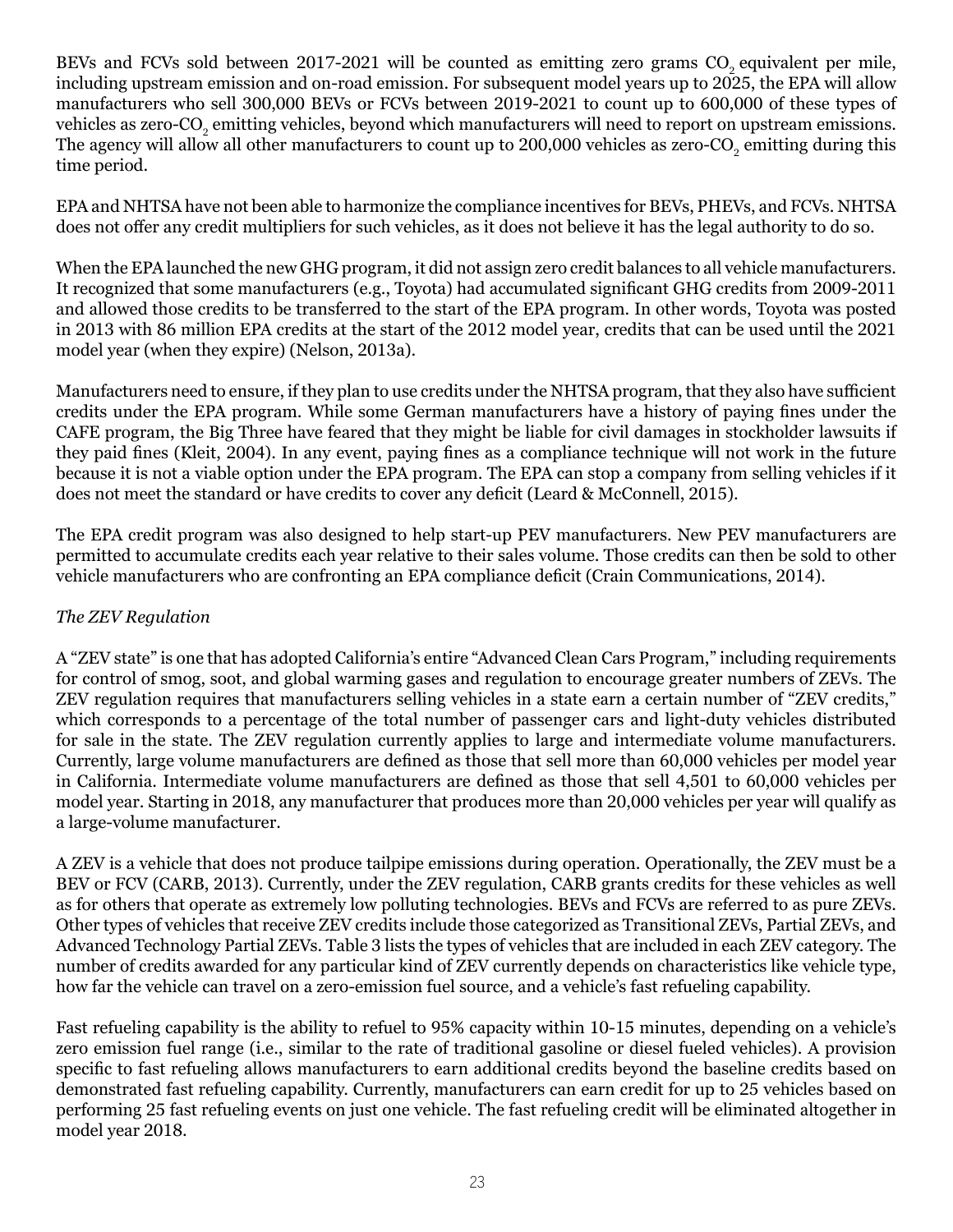While the ZEV program does currently allow manufacturers to earn credits for transitional ZEVs, advanced technology partial ZEVs, and partial ZEVs, the awarded credit is lower for these vehicles than for pure ZEVs. Further, manufacturers can only fulfill a limited fraction of their requirements with non-pure ZEV vehicles. Table 3 also shows the range of credits that can be earned for different types of vehicles in model years 2012- 2017 and 2018-2025. Note that no credits are provided for HEVs or partial ZEVs starting in model year 2018.

CARB publishes formulae that determine how credits vary based on the design of a ZEV and how credits translate to compliance percentages. For each model year, CARB sets a Total ZEV Percentage Requirement and a Minimum ZEV Floor Requirement. The Minimum ZEV Floor Requirement specifies the percentage of credits that must be earned with pure ZEVs alone. The Total ZEV Percentage requirement can be met with a combination of pure ZEVs and other allowed technologies. Table 4 shows the minimum ZEV floor and total ZEV percentage requirements for model years 2018-2025 for large volume manufacturers.

Beyond 2025, ZEV requirements are expected to become increasingly stringent to help California accomplish its goal of reducing statewide greenhouse gas emissions to 80% below 1990 levels. In support of this goal, California

| <b>ZEV Vehicle Type</b> | <b>Definition</b>                                       | <b>Vehicle Type</b>                                                                                  | <b>Credits Model Years</b><br>2012-2017   | <b>Credits Model Years</b><br>2018-2025 |
|-------------------------|---------------------------------------------------------|------------------------------------------------------------------------------------------------------|-------------------------------------------|-----------------------------------------|
| 7FV                     | <b>Zero Emission Vehicle</b>                            | Battery electric vehicle, hydrogen<br>fuel cell vehicle                                              | 1-9 depending on<br>range and fast-refuel | 1-4 depending on<br>range               |
| <b>TZEV</b>             | Transitional Zero Emission<br>Vehicle                   | Plug-in hybrid or extended range<br>electric vehicle, hydrogen internal<br>combustion engine vehicle | 1-3 depending on<br>technology            | 0.4-1.3 depending on<br>range           |
| P7FV                    | Partial Zero Emission<br>Vehicle                        | Extremely clean conventional<br>vehicle                                                              | 0.2                                       |                                         |
| AT PZEV                 | Advanced Technology<br>Partial Zero Emission<br>Vehicle | Natural gas vehicle, hybrid electric<br>vehicle                                                      | $> 0.2 - 3$ depending on<br>technology    |                                         |

#### **Table 3. Credit Ranges by ZEV Vehicle Type**

*Source:* Adapted from Center for Climate and Energy Solutions [http://www.c2es.org/us-states-regions/policy-maps/zev](http://www.c2es.org/us-states-regions/policy-maps/zev-program)[program](http://www.c2es.org/us-states-regions/policy-maps/zev-program)

#### **Table 4. ZEV Requirements by Model Year**

| <b>Model Year</b> | <b>Total ZEV Percentage Requirement (%)</b> | <b>Minimum ZEV Floor Requirement (%)</b> |
|-------------------|---------------------------------------------|------------------------------------------|
| 2018              | 4.5                                         | 2.0                                      |
| 2019              | 7.0                                         | 4.0                                      |
| 2020              | 9.5                                         | 6.0                                      |
| 2021              | 12.0                                        | 8.0                                      |
| 2022              | 14.5                                        | 10.0                                     |
| 2023              | 17.0                                        | 12.0                                     |
| 2024              | 19.5                                        | 14.0                                     |
| 2025              | 22.0                                        | 16.0                                     |

*Source:* CARB, 2012b.<http://www.arb.ca.gov/regact/2012/zev2012/fro2rev.pdf>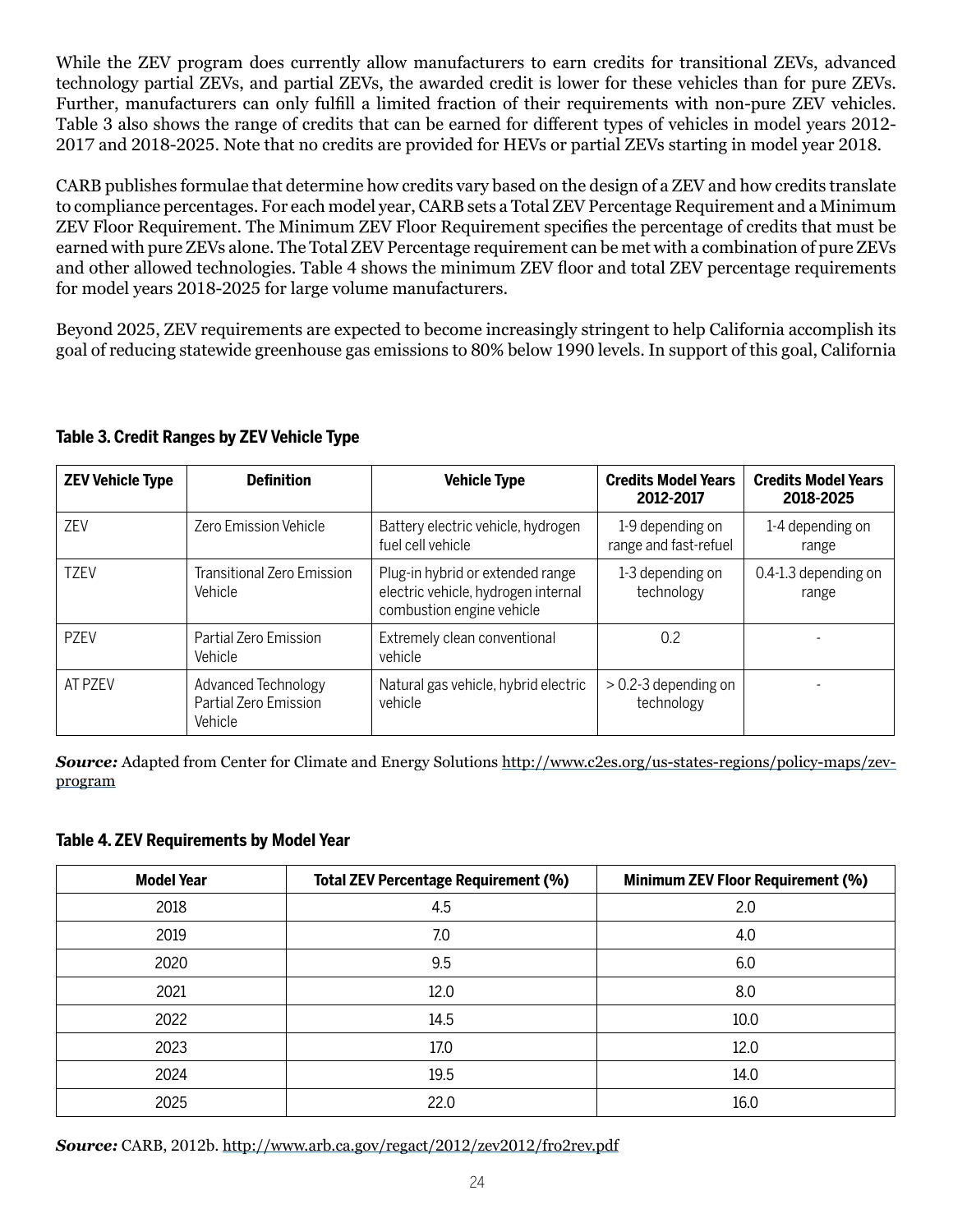Governor Jerry Brown recently issued a target of having ZEVs comprise 100% of new vehicle sales in 2050 as part of a non-binding agreement with several U.S. states, Quebec, and several European countries (Siders, 2015).

Intermediate volume manufacturers are granted some leniency in achieving ZEV requirements through model year 2017 because they generally have less revenue and capacity to engage in research and development than do large volume manufacturers (CARB, 2014). Through model year 2017, intermediate volume manufacturers are allowed to meet ZEV requirements entirely with PZEVs. Starting in 2018, they will also be allowed to meet requirements solely through TZEVs.

Manufacturers that over-comply with ZEV requirements (i.e., earn more ZEV credits than required in a given year) can bank those credits for future use to accommodate compliance shortfalls or sell excess credits to other manufacturers. Conversely, under-complying manufacturers must pay a fine or purchase credits from manufacturers with excess credits. Starting in 2018, manufacturers will be required to make up a ZEV credit deficit within one year (CARB, 2014). While small-volume manufacturers—those producing 4,500 or fewer units per year—are not currently regulated under the ZEV program, they may earn, bank, market, and trade credits for the ZEVs and TZEVs they produce and deliver for sale (CARB, 2012a, p. 3).

Under the federal Clean Air Act, states are allowed to opt in to California's ZEV program and nine are currently recognized as ZEV states: New Jersey (2004), Connecticut (2004), Vermont (2005), New York (2005), Maine (2005), Rhode Island (2005), Massachusetts (2005), Oregon (2006), and Maryland (2007). States that opt to follow the California standards must adopt them in their entirety (even as they are amended by CARB) in order to maintain consistency and thereby simplify the compliance burdens on automakers.

Currently, manufacturers can apply the credits they earn for the sale of pure ZEVs in one ZEV state to count toward meeting regulatory requirements in any other ZEV state (CARB, 2011). This credit transfer allowance is referred to as the "travel provision," but it is set to end in 2017. By eliminating the travel provision for pure ZEVs, CARB is compelling a minimum number of BEV sales in each of the ZEV states (CARB, 2012c). The travel provision for FCVs has been indefinitely extended to allow ZEV states ample time to develop infrastructure to support these vehicles and to implement policies that will facilitate their adoption and use. Currently, there is not adequate hydrogen refueling infrastructure in any state to support widespread use of FCVs (Fleming, 2015b).

CARB also offers automakers additional flexibility through the "Optional Section 177 State Compliance Path" (Optional Path). This compliance path provides automakers the flexibility of meeting their ZEV obligation in three regional pools: California, other western states, and eastern states. The western pool includes all states west of the Mississippi River, excluding California. The eastern pool includes all ZEV states east of the Mississippi River. Thus, if a manufacturer's sales are short in Massachusetts, the company can compensate with a surplus of sales in another eastern ZEV state (e.g., New York). Credits transferred between states in the same regional pool transfer at full value. Credits transferred across regional pools do so at a reduced value. The Optional Path also reduces TZEV requirements in 2015-18 model year and pure ZEV requirements in 2018-2020 model year for non-California ZEV states. Manufacturers choosing the Optional Path are subject to increased pure ZEV sales quotas in 2016-17 model year in non-California ZEV states.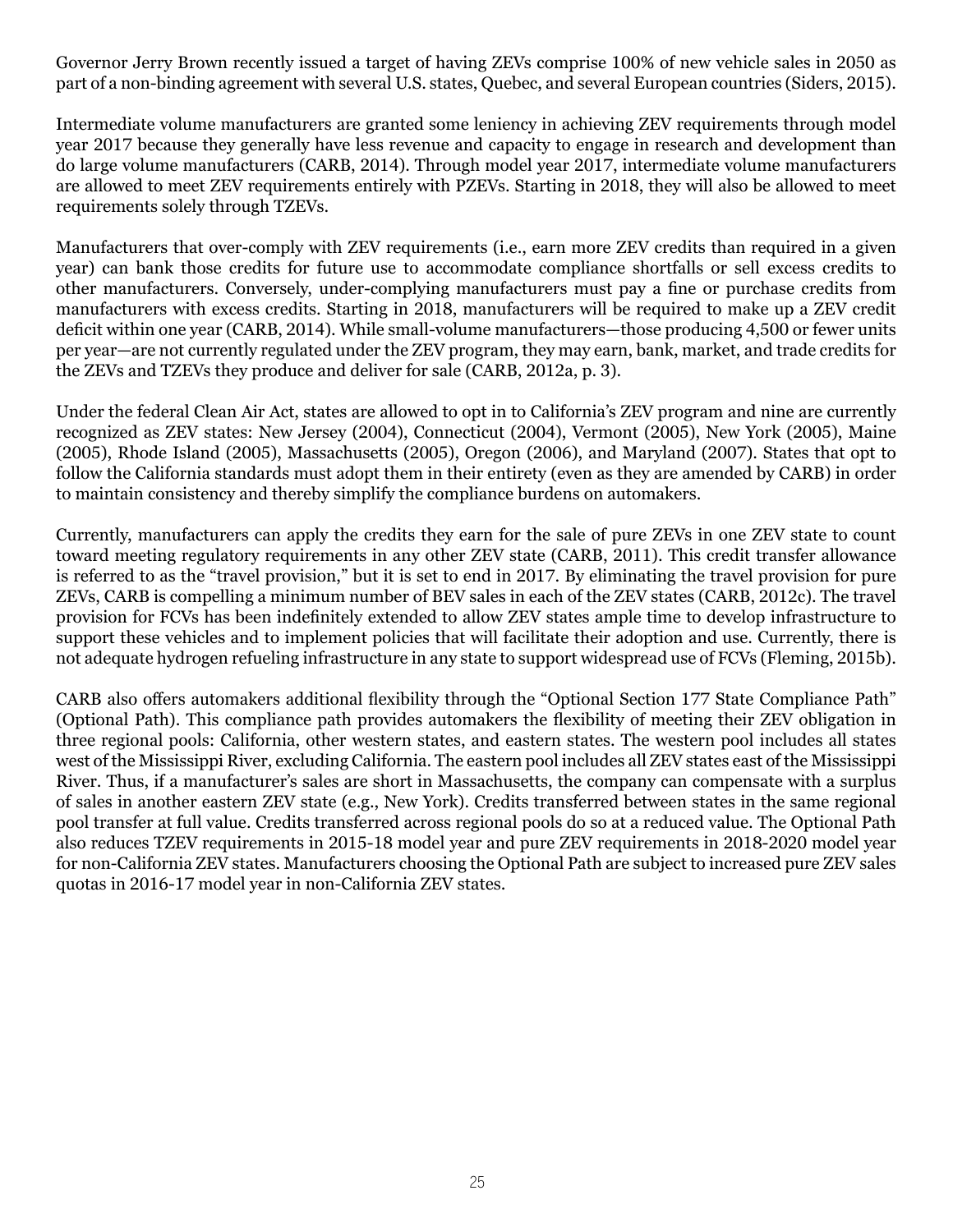# **REVIEW OF PREVIOUS INDUSTRIAL IMPACT STUDIES**

Although the federal and California regulations are likely to have a significant impact on the automotive industry, we found remarkably few studies that examined these industrial impacts. Our search for studies included both government reports and the academic and think-tank literatures. The following screening criteria were employed: the authors addressed (1) the 2017-2025 federal and/or California standards and (2) the impact of the standards on new vehicle sales and/or employment. The seven studies we found are reviewed briefly below.

NHTSA (DOT, 2012) and EPA (2012) provide the official regulatory impact analyses in support of the federal CAFE and GHG standards, respectively, for model years 2017-2025. Both reports include a detailed engineeringeconomic analysis of compliance technologies, including their costs and fuel-consumption benefits, but differ in their commitment to the likely employment effects. On the one hand, the NHTSA analysis provides alternative scenarios in which the quantitative impact of the standards on new vehicle sales is either positive or negative, depending upon the reaction of consumers to higher vehicle prices and the estimated savings in fuel expenditures. Employment impacts are positive or negative, depending on the scenario. On the other hand, EPA (2012) includes a qualitative discussion of possible impacts on new vehicle sales but no quantitative modeling. A consumer payback analysis is performed. This analysis shows that consumers will reap sufficient fuel savings to pay for the higher vehicle prices in a short period of time. Some positive employment impacts are quantified in sub-sectors that produce green automotive technology.

The official regulatory impact analysis in support of the California ZEV standards for model years 2018-2025 examines only economic impacts in California and does not address the nine ZEV states or the national economy (CARB, 2011). Similar to EPA (2012), CARB (2011b) provides a qualitative discussion of possible impacts on new vehicle sales but no quantitative modeling. Results from a consumer payback analysis show that fuel savings from at least one type of BEV will be sufficient to cover the higher price of the vehicle over the lifetime of the vehicle. Positive employment impacts are quantified for the State of California (e.g., in firms that produce recharging stations for plug-in vehicles).

We also reviewed economic impact analyses produced by four think tanks. Although most of the studies focus on the 2012-2016 and 2017-2025 standards, there is some variation in the MPG targets underlying the estimates. For example, CAR (2011) studies the impacts of the 2017-2025 standard under assumption of 47, 51, 56, and 62 MPG in 2025; Wagner, Nusinovich, & Plaza-Jennings (2012) study the impact of meeting the standards for model year 2017-2025; and Busch, Laitner, McCulloch, & Stosic (2012) assume a fuel economy of 54.5 MPG by 2025.

Busch et al. (2012) from the Blue-Green Alliance do not model vehicle-sales impacts but they do produce estimates of employment impacts. They combine technology cost estimates from the federal regulatory impact analyses with social accounting matrices that are taken from the Minnesota IMPLAN Group to estimate the macroeconomic effects of the federal standards using the Dynamic Energy Efficiency Policy Evaluation Routine (DEEPER) model. The model used in the analysis has 14 economic sectors and one household sector. Busch et al. (2012) assume that fuel savings are distributed across the economy in proportion to 2010 consumption, that 80% of the additional spending on technology required to meet the standard will go to the parts and supplies sector (and 20% to vehicles), and that the government's administrative costs will be \$30 million per year in real 2010 dollars. They find that CAFE will create approximately 320,000 jobs by 2025 and 570,000 by 2030. A breakdown by sector reveals employment gains for every sector except oil refining and oil and gas extraction; the largest gain is in the business and personal services sector. They further find that net real (2010 \$) wages and GDP increase by \$49 billion and \$75 billion, respectively, by 2030. Finally, they estimate the employment impacts of an increase in the domestic content of cars to 75% and find that direct auto-manufacturing jobs would increase by 3,300 by 2025 and 4,100 by 2030. Total number of jobs created by this increase in content is 10,000 by 2025 and 13,000 by 2030 in their estimate.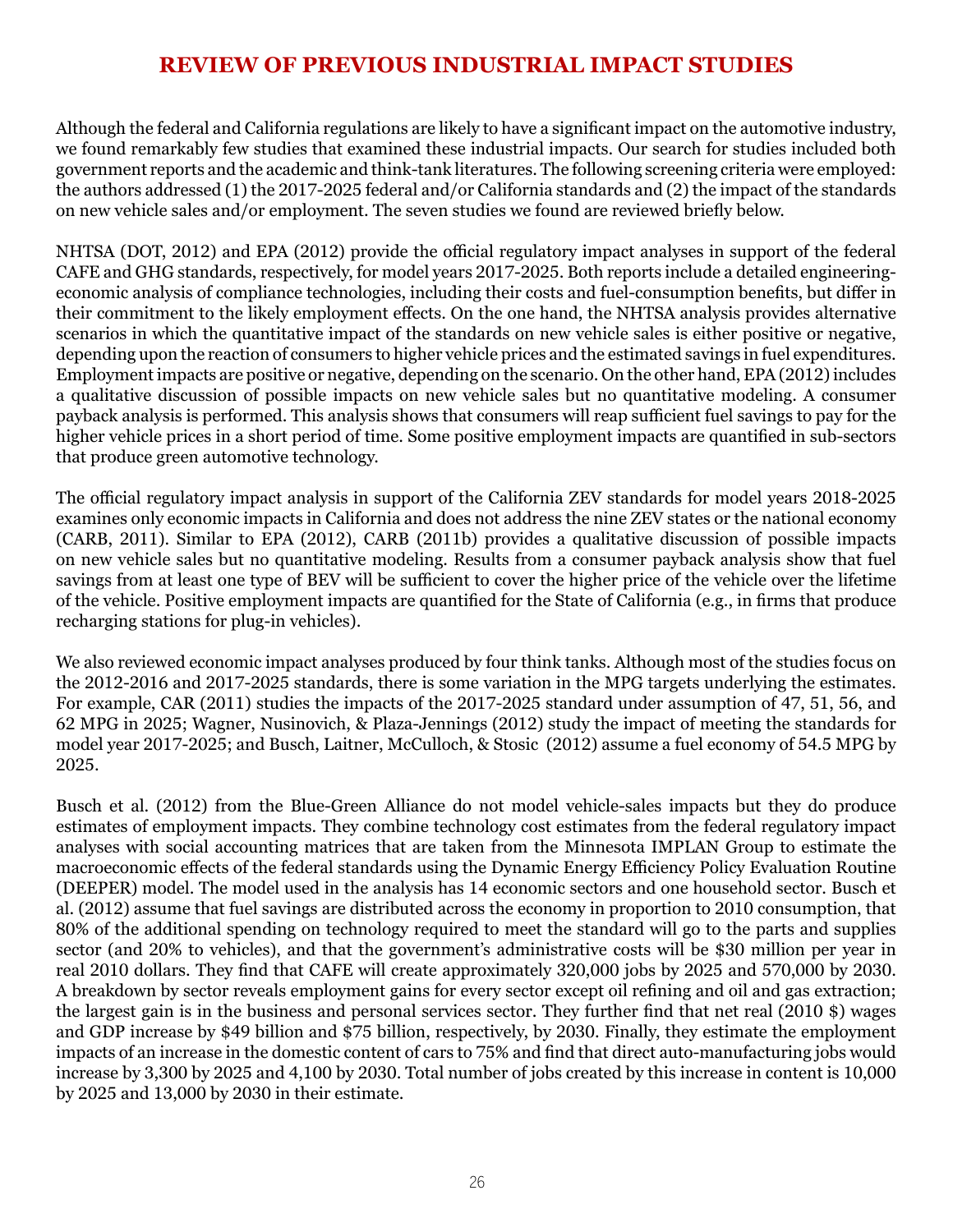CAR (2011) prepared its study prior to the completion of the joint federal rulemaking, but the range of rulemaking options it examines includes the 54.5 MPG standard that was finalized by NHTSA/EPA. CAR begins its analysis with the technology-cost estimates from the National Research Council (2010), to which it makes several adjustments. CAR assumes a greater reduction in vehicle mass compared to the NRC (2010), and also includes cost estimates for PEVs, on the assumption that some PEV production will be necessary to comply with the federal standards. CAR then estimates the mix of technologies that is able to achieve four different levels of CAFE standards relative to a baseline of model year 2008: 47, 51, 56, and 62 MPG. The average per-vehicle cost of achieving each of the CAFE standards is determined based on the combined weighted cost of implementing that technology mix. CAR then estimates the fuel cost savings of each technology mix at two alternative gasoline prices (\$3.50 and \$6.00), and the authors net the fuel savings from the increased cost per vehicle. CAR determines economic impacts by first estimating the price elasticity of motor vehicle expenditure (% change in expenditure due to a 1% increase in price) and uses this estimate to determine the impact of the increased net price on vehicle demand.2 The change in vehicle sales is translated into U.S. vehicle production and employment using a sourcing ratio of 60% and an automotive labor-market productivity of 12.26. All rulemaking scenarios analyzed by CAR produce a decline in vehicle sales and employment except one: a standard of 36 miles per gallon where the price of fuel is pegged at \$6 per gallon.

Wagner et al. (2012) from the National Automobile Dealers Association (NADA) calculate the share of consumers who meet the minimum debt-to-income (DTI) ratio required to finance the purchase of the cheapest new vehicle available on the market before and after the stricter CAFE standards.<sup>3</sup> Drawing on technological costs from the federal RIAs, they assume that the cheapest new vehicle will increase in price by between \$2,937 and \$12,349 (in 2010 \$) after complying with the new CAFE standards. They further assume that a consumer will only receive a loan if her DTI is less than 40%. The main finding is that compliance with the new CAFE standards will lead to a significant drop in new vehicle sales because a large number of consumers fail to meet minimum DTI requirements. The cheapest new vehicle will cost approximately \$15,700 under CAFE, and this price would reduce the number of people with qualifying DTI by approximately 5.8 to 6.8 million. The study's worst case scenario of a \$12,349 price increase would cause approximately 27.7 million consumers to drop out of the market.

Baum and Lauria (2010) do not model vehicle sales impacts but do supply employment estimates. They rely on the technological cost estimates produced by The Panning Edge to estimate macroeconomic impacts using the Regional Economic Model Inc. They report that every packet of 100,000 traditional U.S.-made vehicles is associated with 17,000 jobs; this estimate is made after making adjustments for increased labor productivity and reduced U.S. content. They then assume that employment is proportional to the cost of manufacturing the vehicle, which they further assume is approximately 80% of the listed price. From this calculation they conclude that an energy-saving technology that adds \$500 to the cost of each vehicle is associated with 2.5% of the 17,000 jobs mentioned above.

This body of literature suffers from several major limitations that can be corrected in future work. First, none of the studies incorporate the California ZEV program in conjunction with the federal standards. The impact on industry is understated due to the omission of the ZEV program. Second, the studies make conceptually different assumptions about employment impacts: some assume that regulatory costs reduce employment because the resulting price increases reduce vehicle sales and vehicle-related employment; others assume that regulatory costs increase employment because regulatory costs are related to increased employment in the green technology sector. The different assumptions need to be reconciled. Third, the studies provide relatively little information on regional and state-level employment impacts, particularly the studies that link employment impacts to changes in

<sup>2</sup>CAR (2011) estimates the price elasticity of motor vehicle expenditure (% change in expenditure due to a 1% increase in price) to be -1.92 in the short run and -0.58 in the long run. These point estimates are converted to arc-elasticities using data for the period 1994-2009. The arc price-elasticity is estimated to be -0.39 and arc income elasticity is 1.2.

<sup>3</sup> The cheapest vehicle in the "before" period (2011) is the Chevrolet Aveo, which costs approximately \$12,750 including incentives, taxes, and fees. Each consumer is assumed to make a \$1000 down payment and thus requires a loan of \$11,750 with a term of 72 months and an interest rate of 4%; this calculation mplies a monthly payment of \$183.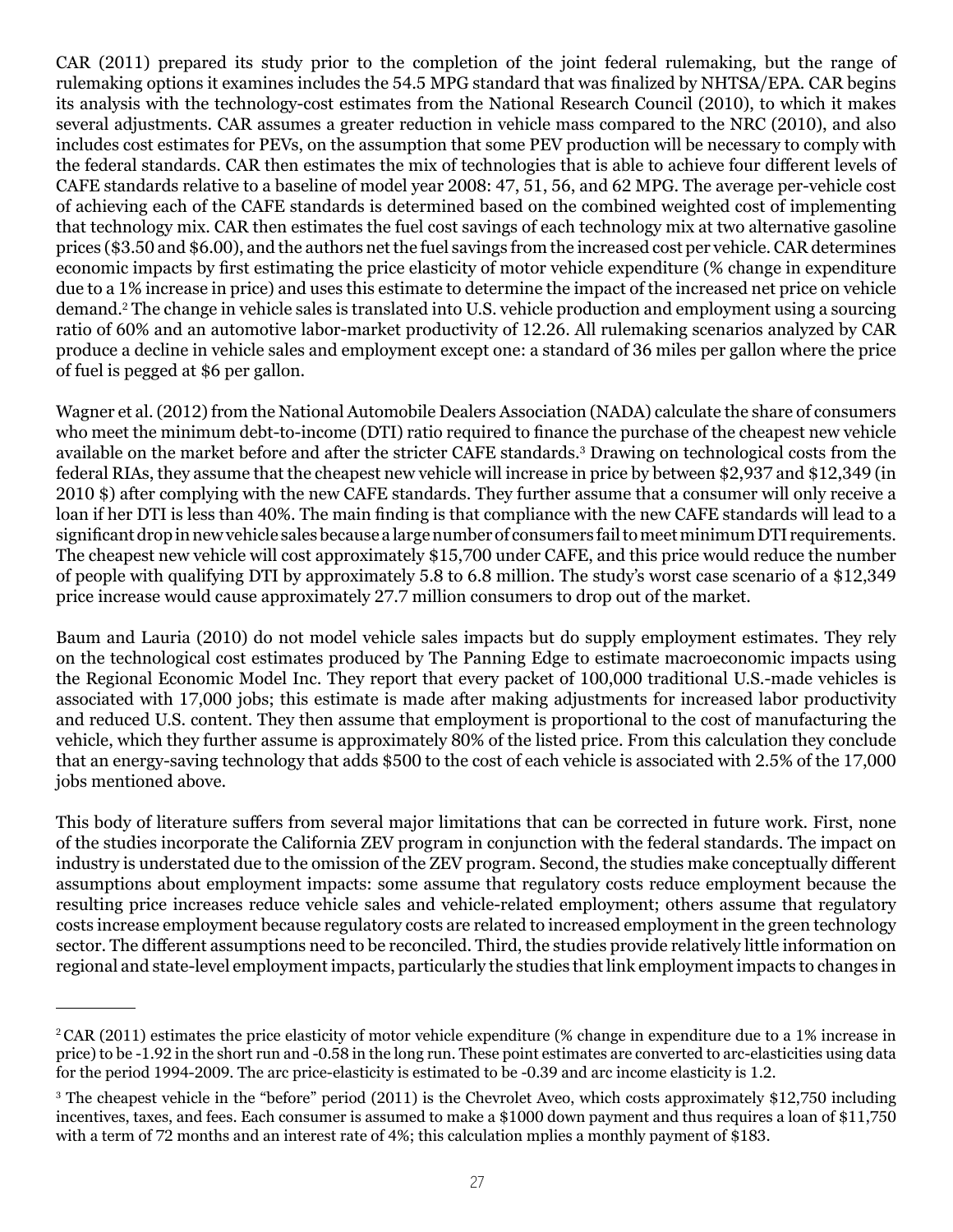the volume of vehicle sales. Fourth, none of the studies had access to NRC's (2015a) update of the costs and fuelconsumption benefits of alternative technologies. Fifth, the studies were performed before the collapse of global oil prices and the downward forecasts for fuel prices between now and 2025. Finally, the studies are inconsistent as to their baseline assumptions (i.e., how the industry—sales and employment—would have fared without the stricter federal and state requirements) and in some cases the baseline assumptions are not transparent. We elaborate on several of these points in our recommendations for the midterm reviews.

Given the limitations of the literature, we recommend that agency analysts look carefully at how implementation of the 2017-2025 regulatory requirements will impact passenger vehicle sales, employment, and other macroeconomic indicators. Our Phase 2 report, due January 2017, will supply some quantitative modeling of these issues. The remainder of this report makes more specific recommendations on technical issues and policy options that are relevant to impacts on vehicle sales and employment and thus worth considering in the midterm reviews.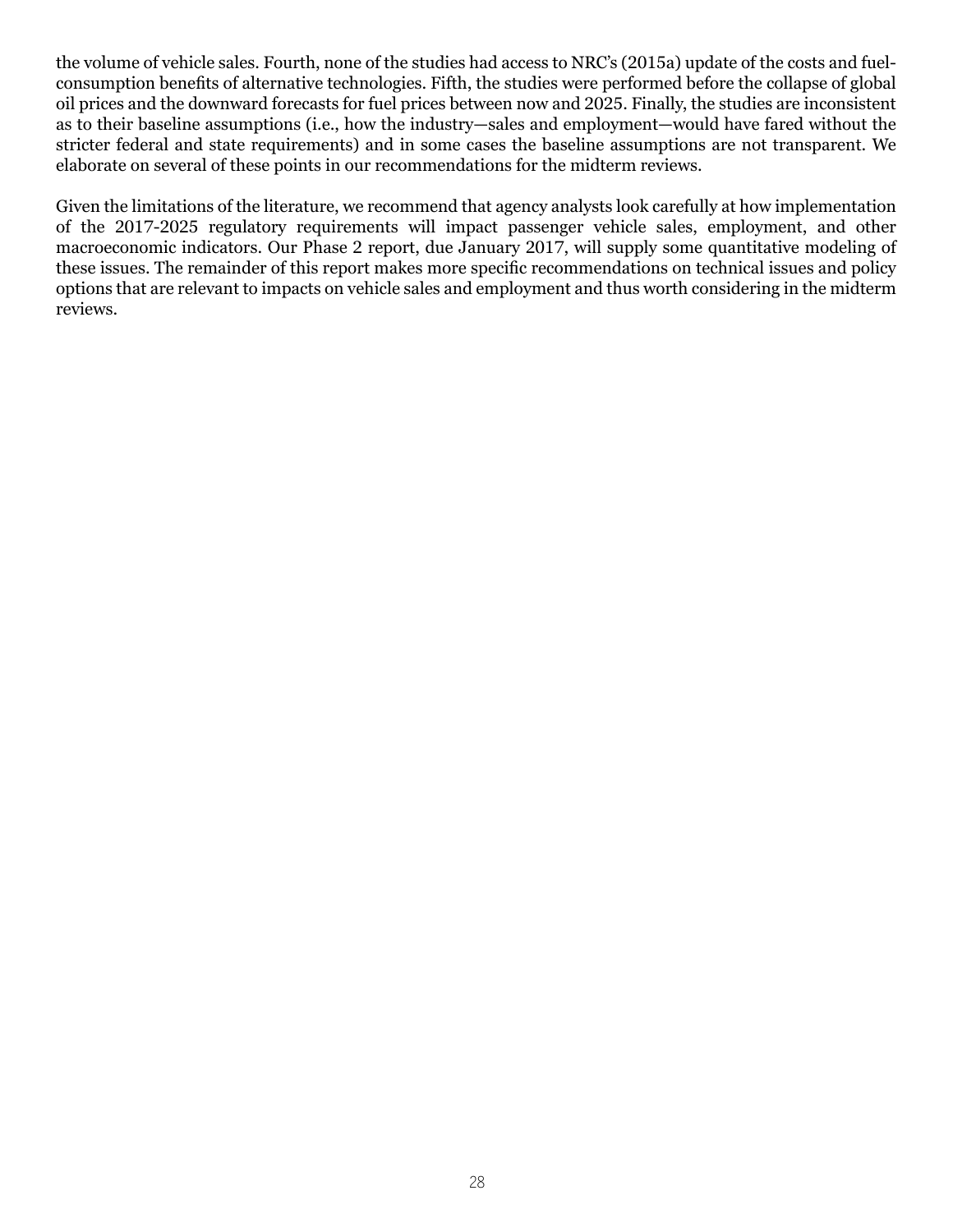## **RECOMMENDATIONS FOR MIDTERM REGULATORY REVIEWS**

**1. There has been a significant decrease in fuel prices since the federal and ZEV rules were developed from 2009 to 2012. Official government projections of fuel prices have been revised downward and remain relatively low through 2030. Regulations should be reevaluated during midterm reviews with these lower fuel price projections, emphasizing revised consumer payback periods and impacts on new vehicle sales.**

The GHG and CAFE standards for model years 2017 to 2025 are projected to reduce gasoline consumption by 4 billion barrels of oil over the entire lifetimes of the vehicles. Applying a 3% discount rate, this reduction results in estimated monetary savings ranging from \$459 billion (2010 baseline fleet) to \$471 billion (2008 baseline fleet). The monetary benefits derived from reduced fuel consumption represent 80% of the combined benefits of the federal 2017-2025 standards; environmental and energy-security benefits account for most of the remaining 20%.

To arrive at the estimated monetary savings, NHTSA and EPA used gasoline price projections based on the early release of the 2012 Annual Energy Outlook (AEO) of the Energy Information Administration (EIA). The projection path included the following prices per gallon of gasoline: \$3.53 in 2015, \$3.76 in 2020, \$4.04 in 2030, and \$4.57 in 2050. In its 2011 RIA, CARB made similar assumptions for gasoline prices (\$4.06 for 2020, \$4.02 for 2025, and \$4.17 for 2030). The AEO 2012 forecasts only extended as far as 2035. The agencies, however, considered fuel savings over the entire lifetime of the vehicles and, as a result, required fuel price projections as far as 2060 (i.e., some vehicles last 25 years or more). The projected fuel prices for the period 2035 to 2060 were obtained by inflating the 2035 figures by an average annual rate of 0.8.<sup>4</sup>

The monetary savings estimated by the agencies do not include federal and state fuel taxes as these taxes are viewed as income transfers. However, when considering the savings experienced by consumers, fuel taxes were incorporated in the analysis.

Since the development of the final 2017-2025 federal and ZEV rules, the world oil market has undergone significant changes. The rate of growth in global demand for oil has tapered as the growth of the Chinese economy has slowed and as economic difficulties have plagued the economies of the EU and other regions. On the supply side, the success of unconventional technologies has boosted U.S. and Canadian oil production (Luskin & Warren. 2015). Iraq has resumed its production, Iran may expand production, and both Russia and Saudi Arabia have chosen to defend market share rather than reduce production (International Energy Agency [IEA], 2015; Gold, 2015; Faucon, 2015; Kantchev & Summer, 2015; Said, Spindle, & Faucon, 2015; Sheppard & Raval, 2015).

The subsequent drop in gasoline prices in the U.S. has been significant, with the national average price in 2015 being \$2.31 (EIA, 2015c). EIA forecasts the average national price of fuel at \$2.74 in 2020 and \$3.20 in 2030. Figure 2 illustrates gasoline price projections from AEO 2012, which are the projections used by the agencies in setting the regulations, and AEO 2015 (calculated in constant 2009 dollars). The difference between the AEO 2012 forecast for 2015 and the observed price was \$1.31 per gallon. Differences of similar magnitudes are estimated for 2025 (\$1.04) and to a lesser extent for 2035 (\$0.69). The price path based on the AEO 2015 projections deviates substantially from the 2012 AEO reference case projections and, if applied to the analysis conducted by the agencies, would result in a downward revision of the estimated benefits of the rules.

The large degree of uncertainty regarding long-run oil and gasoline prices is acknowledged by EIA (2015a, 2015b). Each year EIA reports both a reference case and low and high gas-price scenarios. For 2020 those projections are \$2.56, \$2.18, and \$3.88, in 2009 constant dollars, respectively. We encourage agency analysts to compute

<sup>4</sup> This is the inflation rate projected during the period 2017 to 2035.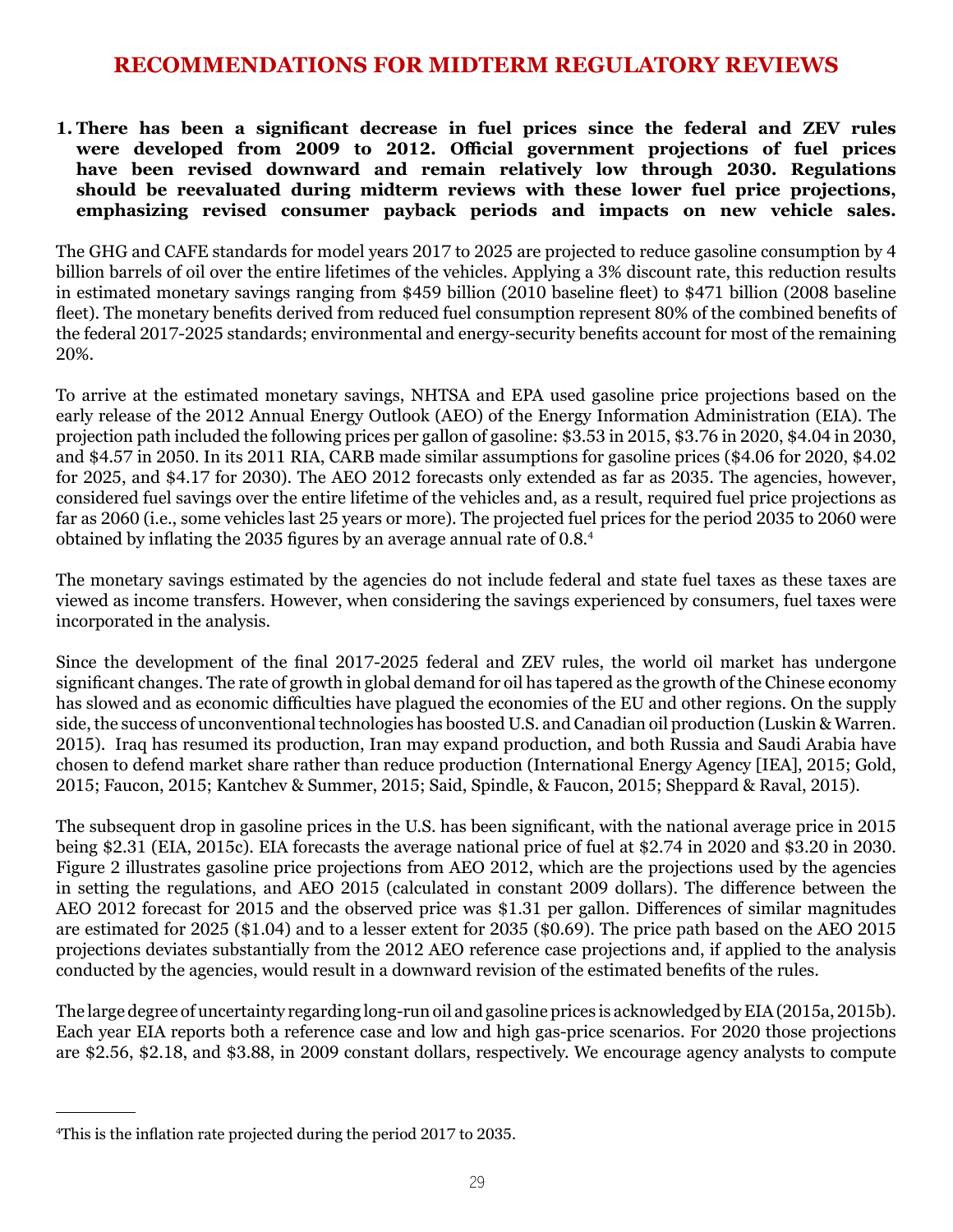

**Figure 2. Gasoline Price Forecasts Based on AEO 2012 and AEO 2015**

*Notes:* The 2015 figure of \$2.18 is obtained from the 2015 Short Term Energy Forecast (not the 2015 Annual Energy Outlook). All prices are calculated in 2009 constant dollars. Source: EIA (2012), EIA (2015b); calculations made by the authors.

consumer payback periods based on all three scenarios for gasoline prices in 2020-2025, using the most recent EIA forecasts.

With regard to the commercial future of PEVs, the difference between fuel prices and electricity prices also needs to be considered. DOE's eGallon tool was developed to make this comparison easy for consumers (Leistikow, 2013). The tool uses the most recent data on gasoline and electricity prices to compare how much money consumers will pay for energy during a trip of the same length. On January 18, 2016, DOE reported the average cost of gasoline in the U.S. as \$2.00 per gallon; the price of electricity, in DOE's "eGallon" format, was \$1.16 per gallon. The advantage for electricity was much larger in California (\$2.84 per gallon of gasoline vs. \$1.36 per eGallon) than it was in Massachusetts (\$1.97 per gallon for gasoline vs. \$1.67 per eGallon). Looking forward, agencies need to consider the projected pathways for both electricity and gasoline prices, especially in the ZEV states.

In order to illustrate the powerful impact of lower fuel prices on the appeal of fuel-efficient vehicles and PEVs, we calculate consumer payback periods for a range of fuel prices and four discount rates. The results from this analysis are presented in Figures 3, 4, and 5 for incremental price impacts of \$2,000, \$5,000, and \$10,000, respectively. The lower price corresponds roughly to extensive modification of a gasoline-powered vehicle, the mid-range prices correspond roughly to an HEV or an advanced diesel engine, and the higher price corresponds roughly to a future PEV. In assessing the consumer payback periods, it may be useful to consider the rough rule of thumb that a typical new vehicle purchaser expects payback for a fuel-economy investment in three to five years (CAR, 2011; Greene, Evans, & Hiestand, 2013; NRC, 2015a).

The results show that consumer payback periods are lengthened substantially at low fuel prices. For example, Figure 3 shows that a \$2,000 investment in fuel economy is defensible at \$4 per gallon; the payback period is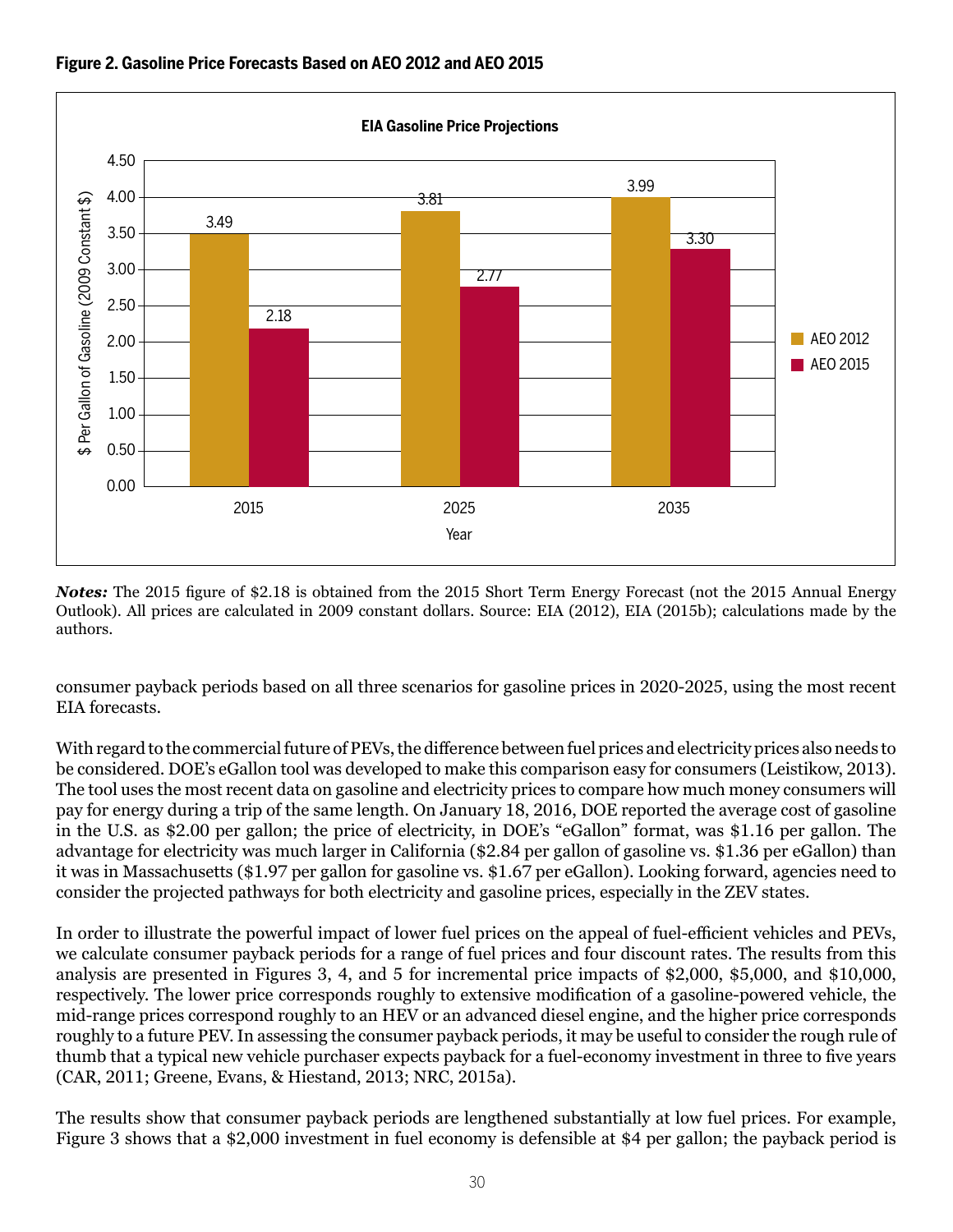

#### **Figure 3. Consumer Payback (in Years) Analysis for a 55 MPG Vehicle with an Incremental Price of \$2,000**

*Notes:* Reported is the payback period (in years) required to recoup the \$2,000 incremental cost of buying a fuel efficient vehicle under various assumptions about interest rates and fuel price. We assume the consumer drives 12,500 miles per year, that the inefficient car gets 35 MPG, and that the efficient vehicle gets 55 MPG. We further assume that on-road fuel economy is 80% of the stated fuel economy and that the incremental resale value of the efficient vehicle is 10% of the incremental cost. The analysis assumes that all parameter values are constant over the life of the vehicle, which implies that fuel savings are constant across time.

less than 5 years regardless of the discount rate. The investment is far less attractive when fuel price is \$2 per gallon, especially at higher interest rates. Similarly, Figure 4 shows that the payback period for a price premium of \$5,000 is not attractive at fuel prices under \$7 per gallon. Finally, Figure 5 shows that, at a price premium of \$10,000, a PEV might pay for itself after 12 years of driving, assuming gasoline costs \$4 per gallon and a 5% discount rate. At \$2 per gallon, it takes almost 40 years of driving for the investment to pay off. We explore below (under Recommendation #2) recent evidence about how consumers think through these issues when purchasing a new car or truck.

Lower fuel prices may also influence a series of other analytical parameters in the RIAs (see Appendix A). Here we offer another example of a variable, the rebound effect, that needs to be reconsidered in a low fuel-price environment.

A significant literature has addressed the "rebound effect," that is, the behavioral phenomenon whereby drivers of fuel efficient vehicles tend to increase their vehicle miles traveled due to the lower fuel cost per mile of travel.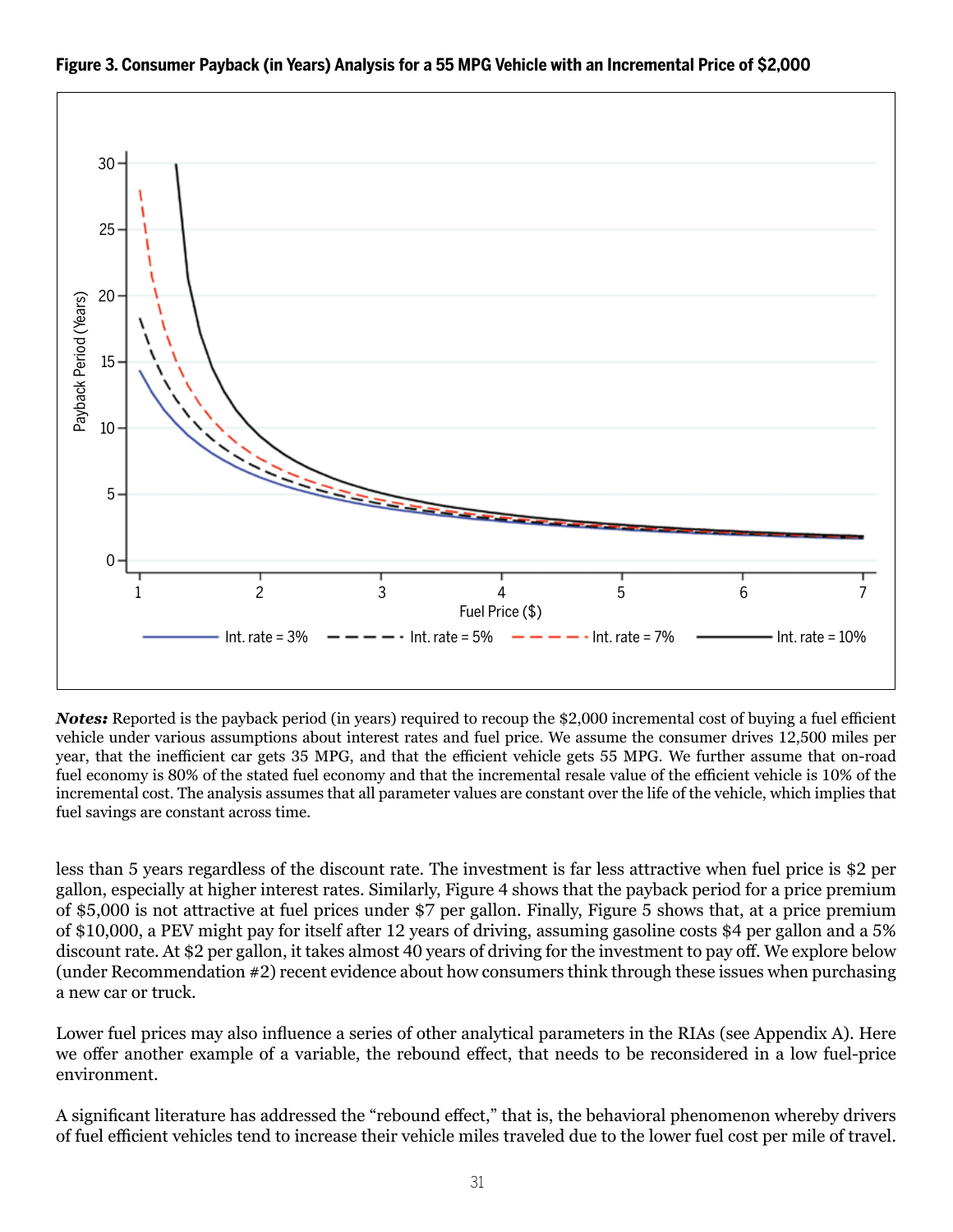

#### **Figure 4. Consumer Payback (in Years) Analysis for a 55 MPG Vehicle with an Incremental Price of \$5,000**

*Notes:* Reported is the payback period (in years) required to recoup the \$5,000 incremental cost of buying a fuel efficient vehicle under various assumptions about interest rates and fuel price. We assume the consumer drives 12,500 miles per year, that the inefficient car gets 35 MPG, and that the efficient vehicle gets 55 MPG. We further assume that on-road fuel economy is 80% of the stated fuel economy and that both vehicles have the same resale value. The analysis assumes that all parameter values are constant over the life of the vehicle, which implies that fuel savings are constant across time.

The federal agencies conducted a thorough review of the literature and assumed a rebound rate of 10%, which at the time the RIAs were published (2012) captured the consensus among the peer reviewed literature. However, recent work has found a declining rebound effect over time.

Hymel and Small (2015) use data from 1966-2009 and find that consumers respond more to fuel price increases than decreases. As a result, they report a greater rebound effect in years when fuel prices are rising. Furthermore, they find that the rebound effect declines in magnitude as household income rises. This income effect, while surprising, can be justified based on the fact that, as income levels increase, the driver's time plays a predominant role in the variable cost of travel and decreases the role of fuel prices. In another recent study, Gillingham, Jenn, & Azevedo (2015) report a short run gasoline price elasticity of driving of 10% for drivers in Pennsylvania, with substantial heterogeneity demonstrated among drivers. Drivers of low fuel economy vehicles exhibit high rates of gasoline price elasticities of driving, while drivers of fuel efficient vehicles demonstrate inelastic behaviors.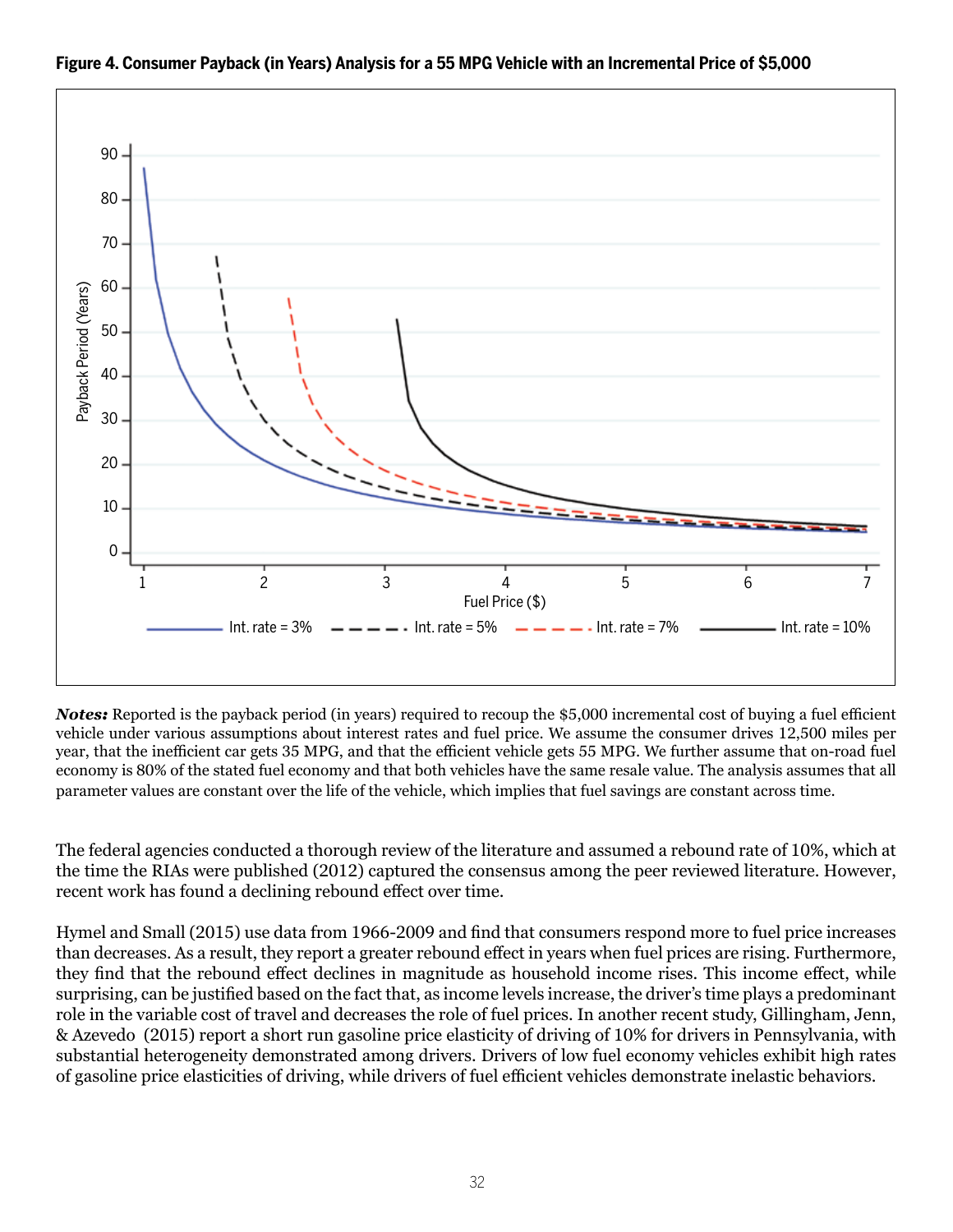

#### **Figure 5. Consumer Payback (in Years) Analysis for a PEV with an Incremental Price of \$10,000**

*Notes:* Reported is the payback period (in years) required to recoup the \$10,000 incremental cost of buying a PEV under various assumptions about interest rates and fuel price. We assume the consumer drives 12,500 miles per year, that the inefficient car gets 35 MPG, and that the efficient vehicle gets 105 MPG (the equivalent of a BEV100 [35KWh]). We further assume that on-road fuel economy is 80% of the stated fuel economy and the incremental resale value of the efficient vehicle is -10% of the incremental cost. The analysis assumes that all parameter values are constant over the life of the vehicle, which implies that fuel savings are constant across time.

During the midterm reviews, analysts should examine carefully how lower fuel prices could influence each of the variables in the consumer payback analyses. Emphasis should be given to how low fuel prices influence, directly and indirectly, consumer payback periods and new vehicle sales.

**2. The midterm reviews, when they estimate impacts on new vehicle sales, should consider recent evidence concerning how consumers weigh fuel-saving benefits against the higher price of a fuel efficient vehicle or a PEV. A sensitivity-analysis approach to vehicle-sales impacts is reasonable insofar as there are uncertainties about how consumers will react to fuel efficient and zero-emission vehicles.**

As summarized by NRC (2015a, p. 312), federal regulators argued in 2012 that the 2025 standards will be a good investment for consumers. While the 2025 standard was estimated to increase the average price of a new vehicle by about \$1,800, the consumer was estimated to save \$5,700 - \$7,400 over the long lifetime of the vehicle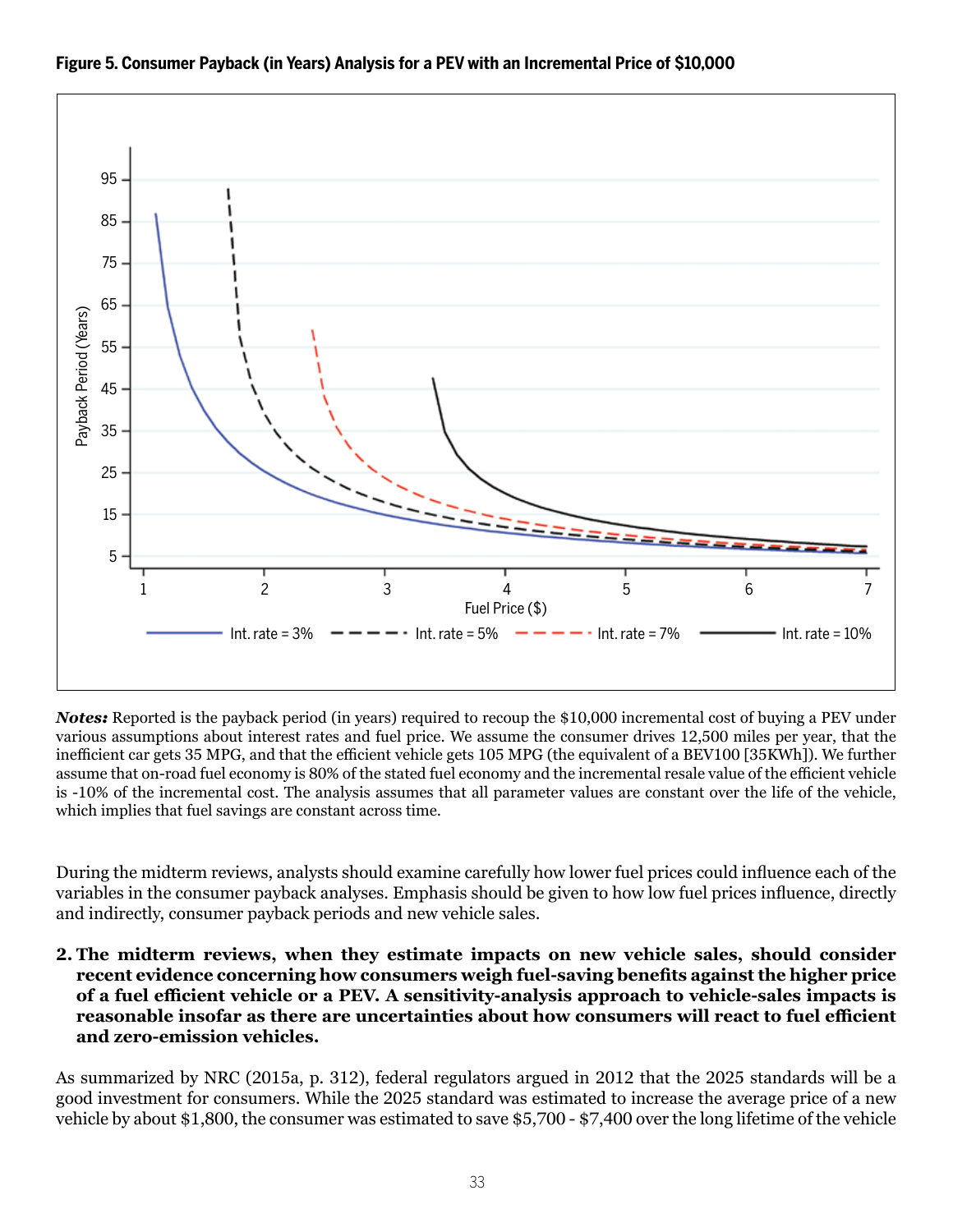(typically 10-20 years), depending on whether a 3% or 7% annual discount rate is applied to future fuel savings (DOT, 2012). The investment appears to be so attractive that the 2025 standards might increase vehicle sales (NRC, 2015a, p. 312).

However, the above comparison is not necessarily persuasive because the vehicle-sales impacts of federal regulatory standards depend on how consumers value fuel savings in the automotive market. Valuation of fuel savings is also central to assessing the impact of ZEV requirements on vehicle sales. During the midterm reviews, regulatory analysts can draw from a larger literature on consumer valuation than was available in the 2009-2012 period.

When consumers purchase a new vehicle, they do not plan on keeping the vehicle for its entire 10- to 20-year lifetime (the average vehicle life is 14 years and rising). Most consumers own the vehicle for less than seven years (many for only 3 or 4 years), and then trade it in for a new vehicle or sell it in the used-car market (CAR, 2011; NRC, 2015a). Recent surveys suggest that consumers focus primarily on fuel savings accrued during the three years after purchase (Greene et al., 2013). Savings that accrue beyond the third year may not have a significant influence on the purchasing decision.

Some consumers consider the likely resale value of a new vehicle, and there is evidence that, other things equal, a vehicle with good fuel economy commands a higher price in the used-car market than a vehicle with poor fuel economy (Sallee, West, & Fan, 2015; Busse, Knittel, & Zettelmeyer, 2012; Busse, Knittel, & Zettelmeyer, 2013). The premium for fuel economy in the used car market is greater when fuel prices are high than when fuel prices are low (Gilmore & Lave, 2013), and some PEVs have very low resale value (Woodyard, 2015). As an example, resale values for the Nissan LEAF fell from 43.5%, to 36.5%, to 25.3% in each of the first three years of the vehicle's life, respectively (NADA, 2015). By way of comparison, the average gasoline car retains about 35% of its value after five years of use (Gorzelany, 2013). The poor resale values of some PEVs may help explain why a majority of new PEVs are sold through leasing arrangements. A leasing arrangement puts the onus of resale on the dealer rather than the consumer.

A consumer's perception of future fuel prices may also deviate from the forecasts of federal agencies. Recent evidence suggests that consumers, when they make vehicle purchasing decisions, do not forecast—as EIA does that fuel prices will rise gradually after the vehicle is purchased. Instead, consumer beliefs about future fuel prices, absent any recent price shocks, are similar to a no-change forecast (Anderson, Kellogg, Sallee, & Curtin, 2011; Anderson, Kellogg, & Sallee, 2013).<sup>6</sup> In other words, from the perspective of consumers, the observed fuel prices in the period immediately prior to the purchasing decision are assumed to persist for the foreseeable future.

In addition, the time preferences of consumers may be more present-oriented (impatient) than captured by the Office of Management and Budget's recommended annual discount rates of 3% or 7%. Some older and more recent studies find consumer discount rates for fuel savings in excess of 10% per year (e.g., see Dreyfus & Viscusi, 1995; Gallagher & Muehlegger, 2011).

The larger academic literature on energy economics sheds further light on consumer valuation issues. The term "energy gap" is used to describe the situation where consumers and/or firms fail to adopt energy saving technology, despite the fact that doing so would lower energy expenditures by more than the cost of adopting

<sup>5</sup> Possible explanations for the low resale value of the Leaf include the absence of a federal or state tax credit, consumer concern about battery reliability, recharging difficulties, and a possible perception that plug-in vehicle technology is improving rapidly over time.

<sup>6</sup> The findings of Anderson et al. (2013) support the no-change forecast during normal economic conditions. However, during the 2008 financial crisis they report a deviation from the no-change forecast where consumers predict that prices will rebound. In light of that finding, the authors caution against adopting a no change forecast scenario in periods of severe price shocks.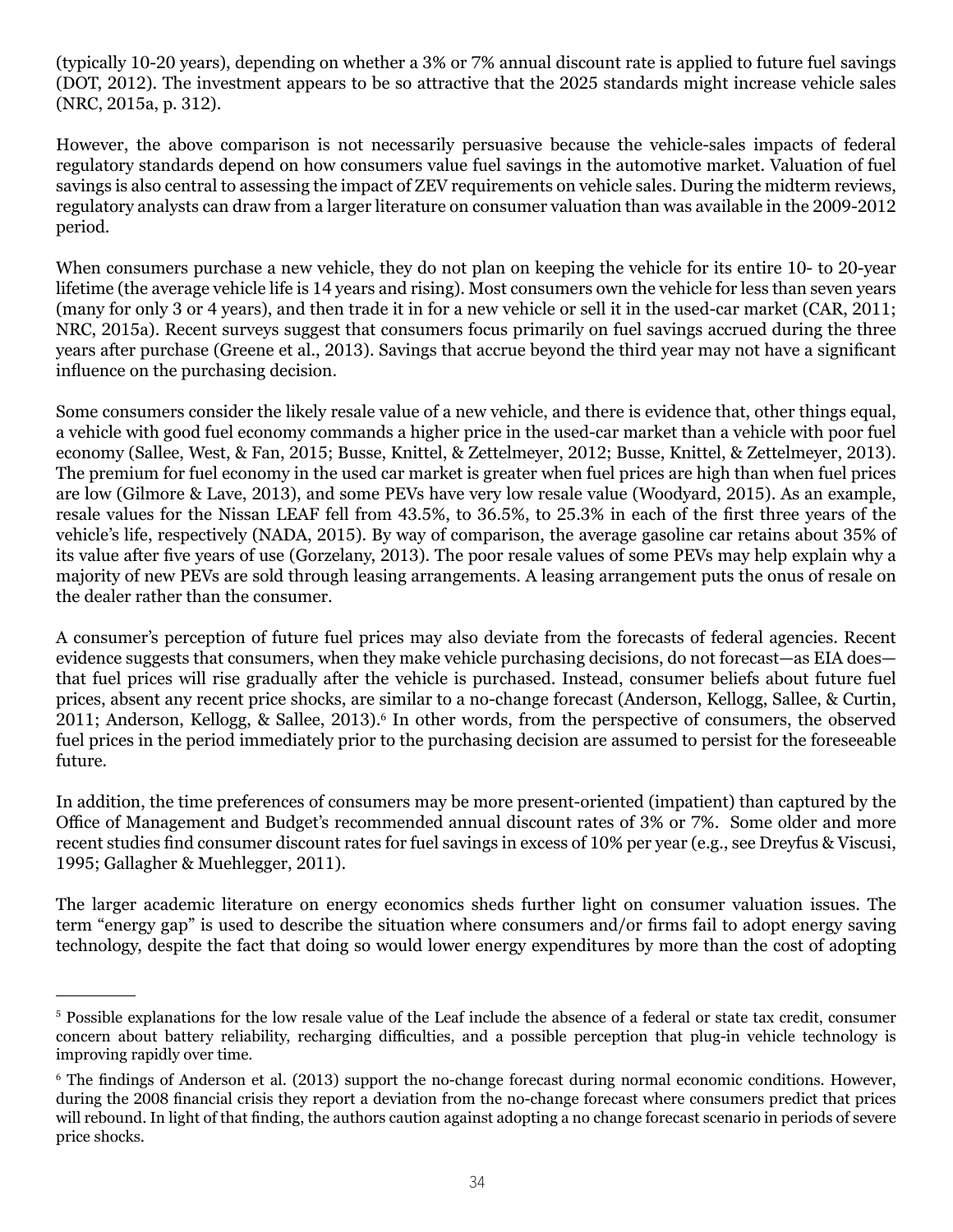the energy-efficient technology (Greene, 2010). This topic has received a significant amount of attention in the academic literature.

The most recent and more empirically sound studies suggest that there is little evidence in support of the energy gap's existence (Sallee, 2011; Allcott & Greenstone, 2012; Allcott, 2013). Specifically*,* Allcott & Greenstone (2012) identify four strands of empirical literature that have attempted to determine the existence of the energy gap. Some studies relate to autos; others concern non-auto energy investments.

The first strand, which covers engineering studies, estimates the net present value of a set of possible energy efficient investments. This strand of the literature generally finds evidence of a substantial or even extremely large gap (Granade et al., 2009; Greene, German, & Delucci, 2009; Greene, 2011; Rosenfeld et al., 1993). NRC (2015a) provides a useful summary of this literature as it applies to automobile fuel economy.

Second, there is a strand of literature that evaluates the impact of federal and state energy conservation policies (e.g., the Weatherization Assistance Program [Schweitzer, 2005]). These studies estimate the average return for the set of consumers who adopt an energy efficient technology, but often fail to calculate the present discounted value of the energy savings. Overall, these studies find that weatherization reduces energy consumption and thus provides consumers with savings. However, they generally require payback periods in excess of ten years, which suggest that failure to adopt these energy efficient goods might actually be a rational choice. In other words, evidence from this literature does not sufficiently establish the existence of a gap.

The third strand of the literature evaluates the cost effectiveness of energy conservation programs implemented by utility companies. The energy gap is said to exist if the cost of implementing the program is lower than the savings produced by the program. The results from this strand of the literature suggest that the gap is very small if it exists at all (Arimura, Shanjun, Newell, & Palmer, 2012).

The final strand considers the trade-off between durable goods that differ in their energy efficiency only. The idea is that any changes in the fuel cost of a car should be capitalized in its market price. Therefore, the energy gap exists if, relative to a fuel inefficient car, the market price of a fuel efficient car increases by less than the increase in the present discounted value of fuel costs. The evidence from this strand of the literature favors the conclusion that the gap either doesn't exist or is very small (Allcott & Greenstone, 2012). For example, two studies find no evidence of a gap (Busse et al., 2013; Sallee, West, & Fan, 2015) while another two studies find evidence of a small gap (Allcott, 2013; Allcott & Wozny, 2014).

Each of these analytic strategies face interpretation issues. The first three strategies ignore the non-fuel economy unobserved utility cost associated with choosing a fuel-efficient car. For example, fuel efficient vehicles tend to be smaller and have less power. To the extent that people value power and size, this implies that the present discounted value of fuel savings and resale value must be large enough to cover the incremental upfront cost and the utility loss associated with diminished power and/or smaller vehicle size. The fourth strategy described above represents an important advancement in the literature in that it controls for the utility costs. However, because the recent estimates are based on variation in fuel prices, their application to CAFE standards requires the (unverified yet plausible) assumption that consumers respond to increases in fuel economy the same way they respond to changes in fuel prices.

The possibility of utility losses from fuel-saving automotive technologies needs to be taken seriously. As regulators have imposed stricter fuel-economy standards on automakers, industry surveys have found that the perceived quality of new vehicles has suffered. Michelle Krebs of Edmunds.com has commented that "...automakers are tweaking their engines and transmissions to maximize fuel economy, but their experiments have taken their toll in terms of driving experience, and quality ratings are suffering as a result" (Woodyard, 2011).

For example, automakers have added turbochargers to smaller engines in order to boost fuel economy and performance. Consumers Union reports that some motorists who are unsatisfied with the acceleration capability of the turbocharged engine push down the pedal strongly, thereby dampening the fuel economy of the vehicle.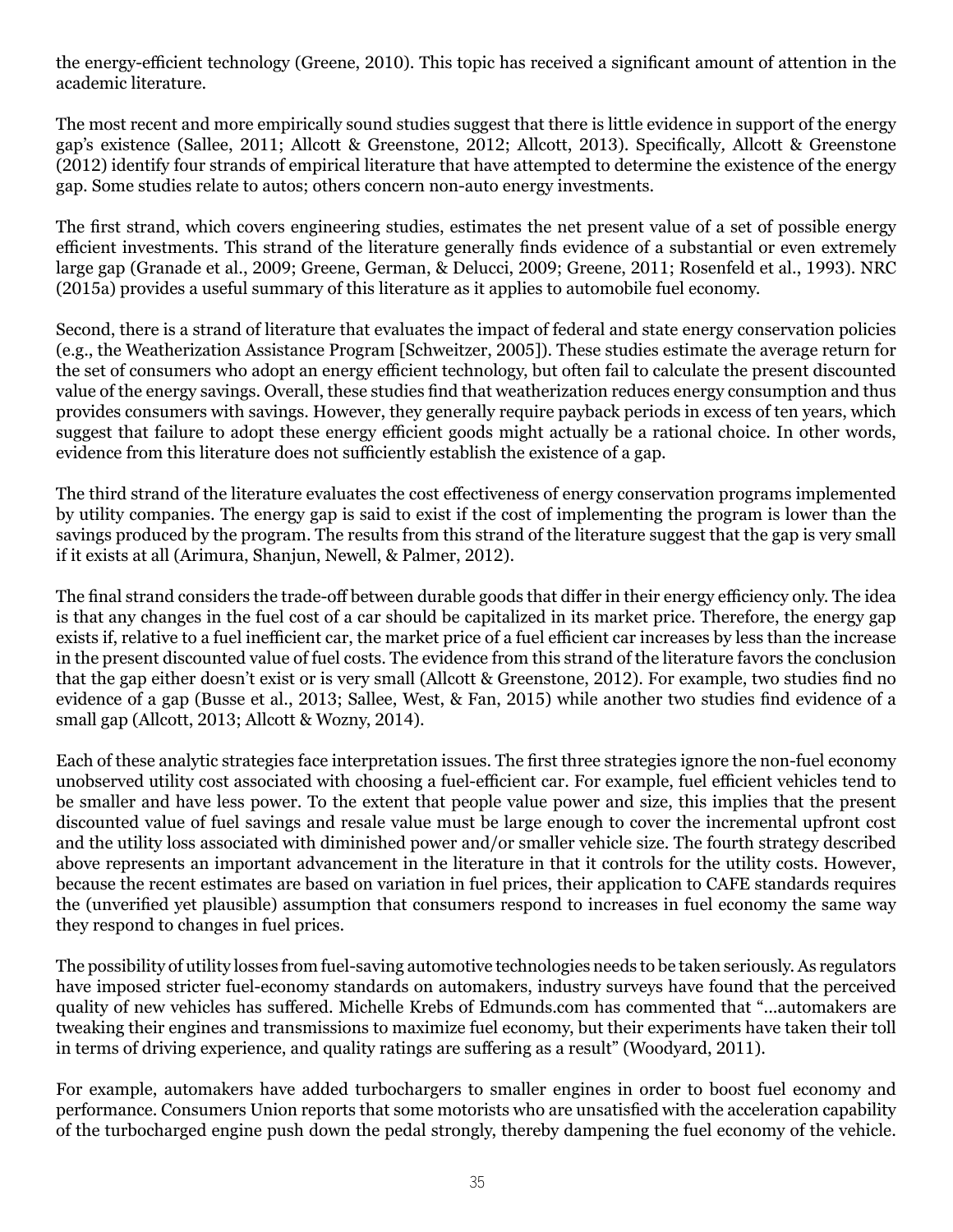Thus, consumers may be frustrated by either poor acceleration or real-world fuel economy that is less than was advertised by the vehicle manufacturer (Truett, 2013).

All-aluminum pickup trucks save fuel but also have their downsides. Aluminum is more prone to contamination than steel in the painting process. Consumers report more paint problems and corrosion with aluminum. Ford Motor Company is addressing such issues through new production processes and consumer advisories but it should not be assumed that the only downside of aluminum is its higher production cost (Travers, 2015).

In summary, in order to assess the impact of regulations on new vehicle sales, the best available evidence on consumer valuation of fuel savings and other vehicle attributes should be evaluated. If more than one approach to consumer valuation seems plausible, then a sensitivity analysis of different approaches is reasonable. This is the analytic strategy pursued by NHTSA in 2012 and we believe it should be retained but refined in the midterm reviews, using the new evidence on consumer valuation of fuel savings.

#### **3. Regulatory analysts should develop a realistic baseline fleet of passenger vehicles when reanalyzing the model year 2017-2025 standards.**

When estimating the impact of model year 2017-2025 standards on new vehicle sales, agencies need a realistic baseline fleet of vehicles to use for comparison purposes. The baseline is the fleet of vehicles that would be sold to consumers if CAFE/GHG standards were frozen at their 2016 levels. The characteristics of those vehicles (price, fuel economy, and other attributes) can then be compared to the characteristics of the vehicles subject to the model year 2017-2025 standards (price, fuel economy, and other attributes). If the regulated vehicles are more attractive to consumers, then the volume of new vehicle sales should increase; if they are less attractive, new vehicle sales should decline.

In the final rulemaking for model years 2017-2025, EPA/DOT started with a simulated fleet of 2016 vehicles as improved by the 2011-2016 standards (i.e., fuel-economy certification data for the 2010 fleet was used as a baseline and then fuel-saving technologies were applied until the simulated 2016 fleet was in compliance with the 2016 standards). Other vehicle attributes such as performance (e.g., horsepower and acceleration capability) and safety (e.g., number of airbag systems in the vehicle) were held constant from 2010 to 2016.

Both NHTSA (DOT, 2012) and NRC (2015a, p. 320, p. 363) have pointed out that it is not realistic to assume that, in the absence of stricter standards for 2017-2025, fuel-expending improvements such as increased performance and enhanced safety would not have been implemented by automakers. A robust body of historical data does show that, as technological advances proceed, automakers deliver more performance, acceleration capability, and fuel economy to consumers (EPA, 2015). Without pressure from regulation or high fuel prices, innovation tends to be channeled to performance and acceleration capability instead of fuel economy (Knittel, 2011). Those improvements in performance and safety, if foregone by the stricter 2017-2025 standards, represent an "opportunity cost" of the stricter standards that should be analyzed (NRC, 2015a, p. 327). However, it is difficult to know exactly what those characteristics would have been and how consumers would have valued them.

A tractable approach to addressing this issue, which we recommend, is to assign a fuel economy penalty in the baseline 2017-2025 fleet for the projected improvements in performance and safety that producers would deliver in response to consumer and regulatory demands. For example, in 2002 NRC recommended that NHTSA assign a 3.5% weight penalty in the baseline fleet for future safety and smog-related emissions requirements (NRC, 2002, p. 66, p. 76, p. 112). NHTSA has found that some safety systems do add to the weight of the vehicle (Tarbet, 2004). The extra vehicle weight can then be assigned a fuel economy penalty using standard methods. Likewise, it would be reasonable to assume a 1% or 2% annual gain in horsepower in the baseline fleet to meet consumer demand, and an associated fuel economy penalty for the added horsepower (EPA, 2015).

The consequence of the fuel economy penalties is that a more extensive and costly set of fuel economy technologies are necessary to bring the baseline fleet into compliance with the 2017-2025 standards. The cost of those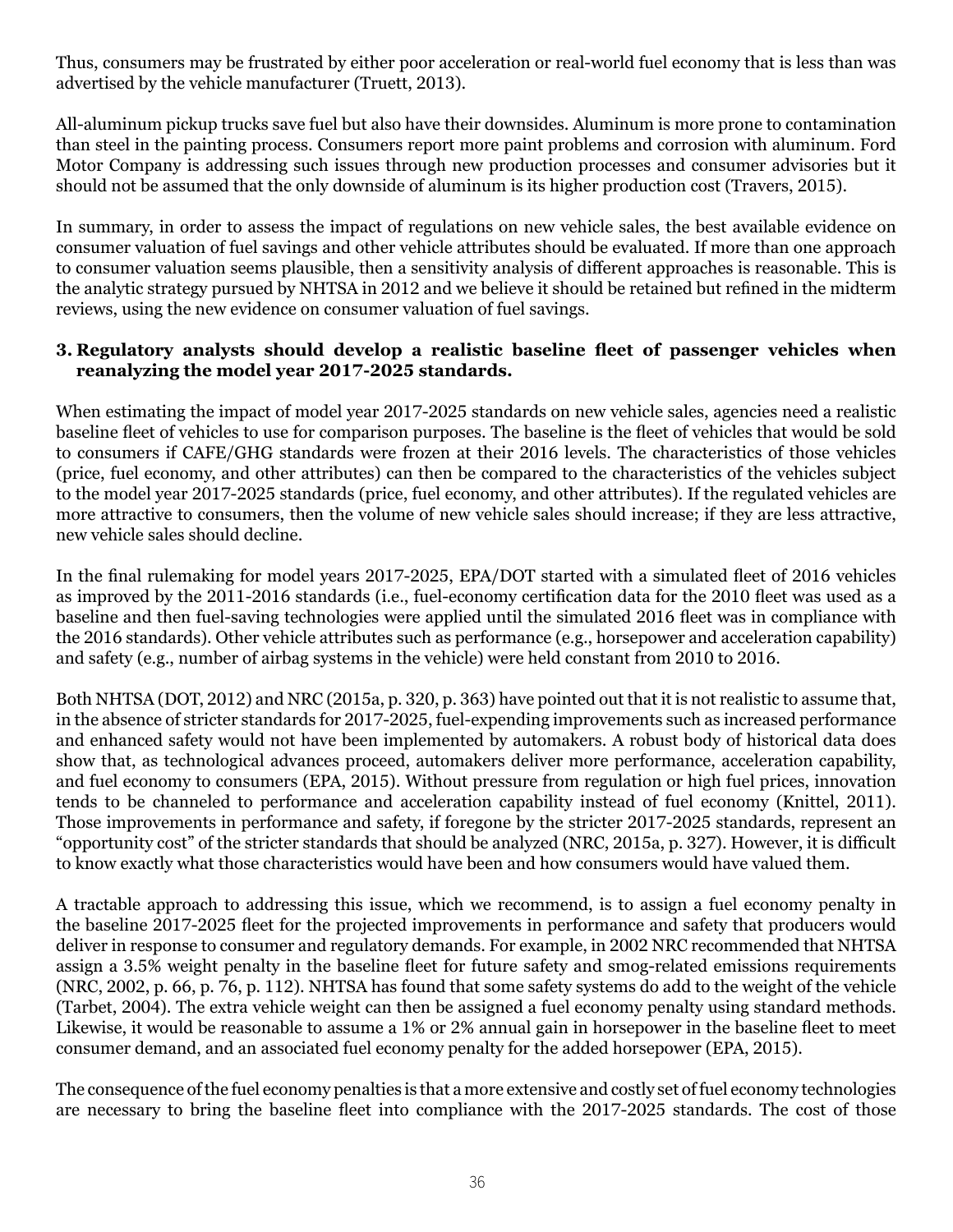additional technologies (with deductions for the fuel savings) are then incorporated into the analysis of vehicle prices and impacts on new vehicle sales and employment.

An advantage of this approach is that the agencies can maintain their preferred analytic assumption that safety and performance will not be affected by the regulatory requirements. All that changes are vehicle price and fuel economy, and those characteristics can readily be linked to new vehicle sales with established methods and data. This approach is also consistent with recent empirical work demonstrating that consumers are willing to pay more for increases in performance than for a proportional increase in fuel economy (Klier & Linn, 2012; Bandivadekar et al., 2008; NRC, 2015a).

For CARB's updated consumer payback analysis, the baseline fleet of vehicles should reflect the gains in fuel economy projected to result from the 2017-2021 federal CAFE standards. For 2022-2025, CARB can incorporate the EPA standards, since NHTSA has not yet finalized standards for 2022-2025.

The size distribution of the passenger vehicles in the baseline fleet also needs to be reconsidered. From 2009 to 2012, when the federal government and CARB were developing new regulatory requirements for model years 2017 to 2025, the automotive marketplace appeared to be increasingly receptive to more fuel-efficient vehicles and PEVs. From 2000 to 2012 the average fuel price (nominal) climbed from roughly \$1.00 per gallon to almost \$4.00 per gallon. The small-car market share was on the rise (from 15.2% in 2000 to 19.6% in 2012). The market shares of large SUVs and pickup trucks were declining. Additionally, both HEVs and diesels were capturing larger market shares. Not surprisingly, NHTSA (2012) assumed a gradual shift in market share from light trucks to cars from 2017 to 2025.

In the three years since the regulations were finalized, the patterns of consumer purchasing decisions in the automotive marketplace have begun to change significantly. The small-car market share has declined for three years in a row. The pick-up truck share is no longer on the decline. The SUV market share is rising, driven by crossover sales. The market shares of HEVs and diesels are beginning to decline. Furthermore, after five years of significant growth (2010-2014), the absolute number (as well as share) of PEVs sold in the U.S. declined in 2015, despite numerous federal and state incentives (EDTA, 2015).

Only a few years ago, market analysts were projecting a 60-40 split, cars over trucks. Now analysts are projecting 60% truck sales for the foreseeable future. In late 2015, monthly counts revealed 59% light truck sales in the U.S. (Bennett & Stoll, 2015). Table 5 illustrates this trend in market shares from 2009 to 2015.

A recent study of consumers who traded in their HEV or PEV found significant differences in their 2015 decisions compared to 2014 and 2013. The percentage of the consumers who traded in for a new SUV was 22 percent in 2015 compared to 18.8% and 11.9% in 2014 and 2013, respectively. Loyalty rates for HEV and PEV owners fell below 50% in 2015 for the first time (Edmunds.com, 2015).

Thus, there is an emerging body of real-world evidence that consumers are not particularly inclined to purchase the fuel efficient and zero-emission vehicles that automakers are offering pursuant to regulation. Such evidence lends credence to the hypothesis that stricter federal and ZEV requirements could have an adverse impact on new vehicle sales.

|                       | 2009 | 2010 | 2011 | 2012 | 2013 | 2014 | 2015 |
|-----------------------|------|------|------|------|------|------|------|
| <b>Passenger Cars</b> | 52%  | 49%  | 48%  | 50%  | 49%  | 47%  | 43%  |
| <b>Light Trucks</b>   | 48%  | 51%  | 52%  | 50%  | 51%  | 53%  | 57%  |

## **Table 5. Market Share of Passenger Cars vs. Light Trucks**

*Source:* (Ward's Auto, 2016b)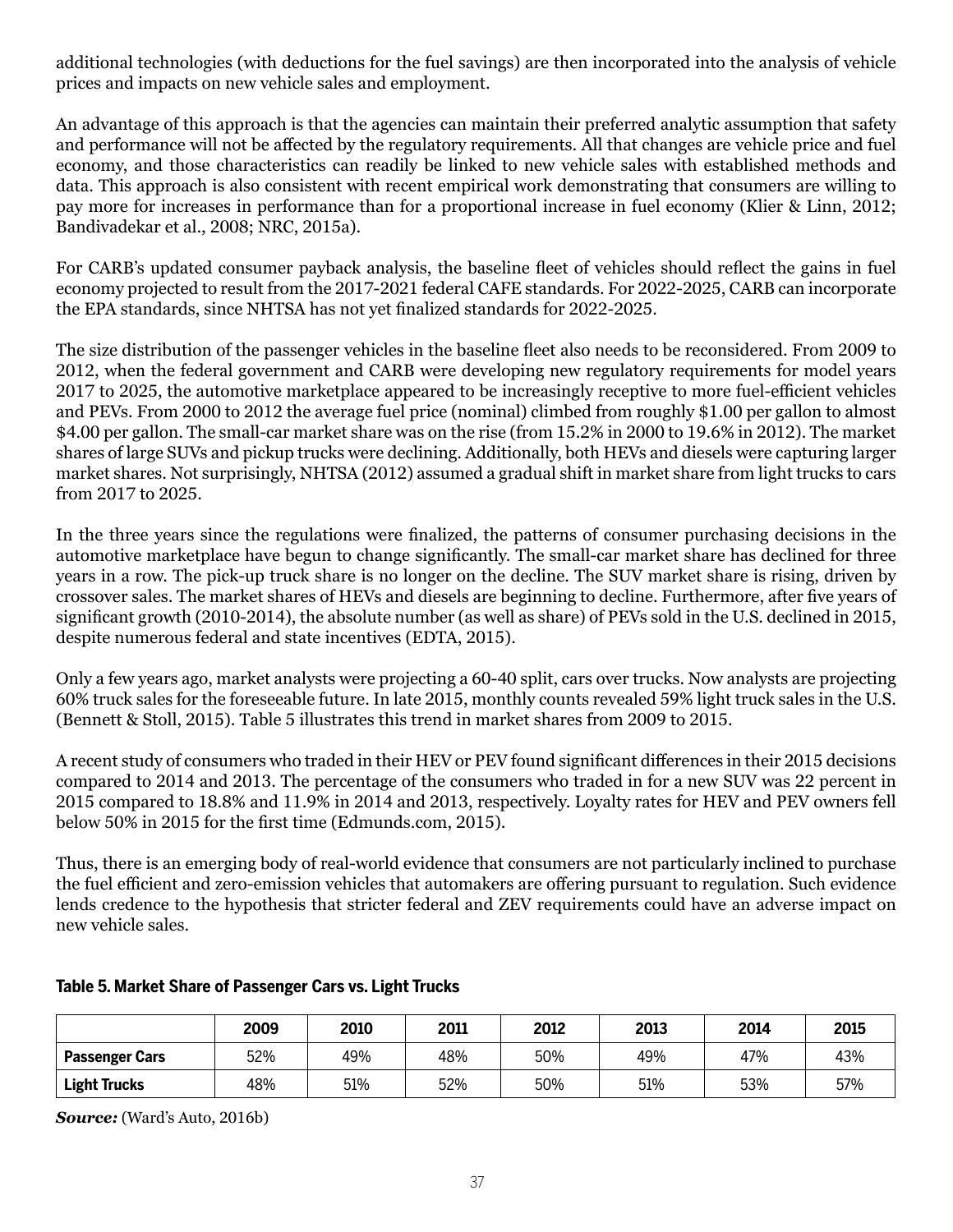#### **4. The midterm reviews should incorporate authoritative, up-to-date technical information on fuel-saving technologies, including alternative fuel vehicles.**

Since 2012, substantial real-world experience has been acquired with fuel-saving technologies, including alternative fuel vehicles such as the advanced diesel engine and HEVs. Here we draw on this experience to inform the midterm reviews. We do not address some alternative fuels (cellulosic ethanol, natural gas, and propane) that seem unlikely candidates for rapid expansion between now and 2025 due to financial and infrastructure barriers.

## *Refinements to the Gasoline Engine*

Since the CAFE program was revived in model year 2004, manufacturers have made steady progress in producing and selling more fuel efficient vehicles with higher average fuel economy. Passenger vehicle fuel economy has increased 26% (or 5 MPG) over this period, to an industry average of 24.3 MPG in model year 2014 (approximately 27.9 MPG for cars, 20.4 MPG for light trucks). Roughly half the gains have been attributed to better technology, as opposed to consumer shifts to more fuel efficient products (Khanna & Linn, 2013). The gains in model years 2014 and 2015 (preliminary data) have slowed, as consumers have increasingly purchased vehicles with lower average fuel economy (e.g., crossovers, pick-up trucks, and other SUVs), virtually nullifying the effects of better technology (EPA, 2015; University of Michigan Transportation Research Institute [UMTRI], 2015).

In the last five years, the bulk of the technology-based gains in fuel economy have been accomplished through refinements to gasoline-powered vehicles. Those refinements include variable valve timing, multi-valve engines, gasoline direct injection, turbochargers, 6+ speed transmissions, and continuously variable transmissions. Only a small portion of the gain in average fuel economy is attributable to new propulsion systems (i.e., HEVs, diesels, and PEVs; EPA, 2015).

There is much debate about the extent to which the 2025 standards can be met through continued refinements to gasoline-powered vehicles as opposed to increased investments in alternative fuel vehicles. On the one hand, some suppliers project that automakers will be able to achieve the 2025 federal EPA and NHTSA standards through a wide variety of refinements to the gasoline engine, without investing in alternative propulsion systems (Sedgwick, 2014). On the other hand, several leaders of vehicle manufacturers have indicated publicly that significant sales of PEVs and/or FCVs will be necessary to comply with the federal standards in model year 2025 (Rechtin, 2012; Beene, 2015a).

The average rate of fuel economy improvement since model year 2004 has been 0.5 MPG per year. If that rate of improvement is replicated for the next decade, the 2025 target of 54.5 MPG will not be achieved. An additional 10 years at +0.5 MPG per year would elevate the industry average from 24.3 MPG to only 29.3 MPG. Another indication of the difficult path ahead is that only 3% of the model year 2015 vehicle production could meet the 2025 NHTSA goal for fuel economy and the 2025 EPA standard for GHG emissions. Those few vehicles are predominantly PEVs and FCVs (EPA, 2015). One academic analysis envisions 50% hybridization by 2025 (Lutsey & Sperling, 2009).

A recent authoritative report from the National Research Council (NRC, 2015a) examined a wide range of fuelsaving technologies—some already in use, others in development—that could be used by manufacturers to help achieve the 2025 standards. That report finds that large gains in fuel economy are feasible through additional refinements to the gasoline engine, though new fuel-saving technologies will add to the price of new passenger vehicles, with uncertain ramifications for consumer acceptance and new vehicle sales. NRC (2015a) did not estimate compliance costs or impacts on new vehicle sales. But, NRC (2015a, p. 275) did find, for a mid-sized car, that the cumulative technology costs for the 2025 standard could be 11 to 56% greater than NHTSA's 2012 estimate. NRC (2015a) did not account for any of the compliance flexibilities in the CAFE and EPA programs.

The EPA and NHTSA RIAs of 2012 concluded that industry would meet the 2025 standards primarily through refinements to the gasoline engine, without making widespread use of alternative propulsion systems such as diesels, conventional hybrids, and plug-in electric vehicles. The midterm review should revisit this question in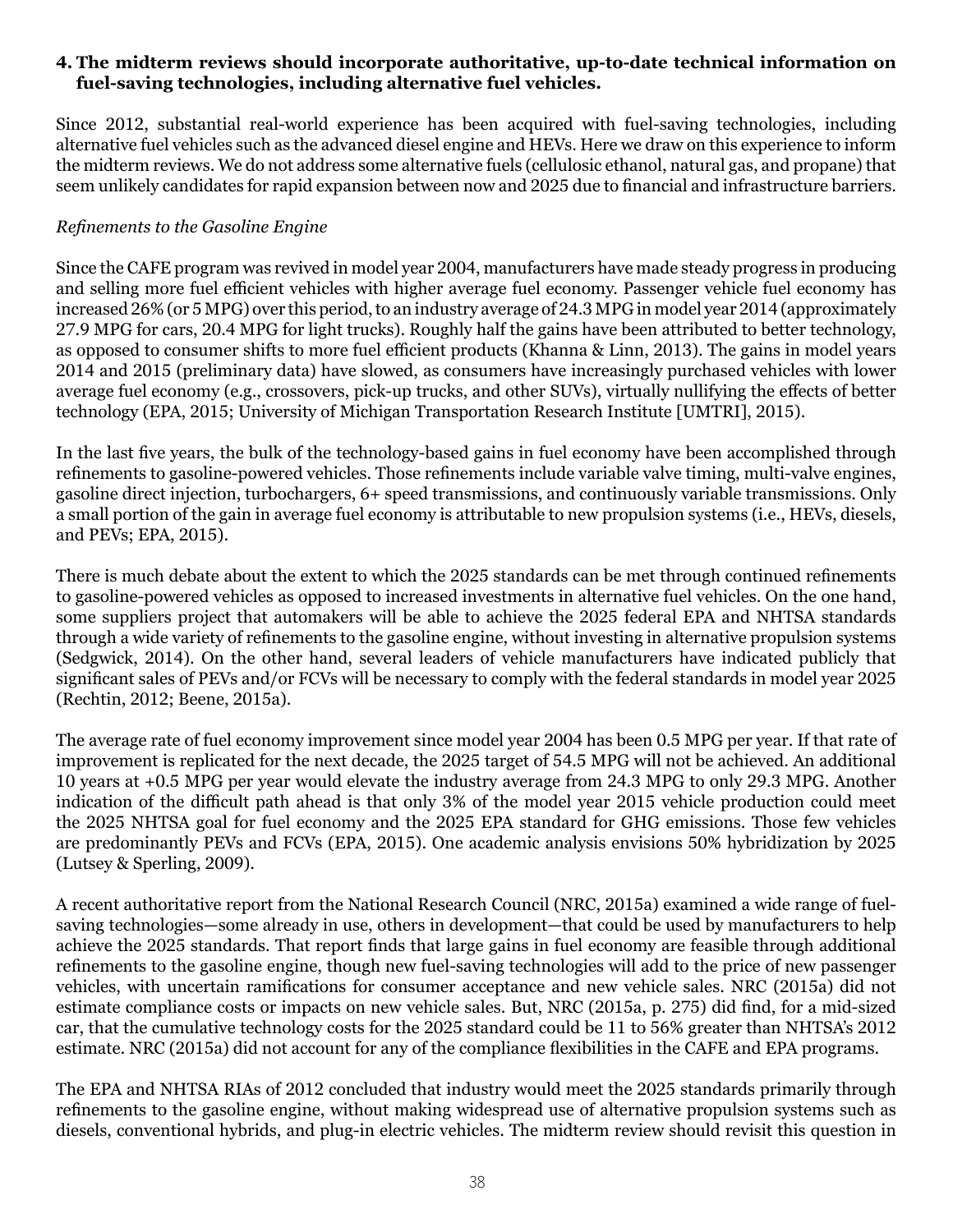light of the NRC (2015a) report, the growth in the rate of sales of light trucks, a more realistic baseline fleet of vehicles, the presence of the ZEV regulation, and new evidence about consumer attitudes toward fuel economy and available technologies.

## *Substituting Lightweight Materials*

Since 2012, an important development in vehicle fuel economy has been the greater-than-anticipated contribution of mass reduction to fuel economy gains. Specifically, manufacturers are reducing mass by substituting lighterweight materials. Downsizing of vehicles is less attractive, in part because the federal programs impose stricter mileage and GHG control requirements on vehicles with smaller footprints.

In addition to the direct fuel-consumption benefit of a vehicle with lighter materials, a secondary benefit occurs because engineers can reduce the size of the needed powertrain, braking systems, and crash management structures (NRC, 2015a, p. 107). Taking account of both the direct and secondary benefits, each 10% drop in vehicle weight can achieve a 5.7 to 7.4% drop in fuel consumption at a cost of approximately \$700 per vehicle. Larger weight reductions require disproportionately larger costs, such as \$1,600+ per vehicle for a 20% mass reduction (NRC, 2015a, p. 113).

The NRC (2015a, p. 264) fuel-saving estimates for a 20% weight reduction are approximately 20% larger than NHTSA assumed in 2012. If this estimate holds up in the midterm review, weight reduction will look more attractive to consumers and manufacturers than NHTSA and EPA envisioned in 2012.

Ford Motor Company is already making much greater use of aluminum (rather than steel) in its largest-selling vehicle: the F-series pickup truck. The 2015 F-150 is fitted with aluminum instead of steel for every panel except the firewall, resulting in a 700 pound loss of weight compared to the steel-based 2014 F-150. In effect, the new truck has a high-strength steel frame coupled with an aluminum body. For this rugged-vehicle application, the aluminum is strengthened with extra thickness and heat-treating after it is formed. EPA reports that Ford's 2015 F-150, due to weight reduction, a smaller engine, and other fuel-saving features, is already near compliance with the 2025 EPA truck target for GHG emissions and is rated overall at 22 MPG (Williams, 2015b).

Ford's decision has triggered an aggressive competitive response from steelmakers. Advanced high-strength, light-weight steels (AHSS) are being marketed that cost less and have fewer lifecycle GHG emissions than aluminum. AHSSs have been incorporated into the 2015 Chevrolet Colorado, the 2015 Ford Edge, and the 2015 Nissan Murano (American Iron and Steel Institute [AISI], 2015).

Given recent developments, the midterm reviews must address some issues with lightweight materials that were not considered adequately in the 2012 RIAs. These issues include not only lifecycle GHG emissions, since an older study touted the advantages of aluminum (Ungureanu, Das, & Jawahir, 2007), but also new concerns regarding occupant safety and repair costs.

First, the IIHS tested both the four door F-150 SuperCrew and the smaller SuperCab version in a battery of crash tests (IIHS, 2015a; Valdes-Dapena, 2015). Both Ford trucks performed well in normal frontal and side-impact tests. However, the smaller version did not perform well in IIHS's new overlap frontal crash test. About onequarter of serious and fatal injuries in real-world frontal crashes are caused by "small overlap" frontal impacts, such as collisions with trees and utility poles. IIHS noted that Ford added additional structures to the F-150 SuperCrew that prevented passenger compartment intrusion in the test. The SuperCab version, without the additional structures, experienced crushing of the passenger compartment and a risk of foot and leg injuries. The good safety performance of the SuperCrew version in the overlap test suggests that the issue may be addressable with special design features.

Second, IIHS also tested the new 2015 F-150 in low-speed crash tests. The results show more vehicle damage and 26% greater repair cost than steel-based models (IIHS, 2015b; Valdes-Dapena, 2015). The concern is that property-damage insurance premiums could rise due to aluminum substitution. Ford counters that the early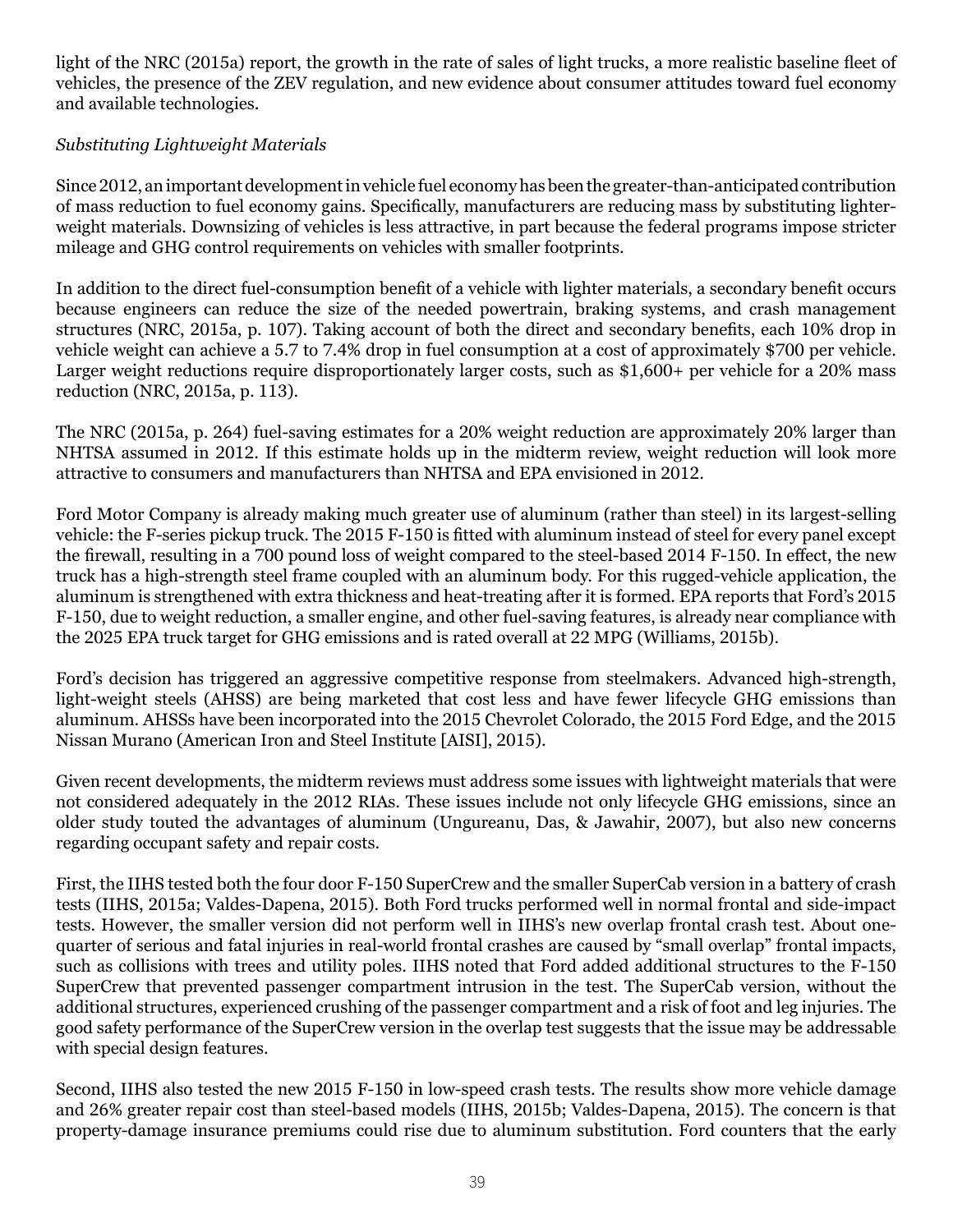real-world experience with the 2015 F-150 shows lower repair expenses than experienced with the 2014 F-150 (Williams, 2015a; Hirsch, 2015).

In summary, advances in lightweight materials are helping automakers comply with federal requirements. The midterm reviews need to address the relative cost of materials, safety, repair costs, and lifecycle GHG emissions. The most recent data on consumer reactions to aluminum vs. steel should also be examined.

## *Advanced Diesel Technology*

A major difference between Europe and the U.S. is the penetration of the diesel engine into the passenger vehicle market. Diesels account for 53% of new passenger vehicle sales in Europe compared to 2.75% in the U.S. (Clark, 2015). Tax and regulatory policies contribute to the difference (Cames & Helmers, 2013). Europe imposes higher taxes on gasoline than diesel fuel while the U.S. favors gasoline over diesel in tax rates. The emission-control regulations for smog and soot from diesels have historically been stricter in the U.S. (especially in California) than in Europe, which has facilitated the expansion of the diesel market in Europe and restrained diesel penetration in the U.S.

As concerns about GHG have become at least as important as fuel efficiency per se, the case for expanded use of diesel technology has weakened somewhat. Diesel fuel produces 15% more CO<sub>2</sub> emissions per gallon than gasoline (NRC, 2015a). Thus, even though diesel engines can achieve 30% higher mileage ratings than gasoline engines and help comply with NHTSA's fuel-economy requirements, the diesel engine offers only about a 20% advantage in carbon emissions compared to a gasoline engine. As a result, shifting from a gasoline to a diesel engine may not, by itself, be sufficient to bring a light-duty passenger vehicle into compliance with EPA's 2025 GHG requirements.

The cost premium on a diesel engine is substantial. For a mid-sized sedan, the manufacturing cost premium for a base engine is approximately \$3,300 to \$3,600 per vehicle (NRC, 2015a), or at least \$4,600 (with a 1.5 retail markup). For applications to large pickup trucks and SUVs, the cost premium (without retail markup) will exceed \$5,000. The Ford F-250 Super Duty (diesel), for example, has an \$8,500 price premium over the gasoline version, plus substantially higher maintenance expenses. However, the Ford diesel reportedly lasts 100,000- 200,000 miles longer than the gasoline engine and delivers superior torque and towing capability (Ford Truck Enthusiasts, 2014).

The price of diesel fuel is also higher than the price of motor gasoline. The price spread is typically about 10%, but the spread fluctuates and vanished temporarily in May of 2015 (Diesel Technology Forum, 2015b). EIA forecasts that the spread will be 11% in 2016 (\$2.67/\$2.36) and 12% (\$3.49/\$2.95) in 2025 (EIA, 2015b). The persistence of the unfavorable price spread for diesel is primarily due to tax policy, as the long-run marginal cost of refining oil into diesel fuel is generally less than gasoline.

Some recent news reports about the Volkswagen diesel scandal have suggested that VW's mistakes may jeopardize the commercial future of all light-duty diesel technology in the U.S. and Europe (Clark, 2015). This pessimistic scenario seems unlikely since other German manufacturers (BMW and Daimler), using different emissionscontrol technology (e.g., selective-catalytic reduction with a urea liquid added to the fuel), have had success with their diesel-powered sedans in the U.S. and Europe. Moreover, the number of light-duty diesel models offered in the U.S. is expected to rise from 39 in 2015 to 54 in 2016. Those manufacturers include not just VW and Audi but also BMW, GM, Ford, Chrysler, Daimler, Nissan, Porsche, and Range Rover (Diesel Technology Forum, 2015a; Colias, 2015b). Thus, advanced diesel technology is a promising federal compliance technology for vehicle manufacturers, but the price premium for the consumer will be significant. Moreover, the large investment in a diesel strategy will not help companies comply with the ZEV mandate and will help less with EPA's requirements than with NHTSA's fuel economy requirements.

The midterm review should give careful consideration to dieselization as a federal compliance strategy for 2022- 2025. Some of the tax and regulatory policies that disadvantage diesel may merit reconsideration.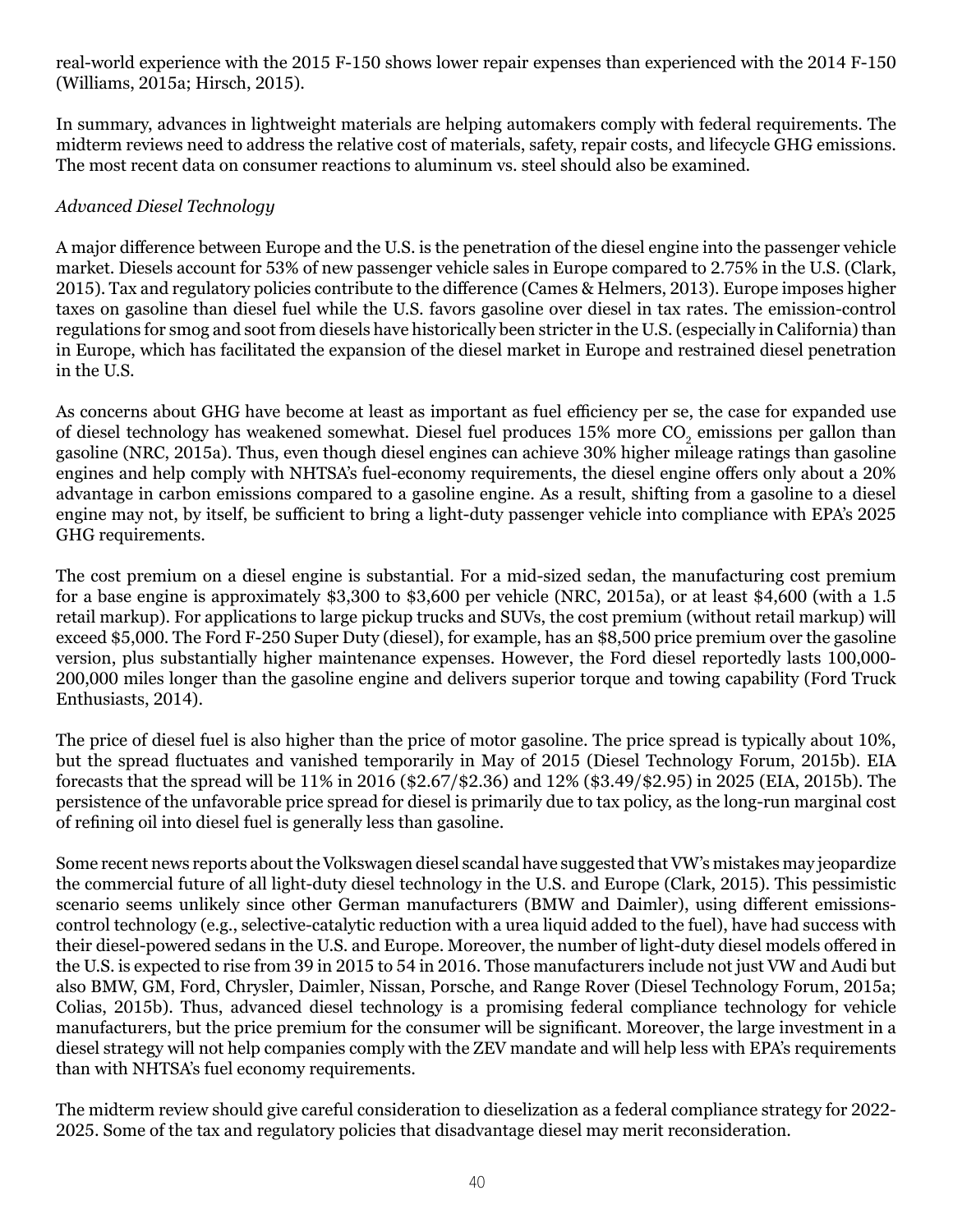## *Conventional Hybrid Technology*

Exemplified by the Toyota Prius, the HEV has two propulsion systems: a gasoline engine and battery-generated power. Hybrid models vary in how the two propulsion systems are integrated, but they all reduce fuel consumption in three ways: capturing for reuse some of the energy lost during braking, reducing idling, and enabling engine downsizing (NRC, 2015a, p. 130). Mild hybrids are distinct from full hybrids because they embody only some of the fuel-saving features of a full hybrid (e.g., a mild hybrid may have only a stop/start system).

A full hybrid can deliver 30+% gains in fuel economy and corresponding declines in GHG emissions. For example, the Hyundai Sonata hybrid delivers 51.5 MPG compared to 36.6 MPG for its gasoline counterpart; the Toyota Camry LE hybrid delivers 57.4 MPG compared to 38.2 MPG for the Camry (NRC, 2015a, 132). Since full hybrids often have other features that differ from gasoline comparators, it is sometimes difficult to isolate the fuel-economy gain that is attributable to hybridization per se.

HEVs are costly because they require two propulsion systems instead of one. For a mid-sized car, full hybridization may entail \$2,000 to \$2,700 in direct manufacturing costs, or an extra cost to the consumer of at least \$3,000 (assuming retail markup of 1.5). For applications to large pickup trucks and SUVs, the cost penalty for full hybridization is likely much larger. Much of the incremental cost of hybridization is attributable to the cost of batteries (NRC, 2015b).

Due to the commercial success of the Toyota Prius (the #1 selling car in California in both 2012 and 2013), a reputable forecaster projected ten years ago that full hybrids might capture 7% of U.S. market share by 2015 (Shamit, 2008). Those forecasts were overly optimistic, as HEVs accounted for less than 3% of sales in 2015. Hybrid sales grew steadily from 2000 to 2008, were hurt by the Great Recession in 2009-2010, but surged to their peak in 2013 (547,095). Despite a growing car market, hybrid sales declined in both 2014 and 2015 (DOT, 2015). Survey researchers find that hybrids are favored by many respondents in "intent to purchase" studies, but many of those respondents do not follow through and purchase an HEV (Popiel, 2011).

For a company like Toyota, which has a strong edge in HEV technology, one might think offering hybrid engines on a wide range of Toyota products would be a fruitful federal compliance strategy. Indeed, Toyota has expanded its offerings of HEVs significantly over the last several model years.

Following Toyota's lead, the number of HEVs offered industry wide has grown from 24 in 2009 to 47 in 2014. However, the growth in HEV market share over the same period has been slower, from 2.4% to 3.0%, and the HEV share actually declined in 2015 (Libby, 2015).

A variety of explanations have been offered for the unexpectedly slow growth of the HEV market share. Each of the following explanations has some supporting evidence or is considered plausible by industry experts:

- 1. An increased payback period has curtailed consumer incentive to purchase an HEV. This is due to:
	- a. the significant price premiums for HEVs compared to comparably-sized gasoline vehicles;
	- b. declining gasoline prices;
	- c. the removal of state and federal tax credits for HEVs (e.g., a federal income tax credit of \$3,400 for HEVs expired at the end of 2010; Diamond, 2009; Chandra, Gulati, & Kandlikar, 2010; Beresteanu & Li, 2011; Gallagher & Muehlegger, 2011);
- 2. The removal of HOV lane access, which had helped boost HEV sales in California and other congested areas, has depressed demand for HEVs (Sewell, Mather, & Bloomekatz, 2011; Healey, 2011);
- 3. Greener versions of gasoline-powered vehicles (e.g., Ford's Ecoboost engine) are seen by some consumers as more cost-effective than an HEV;
- 4. The growth in public subsidies and social marketing for PEVs has channeled environmentally conscious consumers away from HEVs to PEVs.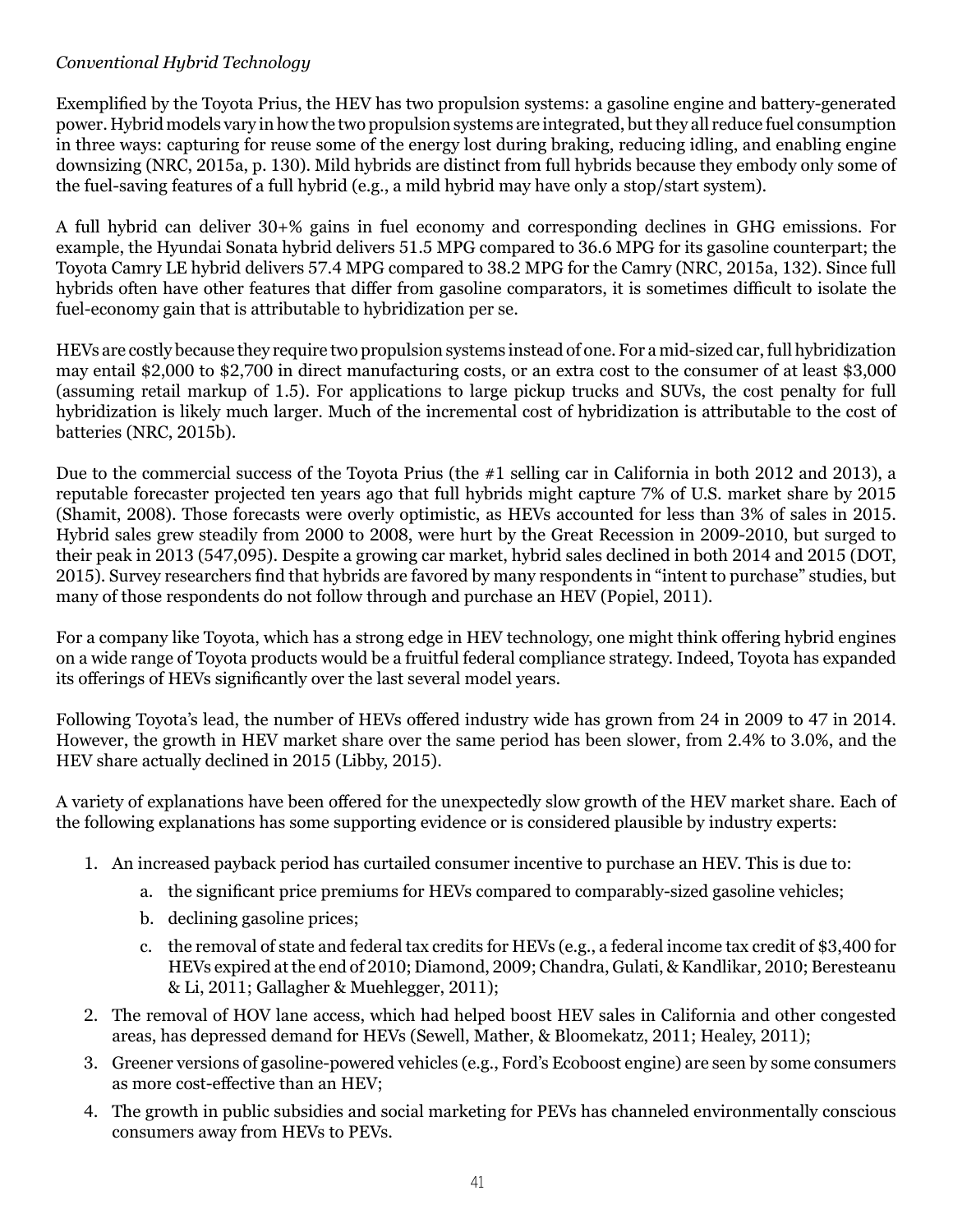From a performance perspective, HEVs tend to have faster acceleration times from 0 to 30 miles per hour but slower times from 0 to 60 miles per hour compared to gasoline engines (NRC, 2015a, p. 154). In terms of reliability, the batteries in the Toyota Prius have been highly reliable but some cautious consumers may have doubts about battery reliability. Thus, there may be some perceptions of hybrid performance or reliability that deter some buyers.

Proponents of the HEV argue that Toyota's new version of the Prius, due in most showrooms by early 2016, will be crucial in determining the near-term commercial success of HEVs (McCormick, 2015). Consumers may be shying away from the old version of the Prius because they know that the new version will be out soon.

Toyota's experience with the 2016 RAV4 Hybrid (a crossover) will also be instructive. It is rated at 34 MPGcity, 31 MPG-highway, 33 MPG-overall compared to the gasoline version's ratings of 22 MPG-city, 29 MPGhighway, 26 MPG-overall. The RAV4 Hybrid also delivers more horsepower and torque than the gasoline version. Toyota has priced the RAV4 Hybrid only \$700 above the gasoline version, causing one prominent car reviewer to describe the vehicle as a "No Brainer Gas Saver." Yet Toyota remains cautious, predicting that only 10-15% of RAV4 buyers will select the hybrid (Woodyard, 2016).

Overall, the midterm reviews should explore carefully consumer reactions to the conventional hybrid, and whether it can serve as an effective bridge to PEVs. However, the presence of the ZEV mandate may deter investments in HEVs since CARB determined that they no longer contribute to compliance with the ZEV mandate. EPA is offering compliance incentives for hybrid trucks, but CARB is discouraging hybrid trucks in its ZEV program.

#### **5. Methodological improvements are possible for new regulatory analyses in order to provide a more accurate and complete understanding of the macroeconomic effects of the federal and ZEV regulatory programs.**

Previous RIAs prepared by the EPA and NHTSA are marked by three important methodological limitations. First, the approaches taken to model the macroeconomic impacts of the standard are overly simplistic and do not capture dynamics within the economy. Second, the modeling analyses employed in these studies only track vehicle production decisions and do not additionally account for other important energy sector ramifications. Third, these studies present national level estimates of sales and employment impacts but do not additionally disaggregate these results to the regional or state levels. Each limitation is discussed in more detail below.

An enhanced methodological approach should account for two major processes. The first is the technological component, in which auto manufacturers respond to federal and state mandates by altering their vehicle technologies as well as the mix of vehicles that they offer to consumers. Contingent on consumers' demand elasticities as well as a variety of other parameters that specify consumers' behavior, one can generate estimates of total vehicles sold and the total cost of these vehicles over a set time frame. The second process is the macroeconomic component, in which one can track the effects of changes in vehicle prices and sales through the economy. For example, one may measure the effects on U.S. gross domestic product, or employment, wages, or output in specific economic sectors.

These processes are generally modeled as separate steps due to the methodological capabilities and limitations of most models. The separate steps then need to be linked.

The two processes lend themselves well to bottom-up and top-down models, respectively. A bottom-up model is a techno-economic model—also referred to as a "process-oriented model"—that simulates market dynamics due to technological or policy scenarios. These models are often based on cost minimization and they tend to provide significant detail across different energy technologies. A top-down model, on the other hand, tracks market supply and demand over time and across different economic sectors. Different top-down modeling techniques include input-output models, computable general equilibrium (CGE) models, and econometric models.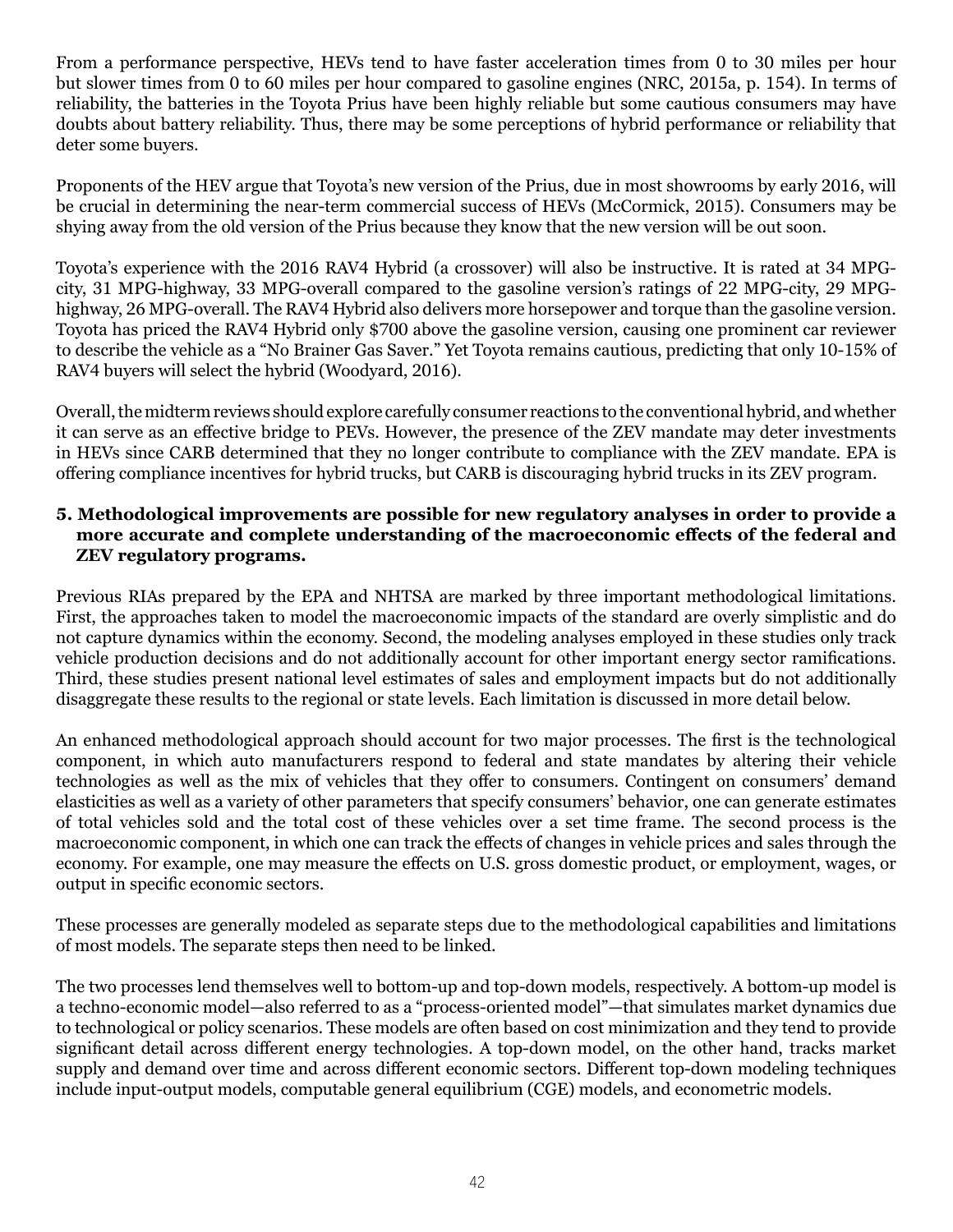Previous studies of CAFE have used a combination of these types of models, or alternative simplified modeling approaches.<sup>7</sup> Regulatory impact analyses of the CAFE standards, such as those prepared by the EPA and NHTSA, focus the majority of their efforts on bottom-up modeling, and then use simplified calculations to derive potential employment impacts that correspond to changes in sales and the costs of vehicles. The EPA, for example, uses the Optimization Model for reducing Emissions of Greenhouse Gases for Automobiles (OMEGA), a bottom-up model of the transportation sector, to simulate those vehicle packages that different manufacturers will use to comply with regulatory requirements. From this model, they extract estimates of the upfront cost of vehicles that will be sold to comply with the standard, and compare the upfront costs to the present value of fuel savings over the primary ownership of the vehicle. The net cost, passed through to vehicle prices, is converted to an estimate of total vehicles sold based on a demand elasticity. This kind of analysis has been conducted by the EPA in previous rulemakings. However, in setting the 2017-2025 standards, the EPA did not estimate changes in car sales. The agency is in the process of finalizing a vehicle choice model that, when linked with the results of the OMEGA model, will generate car sales estimates. Furthermore, in the absence of estimates about car sales, the EPA relies solely on the cost effect to determine the employment impacts of the regulation. That is, the agency estimates the overall cost of compliance, and then applies a ratio of workers per \$1 million spent in the automobile sector, weighted by the percentage of vehicles that are produced in the U.S. relative to those sold domestically, to determine the employment effects.

In a similar process, NHTSA uses the Volpe model—also referred to as the CAFE Compliance and Effects Modeling System—to estimate vehicle costs. Like the OMEGA model, the Volpe model assembles vehicle options from which manufacturers may choose in a constrained cost-minimization, bottom-up model. They take the derived sales estimates and divide by the average number of vehicles that an employee produces in a year, as they assume this calculation can serve as a measure of "job years." They then multiply this estimate by the same ratio of domestic production to domestic sales as used in the EPA analysis. Both the NHTSA and EPA employment estimates only apply to the auto industry, and do not extend to other sectors of the economy through "ripple effects."

This basic overview of the methodological approaches used in the RIAs highlights the observation that the regulatory agencies used simplified assumptions to derive employment impact estimates. It is important to note, however, that the main objective of these studies was to provide a benefit-cost analysis of the rulemaking, not produce estimates of macroeconomic impacts. Yet, as argued earlier in this report, an assessment of the effects of CAFE and other transportation regulations on the U.S. economy is fundamental to our understanding of how these regulations will perform. Through the use of simplified assumptions about the manner in which vehicles sales will affect employment, and without considering these effects through a dynamic modeling structure, these previous studies may have produced unrealistic estimates. Top-down models that can account for interactions among different economic sectors and long-term supply and demand balances, to list just two possible advantages, could be used to produce a more detailed understanding of the impacts of these regulations on the U.S. economy. Of course, each top-down model has its own set of limitations, as is well documented in the EPA regulatory impact analysis, and these limitations must be weighed carefully.

The second methodological limitation of previous regulatory impact analyses pertains to the level of information contained in the bottom-up models. An extraordinary feature of the OMEGA and Volpe models is the degree of technological detail on the vehicle options from which the model may select. The OMEGA model, for example, includes a few hundred vehicle options, with variations in vehicle class, vehicle type, engine size, valve train configuration, and valves per cylinder. This detail, however, comes at a cost, where the focus is exclusively on technological alternatives among vehicles, whereas other features are omitted. Examples of such omitted features include the treatment of the electricity sector and other non-transportation related energy sector categories.

The CAFE regulation has implications for the electricity sector, in that at least a small portion of CAFE-compliant vehicles will be PEVs. The proportion of PEVs may become larger or smaller, depending on how regulators design

<sup>7</sup> For an overview of the methodological approaches and parameter assumptions used in other studies, refer to the appendix.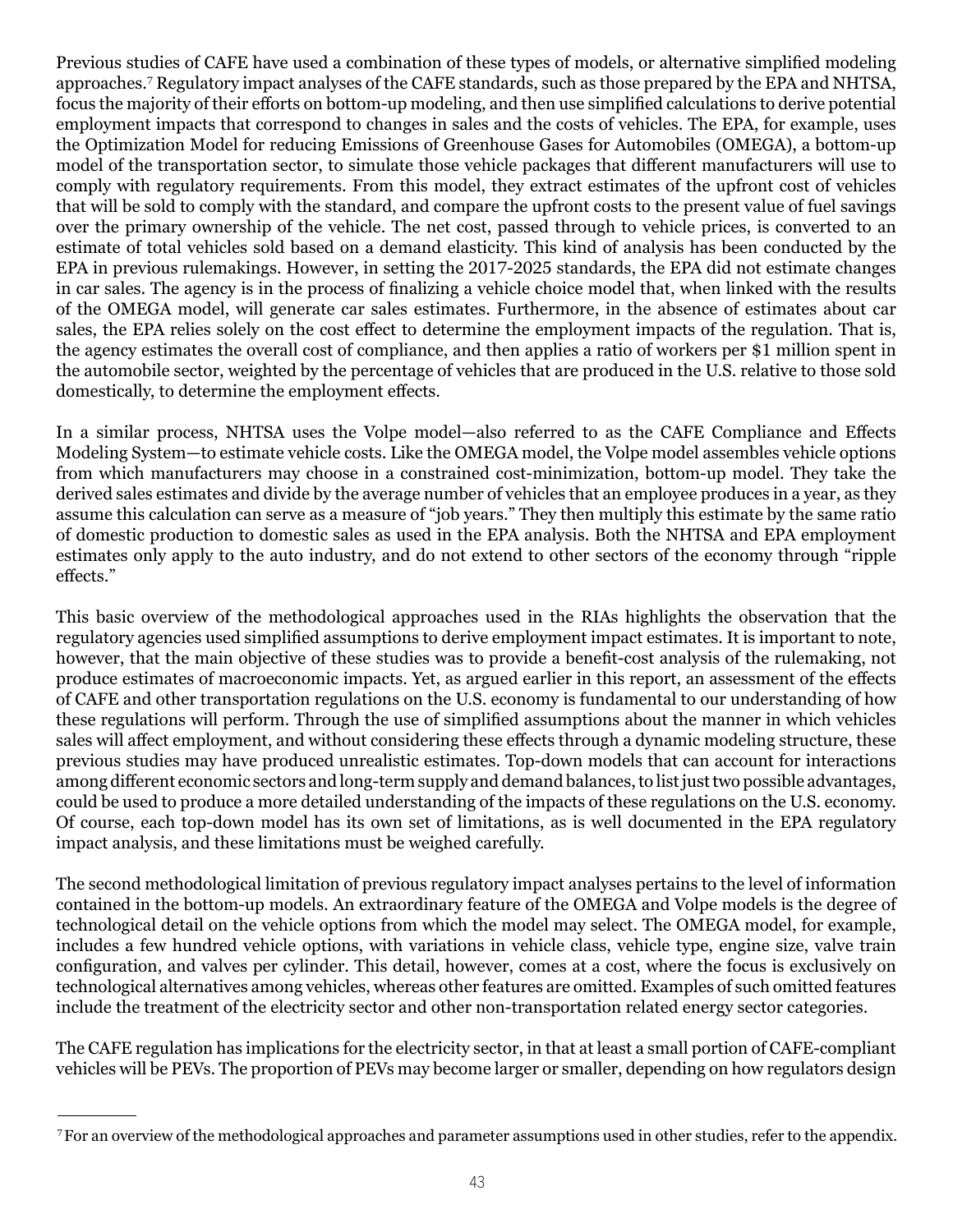compliance incentives and public subsidies. The need to include an electricity sector in the bottom-up models is even more pronounced in light of the ZEV standard. The production and consumption of PEVs could have important implications for electricity consumption and electricity prices, as well as for GDP and employment. The OMEGA and Volpe models also do not account for consumer demand endogenously for either vehicles or electricity, which means that estimation of both micro and macroeconomic impacts may be misspecified.

The third limitation of previous modeling efforts—not limited to the RIAs but also including the majority of other grey literature, save a study by Bezdek and Wendling (2005)—is the lack of consideration of regional or state impacts. Sub-national analysis is important for understanding the effects of CAFE and other transportation regulations, since both automobile production and consumption is not the same across the entire U.S. Manufacturing centers and supply chain companies are geographically oriented. Furthermore, the electricity mix and electricity prices vary by state and geographic region, which will have important implications for the diffusion of PEVs. Given that the ZEV mandate is a state level policy, albeit clustered in specific regions, it is particularly necessary that the models used to evaluate this regulation provide either state or regional level granularity.

#### **6. The midterm reviews should carefully evaluate the benefits and drawbacks of the California ZEV regulation as it interacts with the federal regulations. If the ZEV regulation is retained following this reassessment, refinements to its design and implementation should be considered in order to reduce or prevent adverse effects on new vehicle sales.**

The simultaneous presence of two federal programs and the California ZEV program creates the potential for regulatory interaction and unintended consequences (Goulder & Stavins, 2011). The ZEV regulation was not incorporated into the 2012 uniform national program designed by the Obama administration. CARB's 2011 RIA was undertaken as if the federal programs did not exist. In addition, the 2012 EPA and NHTSA RIAs were conducted as if the ZEV program did not exist.

## *ZEV and CAFE*

To illustrate the importance of regulatory interaction, we prepared a consumer payback analysis for a BEV at an interest rate of 5% and alternative assumptions about fuel price and fuel economy of a gasoline-powered car. Based on industry experience and recent survey evidence, a consumer payback period of only 3 to 5 years is considered unattractive for the typical retail car purchaser (Greene et al., 2013; CAR, 2011).

The results illustrated in Figure 6 show that the attractiveness of the consumer payback from a BEV purchase declines as gasoline-powered cars become more fuel efficient. This conclusion is evident in the upward and rightward shift of the payback curves as the fuel economy of gasoline vehicles increase from 30 MPG to 55 MPG in Figure 6.<sup>8</sup> In other words, for a given interest rate and fuel price, the payback period for a BEV increases as fuel economy of gasoline cars increase, *all else equal*. This insight suggests that the increased fuel economy mandated by the federal standards is likely to undermine the commercial success of BEVs, complicating implementation of the ZEV program and threatening a loss of new vehicle sales due to the ZEV requirements.

Further, the potential interactions between the federal and ZEV programs need to be analyzed because the presence of the ZEV program can have major implications for manufacturer compliance strategies, federal credit-trading markets, and attainment of environmental benefits (Leard & McConnell, 2015; NRC, 2015a; NRC, 2015b).

<sup>8</sup> Lower interest rates reduce the payback period while higher interest rates increase the payback period. However, additional analyses, not presented here, show that the relationship illustrated in Figure 6 holds true at interest rates of 3, 7, and 10%. The price premium of the BEV is set at \$11,551 (see Table 5.7 of CARB [2011]) except for the 55 MPG car where the premium is set at \$9,751 (=\$11,551-\$1,800). This \$1,800 adjustment reflects the incremental cost of achieving 55 MPG by 2025 (DOT, 2012).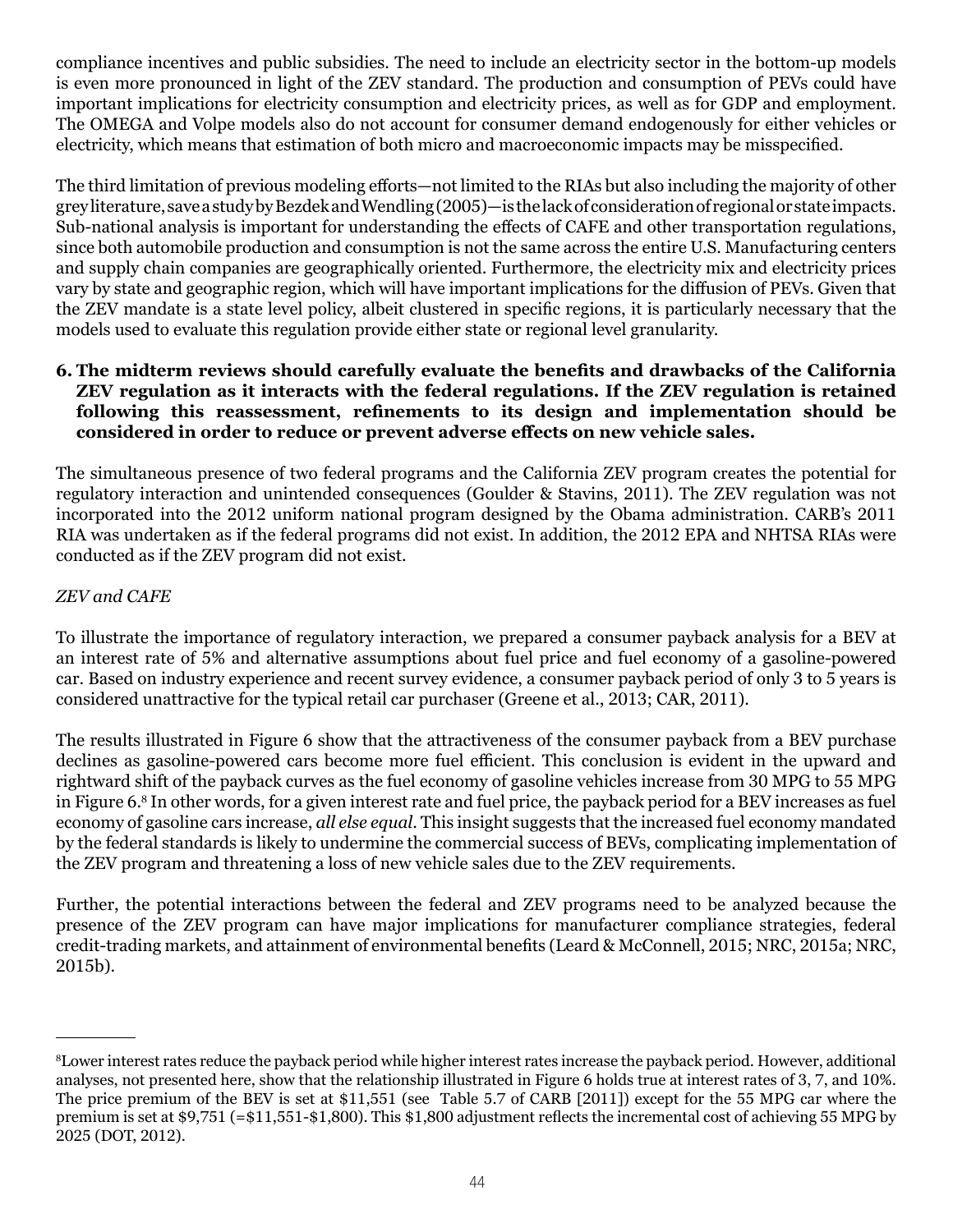

#### **Figure 6. Payback Analysis (In Years) for a BEV with a 100-Mile Range Compared to Four Gasoline Vehicles**

*Notes:* Reported is the payback period (in years) required to recoup the incremental cost of buying a battery-electric vehicle (BEV) at an interest rate of 5% and under various assumptions about fuel price. The BEV is compared to a traditional gasoline powered vehicle that gets 30, 35, 40 and 55 MPG, respectively. We assume that the consumer drives 12,500 miles per year, that the BEV has a range of 100 miles on a full charge of 35 KWh, and that electricity costs \$0.15/KWh. We assume that the price premium is \$11,551 for each of the gasoline cars except for the car that achieves 55 MPG where we assume a price premium of \$9,751. The difference in resale value between the BEV and traditional vehicle is assumed to be zero. The analysis assumes that all parameter values are constant over the life of the vehicle, which implies that fuel savings are constant across time.

Manufacturer compliance with the ZEV regulation moves a company closer to meeting federal CAFE and GHG targets. Under the EPA program, vehicles that satisfy ZEV requirements not only count toward compliance with GHG standards, but they do so at a multiplied rate until 2021. The EPA, however, did not justify these compliance multipliers with cost-benefit analysis in its 2012 RIA.

Some critics argue that the overlap in compliance accounting limits improvements in the fuel economy of conventional vehicles (ICCT, 2012; NRC, 2015b). The NRC (2015b) states, "The vehicles that manufacturers sell to comply with the ZEV Mandate will form a part of their compliance with the CAFE/GHG standards, meaning that they will need fewer fuel economy improvements from their conventional vehicles than would have been required without the ZEV Mandate" (p. 354). Others argue that the overlap between regulatory programs might lead to a decrease in the size of the agency-sponsored credit markets, thereby reducing the cost-effectiveness of policy (Leard & McConnell, 2015).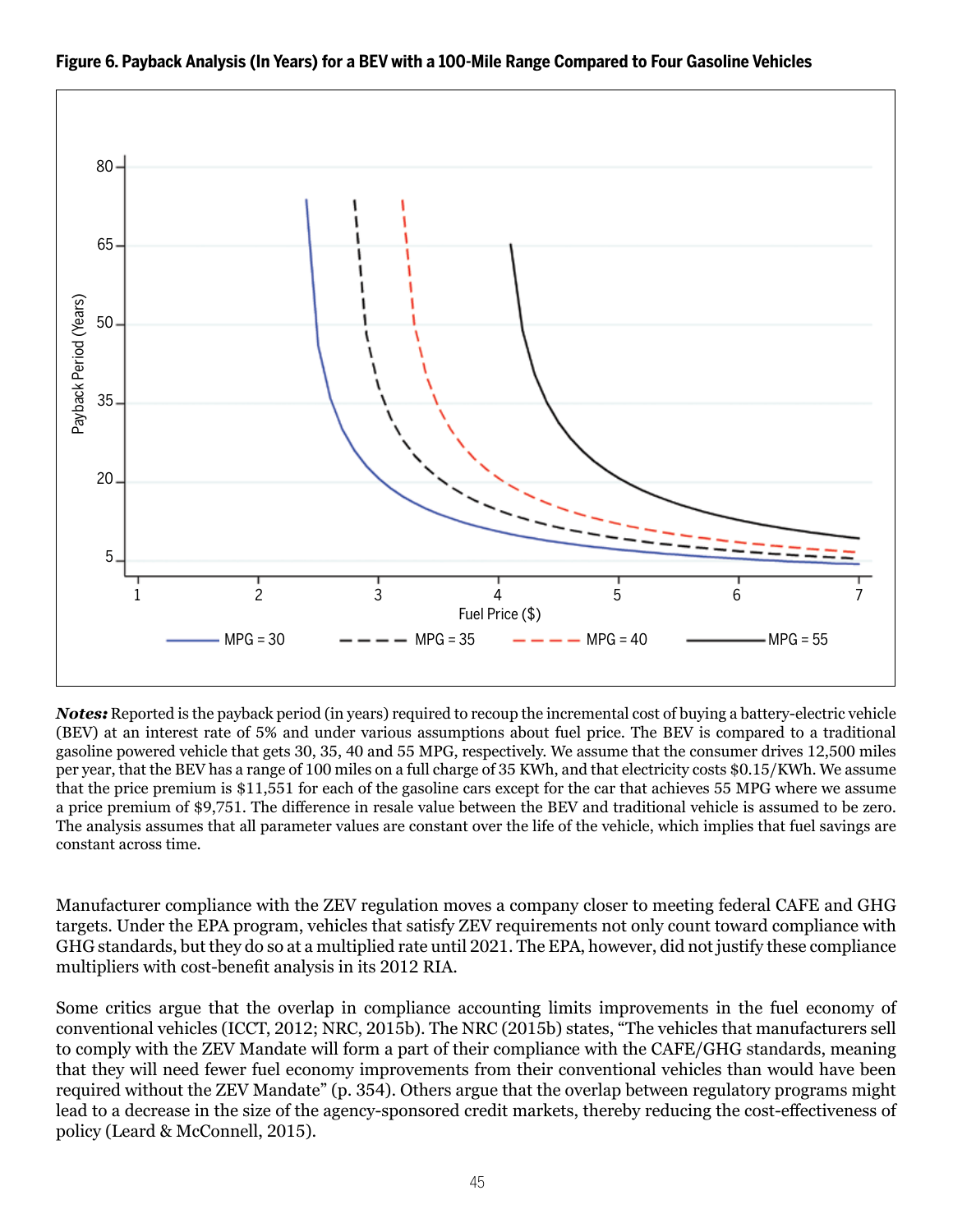#### *ZEV and Local Pollution*

Although the ZEV regulation is intended to reduce pollution, it is questionable whether it will have such an effect due to the presence of the federal regulations and their corporate averaging provisions (CARB, 2014). Lifecycle comparisons of PEVs do suggest environmental advantages over gasoline vehicles, as long as the carbon-intensity of power production is low (Tessum, Hill, & Marshall, 2014; NRC, 2015b). However, the averaging provisions in federal programs make it difficult for the ZEV program to make an environmental contribution.

Even CARB (2014) has acknowledged that "fleet average requirements ensure that air quality benefits do not suffer as a result of an automaker producing fewer ZEVs" (p. 17).This comment was made in reference to the positioning of the ZEV program within California's Advanced Clean Car Program, which sets fleet average emission standards commensurate with EPA standards, and CARB's proposed modifications to the ZEV program that would relax requirements for intermediate-volume manufacturers. Further, a careful modeling exercise of California's policy demonstrated that CARB's GHG program for motor vehicles in AB 1493 (2002) does not necessarily result in significant environmental benefits since vehicle manufacturers can count the vehicles produced for California in their compliance calculations for the EPA and NHTSA programs (Goulder, Jacobsen, & Van Benthem, 2012). As long as the federal program is binding on a vehicle manufacturer, each ZEV produced for California will permit the manufacturer to produce another inefficient car elsewhere in the country. The ZEV program should be subject to a modeling exercise similar to what Goulder et al. (2012) applied to the California GHG standards.

The best case for continuation of the ZEV program might be control of local smog in the congested cities of ZEV states. The Los Angeles region and San Joaquin Valley are both classified as "extreme nonattainment areas" by EPA due to excessive smog levels (CARB, 2012d). However, the CARB and EPA standards for control of smog and soot from new vehicles have become so stringent that the environmental advantages of a ZEV are not nearly as large as they were when the ZEV program was launched in the 1990s (EPA, 2014). Moreover, some degree of local pollution will also occur at the electric power plant (e.g., nitrogen dioxide emissions from a power plant fueled by natural gas) when the ZEV is plugged into the electrical grid, and the net effect on pollution may depend on whether and how the electricity sector is regulated for emissions (Linn & McConnell, 2013). During the midterm reviews, CARB and EPA should determine whether there are any significant local air quality benefits from the ZEV regulation, taking into account the new tailpipe standards for conventional air pollutants enacted by CARB in 2012 and EPA in 2014 and the corporate averaging provisions in the CARB and EPA regulations (CARB, 2014). The induced power plant emissions should also be considered.

CARB (2012) has already acknowledged that the rationale for the ZEV program has shifted to GHG control as well as local air quality management. It does not matter where GHGs are emitted since they have the same effect on global climate regardless of emission location. The midterm reviews should also determine whether the ZEV program will accomplish any GHG control beyond what is accomplished by the federal programs.

#### *Reconsidering the EPA Waiver*

If the midterm reviews conclude that the ZEV program does not provide significant environmental benefits or has costs greater than benefits, stemming in part from interaction with federal regulatory programs, then EPA should withdraw the ZEV waiver provided to California under the Clean Air Act. Since that action would be unprecedented, it would likely face complex litigation. A more definitive approach would have Congress pass correcting legislation. Removal of the ZEV program would simplify the compliance obligations of vehicle manufacturers and remove any risk of an adverse national impact of the ZEV regulation on new vehicle sales.

## *National ZEV Program*

If the midterm reviews conclude that continuation of a ZEV mandate is appropriate, then the inquiry should shift to whether the mandate should apply only to California and the other ZEV states or whether a national ZEV program under EPA authority would be preferable. A national program would provide more compliance flexibility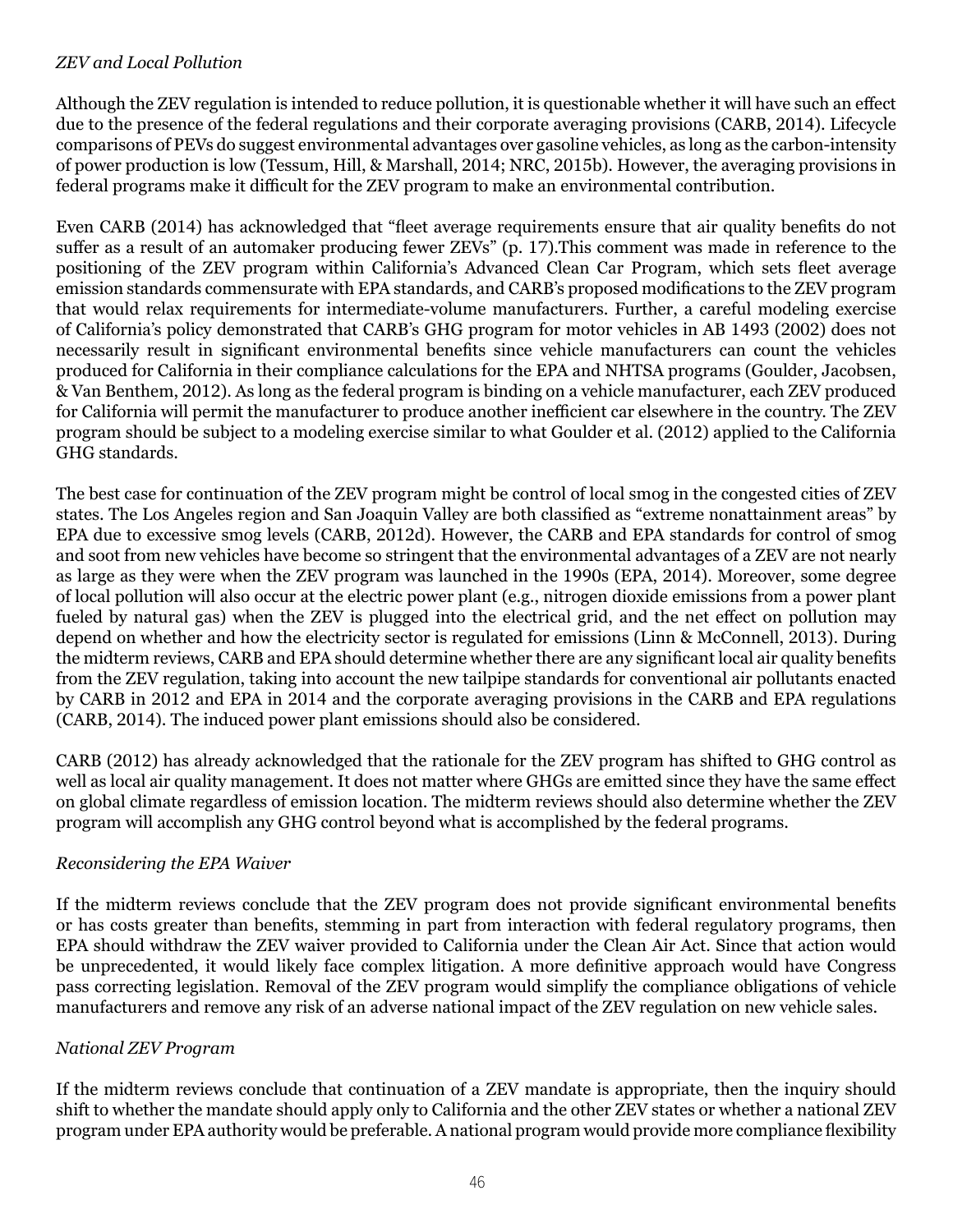to vehicle manufacturers, since a ZEV sale in Atlanta would have equal value to a ZEV sale in San Francisco in compliance calculations. Under the current ZEV mandate, vehicle manufacturers earn no compliance credit for ZEVs sold outside of California and the other nine ZEV states. If a national ZEV program is considered, the precise levels of stringency need to be determined based on careful technology assessments and cost-benefit analysis, including consideration of the federal incentives for PEVs and FCVs that are already in place (e.g., the \$7,500 federal income tax credit for qualified PEVs and the compliance incentives for BEVs, PHEVs, and FCVs in the 2012 EPA GHG rule). The interaction of federal and state incentives for ZEVs with the state and federal regulatory requirements need to be analyzed carefully (McConnell & Turrentine, 2010; Congressional Budget Office [CBO], 2012; Linn & McConnell, 2013).

A key argument against a national ZEV program is that the environmental damages from use of gasoline and electricity are not uniform across the country. One study estimates that the average rate of environmental damages from electricity use are much lower in California than in the nation as a whole. Moreover, gasoline use in California is more environmentally damaging than it is in the rest of the country. Consequently, the environmental case for PEVs is much stronger in California than it is in most other states (Holland, Mansur, Muller, & Yates, 2015).

#### *Reforms of the ZEV Program*

If the midterm reviews conclude a California ZEV regulation should be pursued instead of a national ZEV program, there are some burden-reducing refinements to the ZEV regulation that are worthy of consideration. Since consumers are likely to pay for burdens applied to all vehicle manufacturers through pass-throughs in vehicle prices, burden-reduction efforts should reduce the risk of adverse impacts on vehicle sales.

First, CARB could slow the ramp-up of the percentage ZEV requirements, offering more time for the price of battery technology to decline and for ZEV states to prepare their communities for an influx of PEVs. CARB has taken similar steps in the past, when it was apparent that market conditions could not support rapid commercialization of PEVs.

Second, current credit accounting flexibility could be retained for several additional model years. The credit travel provision, which allows manufacturers to apply compliance credits earned for BEVs in one ZEV state to all other ZEV states, expires at the end of model year 2017. The elimination of the travel provision will essentially mean that manufacturers will be compelled to rapidly increase their production and sale of BEVs in all ten states. However, as we explain below, many states—including some ZEV states—remain ill-equipped to accommodate electrification of their passenger vehicles.

CARB's regional credit pooling arrangement is a useful innovation and would be even more useful in burden reduction if it was designed with fewer restrictions. For example, instead of requiring manufacturers to comply with ZEV requirements in each of the nine ZEV states, CARB could apply variable percentage requirements for future model years in the western and eastern regions based on the extent of regional progress in community readiness for PEVs and FCVs. The western region might have a more ambitious requirement than the eastern region until eastern states make progress on readiness. CARB currently does not permit overcompliance in California to be used by a manufacturer to compensate for shortfalls in the eastern and western regions. Insofar as GHG control is the primary rationale for future ZEV requirements, more flexibility should be provided in the regional pooling arrangements. Some of the additional flexibility can be provided by CARB; other forms of flexibility may require legislation.

A third regulatory reform option is to increase the number of credits awarded for TZEVs or increase the fraction of TZEVs that large manufacturers can count toward compliance with ZEV requirements. PHEVs, even those with a short all-electric range, are a more promising and cost-effective strategy for GHG emissions control and oil savings than BEVs (Michalek et al., 2011). Major manufacturers have requested this allowance, citing some advantages to the consumer of PHEVs over BEVs. At the same time, there are growing concerns that consumer demand for BEVs is not approaching the supply mandated under the ZEV regulation (Shelton, 2015).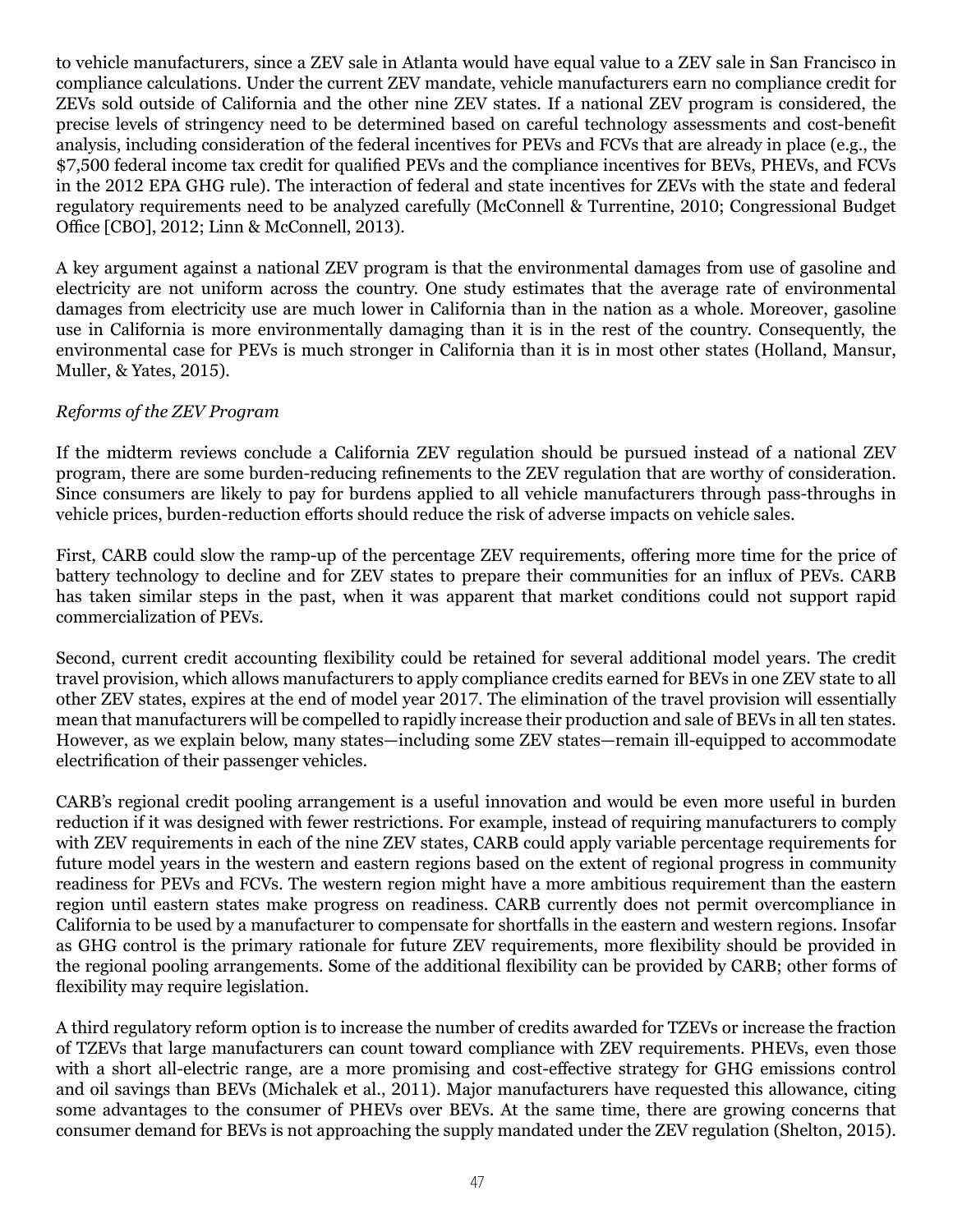Manufacturers already report incurring losses on BEV sales, stemming from high production costs and price discounts offered to encourage their sale. In 2013, the Chrysler Group conceded publicly a loss of \$10,000 on each sale of a new Fiat 500e (Woodyard, 2013).

A fourth prospect for regulatory reform is to reset ZEV regulatory requirements according to electricity miles instead of production quotas by vehicle type. PHEVs tend to be driven more than BEVs, in part because PHEVs have fewer range restrictions. Manufacturers argue that electricity miles is a reasonable alternative to the current system, as it would credit vehicles based on their actual real-world performance (Nelson, 2015).

More generally, the California policy preferences for BEVs over PHEVs should be reconsidered (Michalek et al., 2011; Peterson & Michalek, 2013). The cash rebate in California for a BEV (\$2,500) is larger than for a PHEV (\$1,500). Even California's HOV-lane access has been adjusted to favor BEVs. An unlimited number of carpool lane stickers were made available to owners of BEVs or FCVs; only 40,000 (recently increased to 85,000) stickers were made available to PHEV owners (Berman, 2012; CARB, 2016). The stickers for PHEVs have reached the limit, which discourages sales of PHEVs. Furthermore, some PHEVs with short electric range (e.g., the Toyota Plug-In Prius) are not even eligible for the car-pool lanes in California. A midterm reassessment of the PHEV's role in ZEV implementation should be a priority.

The reforms suggested up to this point would limit adverse impacts of the ZEV regulation on the vehicle manufacturing industry and consumers. Attention must also be given to regulatory implementation strategies and consumer incentives to encourage the uptake of ZEVs.

#### *Community Readiness for ZEVs*

The success of the ZEV regulation can be enhanced—and any adverse effect on new vehicle sales lessened—by implementing measures that improve the readiness of communities for PEVs and FCVs (Sierzchula, Bakker, Maat, & van Wee, 2014; Graham et al., 2014; Clinton, Brown, Davidson, & Steinberg, 2015). Currently, some states and cities are much better prepared for PEVs than other cities (Carley et al., 2013), and the better prepared cities are not necessarily located in ZEV states (Clark-Sutton et al., 2016). The city of Atlanta, Georgia, for example, has highly progressive PEV policies and one of the highest penetration rates of PEVs among U.S. cities, primarily due to sales of the Nissan Leaf, but Georgia is not a ZEV state (Ramsey, 2014). A systematic analysis of ZEV readiness in the 31 largest U.S. cities found no strong evidence that PEV-ready cities are more likely to be located in a ZEV state (Clark-Sutton et al., 2016).<sup>9</sup>

Even the best prepared states and cities have a long road ahead to achieve a high degree of PEV readiness. The rate of PEV sales in California (3%) is much higher than the national average (0.5%), in part reflecting the extensive efforts made in California to pave the way for PEVs. Nonetheless, a contractor to the State of California determined recently that 102,000 to 190,000 charging points would be needed to support California's goal of one million plug-in vehicles by 2020 (National Renewable Energy Laboratory [NREL], 2014). As of August 2015, a total of 7,687 electric vehicle charging outlets were available for public use in the U.S. (California Energy Commission [CEC], 2015; DOE, 2015). New England states are only beginning to work on readiness and, not surprisingly, PEV sales rates in New England (0.6%) are only slightly above the national average.

A wide range of federal, state, and local policies could be implemented in order to enhance community readiness for PEVs (NRC, 2015b). Uniform standards, certification, and training throughout the industry are considered crucial to large-scale uptake of PEVs (Brown, Pyke, & Steenhof, 2010). NRC (2015b) found that progress on each of these fronts is inadequate. If public subsidies are expanded, subsidies of batteries—and especially sustained R&D for enhanced batteries—are more cost-effective than subsidies of public recharging (Peterson & Michalek, 2013; NRC, 2015b).

<sup>9</sup> The EV readiness index is based on measures such as financial and nonfinancial incentives, favorable electricity pricing schemes, public charging networks, and inner-city parking incentives.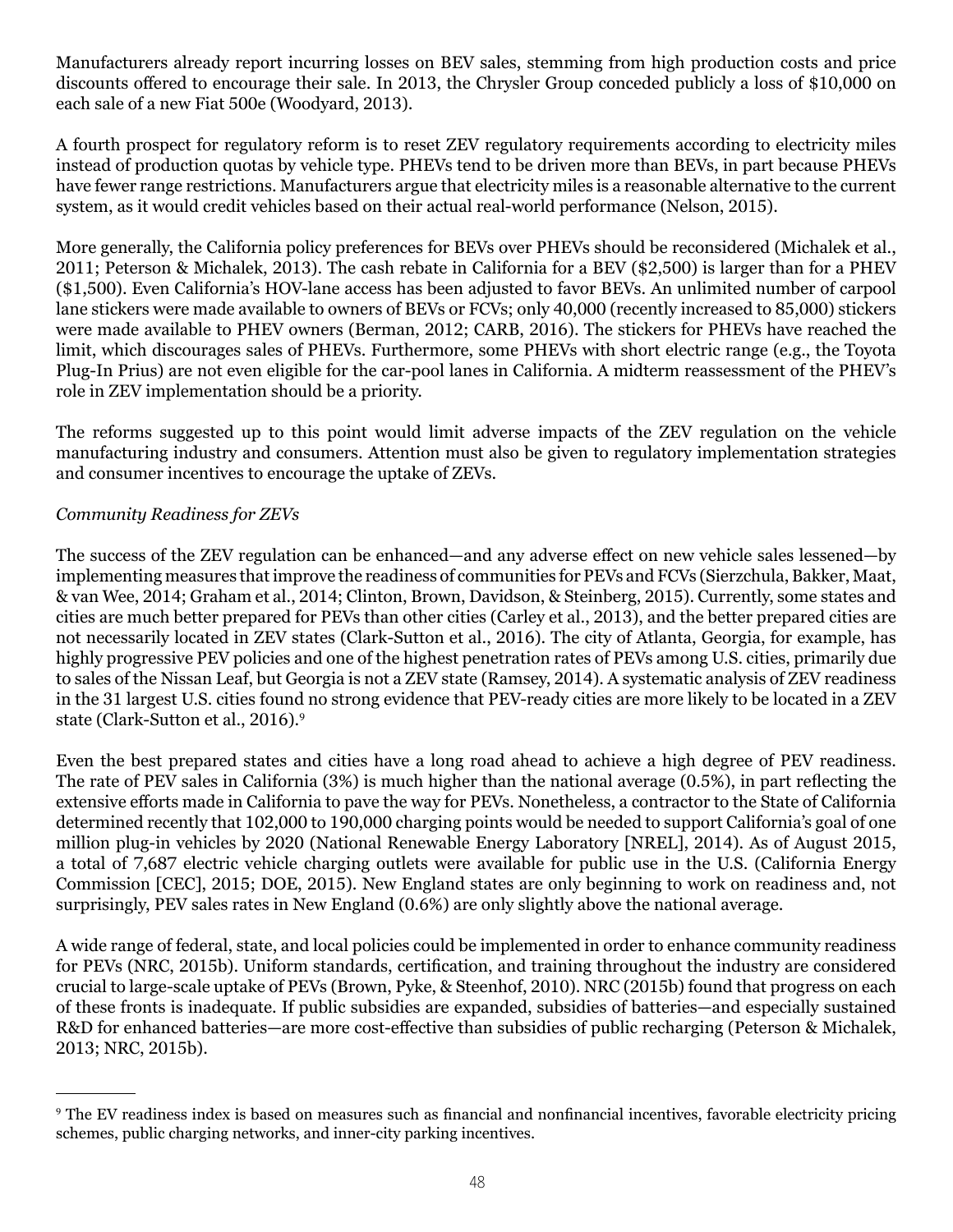The challenges for FCVs are much greater than for PEVs because only recently has it become apparent that some automakers may choose to offer FCVs instead of EVs to meet the ZEV mandate prior to 2025, and the infrastructure requirements for FCVs are significant (Fleming, 2015). The midterm reviews should use the NRC (2015a) report as a blueprint for community readiness, and commission a similar report from NRC on readiness for FCVs. Further, until states demonstrate readiness for ZEVs, as defined by NRC (2015b) and NREL (2014), the travel provision should be retained.

## *Consumer Receptivity to PEVs*

It is critical to consider consumer receptivity to PEVs in light of their costs (Helveston et al., 2015; Dumortier et al., 2015; Siddiki et al., 2015). If vehicle manufacturers price PEVs using standard costing and retail markup procedures, then the cost of a PEV to the consumer is likely to be substantial—much more than a conventional hybrid, an advanced diesel, or a greener version of the internal combustion engine. Exactly how much more costly it will be is uncertain because (a) lithium ion battery packs are the single largest source of cost, (b) the cost of manufacturing those battery packs is closely-held, proprietary information, and (c) the cost of battery packs is declining and is projected to decline significantly over the next decade (Baker, Haewon, & Keisler, 2010; Weiss et al., 2012; Orcutt, 2015).

Nonetheless, we start with some cost figures from the NHTSA 2012 RIA that are similar to figures in CARB (2011, ES-4). We then offer additional insight based on NRC (2015b). We focus on PEVs rather than FCVs because, despite recent technical breakthroughs, FCVs are significantly more expensive than PEVs. We focus on BEVs rather than PHEVs because BEVs are estimated to be slightly less expensive than PHEVs and they receive full credit under the ZEV program.

NHTSA (2012) estimated that a small BEV would cost \$14,581 more than a baseline 2010 gasoline powered car. NRC (2010) warned that steep drops in the cost of producing lithium ion batteries are not likely. Nonetheless, by 2025 that additional cost was projected by NHTSA to decline to \$7,899. An additional consumer cost of \$1,000—equipment plus installation—should probably be added for a 240 volt home charger, which reduces the time for a full charge from 12-18 hours with a standard 110 volt outlet to 4-6 hours. That technology allows the BEV owner to obtain a full charge overnight and then drive up to 70-100 miles the next day without recharging (NRC, 2015b).

Not much has been released publicly about the degree to which the cost of producing lithium ion batteries has declined in the last year or two. One study reviewed all of the publicly available information and concluded that the costs of battery packs have been declining by 14% per year from 2007 to 2014 and thus the BEV may already be approaching cost competitiveness with the gasoline engine (Nykvist & Nilsson, 2015). NRC (2015b), after reviewing much of the same cost information and analyzing recent pricing and production decisions, came to a different conclusion; NRC (2015b) determined that NHTSA's forecast for 2025 remains valid.

Currently, the purchaser of a qualified BEV is eligible for a \$7,500 federal income tax credit. NRC (2015b) emphasizes that the decline of battery production costs is occurring only gradually and probably not fast enough, given the planned phase out of the federal income tax credits for PEVs. The federal tax credit for the cost of the 240 volt charger has already expired and was not renewed. The \$7,500 tax credit begins to phase out after a manufacturer produces 200,000 PEVs. Nissan, Tesla, and General Motors are likely to be the first manufacturers to reach that threshold, and probably will do so before 2025. In 2015 Tesla was the largest seller of PEVs in the U.S. (25,700 units sold) and the company's new Model X is only beginning to be delivered to consumers.

In summary, a small BEV in 2025 may face an \$8,000 price premium and few financial incentives from the government to offset the premium. Based on this line of reasoning, NRC (2015b) concludes that the cost of plug-in vehicles will remain a significant barrier to purchase in 2025. NRC (2015b) recommends that Congress consider an enlargement of the manufacturer quotas or some extension of the federal income tax credit.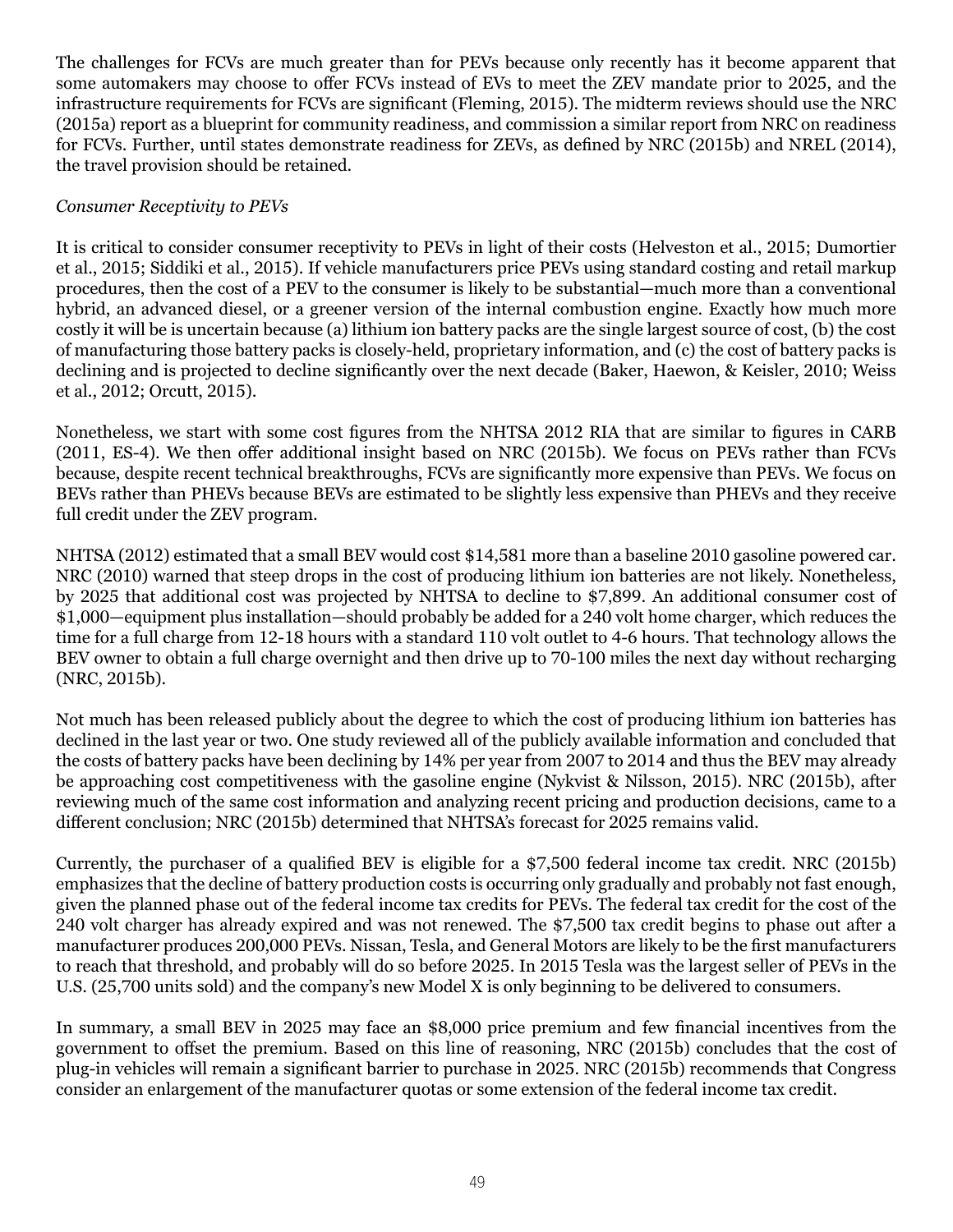Given that Congress has not acted on the Obama administration's request to liberalize the federal tax credit (i.e., enlarge it to \$10,000 and require the dealers to make the rebate at the point of sale), has not extended the credit for HEVs, and has allowed some subsidies and credits for ethanol to expire (ethanol can be seen as a competitor of electrification), the chances that Congress would authorize an extension of the federal tax credit for PEVs are quite uncertain. Nonetheless, the NRC (2015b) suggestion is worthy of consideration in the midterm reviews.

#### **7. The midterm reviews should reanalyze the federal regulatory programs, seeking reforms that achieve energy security and environmental objectives but with less risk of adverse effects on new vehicle sales.**

If it is determined that the current federal regulatory requirements will reduce new vehicle sales significantly, it is appropriate to consider reforms of the federal regulatory requirements that might prevent or attenuate the projected loss of new vehicle sales. Those reforms should be constructed in ways that respect, as much as possible, the federal regulatory objectives.

## *The CAFE Schedule*

As currently designed, the stringency of the CAFE and EPA requirements ramp up significantly from model years 2022 to 2025, especially for light trucks. The consumer payback from those ramp-ups is unlikely to be attractive (in part due to low fuel prices), suggesting that adverse impacts on new vehicle sales are plausible.

One option would be to stretch out those ramp-ups from 2025 to 2030 or 2035, allowing additional time for the cost of fuel-saving technologies to decline, as NRC (2015a; 2015b) predicts will occur, and for fuel prices to rise, as EIA projects will occur from 2025 to 2030 and thereafter. Although the extension will slow the rate of decline in gasoline consumption and GHG emissions from new vehicles, anequivalent or greater magnitudeofenvironmental benefits might be obtainable by enacting policies that accelerate the rate of retirement of older vehicles from the light-duty fleet (see Recommendation #8).

## *Safety Valve or Fuel Price Trigger*

A second option would be to amend the federal programs to include a safety valve, such as those that are commonly used for cap and trade programs or for state renewable portfolio standards (i.e., alternative compliance payments). In other words, if the cost of compliance is shown to exceed a certain level, then CAFE requirements would be capped, lessened, or delayed. A safety valve amendment would likely require legislation.

With executive power, regulators could link the pace of the regulatory ramp-up to EIA forecasts of fuel prices for model years 2022-2025. EIA will publish forecasts of 2025 fuel prices annually between now and 2025, drawing from the best available information on global oil markets and other factors that influence fuel prices in the U.S. NHTSA and EPA should not adjust regulatory requirements annually, since manufacturers need sufficient lead time (four to six years for a new model) and regulatory certainty to adjust their product plans for new regulatory requirements. However, EPA and NHTSA could design, in the midterm review process, a planned linkage between fuel forecasts for 2025 and the 2022-2025 regulatory requirements.

Here we present a hypothetical illustration of how fuel-price forecasts might be linked to regulatory requirements. If EIA's fuel-price forecasts for 2025 rise significantly above \$4 per gallon by 2020, then the federal requirements for model years 2022 to 2025 could remain as currently scheduled. If those fuel-price forecasts for 2025 are less than \$3/gallon, then the ramp-up should be slowed considerably, possibly stretched out to 2035. If fuelprice forecasts for 2025 land between \$3 and \$4/gallon, then a stretch-out to 2030 might be appropriate.

The midterm reviews should consider carefully the merits of a safety valve versus a fuel-price trigger. If the trigger is preferred, it can be discrete or continuous in nature, in which a continuous approach would remove any rigidities near a fuel-price cut-point while a discrete approach would be easier to explain to policy makers and the public.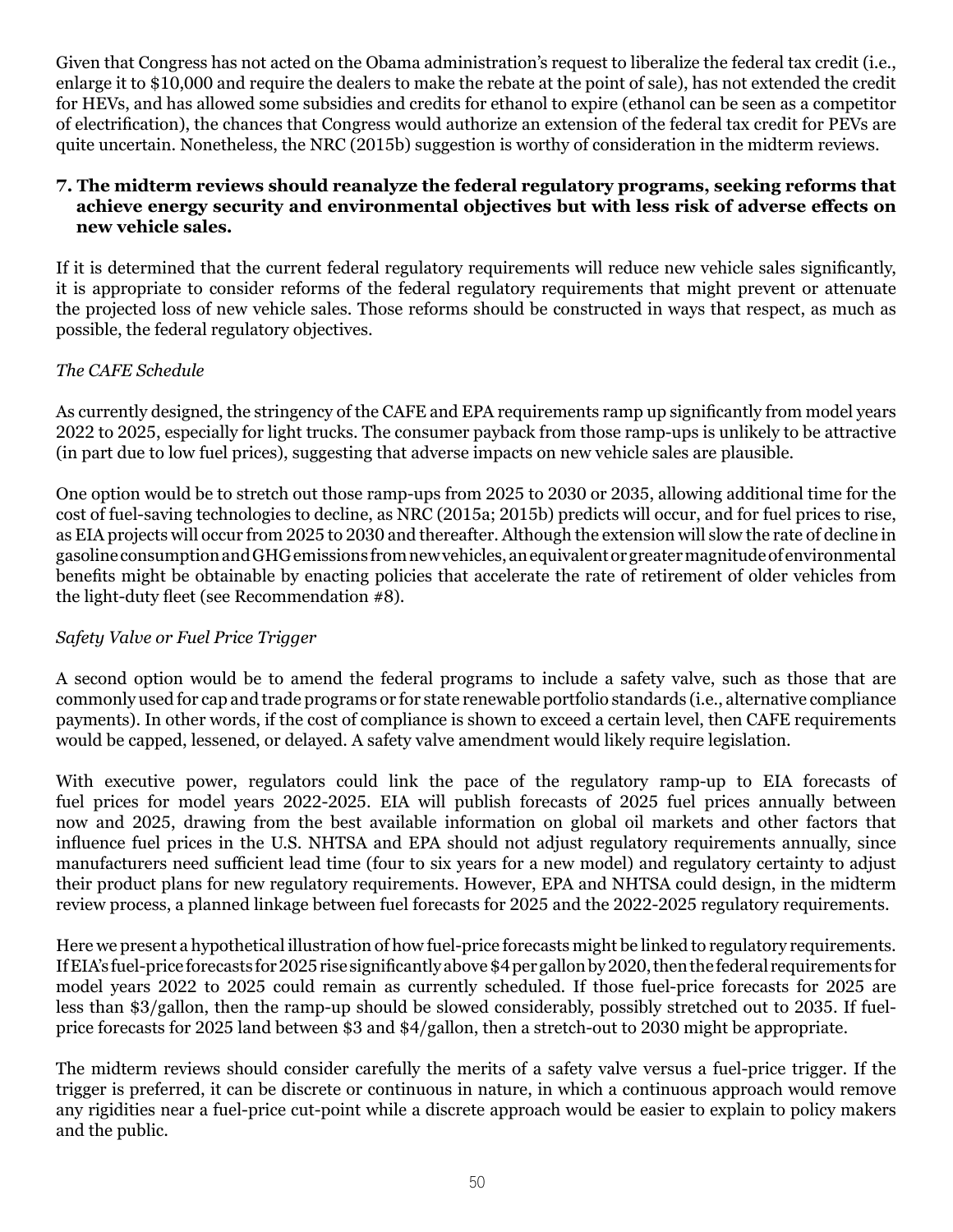#### *Off-Cycle Measures*

A third option is for EPA and NHTSA to take a more systematic, consistent, and flexible approach to offcycle measures that automakers can use to reduce vehicle fuel consumption and GHG emissions. Compliance is currently measured by laboratory (dynamometer) tests that focus on engine operations and air emissions (Roland, 2009). However, there are many valid ways for vehicle manufacturers to enhance vehicle fuel economy and reduce GHG emissions that are not measured in the specified laboratory compliance tests. Examples include better air conditioners, active grille shutters to modify airflow and improve aerodynamics, vehicle stop/start systems, electric heat pumps, solar panels, high-efficiency external lighting, solar reflective glass/glazing, solar reflective paint, active seat ventilation, and active transmission warm-up (Nelson, 2013b).

Under current law, NHTSA is apparently not permitted to consider off-cycle measures under the CAFE program while EPA is permitted to consider them. In the midterm review, NHTSA and DOT could recommend legislative language to permit systematic, consistent, and flexible use of off-cycle measures by both NHTSA and DOT.

The current EPA process has permitted some off-cycle measures (EPA, 2015). EPA has a predetermined list of permissible off-cycle measures, but the list is limited and is associated with conservative (i.e., low) credit values for compliance. Measures that are not on EPA's list—or measures that deserve values larger than EPA's conservative default values—must be validated in 5 cycle testing that includes high speeds, hard acceleration, and cold temperatures. Alternative methodologies are permitted if manufacturers believe 5 cycle testing is not appropriate, but the multiple criteria applied to alternative methodologies are formidable.

EPA and NHTSA should work together annually to update a comprehensive list of permissible off-cycle measures, each with a best-estimate value (rather than a low conservative value). Manufacturers and the public should be offered an opportunity to participate in the creation and validation of the annual list of off-cycle measures and credit values. Manufacturers should also be permitted to propose measures—or compliance credit values based on alternative methodologies that are evidence-based and have been approved by an expert thirdparty review process. Those proposals should have a presumption of validity in a public comment and agency deliberative process. This more flexible approach to off-cycle measures, implemented jointly by NHTSA and EPA, would stimulate innovation in the industry and foster more cost-effective compliance with federal regulatory requirements.

## *Credit Trading*

Fourth, there are inconsistencies in the design of the credit trading programs at NHTSA and EPA that should be harmonized. The banking periods for credits are not aligned, and NHTSA places restrictions on trading between the light-truck and passenger-car fleets. A case can be made that the two credit programs should be merged into one program, a reform that would require legislation from Congress (Leard & McConnell, 2015).

#### *Compliance Incentives for ZEVs*

Finally, if the ZEV program is to be retained, and if the credit accounting consequences resulting from the interaction between the ZEV program and the federal programs are deemed acceptable, then the federal program should be re-engineered so that the compliance incentives for BEVs, FCVs, and PHEVs remain in place during the period when the federal programs will be most challenging for vehicle manufacturers (i.e., model years 2022- 2025). The timetables for the compliance multipliers in the current EPA rule were based on the overly optimistic assumption that PEV sales would ramp up significantly, putting 1 million PEVs on the road by 2015 (Rascoe & Seetharaman, 2013). As a result, the compliance incentives for PEVs begin to decline after model year 2017 and disappear in model year 2022.

It has proven much more difficult to commercialize PEVs than regulators envisioned (Graham et al., 2014; NRC, 2015b; Shepardson, 2016). As such, instead of expiring in 2022, the incentives for PEVs in the federal program might be retained until 2025. The crediting preference for BEVs over PHEVs should also be reconsidered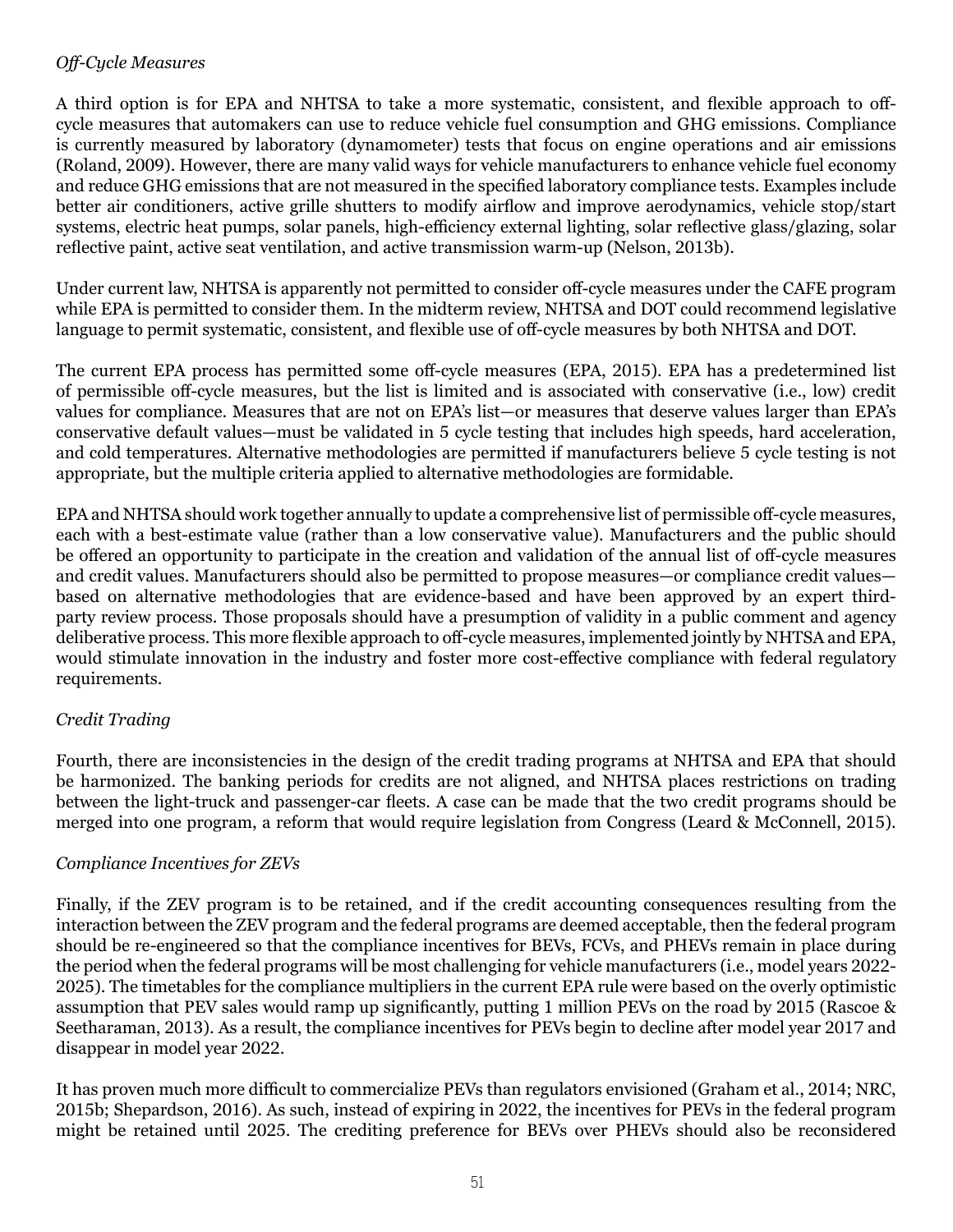(Michalek et al., 2011), in part because consumer interest in PHEVs may be easier to muster (largely because their driving range is typically comparable in length to a gasoline vehicle; Graham et al., 2014). Furthermore, PHEVs may serve as a practical bridge to BEVs, much like HEVs have served as a useful bridge to PEVs (Axsen & Kurani, 2008; Colias, 2015a).

Finally, the midterm reviews should consider a legislative recommendation that authorizes NHTSA and EPA to promulgate consistent ZEV incentives for model years 2022 to 2025.

#### **8. The federal and California regulations might pose less of a threat to new vehicle sales if they were accompanied by complementary policies at the federal, state, and local levels of government that stimulated consumer interest in fuel efficient and zero-emission vehicles. The midterm reviews should pinpoint the most cost-effective complementary policies.**

As currently designed, the federal and California regulations compel vehicle manufacturers to produce large volumes of fuel efficient vehicles and PEVs in 2022-2025 whose price/attribute combinations may be less attractive to consumers than many vehicles readily available in the used-car market. Some consumers may choose to retain their existing vehicle for a longer period of time or buy a used car rather than purchase the new vehicles that satisfy regulatory requirements (Gruenspecht, 2000; NRC, 2015a).

In order to avoid a potential adverse effect on new vehicle sales, policy makers at all levels of government could enact complementary policies that encourage consumers to purchase and use fuel-efficient vehicles and ZEVs. We engage this line of thinking with caution because multiple policy instruments do not necessarily produce better results than a single instrument, especially given the complex interactions induced by multiple instruments (Morrow, Gallagher, Collantes, & Lee, 2010).

Some of the complementary policies would help sales of all fuel-efficient vehicles; others would primarily encourage sales of PEVs and/or FCVs. Drawing on the available literature, we describe a range of policies that are worthy of consideration, recognizing that further analysis would need to be conducted on each of them. Our review is not comprehensive, as we do not discuss some prominent options that we regard as less promising, such as a national feebate system for new vehicles (Greene, Patterson, Singh, & Li, 2005; Gillingham, 2013). Additionally, we accept a basic tenet of political economy: subsidies are more attractive to politicians than taxes (Sallee, 2011).

## *Provide better information to consumers*

If the concern is that some consumers undervalue fuel economy, the most straightforward solution is to provide information to consumers that combats the undervaluation. There is plenty of evidence that many consumers do not make fuel-saving calculations and misunderstand the implications of MPG ratings (Kurani & Turrentine, 2007; Larrick & Soll, 2008).

EPA has taken a step in this direction by modifying the fuel-economy label to emphasize how much fuel and money will be saved by a consumer over a five-year period, if they choose a vehicle with above-average fuel economy. DOE has developed the eGallon tool to assist consumers in making a comparison between the price of fuel and the price of electricity (Leistikow, 2013). However, neither innovation has been subject to a large-scale randomized trial with sufficient subjects to detect effectiveness with a high degree of statistical precision. The only randomized trial in the literature on this subject finds no evidence that the revised EPA label is effective. Instead, that trial suggests that greater use of total cost of ownership information is helpful to some consumers (Dumortier et al., 2015).

A priority for the federal government is a serious commitment to behavioral research that clarifies which consumers are undervaluing fuel economy and how information programs can be targeted to meet their needs. Targeting is generally a superior strategy than raising the CAFE standards for all consumers, since many consumers may not be undervaluing fuel economy (Allcott & Greenstone, 2012; Allcott, Mullainathan & Tarbinsky, 2014).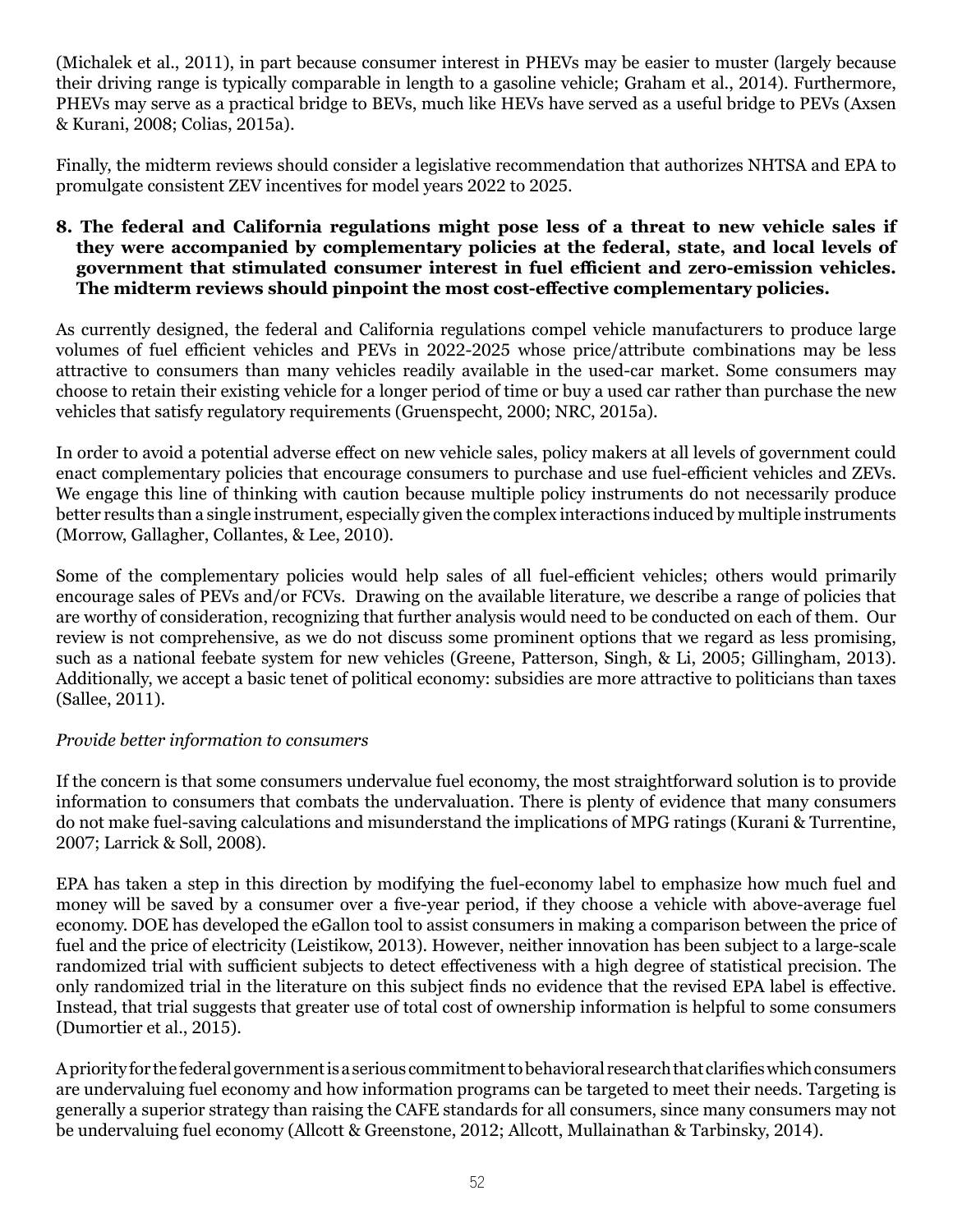#### *Enact a carbon tax or raise the tax on gasoline*

A substantial body of economic and policy literature dating back to the 1980s has highlighted the virtues of a carbon tax or higher gasoline tax, either as a substitute or complement to federal CAFE requirements and/ or to ZEV requirements (White, 1981; Crandall, Gruenspecht, Keeler, & Lave, 1986; Crandall, 1992; Nivola & Crandall, 1995; Gerard & Lave, 2003; Kleit, 2004; Austin & Dinan, 2005; Knittel, 2012; Karplus, Paltsey, Babiker, & Reilly, 2013; Jacobsen, 2013). Some analysts suggest that use of a gasoline tax alone is more efficient than any combination of CAFE standards and a gasoline tax (Anderson, Parry, Sallee, & Fischer, 2011), while others seek to combine CAFE standards with a higher gasoline tax or carbon tax (McConnell, 2013).

An important advantage of such price instruments is that they work to reduce gasoline consumption and GHG emissions in the entire 250-million fleet of vehicles on the road while simultaneously encouraging consumers to purchase a more fuel-efficient vehicle. Higher gasoline taxes also help sales of ZEVs, since the spread between electricity prices and gasoline prices is widened, thereby underscoring the financial advantage of a ZEV compared to a gasoline-powered vehicle.

The political feasibility of a higher federal gasoline tax is questionable. Since it would take a large increase in the fuel tax (\$1.00 per gallon or more) to have a significant impact on gasoline consumption and GHG emissions, it is hard to imagine a higher fuel tax replacing CAFE for the foreseeable future (Klier & Linn, 2010). The recent multi-year highway funding package passed by Congress was enacted without any serious consideration of a higher gasoline tax. Some states have enacted increases in gasoline taxes for revenue purposes but the small size of those increases is not relevant for the present aims.

A carbon tax seems even more remote in terms of political feasibility, since the idea has received little attention in Congress since the Obama administration's "cap and trade" proposal was blocked in the Senate in 2009-10. The range of carbon taxes that are commonly suggested (\$10-60 per ton of  $\text{CO}_2$ ) would not have a large impact on gasoline prices (Morrow, Lee, Gallagher, & Collantes, 2010). A gallon of gasoline burned produces 8,887 grams of CO<sub>2</sub> (NRC, 2015, p. 160). By means of a back of the envelope calculation, a carbon tax of \$10/ton of CO<sub>2</sub> would translate into a \$0.09/gallon increase in the price of gasoline. At the same time, additional considerations regarding the share of biofuels used in gasoline (which would remained untaxed in a carbon tax setting) as well as the behavioral response of consumers driving less in response to a carbon tax, pushing down retail fuel prices, might weaken the pass through of a carbon tax into fuel prices even more. In fact, the EIA in the AEO (2014) estimates that a \$10 carbon tax would increase motor gasoline prices by only \$0.08 in 2015 (the first year the tax would be implemented). Thus, even a \$60/ton carbon tax would raise gasoline prices by a maximum of \$0.53 per gallon (excluding the caveats mentioned previously). The failed cap-and-trade proposal in the 2009-2010 Congress would have reached only \$26 per ton in 2019 (Sallee, 2011). Such a modest pricing impact explains why some experts believe that a carbon tax would do little to reduce GHG emissions from the transportation sector (Morrow, Lee, Gallagher, & Collantes, 2010).

Nonetheless, we suggest that tax instruments be given serious consideration in the forthcoming midterm reviews. Such instruments can help compensate for some of the key weaknesses of current federal and state regulatory requirements while stimulating more consumer interest in the purchase and use of green vehicles.

## *Retain and expand consumer subsidies for green vehicles*

If CAFE and ZEV requirements are to be ramped up quickly despite the low fuel-price environment, a potential adverse effect on new vehicle sales can be minimized or avoided by providing public subsidies for the purchase of green vehicles. Perhaps the signature illustration of such a policy now exists in Norway, where 20-25% of new vehicle sales (late 2015) are PEVs (Hovland, 2015; Kane 2015). Subsidies may need to be quite large to entice U.S. consumers (Helveston et al., 2015).

The Norwegian subsidy policy for PEVs is actually a complex combination of policies that evolved over the last 10-15 years (Jolly, 2015). Elements of the policy include an exemption from the Value Added Tax (VAT) and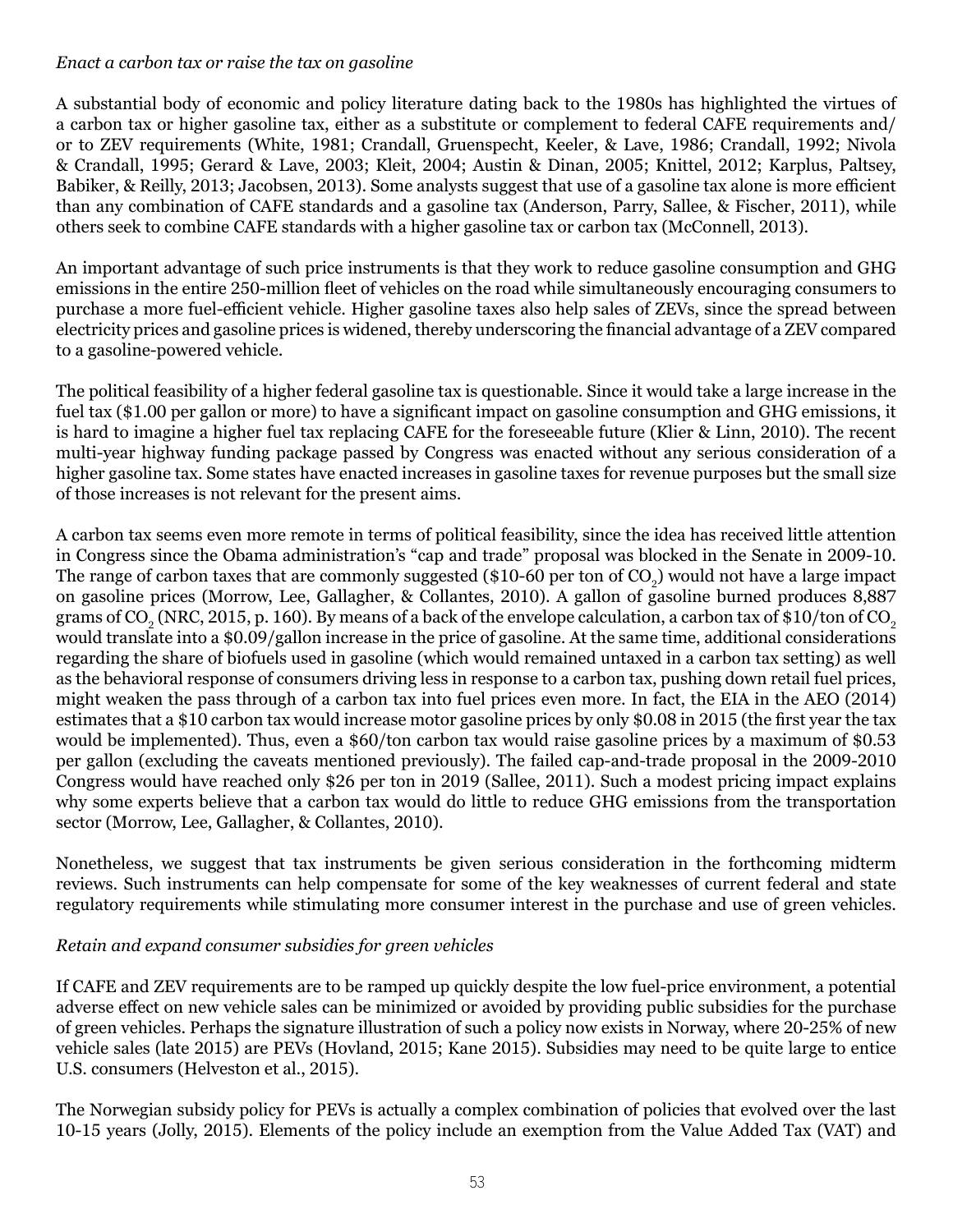other taxes on vehicle sales, free public parking spaces in the city, free use of toll roads and ferry connections, free access to bus and HOV lanes, a 50% lower tax on company cars, a 50% lower annual motor vehicle tax, and free recharging of batteries at publicly-funded charging stations.

Although the Norwegian policy has succeeded in promoting PEV sales, a recent evaluation of the policy points to some perverse effects (e.g., encouragement of families to purchase a second car and to refrain from walking, biking, and using public transit). Moreover, the same study estimates that the subsidy package costs roughly  $\$13{,}500$  per ton of CO $_2$  avoided, a figure that is cost ineffective compared to other feasible investments in carbon control (Holtsmark & Skonhoft, 2014). There are also some reports that policymakers in Norway are planning to phase out subsidies, in part because they are not fiscally sustainable (Hovland, 2015; Kane, 2015).

The U.S. also has some significant subsidies for PEVs and FCVs, but it is not clear whether those subsidies are increasing or decreasing over time. As mentioned earlier, the purchaser of a qualified PEV or FCV is eligible for a federal income tax credit up to \$7,500. However, a federal tax credit for the cost of installing a home recharging station expired in 2011 and has not been renewed by Congress.

At the state level, some legislatures are enlarging cash incentives for PEVs and FCVs, some are reducing or rescinding them, and some are beginning to tax PEVs on the grounds that they do not contribute to road-repair funding. California has the longest history of a significant cash rebate for EVs, but the available funding has been constrained, the size of the rebate has fluctuated, and the rebate is no longer provided to some highincome households that are likely to consider a PEV (Hirsch, 2011; Clean Vehicle Rebate Project [CVRP], 2012; Edelstein, 2015a). Massachusetts and Connecticut recently enacted new cash rebates for EVs, but Illinois and Georgia have eliminated their cash rebates (DeMorro, 2015a; DeMorro, 2015b; Sawyers, 2015; LaReau, 2015). Ten states have passed legislation to impose fees for registration of alternatively fueled vehicles (PEVs and HEVs). Fees for PEVs specifically range from \$50 to \$200. In nine of the states, these are annual fees added to regular vehicle registration fees (National Conference of State Legislatures, 2016). States can aid the success of the ZEV regulation by shifting their policies in ways that encourage, rather than discourage, PEV purchase and use (Graham et al., 2014).

A different type of incentive is access to HOV lanes. In congested urban areas such as many cities in California and Washington, DC, a vehicle's access to HOV lanes can be a significant purchase incentive (Tal & Nicholas, 2014). The policy trend has been to disallow owners of HEVs from using HOV lanes but allow owners of qualified PEVs to use them. Perhaps not surprisingly, the Toyota Prius (the best known HEV) is no longer the #1 selling passenger vehicle in California. Recently, there has been debate as to whether PHEVs should be allowed in HOV lanes or whether the privilege should be restricted to BEVs and FCVs. Highway managers need to ensure that HOV lanes do not become congested.

The midterm reviews would be an appropriate time to reconsider which public subsidies of vehicles should continue and, if so, what their terms and limits should be. Public subsidies and regulatory requirements need to be coordinated (McConnell & Turrentine, 2010). The current public subsidies seem targeted primarily to BEVs and FCVs, which is compatible with the ZEV mandate. However, HEVs are a more cost-effective path to GHG control than ZEVs, yet subsidies and incentives for HEVs have been terminated (Kromer & Heywood, 2008; Samaras & Meisterling, 2008; Kammen, Arons, Lemoine, & Hummel, 2009; Michalek et al., 2011; Traut, Hendrickson, Klampfl, Liu, & Michalek, 2012). The current subsidies do little to help implementation of the footprint-based CAFE program, since they offer no encouragement to consumers who are considering a highmileage pickup truck, a high-mileage hybrid crossover, or a high-mileage diesel-powered sedan (Sallee, 2011). Coordinating public subsidies with the federal programs should be a priority in the midterm reviews.

Overall, if regulators insist that automakers produce large volumes of fuel-efficient vehicles and PEVs in a low fuel-price environment, a system of public subsidies—at least for the period until fuel prices rise significantly may be a practical response that avoids or minimizes a deleterious decline in new vehicle sales (for similar reasoning, see McConnell and Turrentine, 2010).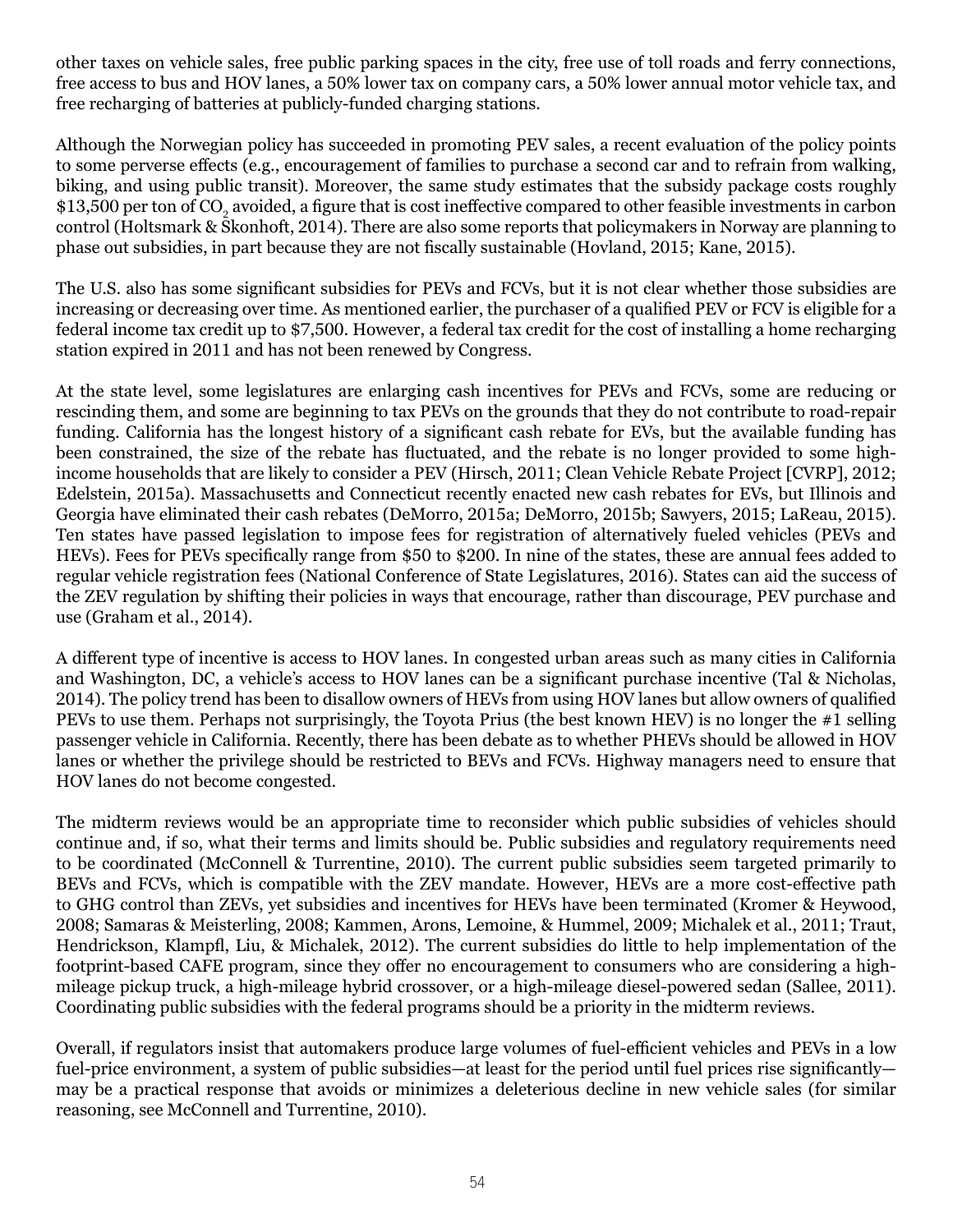#### *Enact "cash-for-clunker" programs to accelerate the retirement of old, inefficient vehicles*

The U.S. passenger fleet has more than 250 million vehicles (57% cars; 43% light trucks; DOT, 2009). Changing the environmental profile of the existing fleet is a very slow process if the focus is on the design of new vehicles. In a good year, only 17 million passenger cars and light trucks are sold in the U.S. The average age of passenger vehicles in the U.S. has been steadily increasing and many vehicles are used longer than 15 years.

The current federal regulatory requirements are designed to achieve rapid improvements in fuel economy from new 2022 to 2025 models that will already average more than 40 MPG in model year 2021. Meanwhile, there will be tens of millions of old vehicles (10 years or older) operated with low MPG ratings and pollutant emissions that are far in excess of the average vehicle sold in model year 2021. Instead of the exclusive focus on new vehicles from 2022 to 2025, the midterm reviews may consider policies to accelerate the retirement of older vehicles from the fleet.

So-called "cash for clunker" programs seek to accomplish this objective by offering cash incentives to consumers who agree to retire their old vehicle and replace it with a new vehicle. The result might be a higher rate of new vehicle sales as well as lower rates of gasoline consumption and GHG emissions. Side benefits of such policies may include enhanced safety, reduced emissions of pollutants related to smog and soot, and a tangible benefit for limited-income households that depend on older vehicles for their work and personal transportation.

The cash-for-clunkers idea originated in France in the 1980s, as the government sought to reduce pollution and boost the fortunes of the French-owned automotive companies and their workers (Wald, 2009). The idea spread rapidly to Germany, Italy, Spain, the UK, and Ireland (Schoenfeld & Walker, 2009; Dial, 2011). Both the U.S. and selected European countries experimented with cash-for-clunker programs in the 2005-2010 period, primarily to stimulate the strongly depressed levels of new vehicle sales. Many U.S. states currently have such programs, though they vary in their design. Some of the programs have no focus on environmental gain, while others focus on older vehicles with poor environmental performance.

Evaluations of cash-for-clunker programs have yielded mixed results, both with respect to stimulus effects and environmental impacts. The programs increase new vehicle sales temporarily, but sales are much lower when the incentive is removed (Knittel, 2009; Gayer & Parker, 2013). It appears that the cash incentive influences precisely when the owner of an old vehicle decides to purchase a new one, but the earlier purchase may be less than a year ahead of when it would have been otherwise (Mian and Sufi, 2012). The stimulus effect is minimal or negative if new vehicle purchases are restricted to greener vehicles, since overall spending on vehicles may fall or not increase (Hoekstra, Puller, & West, 2014). The programs do not necessarily benefit low-income households, as higher-income households are more likely to take advantage of the opportunity, and the programs may raise prices on older used cars, those often purchased by income-constrained households (Gayer & Parker, 2013; Woodyard, 2009; Sawyers, 2009a; Sawyers, 2009b). Programs that do not regulate the environmental profile of the new vehicle may have adverse effects on the environment, as the cash incentive may cause the consumer to buy a larger (and more polluting) vehicle than they would have without the cash incentive, as that was the perverse experience in Germany (Klößner & Pfeifer, 2015).

Programs that require cash rebates to be used for green vehicles, such as the U.S. Cars Allowance Program (CAP), do report environmentally positive results (DOT, 2009). The CAP, which triggered the replacement of 680,000 old vehicles with new vehicles, induced an acceleration of the new vehicle purchase by an average of 2.87 years. Those vehicles were typically driven 10,000 to 12,500 miles per year. The average EPA mileage rating of the new vehicles was 9.2 MPG higher than the average rating of the retired vehicles (24.9 versus 15.7 MPG). As a result, CAP was associated with significant reductions in fuel consumption, GHG emissions, and criteria pollutants that are linked to formation of smog and soot (DOT, 2009).

Other studies find smaller but still substantial differences in the mileage ratings: 2.5 to 5.0 MPG higher ratings for the new vehicle compared to the retired vehicle, in part because the retirements are often SUVs and pickup trucks while the new vehicles are often small cars (Hoekstra et al., 2014; Curtin, 2009; Kellogg & Mitchell, 2009).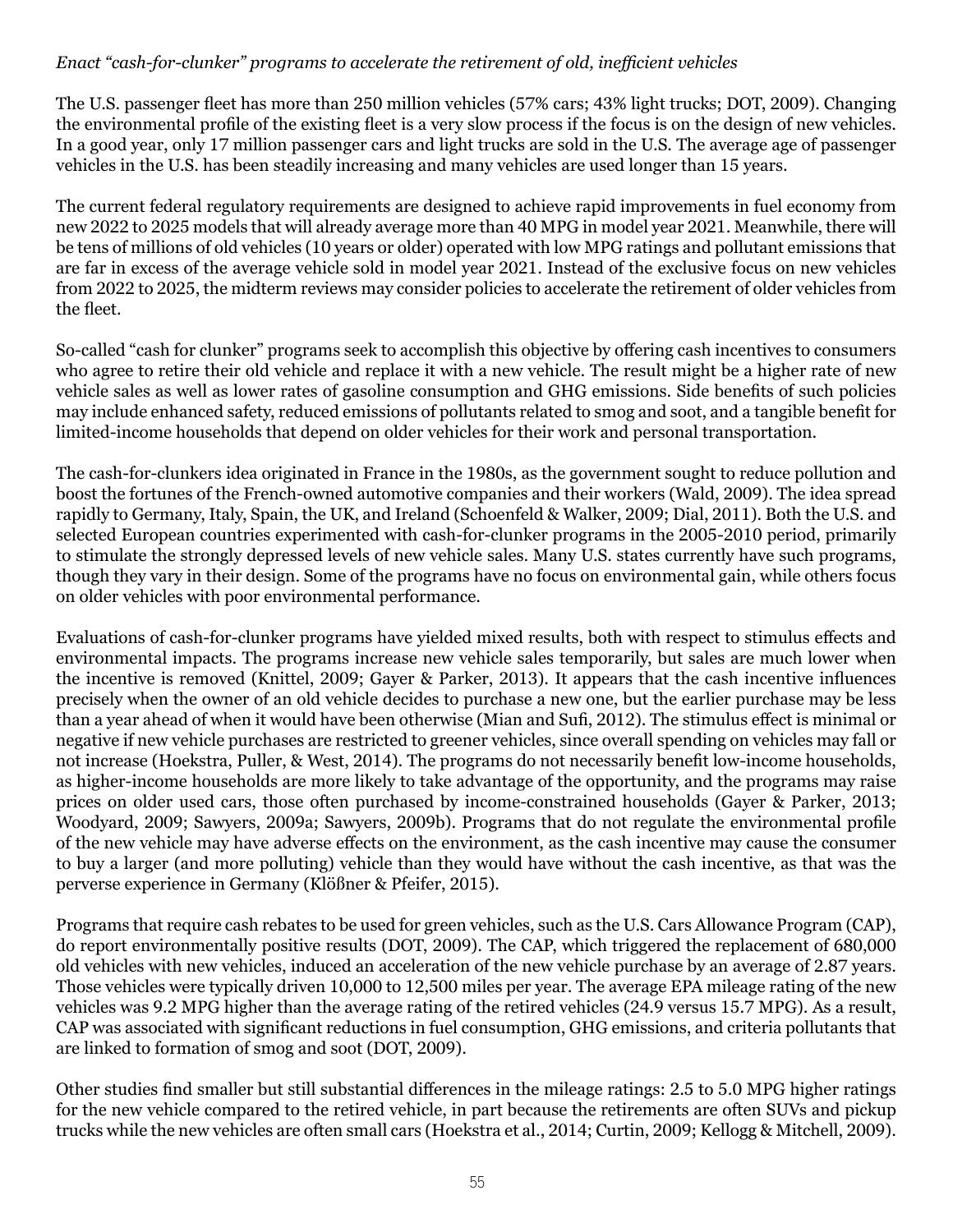The cost-effectiveness of the pollution reductions from CAP are questioned relative to the social cost of carbon or carbon prices (Li, Linn, & Spiller, 2013; Knittel, 2009), but properly designed cash-for-clunker programs may still be much more cost-effective at the margin than the ZEV mandate or the 2025 federal standards. The midterm reviews should explore such a comparison.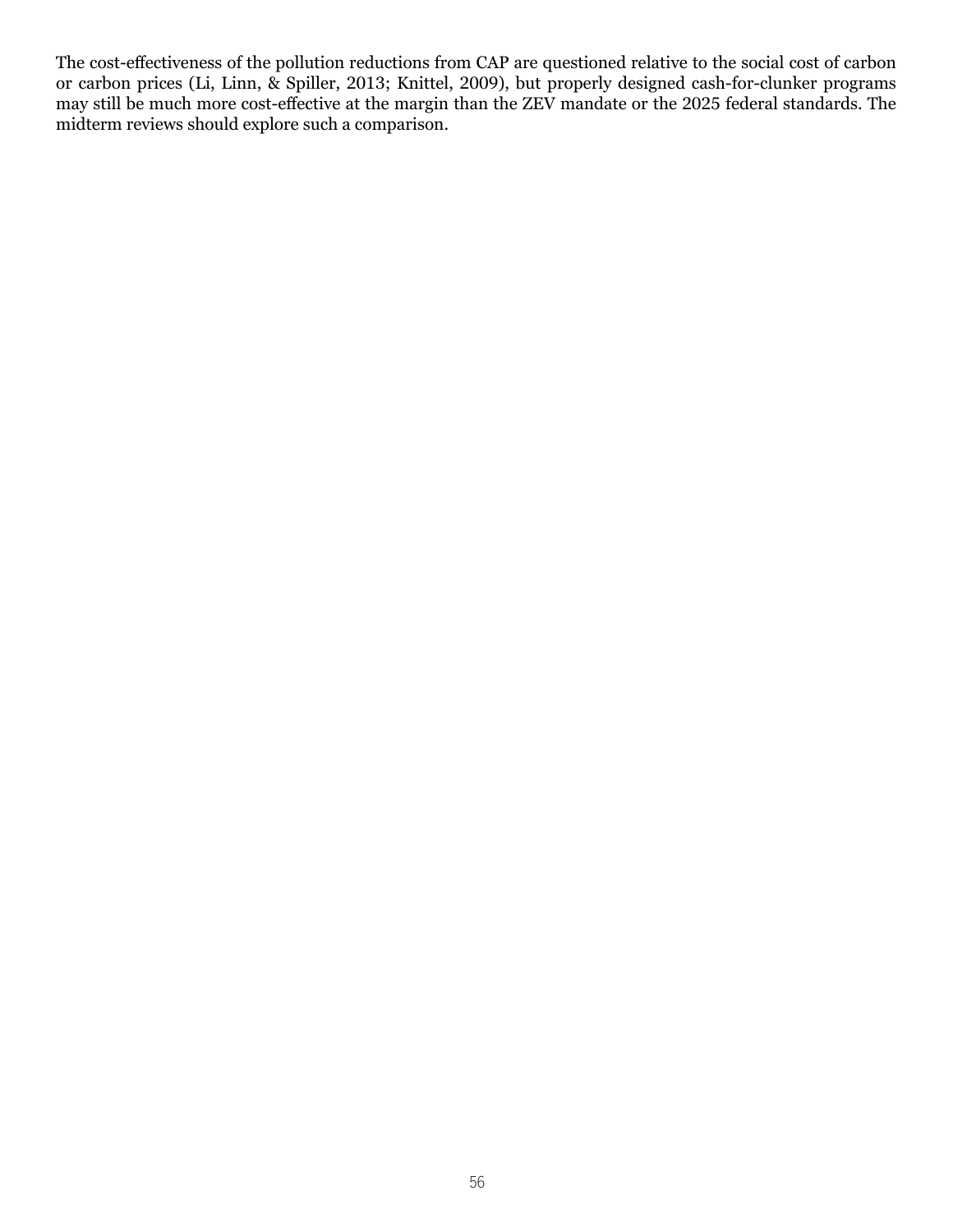# **APPENDIX A: REGULATORY IMPACT ANALYSES MODEL PARAMETERS**

In their RIAs, NHTSA, EPA, and CARB document several economic parameters that were used as inputs in their consumer-payback modeling efforts. The assumptions they made about those parameters affected, among other things, the estimated effects the regulations would have on consumer benefits and payback periods, new vehicles sales, and the overall benefits of the regulations. In our report, we have discussed some of those input parameters extensively (i.e., technology costs, gasoline prices, and rebound effect). In this Appendix, we present additional parameters that were used by the agencies in the RIAs.

#### *Price Elasticity for Automobiles*

The agencies assume a price elasticity of demand for automobiles equal to -1. That figure implies that a 1% increase in the price of an automobile will decrease sales by 1%, all else equal. The assumption used by the agencies is that automobile manufacturers will be able to pass on the increase in cost of production, due to implementation of fuel efficient technologies, to consumers.

#### *Automobile Insurance Cost*

NHTSA and EPA use data from the National Bureau of Economic Analysis to calculate the average price of a new passenger car in 2010 at \$24,572 and that of a new light truck at \$31,721. Considering those two estimates, the agencies calculated the average price of a new vehicle in 2010 to be \$27,953. The latter is the figure based on which insurance costs were calculated. The agencies assumed that costs of collision and comprehensive insurance for the first five years in the life of a new vehicle, expressed in percentage terms of the price of the vehicle, decline based on the following schedule: 1.86% for year 1, 1.82% for year 2, 1.75% for year 3, 1.64% for year 4, and 1.50% for year 5. In aggregate, the overall cost of insurance for the first five years of the vehicle's life is 8.5% of the original price. The CARB RIA assumes an insurance premium of 6.6%.

#### *Automobile Loan Cost*

NHTSA and EPA assumed that 70% of consumers finance their automobile purchases through a loan at an average rate of 5.16% for a period of 48 months. The relevant interest rate used by CARB was slightly higher at 5.35%. The literature on automobile purchases suggests that some consumers use their credit cards to make car payments (Busse et al., 2013). If that is the case, then the financing interest rate one would need to consider to estimate the actual cost of purchasing a new car is the interest rates consumers pay on their credit cards.

#### *Vehicle Resale/Residual Value*

NHTSA assumes that the average resale value of a vehicle five years into its lifetime is 35% of its original price. The present value of this percentage using a 3% discount rate yields an effective residual value of 30.64%. The equivalent figure used in the EPA RIA is 23% (assuming a 7% discount rate), while the CARB RIA assumes a resale value of 39% (using a 5% discount rate).

#### *Average Period of Automobile Ownership*

EPA and NHTSA considered the full lifetime of cars to be 30 years and trucks to be 37 years, while CARB considered the median lifetime of a passenger car in California to be 14 years. For vehicles of a given model year, EPA and NHTSA calculate the probability that vehicles remain in service after the year they are sold. The resulting "survival rate" is used to calculate the number of vehicles in service at a specific time period. This is the first step in estimating fuel consumption. The next step requires an estimate of Vehicle Miles Traveled (VMT). The latter is produced by using the Federal Highway Administration's 2009 National Household Travel Survey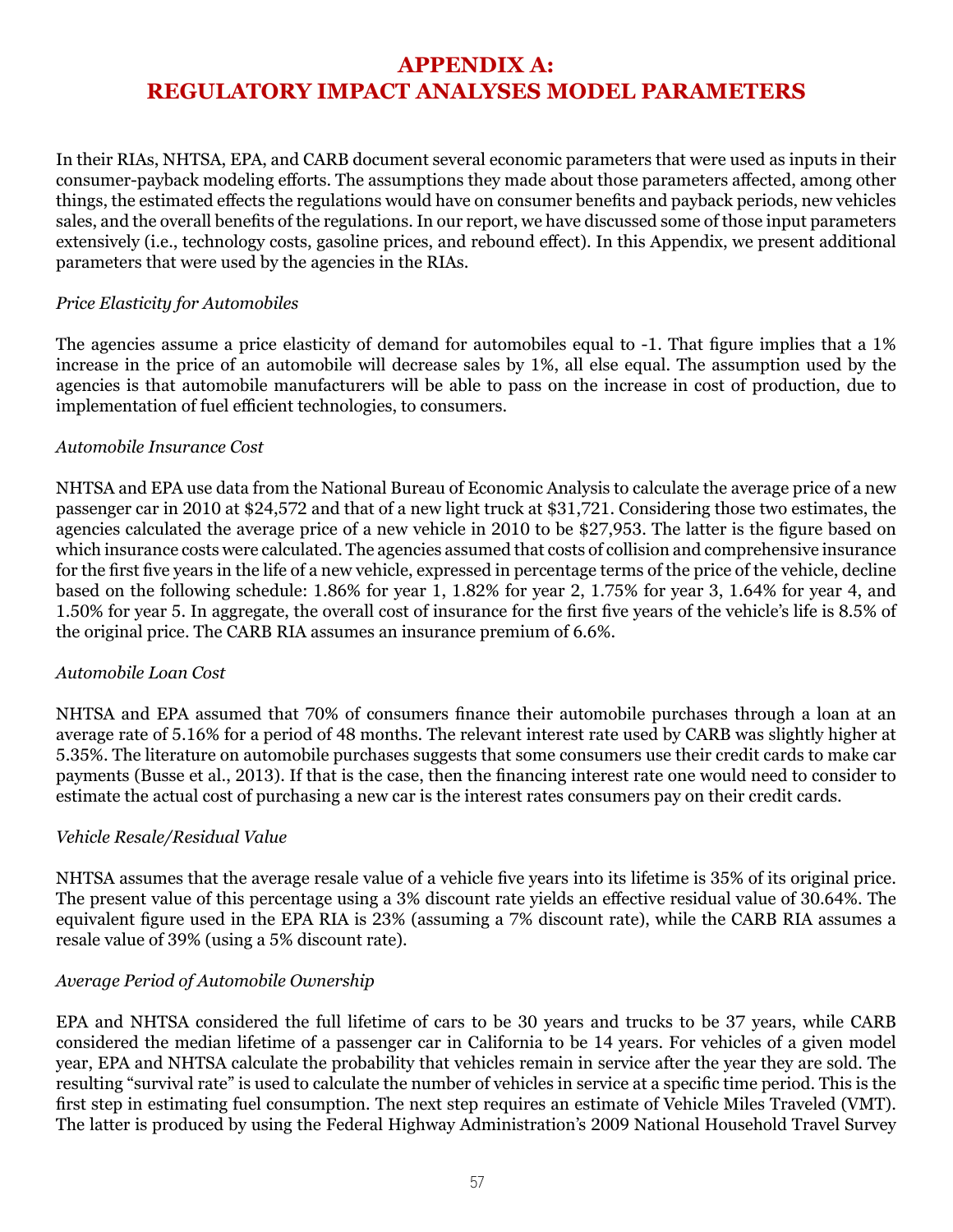(2011). The VMT projections made by the agencies align closely with the AEO 2012 early release projections and are illustrated in Table 6. From the perspective of the consumer, average auto ownership of new car buyers is estimated to be only 2-5 years, significantly lower than the total lifetime of a vehicle considered by the agencies.

#### *Automobile Sales Tax*

NHTSA and EPA use a national weighted average sales tax of 5.46% in their regulatory impact assessments, computed by weighting the most recent automobile sales tax by state (as of when the assessments were performed) by census population by state. Census population was used as the weighting parameter instead of new vehicle sales by state, though the latter was preferable, due to data availability limitations. As a proxy for new vehicles sales, NHTSA used new vehicle registrations by state. The tax rate resulting from the registration-based proxy of new vehicle sales was negligibly different from that produced using census population. The California sales tax used in the CARB RIA is 7.25%.

#### *Fuel Efficiency Rebound Rate*

Both NHTSA and EPA estimate the rebound rate associated with increased fuel efficiency at 10%, though the agencies use different ranges in their sensitivity analyses. NHTSA uses a range of 5-20% for sensitivity testing, whereas EPA uses a range of 0-20%. CARB assumes a declining rebound rate based on the following schedule: 6% in 2012, 5% in 2020, and 3% in 2030.

#### *On Road Fuel Economy Gap*

Both NHTSA and EPA assume a 20% fuel economy gap for liquid fuel and a 30% gap for vehicles with an electric drivetrain.

#### *Discount Rate Applied to Future Fuel Savings*

NHTSA and EPA conduct their regulatory impact assessments assuming 3% and 7% discount rates on future fuel savings. These are the standard social discount rates federal agencies apply in their regulatory impact assessments, as recommended by the Office of Management and Budget (OMB). The OMB sets standard discount rates for regulatory impact assessments in light of substantial variation in the literature on the appropriate valuations of such, particularly across regulatory domains. The CARB uses a 5% discount rate for future fuel savings in its regulatory impact analysis.

#### **Table 6. Survival Weighted Per-Vehicle Reference VMT used in the Agencies' Analyses**

|              |         | <b>MY 2021</b>      | <b>MY 2025</b> |                     |  |
|--------------|---------|---------------------|----------------|---------------------|--|
|              | Cars    | <b>Light Trucks</b> | Cars           | <b>Light Trucks</b> |  |
| EPA          | 204,161 | 218,399             | 209,037        | 223,688             |  |
| <b>NHTSA</b> | 206,768 | 218,812             | 211,795        | 223,865             |  |

*Source:* EPA and DOT (2012)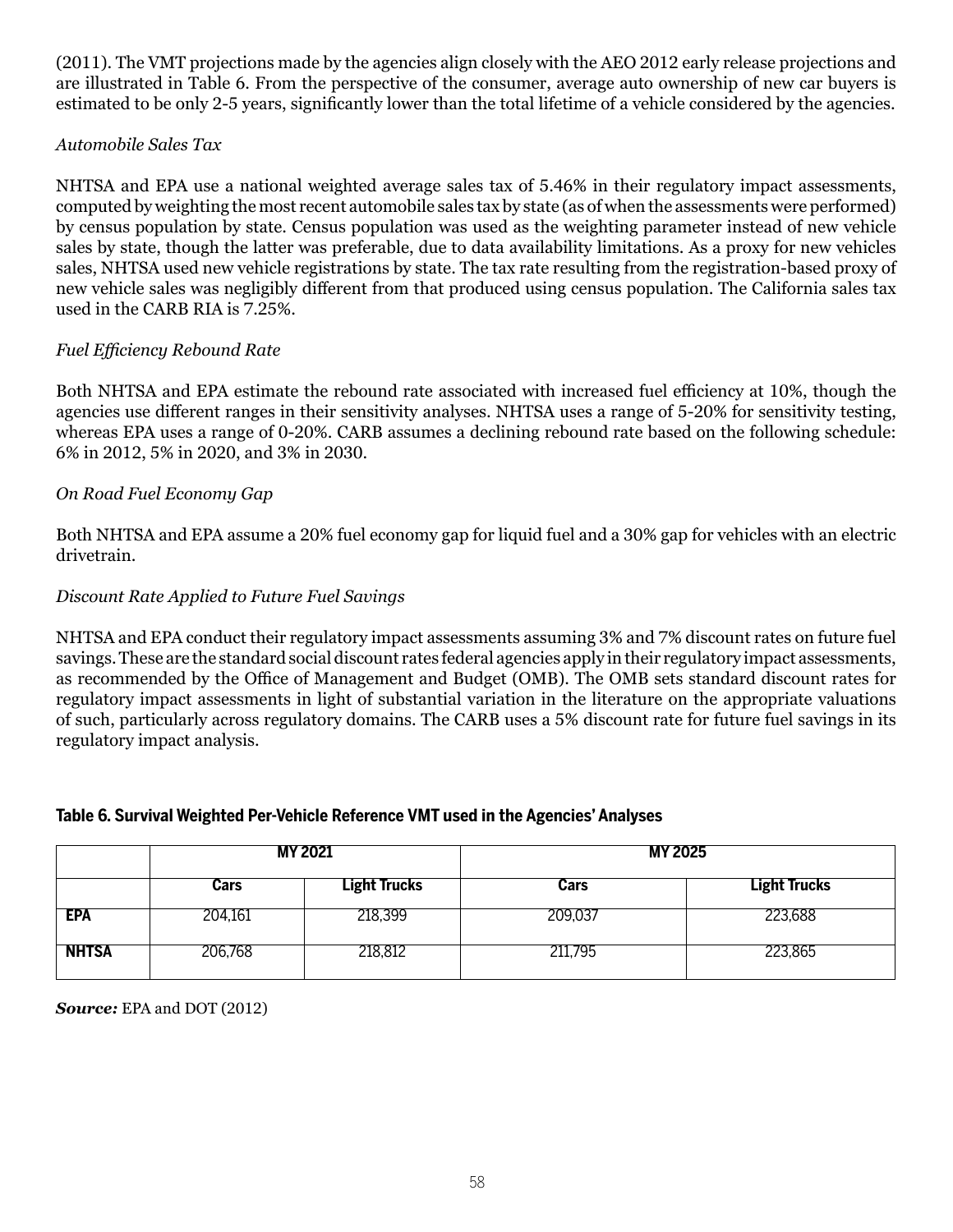## **REFERENCES**

Allcott, H., & Greenstone, M. (2012). Is there an energy efficiency gap? *Journal of Economic Perspectives, 26* (1), 3–28.

Allcott, H. (2013). The Welfare Effects of Misperceived Product Costs: Data and Calibrations from the Automobile Market. *American Economic Journal: Economic Policy*, *5*(3), 30–66.

Allcott, H., Mullainathan, S., & Taubinsky, D. (2014). Energy policy with externalities and internalities. *Journal of Public Economics*, *112*, 72-88.

Allcott, H., & Wozny, N. (2014). Gasoline prices, fuel economy, and the energy paradox. *Review of Economics and Statistics, 96* (5), 779–795.

American Iron and Steel Institute. (2015). When lightweighting matters, nothing is as sure as steel. *Steelworks*. Retrieved from https://www.steel.org/Autosteel\_org/document-types/enhanced-auto-webpages/texas-webpage.aspx

Anderson, S. T., Parry, I. W., Sallee, J. M., & Fischer, C. (2011). Automobile fuel economy standards: Impacts, efficiency, and alternatives. *Review of Environmental Economics and Policy*, *5* (1), 89-108.

Anderson, S. T., Kellogg, R., Sallee, J. M., & Curtin, R. T. (2011). Forecasting gasoline prices using consumer surveys. *The American Economic Review*, *101* (3), 110-114.

Anderson, S. T., Kellogg, R., & Sallee, J. M. (2013). What do consumers believe about future gasoline prices? *Journal of Environmental Economics and Management*, *66* (3), 383-403.

Arimura, T. H., Shanjun, L. I., Newell, R. G, & Palmer, K. (2012). Cost-effectiveness of electricity energy efficiency programs. *The Energy Journal*, *33* (2), 63–99.

Austin, D., & Dinan, T. (2005). Clearing the air: The costs and consequences of higher CAFE standards and increased gasoline taxes. *Journal of Environmental Economics and Management*, *50* (3), 562-582.

Axsen, J., & Kurani, K. (2008, August). *The early U.S. market for PHEVs: Anticipating consumer awareness, recharge potential, design priorities, and impacts.* Institute for Transportation Studies. University of California-Davis. UCD-ITS-RR-08-22.

Baker E., Haewon, C., & Keisler, K. (2010). Technology for electric and hybrid vehicles: Expert views about prospects for advancement. *Technological Forecasting and Social Change*. *77* (7), 1139-1146.

Bandivadekar, A., Cheah, L., Evans, C., Groode, T., Heywood, J., Kasseris, E., … Weiss, M. (2008). Reducing the fuel use and greenhouse gas emissions of the US vehicle fleet. *Energy Policy*, *36* (7), 2754-2760.

Baum, A., & Luria, D. (2010). *Driving growth: how clean cars and climate policy can create jobs*. Natural Resources Defense Council, Center for American Progress, and the United Automobile Workers. Retrieved fro[m http://www](http://www/).nrdc.org/ energy/drivinggrowth.asp

Bezdek, R. H., & Wendling, R. M. (2005). Potential long-term impacts of changes in US vehicle fuel efficiency standards. *Energy Policy*, *33*(3), 407–419.

Beene, R. (2015a, November 1). Audi's A3 e-tron to pave the way for electrified vehicle push. *Automotive News*. Retrieved from http://www.autonews.com/article/20151101/OEM05/311029960/audis-a3-e-tron-to-pave-way-for-electrifiedvehicle-push

Beene, R. (2015b, June 29). How US chickens led to Japanese truck plants. *Automotive News*. Retrieved from http://www. autonews.com/article/20150629/OEM/306299959/how-u.s.-chickens-led-to-japanese-truck-plants

Bennett, J., & Stoll, J. D. (2015, December 1). November car sales drive toward record. *Wall Street Journal.* Retrieved from <http://www.wsj.com/articles/fiat-chrysler-november-sales-climb-3-1448974855>

Beresteanu, A., & Li, S. (2011). Gasoline prices, government support, and demand for hybrid vehicles in the United States. *International Economic Review, 52* (1), 161-182.

Berman, B. (2012, August 20). Slow uptake on green carpool stickers for plug-in hybrids. Retrieved from [http://www.](http://www.plugincars.com/slow-uptake-green-carpool-stickers-plug-hybrids-123901.html) [plugincars.com/slow-uptake-green-carpool-stickers-plug-hybrids-123901.html](http://www.plugincars.com/slow-uptake-green-carpool-stickers-plug-hybrids-123901.html)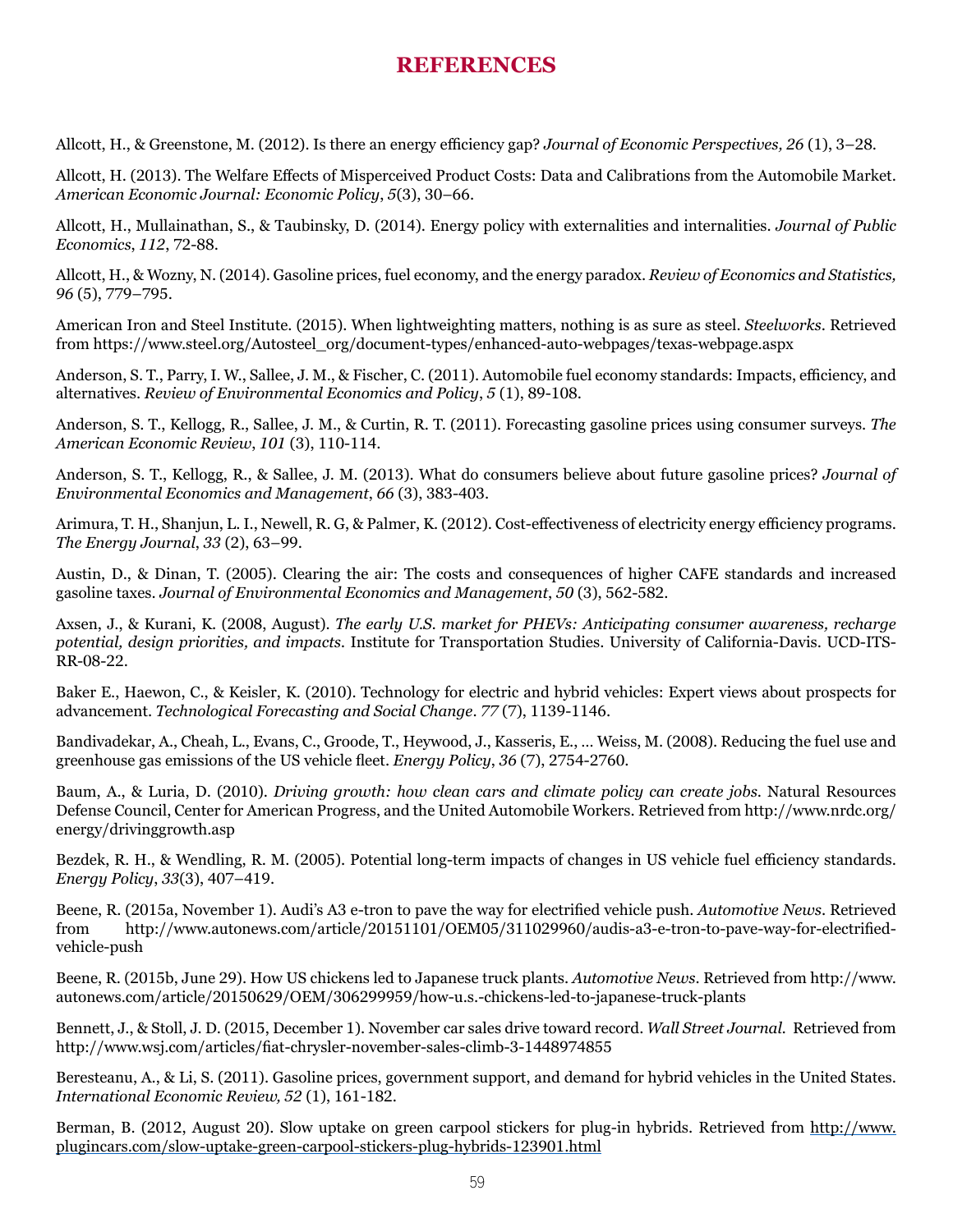Bezdek, R. H., Wendling, R. M. (2005). Potential long-term impacts of changes in the U.S. vehicle fuel economy standards. *Energy Policy, 33*, 407-419.

Bond, V., & Bunkley, N. (2013, February 18). EPA engineer expects more audits of mileage claims. *Automotive News*. Retrieved from http://www.autonews.com/article/20130218/OEM01/302189984/epa-engineer-expects-more-audits-ofmileage-claims

Boston, W. (2015, September 13). Auto makers enter untested waters as technology takes bigger role. *The Wall Street Journal*. Retrieved from http://www.wsj.com/articles/auto-makers-enter-untested-waters-as-technology-takes-biggerrole-1442050383

B[rown, S](http://www.slideshare.net/Metavera/should-you-become-a-car-sharing-operator-introduction).[, Pyke, D](http://www.slideshare.net/Metavera/should-you-become-a-car-sharing-operator-introduction)., & [Steenh](http://www.slideshare.net/Metavera/should-you-become-a-car-sharing-operator-introduction)o[f,](http://www.slideshare.net/Metavera/should-you-become-a-car-sharing-operator-introduction) [P. \(2010](http://www.slideshare.net/Metavera/should-you-become-a-car-sharing-operator-introduction))[.](http://www.slideshare.net/Metavera/should-you-become-a-car-sharing-operator-introduction) E[lectric](http://www.slideshare.net/Metavera/should-you-become-a-car-sharing-operator-introduction) v[eh](http://www.slideshare.net/Metavera/should-you-become-a-car-sharing-operator-introduction)i[cle](http://www.slideshare.net/Metavera/should-you-become-a-car-sharing-operator-introduction)s[: The rol](http://www.slideshare.net/Metavera/should-you-become-a-car-sharing-operator-introduction)e a[n](http://www.slideshare.net/Metavera/should-you-become-a-car-sharing-operator-introduction)d i[mportan](http://www.slideshare.net/Metavera/should-you-become-a-car-sharing-operator-introduction)c[e o](http://www.slideshare.net/Metavera/should-you-become-a-car-sharing-operator-introduction)f s[tan](http://www.slideshare.net/Metavera/should-you-become-a-car-sharing-operator-introduction)d[ards](http://www.slideshare.net/Metavera/should-you-become-a-car-sharing-operator-introduction) [in a](http://www.slideshare.net/Metavera/should-you-become-a-car-sharing-operator-introduction)n [emerging m](http://www.slideshare.net/Metavera/should-you-become-a-car-sharing-operator-introduction)a[rket.](http://www.slideshare.net/Metavera/should-you-become-a-car-sharing-operator-introduction)  *[Ene](http://www.slideshare.net/Metavera/should-you-become-a-car-sharing-operator-introduction)r[g](http://www.slideshare.net/Metavera/should-you-become-a-car-sharing-operator-introduction)y P[olicy](http://www.slideshare.net/Metavera/should-you-become-a-car-sharing-operator-introduction)*, *3[8](http://www.slideshare.net/Metavera/should-you-become-a-car-sharing-operator-introduction),* [3797-3](http://www.slideshare.net/Metavera/should-you-become-a-car-sharing-operator-introduction)8[06.](http://www.slideshare.net/Metavera/should-you-become-a-car-sharing-operator-introduction)

Bruce, B., Drew, M., Erenguc, C., Hasegawa, M., Hill, R., Schmith, S., & Gangula, B. (2014). *2014 Global automotive consumer study: Exploring consumers' mobility choices and transportation decisions*. Deloitte Development LLC. Retrieved from [http://www2.deloitte.com/content/dam/Deloitte/us/Documents/manufacturing/us-auto-global-automotive-consumer](http://www2.deloitte.com/content/dam/Deloitte/us/Documents/manufacturing/us-auto-global-automotive-consumer-study-100914.pdf)[study-100914.pdf](http://www2.deloitte.com/content/dam/Deloitte/us/Documents/manufacturing/us-auto-global-automotive-consumer-study-100914.pdf)

Bureau of Labor Statistics. (2015). *Employment in motor vehicle parts and manufacturing.* United States Department of Labor. Retrieved from [http://data.bls.gov/timeseries/CES3133600101?data\\_tool=XGtable](http://data.bls.gov/timeseries/CES3133600101?data_tool=XGtable)

Bureau of Economic Analysis. (2016). *Interactive access to industry economic accounts data: GDP by industry* [Data file]. Retrieved from: http://www.bea.gov/iTable/iTable.cfm?ReqID=51&step=1#reqid=51&step=51&isuri=1&5101=1&5114= a&5113=22r&5112=1&5111=1997&5102=15

Busch, C., Laitner, J., McCulloch, R., & Stosic, I. (2012, June 26). *Graphic: Smart standards create good jobs building cleaner cars*. Blue Green Alliance. Retrieved fro[m http://www.bluegreenalliance.org/news/publications/smart-standards](http://www.bluegreenalliance.org/news/publications/smart-standards-create-good-jobs-building-cleaner-cars)[create-good-jobs-building-cleaner-cars](http://www.bluegreenalliance.org/news/publications/smart-standards-create-good-jobs-building-cleaner-cars)

Busse, M. R., Knittel, C. R., & Zettelmeyer, F. (2012). *Who is exposed to gas prices? How gasoline prices affect automobile manufacturers and dealerships* (No. w18610). National Bureau of Economic Research.

Busse, M. R., Knittel, C. R, & Zettelmeyer, F. (2013). Are consumers myopic? Evidence from new and used car purchases. *The American Economic Review, 103* (1), 220–56.

[California Air Resources Board](http://www.arb.ca.gov/msprog/zevprog/factsheets/zev_tutorial.pdf). (2011a)[.](http://www.arb.ca.gov/msprog/zevprog/factsheets/zev_tutorial.pdf) *[Advanced Clean Cars.](http://www.arb.ca.gov/msprog/zevprog/factsheets/zev_tutorial.pdf)* Retrieved from http://www.arb.ca.gov/msprog/consumer\_ info/advanced\_clean\_cars/consumer\_acc.htm

California Air Resources Board. (2011b). *Staff report: Initial statement of reasons. Advanced Clean Cars. 2012 Proposed amendments to the California Zero Emission Vehicle Program regulations.* Retrieved from http://www.arb.ca.gov/ regact/2012/zev2012/zevisor.pdf

California Air Resources Board. (2012a). *California Air Resources Board approves Advanced Clean Car Rules.* Retrieved from http://www.arb.ca.gov/newsrel/newsrelease.php?id=282

California Air Resources Board. (2012b). *Final regulation order part 3: Zero-emission vehicle standards for 2018 and subsequent model year passenger cars, light-duty trucks, and medium-duty vehicles.* Retrieved from [http://www.arb.](http://www.arb.ca.gov/regact/2012/zev2012/fro2rev.pdf) [ca.gov/regact/2012/zev2012/fro2rev.pdf](http://www.arb.ca.gov/regact/2012/zev2012/fro2rev.pdf)

California Air Resources Board. (2012c). *Updated information Digest: Zero emission vehicle regulation amendments.* Retrieved from http://www.arb.ca.gov/regact/2012/zev2012/zevuid.pdf

California Air Resources Board. (2012d). *The zero emission vehicle regulation.* Retrieved fro[m http://www.arb.ca.gov/](http://www.arb.ca.gov/msprog/zevprog/factsheets/general_zev_2_2012.pdf) [msprog/zevprog/factsheets/general\\_zev\\_2\\_2012.pdf](http://www.arb.ca.gov/msprog/zevprog/factsheets/general_zev_2_2012.pdf)

[California Air Resources Board. \(2013a\).](http://www.arb.ca.gov/msprog/zevprog/factsheets/general_zev_2_2012.pdf) *[Final regulation order section 1962.2. zero emission vehicle standards for 2018](http://www.arb.ca.gov/msprog/zevprog/factsheets/general_zev_2_2012.pdf)  [and subsequent model year passenger cars and light-duty trucks, and medium-duty vehicles.](http://www.arb.ca.gov/msprog/zevprog/factsheets/general_zev_2_2012.pdf)* [Retrieved from http://www.](http://www.arb.ca.gov/msprog/zevprog/factsheets/general_zev_2_2012.pdf) [arb.ca.gov/msprog/zevprog/zevregs/1962.2\\_clean.pdf](http://www.arb.ca.gov/msprog/zevprog/factsheets/general_zev_2_2012.pdf)

California Air Resources Board. (2013b). *ZEV regulation: Minor amendments.* [Retrieved from](http://www.arb.ca.gov/msprog/zevprog/factsheets/general_zev_2_2012.pdf) [http://www.arb.ca.gov/](http://www.arb.ca.gov/msprog/zevprog/2013zevreg/zev_workshop_pres_may2013.pdf) [msprog/zevprog/2013zevreg/zev\\_workshop\\_pres\\_may2013.pdf](http://www.arb.ca.gov/msprog/zevprog/2013zevreg/zev_workshop_pres_may2013.pdf)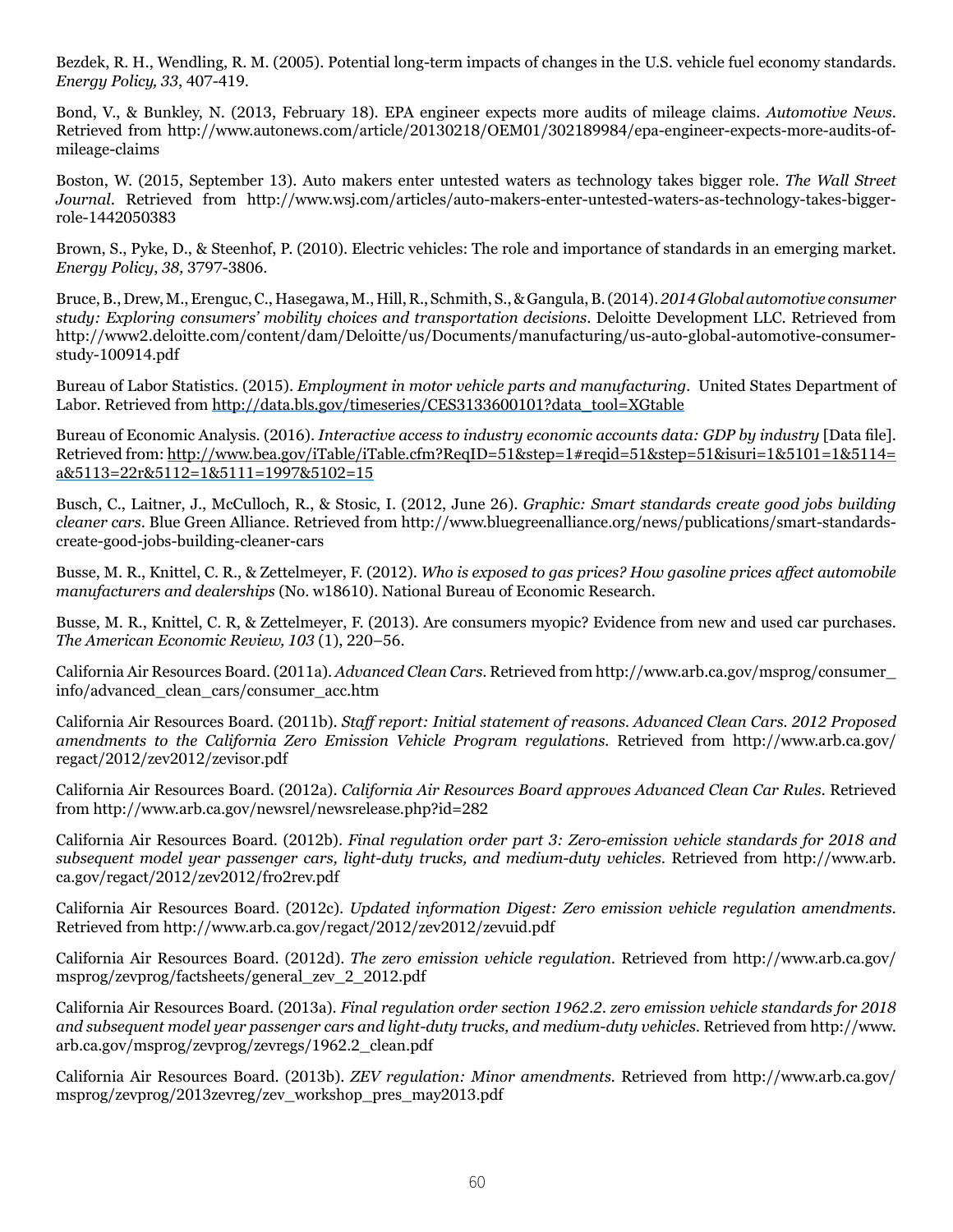California Air Resources Board. (2014). *Staff report: Initial statement of reasons for rulemaking. Proposed 2014 amendments to the zero emission vehicle regulation.* Retrieved from [http://www.arb.ca.gov/regact/2014/zev2014/](http://www.arb.ca.gov/regact/2014/zev2014/zev14isor.pdf) [zev14isor.pdf](http://www.arb.ca.gov/regact/2014/zev2014/zev14isor.pdf)

California Air Resources Board. (2015). *2015 Update to the Board: Advanced Clean Cars Program midterm review.* Retrieved from http://www.arb.ca.gov/board/books/2015/102215/15-8-7pres.pdf

California Air Resources Board. 2016. *Questions and answers.* Retrieved from http://www.arb.ca.gov

California Energy Commission. (2015). *Tracking progress.* Retrieved from [http://www.energy.ca.gov/renewables/](http://www.energy.ca.gov/renewables/tracking_progress/documents/electric_vehicle.pdf) [tracking\\_progress/documents/electric\\_vehicle.pdf](http://www.energy.ca.gov/renewables/tracking_progress/documents/electric_vehicle.pdf)

Cames, M., & Helmers, E. (2013). Critical evaluation of the European diesel car boom-global comparison, environmental effects and various national strategies. *Environmental Sciences Europe*, *25*(1), 1.

Carley, S., Betts N. M., & Graham, J. D. (2011). Innovation in the auto industry: The role of the U.S. Environmental Protection Agency. *Duke Environmental Law and Policy Forum*, *21*, 367-399.

Carley, S., Krause, R., Lane, B., Graham, J. (2013). Intent to purchase a plug-in electric vehicle: A survey of early impressions in large US cities. *Transportation Research Part D: Transport and Environment, 18,* 39-45.

Center for Automotive Research (2011). *The U.S. automotive market and industry in 2025*. Retrieved from http://www. cargroup.org/assets/files/ami.pdf

Center for Automotive Research. (2015). *Contribution of the automotive industry to the economies of all fifty states and the United States*. Retrieved from<http://www.autoalliance.org/files/dmfile/2015-Auto-Industry-Jobs-Report.pdf>

Chandra, A., Gulati, S., & Kandlikar, M. (2010). Green drivers or free riders? An analysis of tax rebates for hybrid vehicles. *Journal of Environmental Economics and management*, *60* (2), 78-93.

Christensen, C. M., Raynor, M, McDonald. (2015, December). What is disruptive innovation? *Harvard Business Review*, 45-53. Retrieved from https://hbr.org/2015/12/what-is-disruptive-innovation

Clark, P., & Sherman, A. (2015, September 22). VW scandal set to choke diesel car industry. *Financial Times*. Retrieved from http://www.ft.com/cms/s/0/a3d1041a-6138-11e5-9846-de406ccb37f2.html#axzz3yNIvkxCd

Clark-Sutton, K., Siddiki, S., Carley, S., Wanner, C., Rupp, J., & Graham, J. D. (2016). Plug-in electric vehicle readiness: Rating cities in the United States. *The Electricity Journal*.

Clinton, B., Brown, A., Davidson, C., & Steinberg, D. (2015). *Impact of direct financial incentives in the emerging battery electric vehicle market: A preliminary analysis*. National Renewable Energy Laboratory. Golden, Colorado. Retrieved from http://www.nrel.gov/docs/fy15osti/63263.pdf

Colias, M. (2015a, November 23). Cadillac's plug-in play: Hybrids first, then EV. *Automotive News*. Retrieved from http:// www.autonews.com/article/20151123/OEM04/311239998/cadillacs-plug-in-play:-hybrids-first-then-ev

Colias, M. (2015b, November 23). GM diesels coming in cars, trucks. *Automotive News*. Retrieved from http://www. autonews.com/article/20151123/RETAIL01/311239947/reuss:-more-gm-diesels-coming-in-cars-trucks

Congressional Budget Office. (2012, September). *Effects of federal tax credits for the purchase of electric vehicles*. Retrieved from [http://www.cbo.gov/sites/default/files/cbofiles/attachments/09-20-12-ElectricVehicles\\_0.pdf](http://www.cbo.gov/sites/default/files/cbofiles/attachments/09-20-12-ElectricVehicles_0.pdf)

Consumer Federation of America. (2015). *Motor vehicle fuel efficiency*. Retrieved fro[m http://www.consumerfed.org/](http://www.consumerfed.org/issues/energy/motor-vehicle-fuel-efficiency/) [issues/energy/motor-vehicle-fuel-efficiency/](http://www.consumerfed.org/issues/energy/motor-vehicle-fuel-efficiency/)

Copeland, A., Hall, G., Marcini, L. (2015, September). *Interest rates and the market for new light vehicles*. Federal Reserve Bank of New York. Number 741, Retrieved from https://www.newyorkfed.org/research/staff\_reports/sr741.html.

Crain Communications. (2014, May 5). Fuel-economy report shows cruisers, stragglers. *Automotive News*. Retrieved from http://connection.ebscohost.com/c/articles/96014759/fuel-economy-report-shows-cruisers-stragglers

Crandall, R. W., Gruenspecht, H., Keeler, T. E., & Lave, L. B. (1986). Regulating the automobile. In *Studies in the regulation of economic activity series*. The Brookings Institution. Retrieved from http://gatton.uky.edu/faculty/blomquist/JEL%20 1987%20review%20Crandall%20Auto%20Blomquist%20%20clean.pdf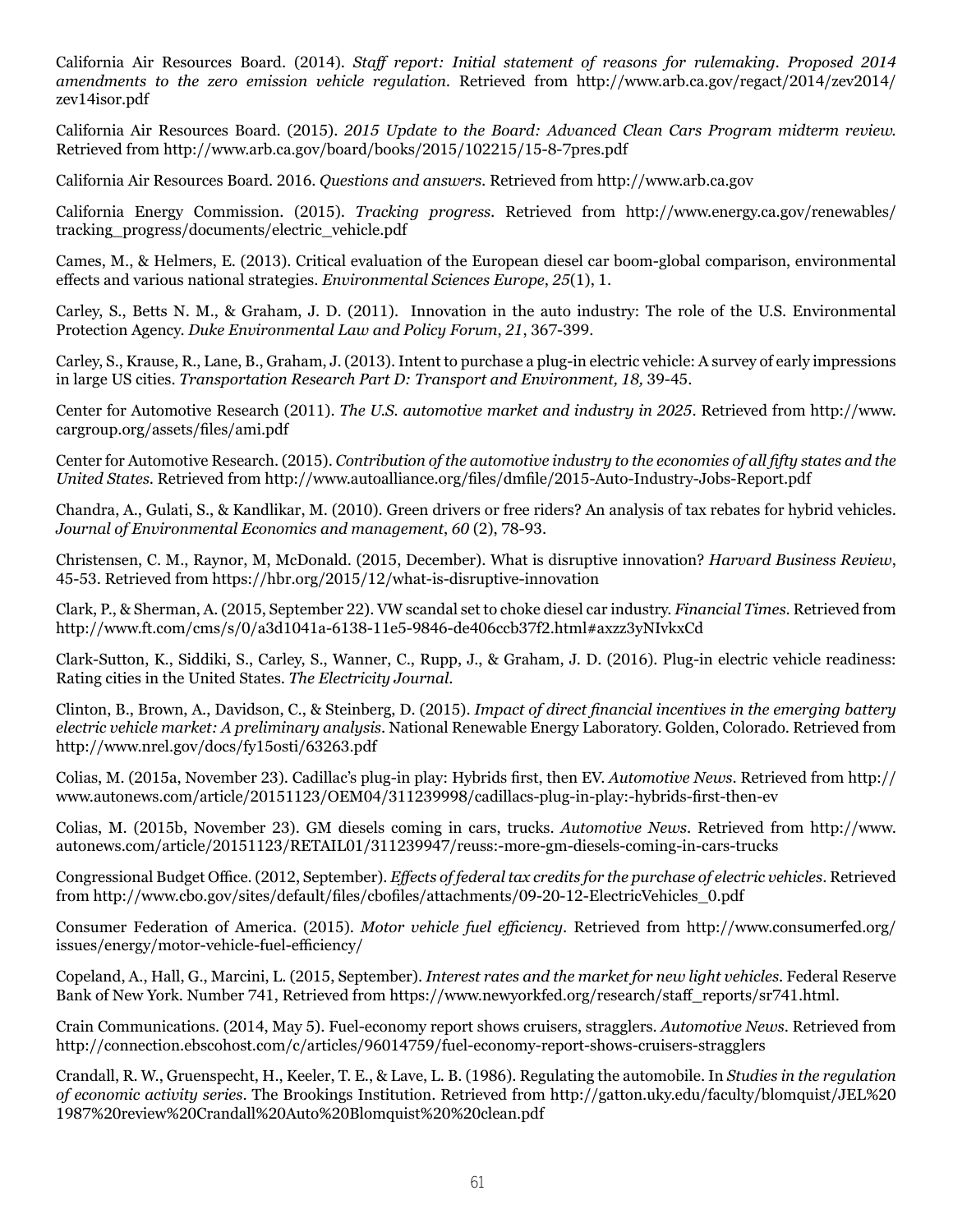Crandall, R. W. (1992). Policy watch: corporate average fuel economy standards. *The Journal of Economic Perspectives*, *6*  (2), 171-180.

Curtin, M. (2009, August 7). Europe's small-car blues. *The Wall Street Journal*. Retrieved from http://www.wsj.com

Clean Vehicle Rebate Project. (2012, January 30). *FAQs about CVRP*. Retrieved from [https://cleanvehiclerebate.org/eng/](https://cleanvehiclerebate.org/eng/faqs) [faqs](https://cleanvehiclerebate.org/eng/faqs)

DeBord, M, & Rudegeair, P. (2014, September 3). US auto loans are surging as banks boost used car financing. *Business Insider*. Retrieved from http://www.businessinsider.com/r-us-consumers-turn-to-auto-loans-at-a-record-rate-2014-9

DeMorro, C. (2015a, April 8). Another \$2M for Massachusetts EV incentive program. *EV Obsession*. Retrieved from [http://](http://evobsession.com/another-2-million-for-massachusetts-ev-incentive-program) [evobsession.com/another-2-million-for-massachusetts-ev-incentive-program](http://evobsession.com/another-2-million-for-massachusetts-ev-incentive-program)

DeMorro, C. (2015b, May 21). Connecticut offering up to \$3,000 rebate to EV, PHEV, and FCV buyers. *EV Obsession*. Retrieved from http://evobsession.com/connecticut-offering-up-to-3000-rebate-to-ev-phev-and-fcv-buyers/

Department of Energy. (2015). Alternative Fuels Data Center. Retrieved from<http://www.afdc.energy.gov/fuels/index.html>

Department of Transportation. (2009). *Consumer Assistance to Recycle and Save Act of 2009*. CARS Allowance Program. Retrieved from <http://www.nhtsa.gov/CARS-archive/official-information/CARS-Report-to-Congress.pdf>

Department of Transportation. (2012). *Corporate average fuel economy standards for MY 2017-MY 2025 passenger cars and light trucks.* Final Regulatory Impact Analysis. Retrieved from www.nhtsa.gov/staticfiles/rulemaking/pdf/cafe/ FRIA\_2017-2025.pdf

Department of Transportation. (2015). *Sales of hybrid vehicles in the US.* Table-1-19. Retrieved from http://www.rita.dot. gov/bts/sites/rita.dot.gov.bts/files/publications/national\_transportation\_statistics/html/table\_01\_19.html

Dial, V. (2011, January 7). Ou est le 'Cash for Clunkers'? *The Wall Street Journal*. Retrieved from http://www.wsj.com/ articles/SB10001424052748704405704576064293103283366

Diamond, D. (2009). The impact of government incentives for hybrid-electric vehicles: Evidence from US States. *Energy Policy*, *37*, 972-983.

Diesel Technology Forum. (2015a, December). *Recent events*. Retrieved from http:/[/www.dieselforum.org/diesel-drivers/](http://www.dieselforum.org/diesel-drivers/clean-diesel-vehicles-available-in-the-US) [clean-diesel-vehicles-available-in-the-US](http://www.dieselforum.org/diesel-drivers/clean-diesel-vehicles-available-in-the-US)

Diesel Technology Forum. (2015b). *Price spread between diesel and reformulated gasoline.* [Retrieved from http://www.](http://www.dieselforum.org/policyinsiders/hey-car-buyers-diesel-is-now-below-gasoline) [dieselforum.org](http://www.dieselforum.org/policyinsiders/hey-car-buyers-diesel-is-now-below-gasoline)

Dolan, M., & Murphy, J. (2009, June 24). Nissan, Ford plan electric push by US; Demand is uncertain. *The Wall Street Journal*. Retrieved from http://www.wsj.com/articles/SB124573130607640647

Drake, D. A. (1995). Technology, economics, and the ZEV mandate: A vehicle manufacturer's perspective. In *Transportation and energy: Strategies for a sustainable transportation system* (eds., D. Sperling, S.A. Shaheen). American Council for an Energy Efficient Economy. Washington, DC, Chapter 12, 243-254.

Dreyfus, M., & Viscusi, W. K. (1995). Rates of time preference and consumer valuations of automobile safety and fuel efficiency. *Journal of Law and Economics*, *38* (1), 79-105.

Dumortier, J., Siddiki, S., Carley, S., Cisney, J., Krause, R., Lane, B, … Graham, J. (2015). Effects of providing total cost of ownership information on consumers' intent to purchase a hybrid or plug-in electric vehicle. *Transportation Research Part A: Policy and Practice, 72*, 71-86.

Edelstein, S. (2015a, July 21).California ends electric-car rebates for wealthy buyers, boosts them for poorest. Green Car Reports. Retrieved from http://www.greencarreports.com/news/1098988\_california-ends-electric-car-rebates-forwealthiest-buyers-boosts-them-for-poorest

Edelstein, S. (2015b, June 20). Why Tesla wants stricter emissions rules. *Christian Science Monitor*. Retrieved from http:// [www.csmonitor.com/Business/In-Gear/2015/0620/why-Tesla-wants-stricter-emissions-rules](http://www.csmonitor.com/Business/In-Gear/2015/0620/why-Tesla-wants-stricter-emissions-rules)

Edmunds.com. (2015, April 21). Hybrid and electric vehicles struggle to maintain owner loyalty, reports. Retrieved from http://www.edmunds.com/about/press/hybrid-and-electric-vehicles-struggle-to-maintain-owner-loyalty-reportsedmundscom.html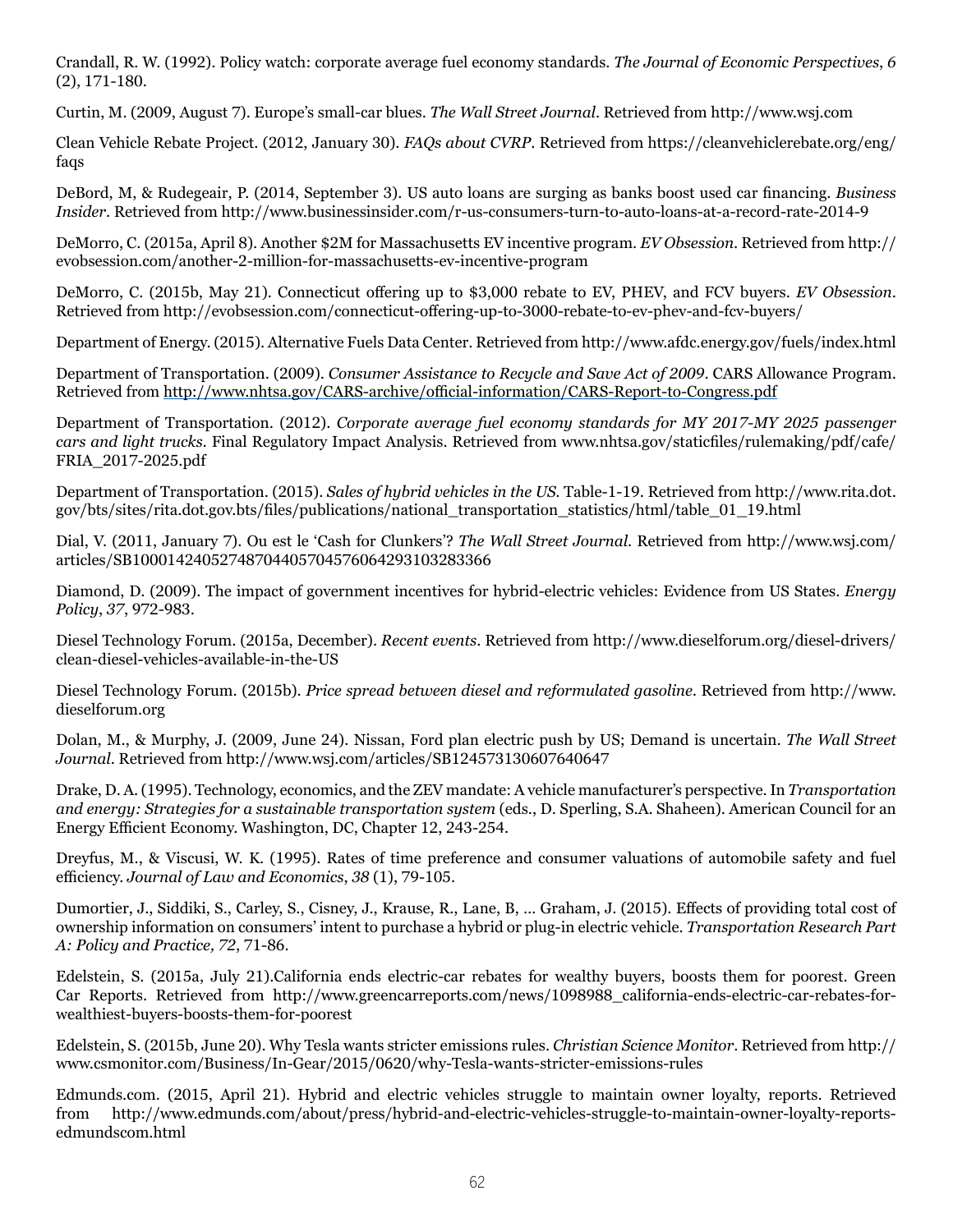Egbue, O., & Long, S. (2012). Barriers to widespread adoption of electric vehicles: An analysis of consumer attitudes and perceptions. *Energy Policy*, *48*, 717-729.

Electric Drive Transportation Association. (2015). Retrieved from http://www.electricdrive.org/index.php?ht=d/ sp/i/20952/pid/20952

Energy Information Administration. (2012). *Annual energy outlook 2012* with projections to 2035. Retrieved from [http://](http://www.eia.gov/forecasts/aeo/pdf/0383(2012).pdf) [www.eia.gov/forecasts/aeo/pdf/0383\(2012\).pdf](http://www.eia.gov/forecasts/aeo/pdf/0383(2012).pdf)

Energy Information Administration. (2014). *Annual energy outlook 2014* with projections to 2040. Retrieved from http:// www.eia.gov/forecasts/aeo/pdf/0383(2014).pdf

Energy Information Administration. (2015a). *Annual energy outlook retrospective review: Evaluation of 2014 and prior reference case projections.* Retrieved from<https://www.eia.gov/forecasts/aeo/retrospective/pdf/retrospective.pdf>

Energy Information Administration. (2015b). *Annual energy outlook 2015 with projections to 2040*. Retrieved from http:// www.eia.gov/forecasts/aeo/pdf/0383(2015).pdf

Energy Information Administration. (2015c). *Short term energy outlook*. Retrieved from http://www.eia.gov/forecasts/ steo/

Environmental Protection Agency. (2012). *Regulatory impact analysis, Final rulemaking for 2017-2025 light-duty vehicle greenhouse gas emission standards and corporate average fuel economy standards.* EPA-420-R-12-016. Retrieved from <http://www3.epa.gov/otaq/climate/documents/420r12016.pdf>

Environmental Protection Agency. (2014). *EPA sets tier III tailpipe and evaporative emission and vehicle fuel standards. Regulatory Announcement*. EPA-420-F-14-008. Retrieved from [http://www3.epa.gov/otaq/documents/tier3/420f14008.](http://www3.epa.gov/otaq/documents/tier3/420f14008.pdf) [pdf](http://www3.epa.gov/otaq/documents/tier3/420f14008.pdf)

Environmental Protection Agency. (2015). *Off-cycle credits for Fiat-Chrysler automobiles, Ford Motor Company, and General Motors Corporation*. EPA-420-R-15-014. Retrieved from [http://www3.epa.gov/otaq/regs/ld-hwy/greenhouse/](http://www3.epa.gov/otaq/regs/ld-hwy/greenhouse/documents/420r15014.pdf) [documents/420r15014.pdf](http://www3.epa.gov/otaq/regs/ld-hwy/greenhouse/documents/420r15014.pdf)

Environmental Protection Agency/ Department of Transportation. (2012). *2017 and later model year light-duty vehicle greenhouse gas emission standards and CAFE Standards; Final rule*. Federal Register. Retrieved from [http://www.](http://www.federalregister.gov) [federalregister.gov](http://www.federalregister.gov)

Environmental Protection Agency and Department of Transportation. (2012). *Joint technical support document: Final rulemaking for 2017-2025 light-duty vehicle greenhouse gas emission standards and corporate average fuel economy standards*.

Faucon, B. (2015, May 12). OPEC sees oil price below \$100 a barrel in the next decade. *Wall Street Journal*. Retrieved from http://www.wsj.com/articles/opec-sees-oil-price-below-100-a-barrel-in-the-next-decade-1431347035

Federal Highway Administration. (2011). *Summary of travel trends: 2009 National household travel survey*. FHWA-PL-11-022. Retrieved from <http://nhts.ornl.gov/2009/pub/stt.pdf>

Fleming, C. (2015a, March 10). Tesla battery swap at Harris Ranch? Not quite. *Los Angeles Times*. Retrieved from http:// www.latimes.com/business/autos/la-fi-hy-tesla-battery-swap-harris-ranch-20150310-story.html

[Fleming, C. \(2015b, November 21\). A slow rollout.](http://www.latimes.com/business/autos/la-fi-hy-tesla-battery-swap-harris-ranch-20150310-story.html) *[Los Angeles Times](http://www.latimes.com/business/autos/la-fi-hy-tesla-battery-swap-harris-ranch-20150310-story.html)*. Retrieved from http://www.latimes.com/business/ autos/la-fi-hy-fuel-cell-20151121-story.html

Ford Truck Enthusiasts. (2014, October 30). F-250: Gas vs diesel. Retrieved from http://www.ford-trucks.com/how-tos/a/ ford-f250-gas-vs-diesel-361891

Frades, M., Nigro, N., & Fazeli, S. (2015, February 12). Development of alternative fuel vehicle market needs a multipronged, multi-partner approach. State & Local Energy Report. Retrieved from http://stateenergyreport.com/2015/02/12/ alternate-fuel/

Gallagher, K. S., Muehlegger, E. J. (2011). Giving green to get green? Incentives and consumer adoption of hybrid vehicle technology. *Journal of Environmental Economics and Management*. *61*, 1-15.

Gardner, G. (2016, January 22). GM launches shared-ride service called Maven. *USA Today*, 6B. Retrieved from http:// www.usatoday.com/story/money/cars/2016/01/21/gm-launches-shared-ride-service-called-maven/79103036/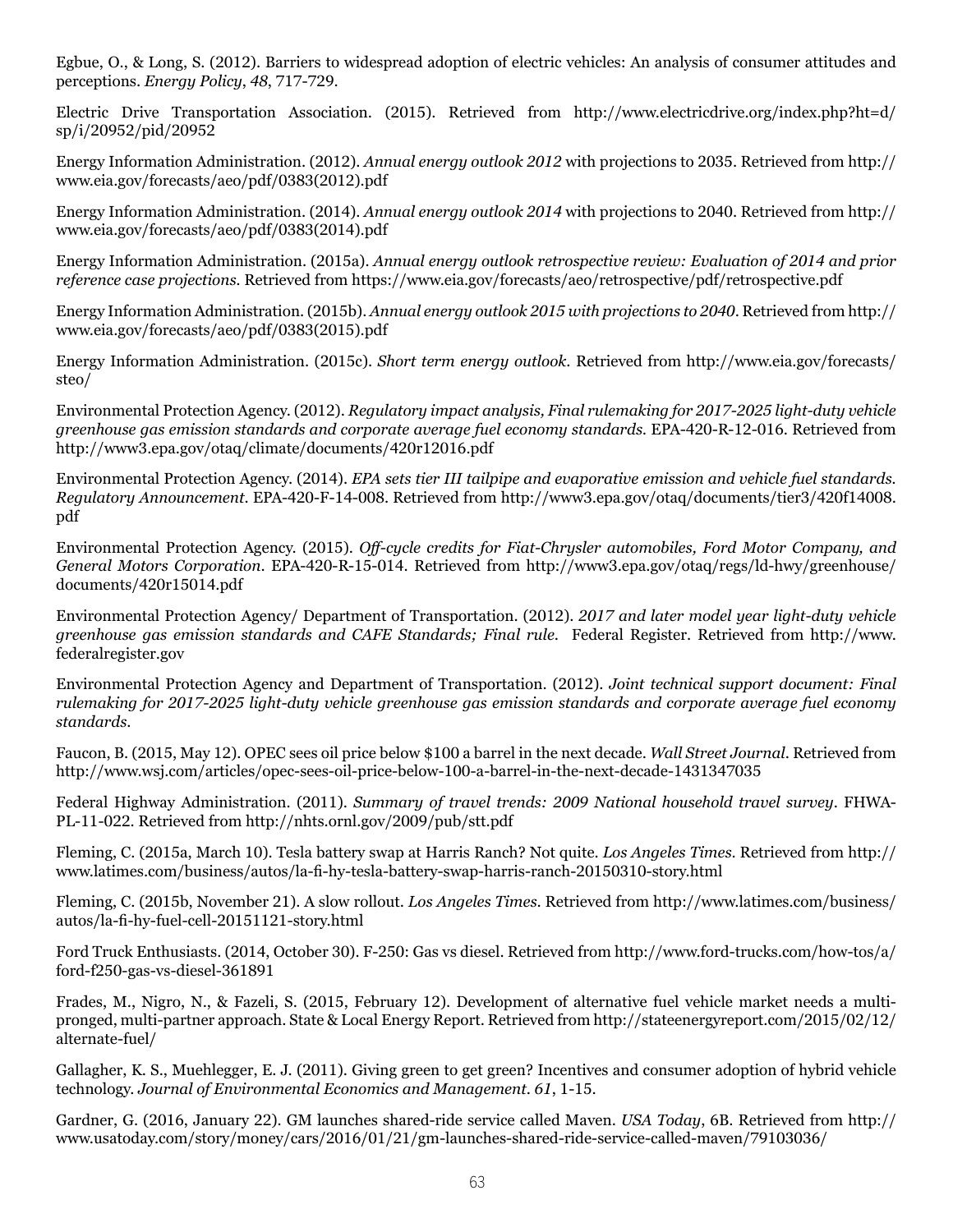Gayer, T., & Parker, E. (2013, October 31). *Cash for Clunkers: An evaluation of the car allowance rebate system*. Brookings Institution, 9.

German, J., & Lutsey, N. (2010, December 29). *Size or mass? The technical rationale for selecting size as an attribute for fuel efficiency standards*. International Council on Clean Transportation. Retrieved from http://www.theicct.org/size-ormass-technical-rationale-selecting-size-attribute-vehicle-efficiency-standards

Gerard, D., & Lave, L. B. (2003, September). *The economics of CAFE reconsidered: A response to CAFE critics and a case for fuel economy standards*. AEI-Brookings Joint Center for Regulatory Studies. Retrieved from [http://faculty.lawrence.](http://faculty.lawrence.edu/gerardd/wp-content/uploads/sites/9/2014/02/16-AEI-Brookings-Gerard-Lave.pdf) [edu/gerardd/wp-content/uploads/sites/9/2014/02/16-AEI-Brookings-Gerard-Lave.pdf](http://faculty.lawrence.edu/gerardd/wp-content/uploads/sites/9/2014/02/16-AEI-Brookings-Gerard-Lave.pdf)

Gibbs, S. (2014, March 6). Battle for the car: Will Google, Apple, or Microsoft dominate? *The Guardian*. Retrieved from http://www.theguardian.com/technology/2014/mar/06/battle-for-car-will-google-apple-microsoft-dominate

Gillingham, K. (2013). The economics of fuel economy standards vs. feebates. Working Paper. National Energy Policy Institute. Retrieved from http://www.ourenergypolicy.org/wp-content/uploads/2013/07/Gillingham-CAFE-Standardsvs-Feebates-Apr-20131.pdf

Gillingham, K., Jenn, A., & Azevedo, I. L. (2015). Heterogeneity in the response to gasoline prices: Evidence from Pennsylvania and implications for the rebound effect. *Energy Economics*. Forthcoming. Retrieved from http://environment.yale.edu/ gillingham/Gillinghametal\_15\_HeterogeneityGasPriceResponse.pdf

Gilmore, E. A., & Lave, L. B. (2013). Comparing resale prices and total cost of ownership for gasoline, hybrid and diesel passenger cars and trucks. *Transport Policy*, *27*, 200-208.

Gold, R. (2015, August 21). No end in sight for oil glut. *Wall Street Journal*, A1. Retrieved from http://www.wsj.com/ articles/no-end-in-sight-for-oil-glut-1440113703

Goolsbee, A. D., Krueger, A. B. (2015). *A retrospective look at rescuing and restructuring General Motors and Chrysler.* Princeton University. Industrial Relations Section. Working Paper #558. Retrieved from http://arks.princeton.edu/ ark:/88435/dsp01sj139419w

Gorzelany, J. (2013, November 18). Cars with the highest resale values. *Forbes.* Retrieved from www.forbes.com/sites/ jimgorzelany/2013/11/18/cars-that-return-top-resale-values/#675f98edd36f

Goulder, L. H., Jacobsen, M. R., & Van Benthem, A. A. (2012). Unintended consequences from nested state and federal regulations: The case of the Pavley greenhouse-gas-per-mile limits. *Journal of Environmental Economics and Management*, *63* (2), 187-207.

Goulder, L. H., & Stavins, R. N. (2011). Interactions between state and federal climate change policies. In *The Design and Implementation of US Climate Policy* (pp. 109-121). University of Chicago Press.

Graham, J. D. (2010). *Bush on the home front: Domestic policy triumphs and setbacks*. Indiana University Press. Bloomington, IN.

Graham, J. D., Cisney, J., Carley, S., & Rupp, J. (2014). No time for pessimism about electric cars. *Issues in Science and Technology*, *31* (1), 33.

Granade, H., Creyts, J., Derkach, A., Farese, P., Nyquist, S., & Ostrowski, K. (2009). *Unlocking energy efficiency in the U.S. Economy*. McKinsey & Company[. Retrieved from http://www.mckinsey.com/clientservice/electricpowernaturalgas/](http://www.mckinsey.com/clientservice/electricpowernaturalgas/downloads/US_energy_efficiency_full_report.pdf) [downloads/US\\_energy\\_efficiency\\_full\\_report.pdf](http://www.mckinsey.com/clientservice/electricpowernaturalgas/downloads/US_energy_efficiency_full_report.pdf)

Greene, D. L. (1990). CAFE or price? An analysis of the effects of federal fuel economy regulations and gasoline price on new car MPG, 1978-89. *The Energy Journal*, 37-57.

Greene, D. L. (1997, November 6). *Why CAFE worked*. Oak Ridge National Laboratory. Retrieved from [http://citeseerx.ist.](http://citeseerx.ist.psu.edu/viewdoc/download?doi=10.1.1.43.6784&rep=rep1&type=pdf) [psu.edu/viewdoc/download?doi=10.1.1.43.6784&rep=rep1&type=pdf](http://citeseerx.ist.psu.edu/viewdoc/download?doi=10.1.1.43.6784&rep=rep1&type=pdf)

Greene, D. L., Patterson, P.D., Singh, M., & Li, J. (2005). Feebates, rebates and gas-guzzler taxes: a study of incentives for increased fuel economy. *Energy Policy*, *33* (6), 757-775.

Greene, D. L., German, J, Delucci, MA. (2009). Fuel economy: The case for market failure. In *Reducing climate impacts in the transportation sector* (eds., D. Sperling, J. S. Cannon). Springer, New York.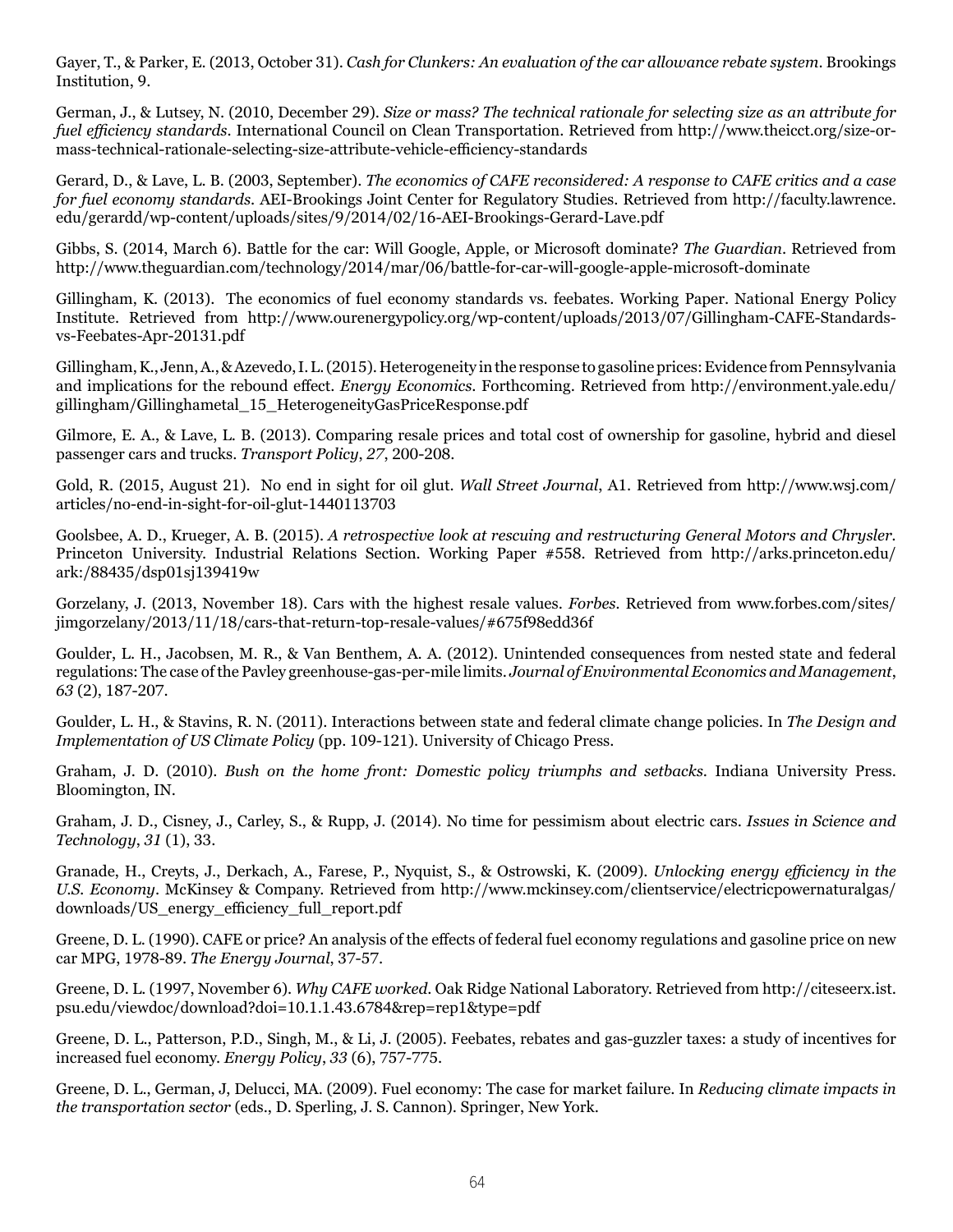Greene, D. L. (2010, March). *How consumers value fuel economy: A literature review*. EPA Report. EPA-420-R-10-008.

Greene, D. L. (2011). Uncertainty, loss aversion, and markets for energy efficiency. *Energy Economics*, *33*, 608-616.

Greene, D. L., Evans, D., Hiestand, J. (2013). Survey evidence on the willingness of U.S. consumers to pay for automotive fuel economy. *Energy Policy*, *61*, 1539-1550.

Greimel, H. (2015, October 24). Japan brands' impact on US economy expands. *Automotive News*. Retrieved from http:// www.autonews.com/article/20151024/RETAIL01/310269988/japan-brands-impact-on-u.s.-economy-expands-studysays

Grossman, A. (2009, June 23). Foreign rivals to top big three in key metric. *The Wall Street Journal*. Retrieved from http:// www.wsj.com/articles/SB124571198699038887

Gruenspecht, H. (2001). Zero-emission vehicles: A dirty little secret. Resources for the Future. *Resources, 142*, 7-10.

Hagerty, J. R., & Bennett, J. (2015, March 23). US car-making boom? Not for auto-industry workers. *The Wall Street Journal*. Retrieved from http://www.wsj.com/articles/u-s-car-making-boom-not-for-workers-1427154627

Healey, J. R. (2011, July 4). Prius, other hybrids lose California carpool lane access today. *USA Today*. Retrieved from http://content.usatoday.com/communities/driveon/post/2011/06/prius-insight-worthless-hov-sticker-california-cleanair-carpool-lanes-volt-leaf-transit-connect-electric--/1#.Vq4vIfkrKM8

Helveston, J. P., Liu, Y., Feit, E. M., Fuchs, E., Klampfl, E., & Michalek, J. J. (2015). Will subsidies drive electric vehicle adoption? Measuring consumer preferences in the US and China. *Transportation Research Part A: Policy and Practice*, *73*, 96-112.

Hill, K., Menk, D. M., Cregger, J. (2015). *Assessment of tax revenue generated by the automotive sector for the year 2013*. Center for Automotive Research. Ann Arbor, Michigan.

Hilsenrath, J., & Spector, M. (2015, September 15). Auto market reflects fed's dilemma. *The Wall Street Journal*. Retrieved from http://www.wsj.com/articles/after-speedy-recovery-will-fed-tap-the-brakes-on-u-s-auto-sales-1442314801

Hirsch, J. (2011, July 21). Electric cars about to cost more in California. *Los Angeles Times*. Retrieved from [http://articles.](http://articles.latimes.com/2011/jul/21/business/la-fi-autos-electric-prices-20110721) [latimes.com/2011/jul/21/business/la-fi-autos-electric-prices-20110721](http://articles.latimes.com/2011/jul/21/business/la-fi-autos-electric-prices-20110721)

Hirsch, J. (2015, July 30). Ford's aluminum F-150 to cost more for repairs, insurer group says. *Los Angeles Times*. Retrieved from [www.latimes.com/business/autos/la-fi-hy-ford-f150-repair-cost-20150729-story.html](http://www.latimes.com/business/autos/la-fi-hy-ford-f150-repair-cost-20150729-story.html)

Hoekstra, M., Puller, S. L., & West, J. (2014). *Cash for Corollas: When stimulus reduces spending* (Working paper No. w20349). National Bureau of Economic Research. Retrieved from http://www.nber.org/papers/w20349

Holland, S.P., Mansur, E.T., Muller, N.Z., Yates, A.J. (2015). Environmental benefits from driving electric vehicles? (Working paper No. 2191). National Bureau of Economic Research. Retrieved from http://www.nber.org/papers/w21291

Holtsmark, B., & Skonhoft, A. (2014). The Norwegian support and subsidy policy of electric cars. Should it be adopted by other countries? *Environmental Science & Policy*, *42*, 160-168.

Hovland, K.M. (2015, September 18). Electric-car perks put Norway in a pinch. *The Wall Street Journal*. Retrieved from http://www.wsj.com/articles/electric-car-perks-put-norway-in-a-pinch-1442601936

Hymel, K. M., & Small, K. A. (2015). The rebound effect for automobile travel: Asymmetric response to price changes and novel features of the 2000s. *Energy Economics*, *49*, 93-103.

Insurance Institute for Highway Safety. (2015a, January 29). *Saving lives: Improved vehicle design bring down death rates*. Retrieved from [www.iihs.org/iih/sr/statusreport/article/50/1/1](http://www.iihs.org/iihs.sm/statusreport/article/50/1/1) 

Insurance Institute for Highway Safety. (2015b, July 30). *Pricier repairs for aluminum F-150 than steel model in fender benders*. Retrieved from www.iihs.org/iihs/sr/statusreport/article/50/6/2

International Council on Clean Transportation. (2012). *ICCT comments in response to the proposed rulemaking issued by the National Highway Traffic Safety Administration and the Environmental Protection Agency on 2017 and later model year light-duty vehicle greenhouse gas emissions and corporate average fuel economy standards.* Retrieved from [http://](http://www.theicct.org/sites/default/files/ICCT%20comments%20on%202017-25%20GHG%20NPRM_FINAL.pdf) [www.theicct.org/sites/default/files/ICCT%20comments%20on%202017-25%20GHG%20NPRM\\_FINAL.pdf](http://www.theicct.org/sites/default/files/ICCT%20comments%20on%202017-25%20GHG%20NPRM_FINAL.pdf)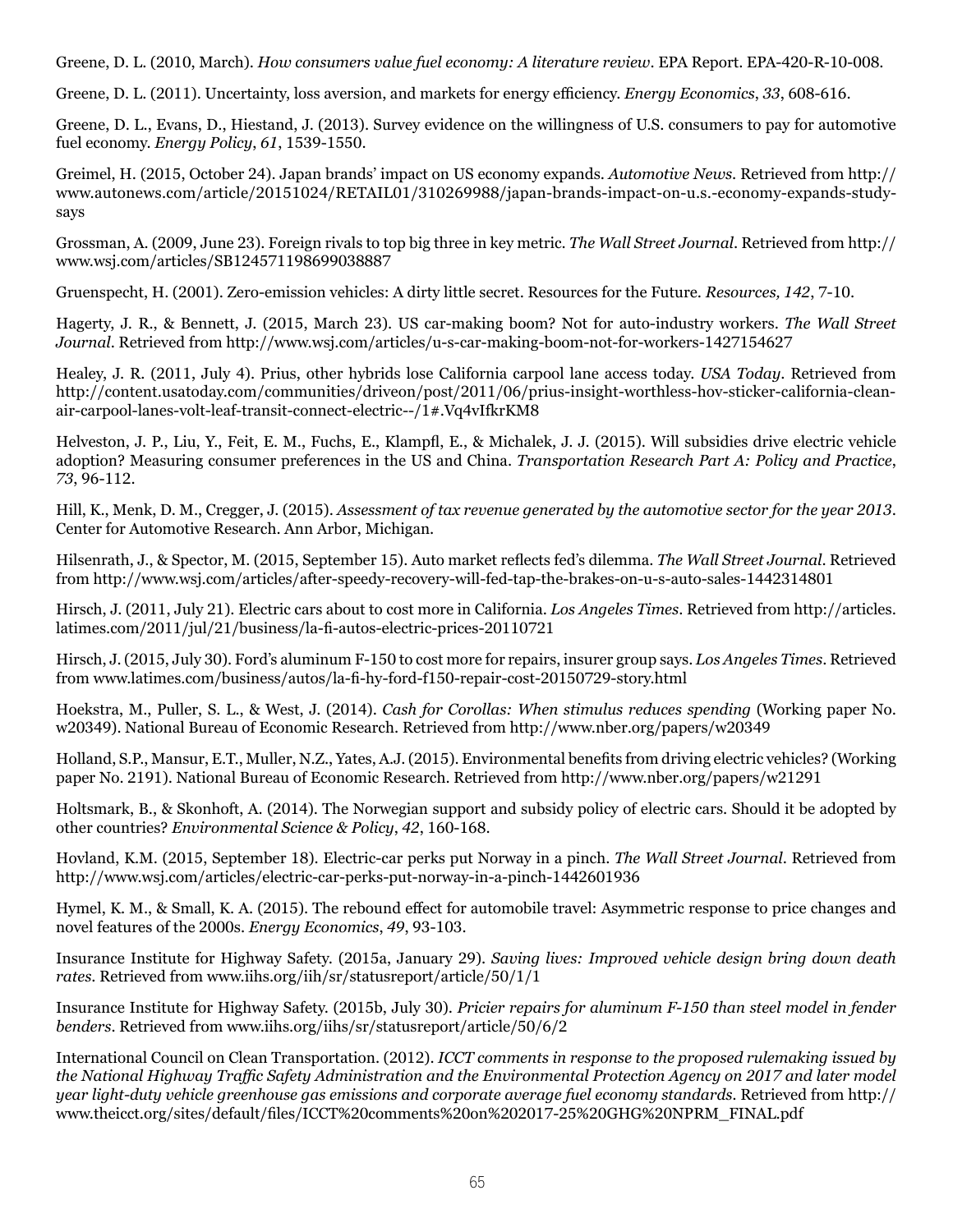International Council on Clean Transportation. (2014). *Global passenger vehicle standards*. Retrieved from http://www. theicct.org/info-tools/global-passenger-vehicle-standards

International Energy Agency. (2015). *World energy outlook 2015*. Paris, France.

Jacobsen, M. R. (2013). Evaluating US fuel economy standards in a model with producer and household heterogeneity. *American Economic Journal: Economic Policy*, *5* (2), 148-187.

Jolly, D. (2015, October 16). Norway is a model for encouraging electric car sales. *The New York Times*. Retrieved from http://www.nytimes.com/2015/10/17/business/international/norway-is-global-model-for-encouraging-sales-of-electriccars.html?  $r=0$ 

Kammen, D. M., Arons, S. M., Lemoine, D., & Hummel, H. (2008). Cost-effectiveness of greenhouse gas emission reductions from plug-in hybrid electric vehicles (Working Paper No. GSPP08-014). Goldman School of Public Policy. Retrieved from https://gspp.berkeley.edu/research/working-paper-series/cost-effectiveness-of-greenhouse-gas-emission-reductionsfrom-plug-in-hybri

Kane, M. (2015, May 12). Norway looks to cut some electric car incentives in the future. Inside EVs. Retrieved from http:// insideevs.com/norway-cut-electric-car-incentives/

[Kantchev, G., Summer, S. \(2015, October 2\). Russia and Saudi Arabia to continue pumping oil.](http://insideevs.com/) *[Wall Street Journal](http://insideevs.com/)*[, B2.](http://insideevs.com/)  Retrieved from http://www.wsj.com/articles/russian-oil-output-rises-to-post-soviet-high-in-september-1443777432

K[ar](http://insideevs.com/)p[lus, V](http://insideevs.com/). [J.](http://insideevs.com/), [Paltsev](http://insideevs.com/),S[.,](http://insideevs.com/) [Babik](http://insideevs.com/)e[r,](http://insideevs.com/) M[., R](http://insideevs.com/)e[illy, J.](http://insideevs.com/) [M. \(2013\). Sho](http://insideevs.com/)u[ld a fuel](http://insideevs.com/) ec[onomy](http://insideevs.com/) s[tandar](http://insideevs.com/)db[e](http://insideevs.com/) co[mbine](http://insideevs.com/)dw[i](http://insideevs.com/)t[h an econ](http://insideevs.com/)o[my](http://insideevs.com/)[wide GHG](http://insideevs.com/) em[issions](http://insideevs.com/) c[on](http://insideevs.com/)s[train](http://insideevs.com/)t[?](http://insideevs.com/) [Implication](http://insideevs.com/)s [for energy and](http://insideevs.com/) cl[ima](http://insideevs.com/)t[e](http://insideevs.com/) p[olicy in the](http://insideevs.com/) [U](http://insideevs.com/)S[.](http://insideevs.com/) *[Ene](http://insideevs.com/)r[gy Econom](http://insideevs.com/)i[cs](http://insideevs.com/)*[,](http://insideevs.com/) *[36](http://insideevs.com/)*[, 322](http://insideevs.com/)-[333.](http://insideevs.com/)

Kellogg, A, Mitchell J. (2009, August 5). Lean inventories imperil car sales. *The Wall Street Journal*. Retrieved from http:// www.wsj.com/articles/SB124943011168206233

Khanna, S., Linn, J. (2013). Do market shares or technology explain rising shares of new vehicle fuel economy? Resources for the Future Discussion Paper, 13-29.

Kim, C. R. (2010, July 27). Toyota pushes back U.S. Prius production for years. *Reuters*. Retrieved from http://www.reuters. com/article/us-toyota-idUSTRE66O07V20100727

Kleit, A. N. (2004). Impacts of long-range increases in the fuel economy (CAFE) standard. *Economic Inquiry*, *42* (2), 279- 294.

Klier, T, & Linn, J. (2010). The price of gasoline and new vehicle fuel economy: Evidence from monthly sales data. *American Economic Journal: Economic Policy*, *2*, 134-153.

Klier, T., & Linn, J. (2012). New Vehicle Characteristics and the Cost of the Corporate Average Fuel Economy Standard. *RAND Journal of Economics, 43* (1), 186-213.

Klößner, S., & Pfeifer, G. (2015). Synthesizing cash for clunkers: Stabilizing the car market, hurting the environment. Retrieved from [http://www.oekonometrie.uni-saarland.de/papers/CC\\_MSCM-T.pdf](http://www.oekonometrie.uni-saarland.de/papers/CC_MSCM-T.pdf)

Knittel, C. (2014, February 14). California's auto emissions policy hits a Tesla pothole. *The Wall Street Journal*. Retrieved from http://www.wsj.com/articles/SB10001424052702303650204579376801103200852

Knittel, C. R. (2009). The implied cost of carbon dioxide under the cash for clunkers program. Available at SSRN 1630647.

Knittel, C. R. (2011). Automobiles on steroids: Product attribute trade-offs and technological progress in the automobile sector. *American Economic Review, 101* (7): 3368-99.

Knittel, C. R. (2012). Reducing petroleum consumption from transportation. *Journal of Economic Perspectives, 26* (1): 93-118.

Krause, R. M., Carley, S. R., Lane, B. W., & Graham, J. D. (2013). Perception and reality: Public knowledge of plug-in electric vehicles in 21 US cities. *Energy Policy*, *63*, 433-440.

Kromer, M. A., & Heywood, J. B. (2008). A comparative assessment of electric propulsion systems in the 2030 US light-duty vehicle fleet (No. 2008-01-0459). SAE Technical Paper.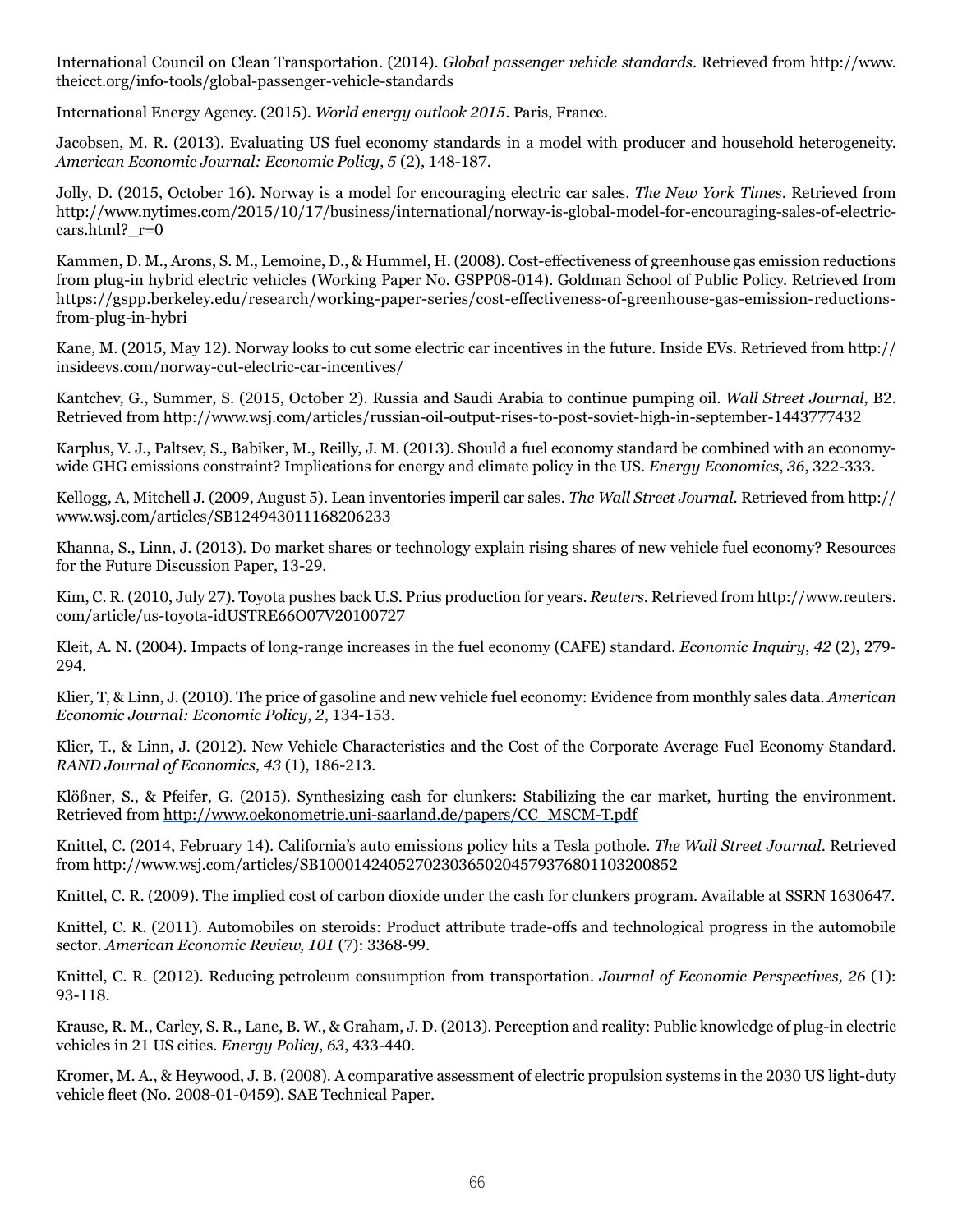Krupnick, A., Linn, J., & McConnell, V. (2014, March). Preparing for the midterm review of the fuel economy and greenhouse gas emissions rate standards for light-duty vehicles. Resources for the Future Issue Brief, 14-04.

Kühlwein, J., German, J., Bandivadekar, A. (2014, September). *Development of test cycle conversion factors among worldwide light-duty vehicle CO2 emission standards*. The International Council on Clean Transportation. Retrieved from http://www.theicct.org/sites/default/files/publications/ICCT\_LDV-test-cycle-conversion-factors\_sept2014.pdf

Kurani, K. S., Turrentine, T. S. (2007). Car buyers and fuel economy? *Energy Policy*, *35*, 1213-1223.

Kurylko, D. T. (2013, April 22). Transplants keep rolling in North America. *Automotive News*. Retrieved from http://www. autonews.com/article/20130422/OEM01/304229996/transplants-keep-rolling-in-n.-america

Lane, B., Messer, N., Hartman, D., Carley, S., Krause, R., & Graham, J. (2013). Government promotion of the electric car: Risk management or industrial policy? *European Journal of Risk Regulation, 2*: 227-245.

LaReau, J. (2015, August 24). Connecticut offers EV rebates to jolt sales. *Automotive News*. Retrieved from http://www. autonews.com/article/20150823/RETAIL/308249987/connecticut-offers-ev-rebates-to-jolt-sales

Larrick, R. P., & Soll, J. B. (2008). The MPG illusion. *Science*, *320*, 1593-4.

Leard, B., & McConnell, V. (2015). New markets for pollution and energy efficiency: Credit trading under automobile greenhouse gas and fuel economy standards. Resources for the Future Discussion Paper, 15-16.

Leistikow, D. (2013). The eGallon: How much cheaper is it to drive on electricity? U.S. Department of Energy. Retrieved from http://energy.gov/articles/egallon-how-much-cheaper-it-drive-electricity

Li, S., Linn, J., & Spiller, E. (2013). Evaluating "Cash-for-Clunkers": Program effects on auto sales and the environment. *Journal of Environmental Economics and Management*, *65* (2), 175-193.

Libby, T. (2015, May 30). Automotive hybrid model counts continue to rise, but sales don't keep pace*.* IHS. Retrieved from http://blog.ihs.com/automotive-hybrid-model-counts-continue-to-rise2c-but-sales-done28099t-keep-pace

Linn, J., & McConnell, V. (2013, September 10). How electric cars can increase greenhouse gas emission*s.* Resources for the Future. *Resources.* Retrieved from [http://www.rff.org/files/sharepoint/WorkImages/Download/RFF-Resources-184\\_](http://www.rff.org/files/sharepoint/WorkImages/Download/RFF-Resources-184_Feature-LinnMcConnell) [Feature-LinnMcConnell.](http://www.rff.org/files/sharepoint/WorkImages/Download/RFF-Resources-184_Feature-LinnMcConnell)pdf

Litman, T. (2015, August 24). The future isn't what it used to be: Changing trends and their implications for transport planning. Victoria Transport Policy Institute. Retrieved from <http://www.vtpi.org/future.pdf>

Luger, S. (2005). *Corporate power, American democracy, and the automobile industry*. Cambridge University Press.

Luskin, D. L., Warren, M. (2015, May 31). The shale boom shifts into higher gear. *Wall Street Journal*. Retrieved from http://www.wsj.com/articles/the-shale-boom-shifts-into-higher-gear-1433104129

Lutsey, N., & Sperling, D. (2009). Greenhouse gas mitigation supply curve for the United States for transport versus other sectors. *Transportation Research Part D: Transport and Environment*, *14* (3), 222-229.

McConnell, V., & Turrentine, T. (2010). *Should hybrid vehicles be subsidized?* Backgrounder. Washington, DC, and Tulsa, OK: Resources for the Future and the National Energy Policy Institute.

McConnell, V. (2013, May). The new CAFE standards: Are they enough on their own? Resources for the Future Discussion Paper, 13-14.

McCormick, J. (2015, November 18). Car culture: King of hybrids Prius gets royal makeover. *Detroit News*. Retrieved from http://www.detroitnews.com/story/business/columnists/john-mccormick/2015/11/18/mccormick-prius-makeoverhybrid-toyota/76028006/

Mian, A., & Sufi, A. (2012). The effects of fiscal Stimulus: Evidence from the 2009 "Cash for Clunkers" Program. *Quarterly Journal of Economics, 127* (3), 1107-1142.

Michalek, J. J., Chester, M., Jaramillo, P., Samaress, C., Shiau, C. S. N., & Lave, L. B. (2011). Valuation of plug-in vehicle life-cycle air emissions and oil displacement benefits. *PNAS*, *108* (4): 16554-16558.

Millward, S. (2015, December 29). Chinese start-ups may Jolt EV sales. *Los Angeles Times*. Retrieved from [http://www.](http://www.pressreader.com/usa/los-angeles-times/20151229/281938836886360/TextView) [pressreader.com/usa/los-angeles-times/20151229/281938836886360/TextView](http://www.pressreader.com/usa/los-angeles-times/20151229/281938836886360/TextView)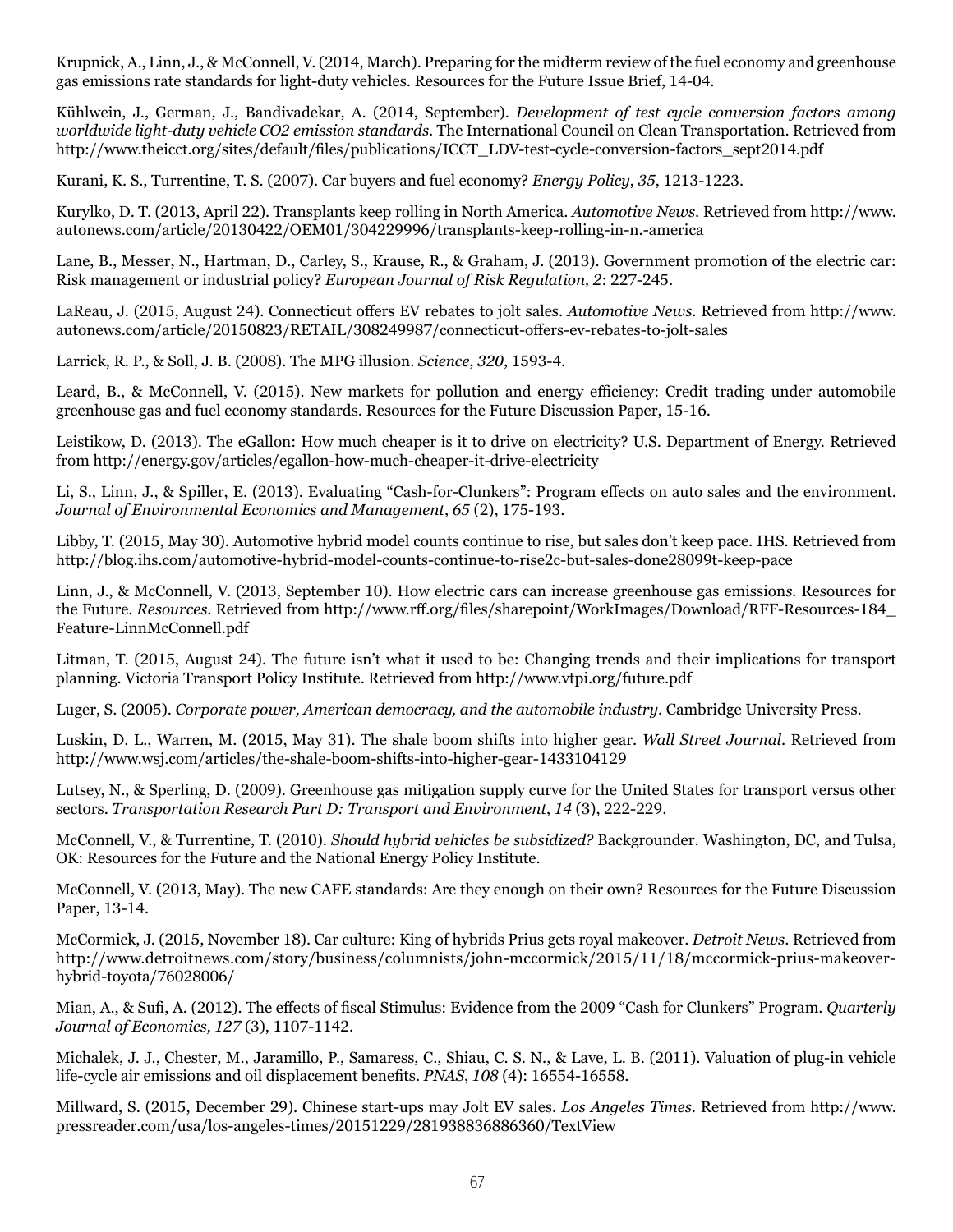Morrow, W. R., Gallagher, K. S., Collantes, G., & Lee, H. (2010, February). Analysis of policies to reduce oil consumption and greenhouse-gas emissions from the US transportation sector. *Energy Policy*, *38* (3), 1305-1320.

Morrow, W. R., Lee, H., Gallagher, K. S., & Collantes, G. (2010, March). *Reducing the US transportation sector's oil consumption and greenhouse gas emissions*. Harvard Kennedy School, Cambridge.

Motor and Equipment Manufacturers Association. (2013). Moving America forward. Retrieved from [http://www.mema.](http://www.mema.org/Document-Vault/PDFs/2013/2013-Industry-Study.pdf) [org/Document-Vault/PDFs/2013/2013-Industry-Study.pdf](http://www.mema.org/Document-Vault/PDFs/2013/2013-Industry-Study.pdf)

National Automobile Dealers Association. (2015, April). NADA Used car guide perspective: Electric vehicle retention report card. Retrieved from http://img03.en25.com/Web/NADAUCG/%7B413f55a5-807f-4b2e-8310-48cd4aeb40da%7D\_ April\_2015\_NADA\_Perspective.pdf

National Renewable Energy Laboratory. (2014, May). *California statewide plug-in electric vehicle infrastructure assessment*. Final Project Report. CEC-600-2014-003.

National Research Council. (2002). *Effectiveness and impact of corporate average fuel economy (CAFE) standards*. Washington, DC: National Academies Press.

National Research Council (2010). *Alternative transportation technologies --Plug-in hybrid electric vehicles*. Washington, DC: National Academies Press.

National Research Council. (2015a). *Cost, effectiveness, and deployment of fuel economy technologies for light duty vehicle*s. Washington, DC: The National Academies Press.

National Research Council. (2015b). *Overcoming barriers to deployment of plug-in electric vehicles.* Washington, DC: The National Academies Press.

Nelson, G. (2013a, April 8). As Obama's CO<sub>2</sub> regulations get tough, automakers- especially Japanese-have already earned a big cushion. *Automotive News*. Retrieved from http://www.autonews.com/apps/pbcs.dll/article?AID=/20130408/ OEM01/304089970/as-obamas-co2-regulations-get-tough-automakers-especially-japanese#axzz2PzfXpEYm

Nelson, G. (2013b, November 4). Daimler asks EPA to let tech features bolster its mileage ratings. *Automotive News*. Retrieved from http://www.autonews.com/article/20131104/OEM06/311049962/daimler-asks-epa-to-let-tech-featuresbolster-its-mileage-ratings

Nelson, G. (2015, March 28). California considers a plea for plug-in hybrids: Automakers seek easier way to meet ZEV rules. *Automotive News*. Retrieved from http://www.autonews.com/article/20150328/OEM05/303309999/calif.-considers-aplea-for-plug-in-hybrids

Nivola, P. S., & Crandall, R. W. (1995). *The extra mile: Rethinking energy policy for automotive transportation*. Brookings Institution. Washington, DC.

Nykvist, B., & Nilsson, M. (2015). Rapidly falling costs of battery packs for electric vehicles. *Nature Climate Change*, *5*, 329-332.

Oge, M. (2015, April 21). Why auto-emissions rules are good for the economy. CNBC. Retrieved from http://www.cnbc. com/2015/04/21/why-auto-emission-rules-are-good-for-the-economy-commentary.html

Orcutt, M. (2015, April 2). Inexpensive electric cars may arrive sooner than you think. Technology Review. Retrieved from http://www.technologyreview.com/news/536336/inexpensive-electric-cars-may-arrive-sooner-than-you-think/

Peterson, S. B., & Michalek, J. J. (2013). Cost-effectiveness of plug-in hybrid electric vehicle battery capacity and charging infrastructure investment for reducing US gasoline consumption. *Energy Policy*, *52*, 429-438.

Phelan, M. (2013, July 8). Are drivers of electric cars saints or freeloaders? *Detroit Free Press*. Retrieved from [http://](http://archive.freep.com/article/) [archive.freep.com/article/](http://archive.freep.com/article/)

Popiel, S. (2011, February 9-11). From nozzle to plug: Achieving zero emissions*.* SAE 2011 Hybrid Vehicle Symposium. Anaheim, California.

Prusa, T. J. (2015). *The contribution of the Japanese-brand automotive industry to the US Economy*. Report for the Japan Automobile Manufacturers Association.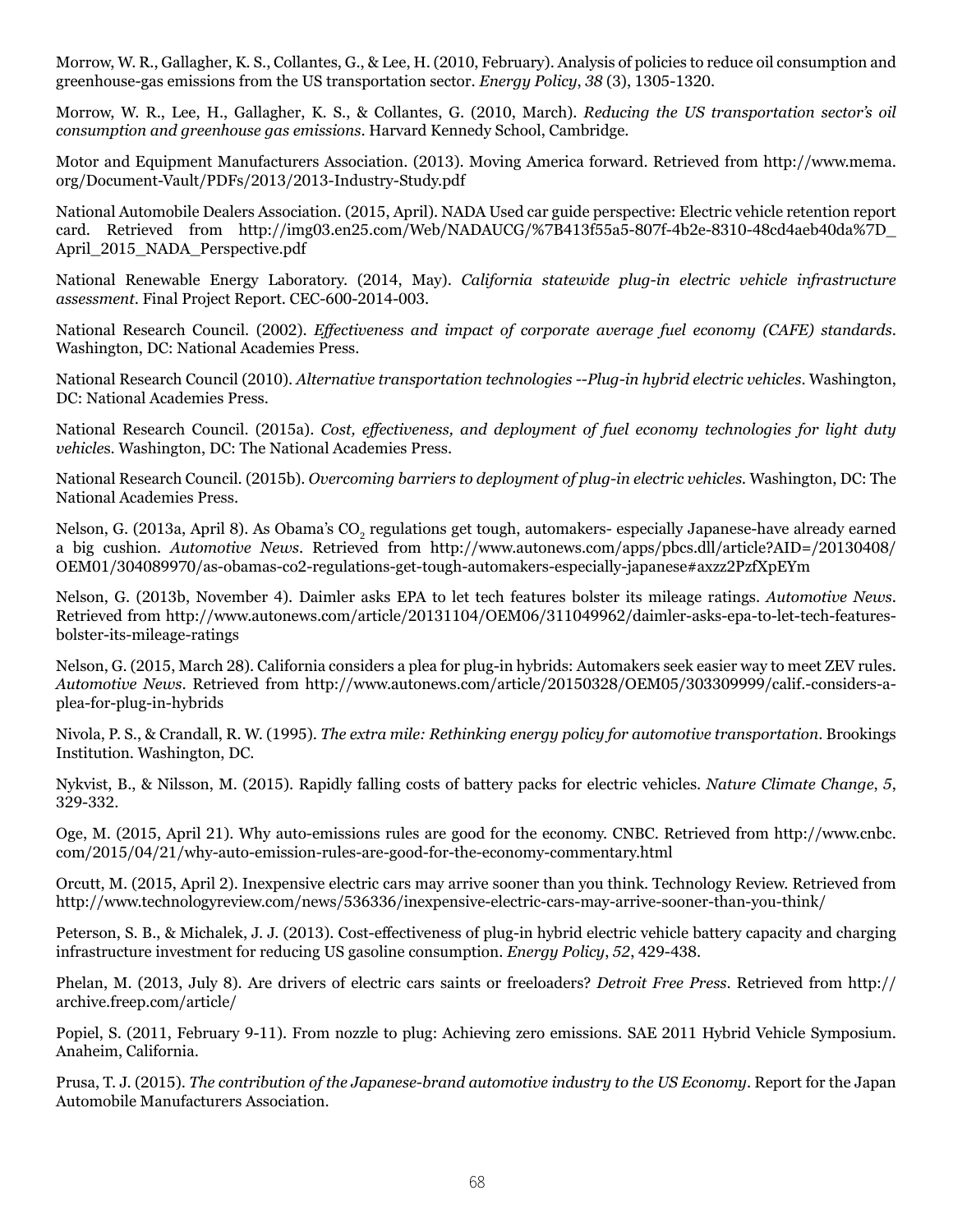Ramsey, M. (2014, June 4). Atlanta's incentives lift electric car sales. *The Wall Street Journal*. Retrieved from http://www. wsj.com/articles/why-electric-cars-click-for-atlanta-1401922534

Ramsey, M. (2015, September 11). Beijing auto group opens center in Silicon Valley. *The Wall Street Journal*. Retrieved from http://www.wsj.com/articles/beijing-auto-group-opens-center-in-silicon-valley-1441904922

Ramsey, M. (2016, January 25). Entrepreneurs and the driverless car. *Wall Street Journal*. Retrieved from http://post.djnews-plus.com/entrepreneurs-and-the-driverless-car-small-business-report.html

Rascoe, A., & Seetharaman, D. (2013, January 31). US backs off goal of one million electric vehicles by 2015. *Reuters*. Retrieved from http://www.reuters.com/article/us-autos-greencars-chu-idUSBRE90U1B020130131

Rechtin, M. (2012, December 3). Reports of EV death premature. *Automotive News*. Retrieved from http://www.autonews. com/article/20121203/OEM03/312039963/reports-of-ev-death-premature

Roco, M. (2015, May 13). Toyota-Mazda alliance reflects swelling auto costs. Fox Business. Retrieved from http://www. foxbusiness.com/features/2015/05/13/toyota-mazda-alliance-reflects-swelling-auto-costs.html

Roland, N. (2009, November 16). Experts urge new technologies be stirred into CAFE scores. *Automotive News*. Retrieved from http://www.autonews.com/article/20091116/OEM05/311169865/experts-urge-new-technologies-be-stirred-intocafe-scores

Rosenfeld, A., Atkinson, C., Koomey, J., Meier, A., Mowris, R. J., & Price, L. (1993). Conserved energy supply curves for U.S. buildings. *Contemporary Economic Policy, 11* (1), 45-68.

Said, S., Spindle, B., & Faucon, B. (2015, June 5). OPEC keeps output unchanged. *Wall Street Journal*. Retrieved from http://www.wsj.com/articles/opec-keeps-output-unchanged-1433504610

Sallee, J. M. (2011). The taxation of fuel economy. *Tax Policy and the Economy, 25* (1): 1-38.

Sallee, J. M., West, S., & Fan, W. (2015). Do consumers recognize the value of fuel economy? Evidence from used car prices and gasoline price fluctuations (Working paper No. 21441). National Bureau of Economic Research. Retrieved from http:// www.nber.org/papers/w21441.pdf

Samaras, C, Meisterling, K. (2008). Life cycle assessment of greenhouse gas emissions from plug-in hybrid electric vehicles: Implications for policy. *Environmental Science and Technology*, *42*, 3170-3176.

Sandalow, D.B. (ed). (2009). *Plug-in electric vehicles: What role for Washington?* Brookings Institution. Washington, DC.

Sawyers, A. (2009a, May 25). 'Cash for guzzlers' is chaos for used-car prices. *Automotive News*, *83* (6361), 20. Retrieved from http://connection.ebscohost.com/c/articles/42870173/cash-guzzlers-chaos-used-car-prices

Sawyers, A. (2009b, April 13). Economist: Clunker cash may hurt some used-car prices. *Automotive News*. Retrieved from http://www.autonews.com/article/20090413/RETAIL04/304139934/economist:-clunker-cash-may-hurt-some-usedcar-prices

Sawyers, A. (2015, June 6). Lights out on EV incentives in some states. *Automotive News*. Retrieved from http://www. autonews.com/article/20150606/OEM05/306089954/lights-out-on-ev-incentives-in-some-states

Schoenfeld, A. & Walker, M. (2009, March 2). 'Scrap' bonus takes off. *The Wall Street Journal*. Retrieved from http://www. jstic.com/Newsgroup/WSJE/2009/WSJEWJ\_march\_2nd.pdf

Schweitzer, M. (2005). *Estimating the national effects of the U.S. Department of Energy's Weatherization Assistance Program with state-level data: A metaevaluation using studies from 1993 to 2005*. ORNL/CON-493*.* Retrieved from http://weatherization.ornl.gov/pdfs/ORNL\_CON-493.pdf

Sedgwick, D. (2014, January 20). Supplier sees a path to 54.5 MPG without EVs. *Automotive News*. Retrieved from http:// www.autonews.com/article/20140120/OEM09/301209939/supplier-sees-a-path-to-54.5-mpg-without-evs

Seefeldt, K. S., Graham, J. D. (2013). *America's poor and the great recession*. Indiana University Press. Bloomington, IN.

Sewell, A., Mather, K., & Bloomekatz, A. (2011, July 2). For hybrid drivers, it's now the past lane. *Los Angeles Times*. Retrieved from http://articles.latimes.com/2011/jul/02/local/la-me-07-02-carpool-lanes-20110702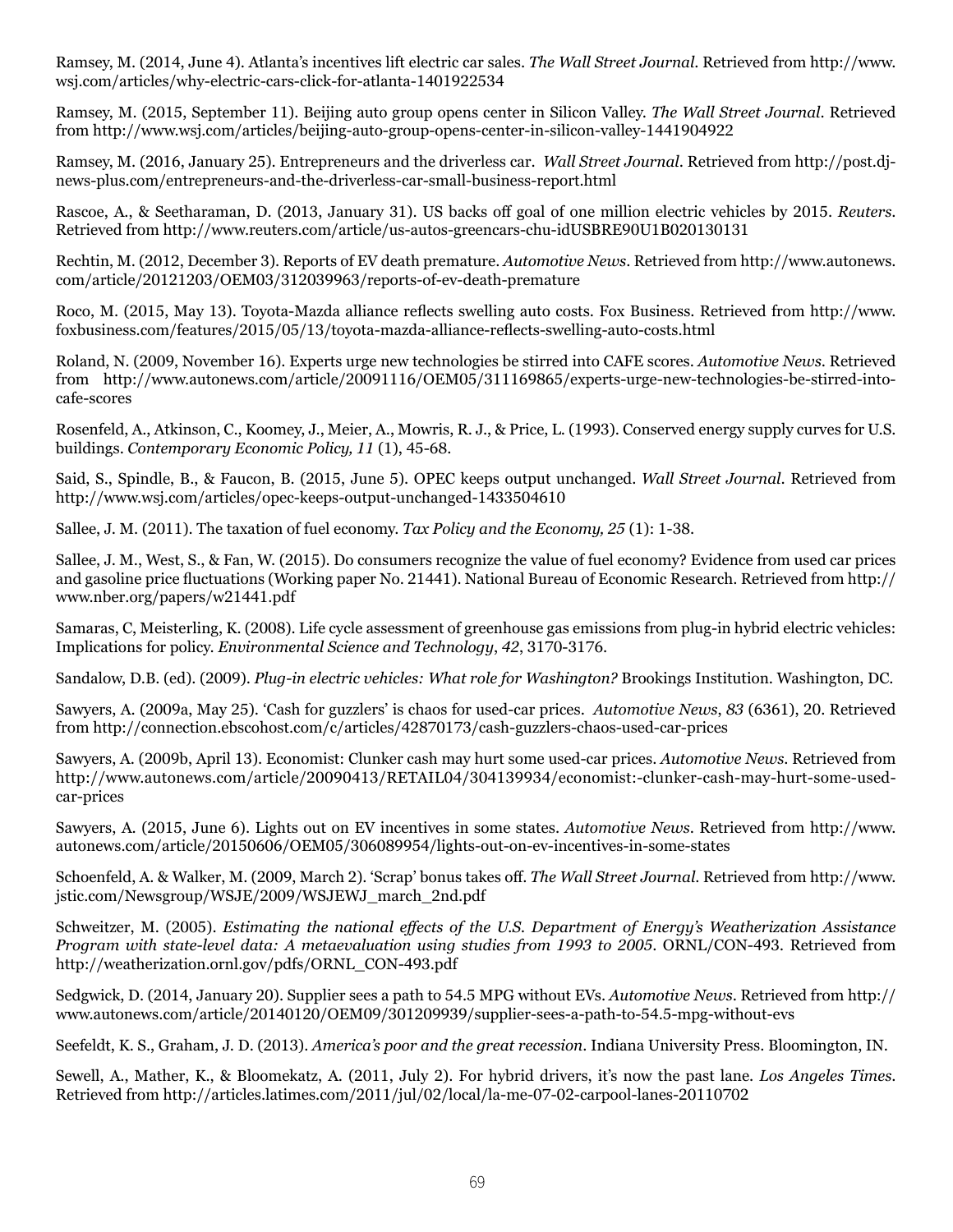Shah, N. (2013, November 5). More commuters go it alone. *Wall Street Journal*. Retrieved from http://www.wsj.com/ articles/SB10001424052702303661404579177860694973876

Shamit. (2008, April 8). J.D. Power sees three-fold growth for hybrids by 2015. Hybrid Cars. Retrieved from http://www. hybridcars.com/jd-power-forecasts-three-fold-growth-hybrids-and-diesels/

Shelton, S. (2015, March 30). Automakers: Increase CARB credit for plug-in hybrids. Hybrid Cars. Retrieved from http:// www.hybridcars.com/automakers-increase-carb-credit-for-plug-ins/

Shepardson, D. (2016, January 21). U.S. won't hit 1M plug-in goal until 2020 -- Moniz. *Reuters*. Reprinted in Greenwire. Retrieved from<http://www.eenews.net/greenwire/2016/01/25/stories/1060031110>

Sheppard, D., Raval, A. (2015, July 15). Oil price war to open Iranian front. *Financial Times*, 32.

Siddiki, S., Dumortier, J., Curley, C., Carley, S., & Krause, R. (2015). Examining drivers of innovative technology adoption intention: The case of plug-in vehicles. *Review of Policy Research,* 32 (6): 649-674.

Siders, D. (2015, December 3). Jerry Brown wants all new cars in California zero-emission by 2050. *The Sacramento Bee*. Retrieved from http://www.sacbee.com/news/politics-government/capitol-alert/article47817950.html

Sierzchula, W., Bakker, S., Maat, K., van Wee, B. (2014). The influence of financial incentives and other socio-economic factors on electric vehicle adoption. *Energy Policy*, *68:* 183-194. Strategic Vision. 2013. *New vehicle experience studies of vehicle registrants*. San Diego, CA.

Tal, G., & Nicholas, M. (2014). *Evaluating the impact of high occupancy vehicle (HOV) lane access on plug-in vehicles (PEVs) purchasing and usage in California.* University of California, Davis. Institute of Transportation Studies.

Tarbet, M. J. (2004, December). *Cost and weight added by the federal motor vehicle safety standards for model years 1968-2001 in passenger cars and light trucks*. NHTSA Report No. DOT HS 809-834. National Highway Traffic Safety Administration.

Tavernis, S., Gebeloff, R. (2011, January 28). Once popular, car pools go the way of hitchhiking. *New York Times*. Retrieved from http://www.nytimes.com/2011/01/29/us/29carpool.html?\_r=0

Tessum, C. W., Hill, J. D., Marshall, J. D. (2014). Life cycle air quality impacts of conventional and alternative light-duty transportation in the United States. *PNAS*, *111* (52), 18490-18495.

Traut, E., Hendrickson, C., Klampfl, E., Liu, Y., & Michalek, J. J. (2012). Optimal design and allocation of electrified vehicles and dedicated charging infrastructure for minimum life cycle greenhouse gas emissions and cost. *Energy Policy*, *51*, 524- 534.

Travers, J. (2015, February 4). Pros and cons of aluminum cars and trucks. ConsumerReports. Retrieved from http://www. consumerreports.org/cro/news/2015/02/pros-and-cons-of-aluminum-cars-and-trucks/index.htm

Truett, R. (2013, June 10). Turbos: MPG or muscle? *Automotive News*. Retrieved from http://www.automotivenewseurope. com/article/20130610/OEM06/306109977/turbos:-mpg-or-muscle?

Ungureanu, C. A., Das, S., & Jawahir, I. S. (2007). Life-cycle cost analysis: aluminum versus steel in passenger cars. TMS (The Minerals, Metals & Materials Society).

University of Michigan Transportation Research Institute. (2015). Monthly monitoring of vehicle fuel economy and emissions. Retrieved from http://www.umich.edu/~umtriswt/EDI\_sales-weighted-mpg.html

Valdes-Dapena, P. (2015, July 30). Ford aluminum body pickup gets mixed results in crash test. *CNN Money*. Retrieved from http://money.cnn.com/2015/07/30/autos/ford-f-150-crash-test/

Vellequette, L. P. (2015, September 14). Marchionne says FCA will continue to make V-8s despite tightening regs. *Automotive News*. Retrieved from [http://www.autonews.com/article/20150914/OEM01/309149958/marchionne-says-fca-will](http://www.autonews.com/article/20150914/OEM01/309149958/marchionne-says-fca-will-continue-to-make-v-8s-despite-tightening-regs)[continue-to-make-v-8s-despite-tightening-regs](http://www.autonews.com/article/20150914/OEM01/309149958/marchionne-says-fca-will-continue-to-make-v-8s-despite-tightening-regs)

Wagner, D., Nusinovich, P., & Plaza-Jennings, E. (2012). The effect of proposed MY 2017-2025 corporate average fuel economy (CAFE) standards on the new vehicle market population. National Automobile Dealers Association. Retrieved from http://www.nadafrontpage.com/upload/wysiwyg/The%20Effect%20of%20Proposed%20MY%202017-2025%20 CAFE%20Standards%20on%20New-Vehicle%20Market.pdf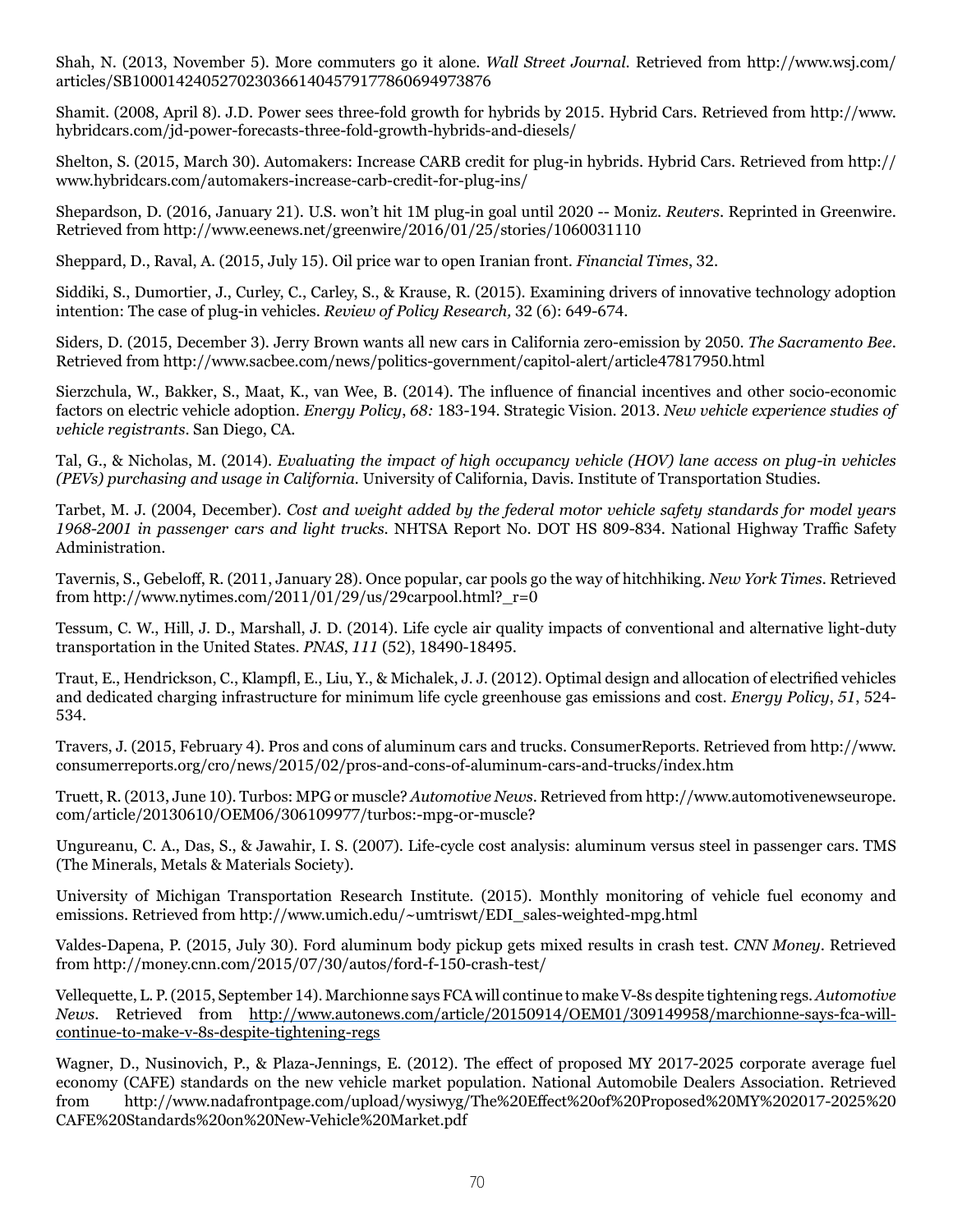Wald, M. L. (2009, August 8). Doing the 'clunker' calculus. *The New York Times*. Retrieved from http://www.nytimes. com/2009/08/08/business/08clunker.html

Ward's Auto. (2016a, January 22). U.S. light vehicle sales by segment group, 1980-2015 [Data file].

Ward's Auto. (2016b, January 22). U.S. vehicle sales by vehicle type and source, 1931-2015 [Data file].

Webb, A. (2010, August 2). California's zero-emission credits give startup EV makers a boost. *Automotive News*. Retrieved from http://www.autonews.com/article/20100802/OEM01/308029992/californias-zero-emission-credits-give-startupev-makers-a-boost

Weiss, M., Patel, M. K., Junginger, M., Perujo, A., Bonnel, P., & van Grootveld, G. (2012). On the electrification of road transport-learning rates and price forecasts for hybrid-electric and battery-electric vehicles. *Energy Policy*, *48*, 374-393.

White, L. J. (1981). *Reforming regulation: Processes and problems*. Prentice-Hall Inc. Englewood Cliffs, NJ. 119-136.

White House, Office of the Press Secretary. (2012, August 28). Obama Administration finalizes historic 54.5 MPG fuel efficiency standards. Retrieved from [https://www.whitehouse.gov/the-press-office/2012/08/28/obama-administration](https://www.whitehouse.gov/the-press-office/2012/08/28/obama-administration-finalizes-historic-545-mpg-fuel-efficiency-standard)[finalizes-historic-545-mpg-fuel-efficiency-standard](https://www.whitehouse.gov/the-press-office/2012/08/28/obama-administration-finalizes-historic-545-mpg-fuel-efficiency-standard)

Williams, M. (2015a, July 30). New F-150 costs L-E-S-S to repair. PickupTrucks.com. Retrieved from http://news. pickuptrucks.com/2015/07/new-f-150-costs-l-e-s-s-to-repair.html

Williams, M. (2015b, August 9). EPA Notes Fuel efficiency of 2015 Ford F-150. PickupTrucks.com. Retrieved from http:// news.pickuptrucks.com/2015/08/epa-notes-fuel-efficiency-of-2015-ford-f-150.html

Woodyard, C. (2009, August 9). Clunkers program could drive used car prices up. *USA Today*. Retrieved from http:// usatoday30.usatoday.com/money/autos/2009-08-09-cars-cash-clunkers\_N.htm

Woodyard, C. (2011, June 23). Lexus, Honda top power quality study, Ford slips. *USA Today*. Retrieved from http:// usatoday30.usatoday.com/MONEY/usaedition/2011-06-24-driveon24\_ST\_U.htm

Woodyard, C. (2013, May 9). Automakers hawk electric 'compliance cars' to meet rules. *USA Today*. Retrieved from http:// www.usatoday.com/story/money/cars/2013/05/09/electric-cars-compliance-cars/2144853/

Woodyard, C. (2015, December 23). Leaf ranks worst in resale value after driving off lot. *USA Today*. Retrieved from http:// www.usatoday.com/story/money/cars/2015/12/23/top-10-depreciation-top-10/77796722/

Woodyard, C. (2016, January 22). Toyota RAV4 hybrid is a no-brainer gas saver. *USA Today*. Retrieved from http://www. usatoday.com/story/money/cars/2016/01/22/review-toyota-rav4-hybrid-no-brainer-gas-saver/79120996/

Wright, R. (2016, January 12). Marchionne calls for rethink on electric cars. *Financial Times*, 14.

Young, A. (2014, July 30). Auto industry contribution to US GDP is way up from 2011, when fears of double-digit recession made consumers wary. *International Business Times*. Retrieved from http://www.ibtimes.com/auto-industry-contributionus-gdp-way-2011-when-fears-double-dip-recession-made-1643732

Young, A. (2015, June 29). Is the 'Chicken Tax' on the chopping block? Trade deals could see more small pickups in US market if import tariff is lifted. *International Business Times*. Retrieved from http://www.ibtimes.com/chicken-taxchopping-block-trade-deals-could-see-more-small-pickups-us-market-if-1988363